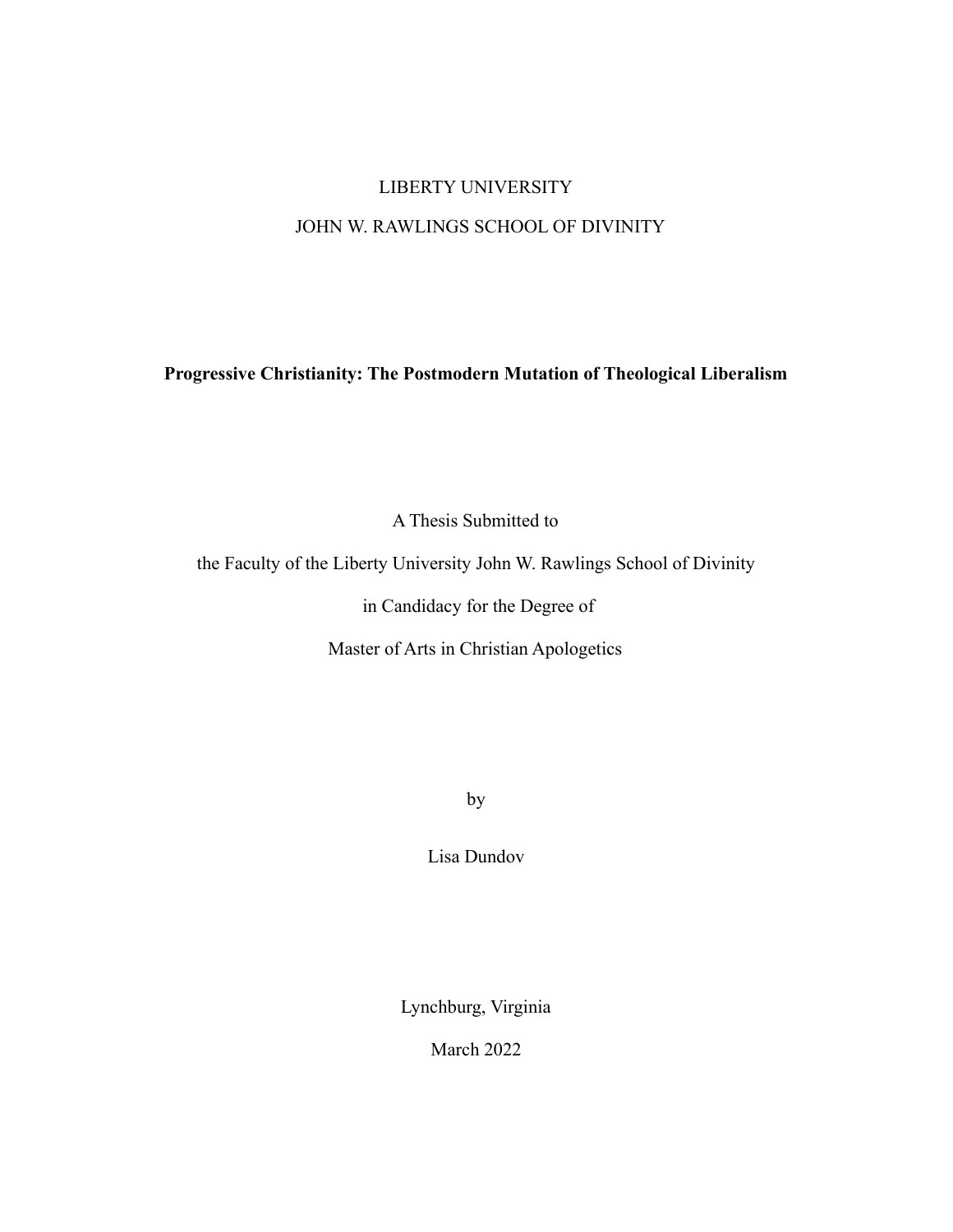#### **Abstract**

The intention of this thesis is to historically track Liberal Christianity, distinguishing its different shapes, dissecting its current form of Progressive Christianity, and then refute its tenets by holding them to the standard of orthodox Christianity. This project is organized into a chronological, historical approach to Liberal Christianity followed by a comparative approach to Progressive Christianity and orthodox Christianity. The historical research aims to identify and connect common, theologically liberal elements, a distinct man-centered theology, across different historical horizons, including the delineation of modernity, postmodernism, secularism, and humanism, which are influenced and shaped by theological liberalism. Focusing on the current postmodern era, Progressive Christianity's logical inconsistency and theological incoherence is contrasted with orthodox Christianity. Finally, the culminating purpose is to advocate for the adoption of apologetic education within the church and a renewed church culture toward intellectualism to promote biblical literacy: a priority to equip the saints in order to love God intellectually and guard their hearts so they will not fall victim to Progressive Christianity.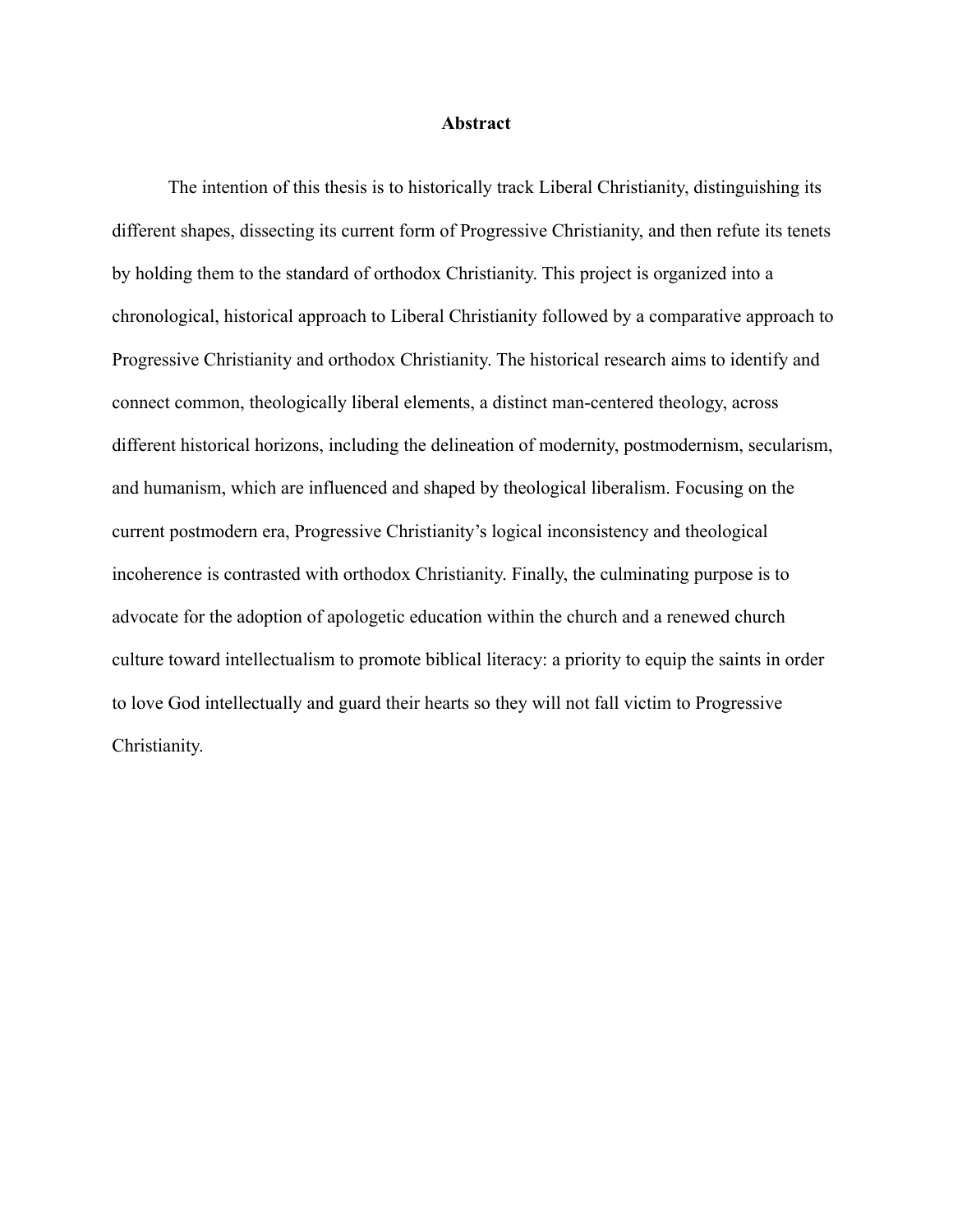## **Contents**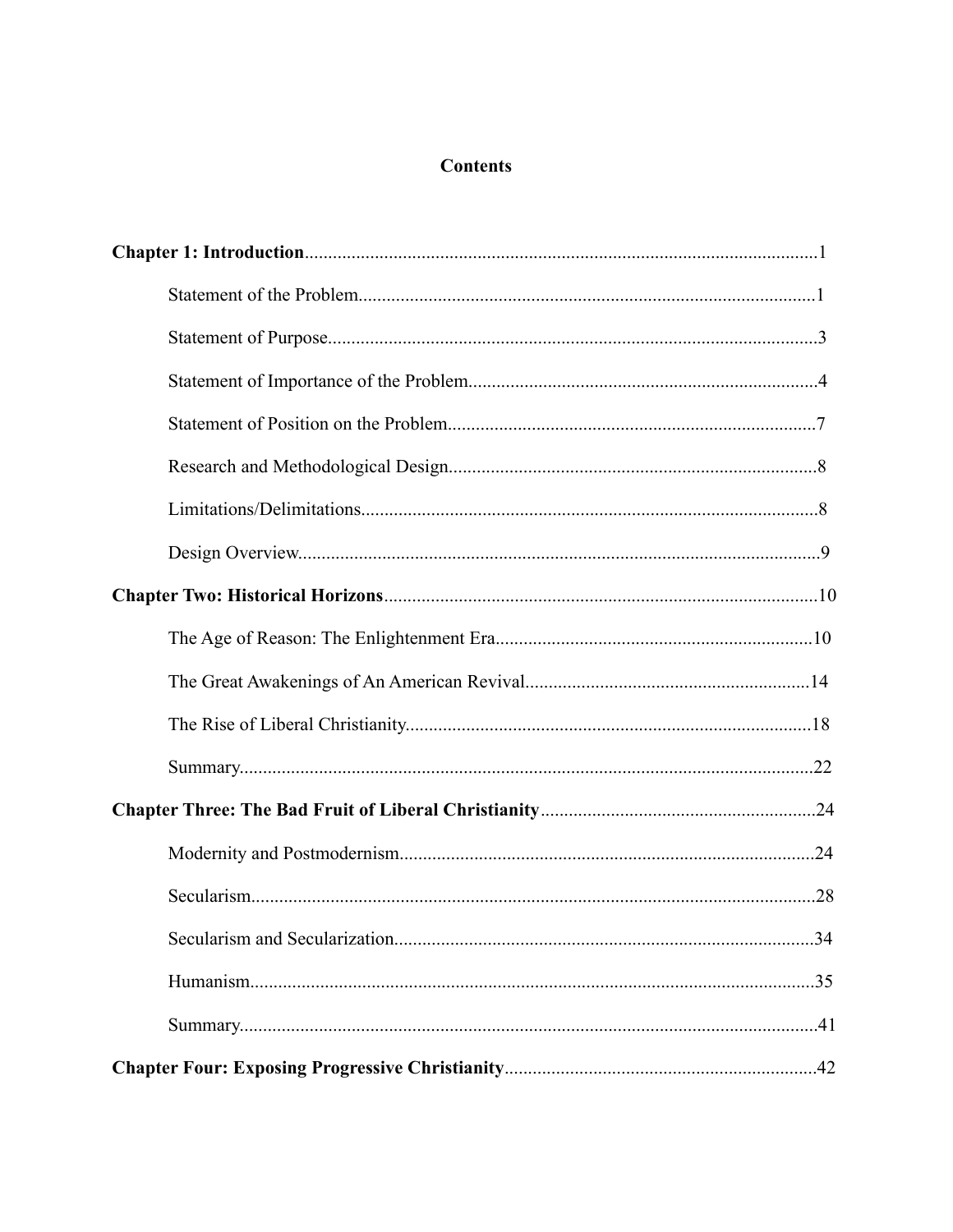| Commandment Two: No to Original Sin, Yes to Personal Potential and Maturation49 |  |
|---------------------------------------------------------------------------------|--|
|                                                                                 |  |
|                                                                                 |  |
|                                                                                 |  |
| Commandment Six: It's About the Spiritual Journey, not Religious Conformity61   |  |
|                                                                                 |  |
|                                                                                 |  |
|                                                                                 |  |
|                                                                                 |  |
|                                                                                 |  |
|                                                                                 |  |
|                                                                                 |  |
|                                                                                 |  |
|                                                                                 |  |
|                                                                                 |  |
|                                                                                 |  |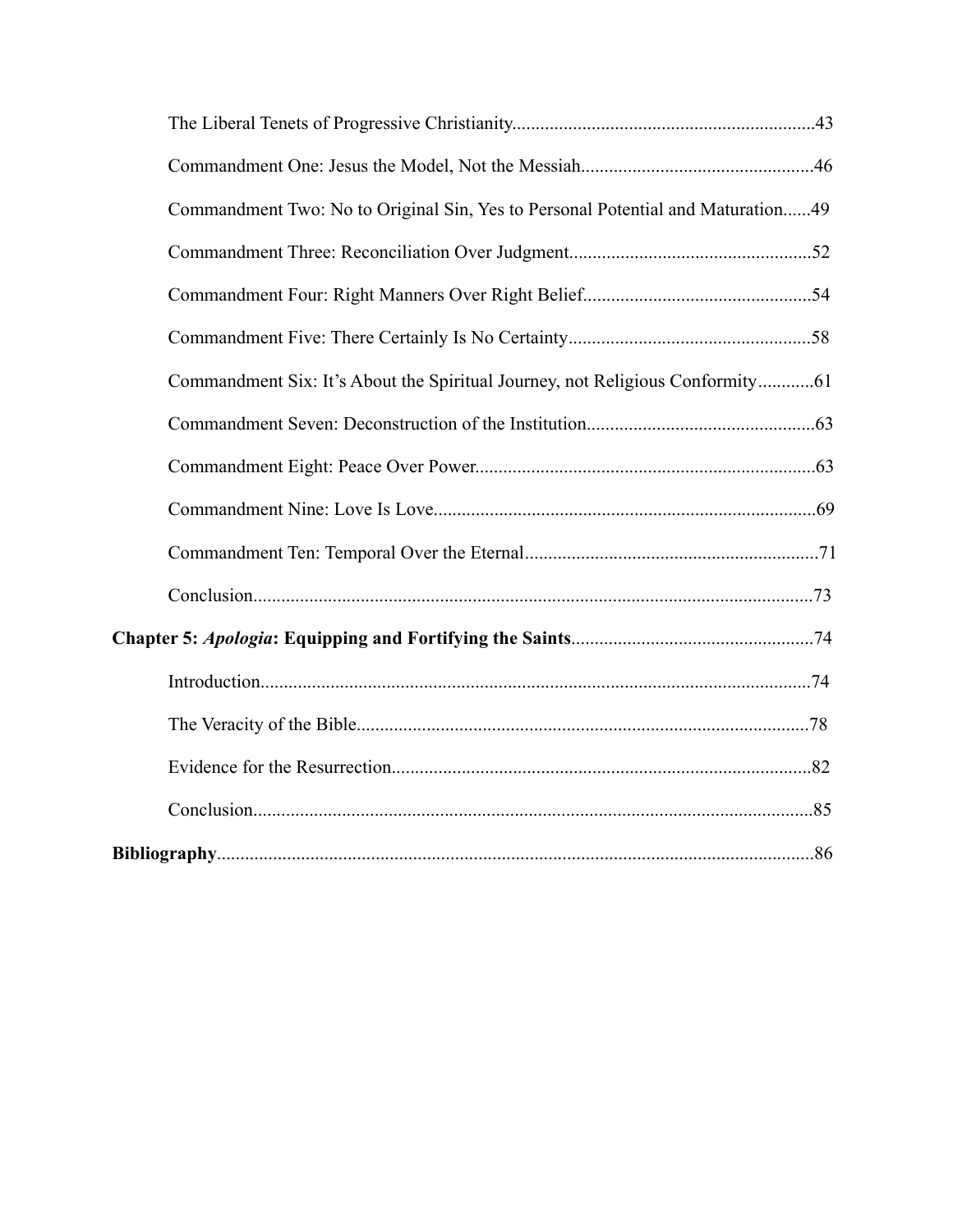#### **Chapter 1**

## **Introduction**

### Statement of Problem

There is nothing more dangerous, a deception so severe, than a professing believer in Jesus who blissfully and ignorantly follows a culturally constructed god; this god encourages and celebrates the indulgence of temporal desires and sexual appetites and leads this blinded believer into eternal separation from the One whose love and justice is uncompromising. Liberal Christianity, not a new demonic decoy, has been dressed up in new clothes: Progressive Christianity. Its effects are ubiquitous. Signs in yards shout, "Love is Love," churches' logos include rainbow flags and inclusivity slogans, even the President of the United States, who attends Mass each week, endorses a woman's right to choose abortion, leading the march for religious reform, which is surely a euphemism for subjective morality.<sup>1</sup> Indeed, this new brand of religious liberalism is attractive, seductive even, strengthened by cultural and political power, which claims the attention and devotion of the young, the impressionable, the tired, and the broken.

Progressive Christianity, a child of theological liberalism, $2$  is beginning to infiltrate the evangelical church and deceive the saints, replacing the one and only King with an idol of the world. It masquerades abominable sin as righteousness, like sanctioning same-sex marriage within a church context and celebrating it as holy, pure, and good. To this, Isaiah warns, "Woe to those who call evil good, and good evil, who put darkness for light, and light for darkness, who

<sup>1</sup> Dave Andrusko, "Problems Continue to Mount for 'Pro-Choice Catholic' Joe Biden," *National Right to Life News* (May 2020): 7.

<sup>&</sup>lt;sup>2</sup> Theological liberalism is a stark deviation from orthodox or traditional Christiantiy. It is recognized by its departure from foundational doctrine such as the divinity of Jesus and the inerrancy and authority of Scripture.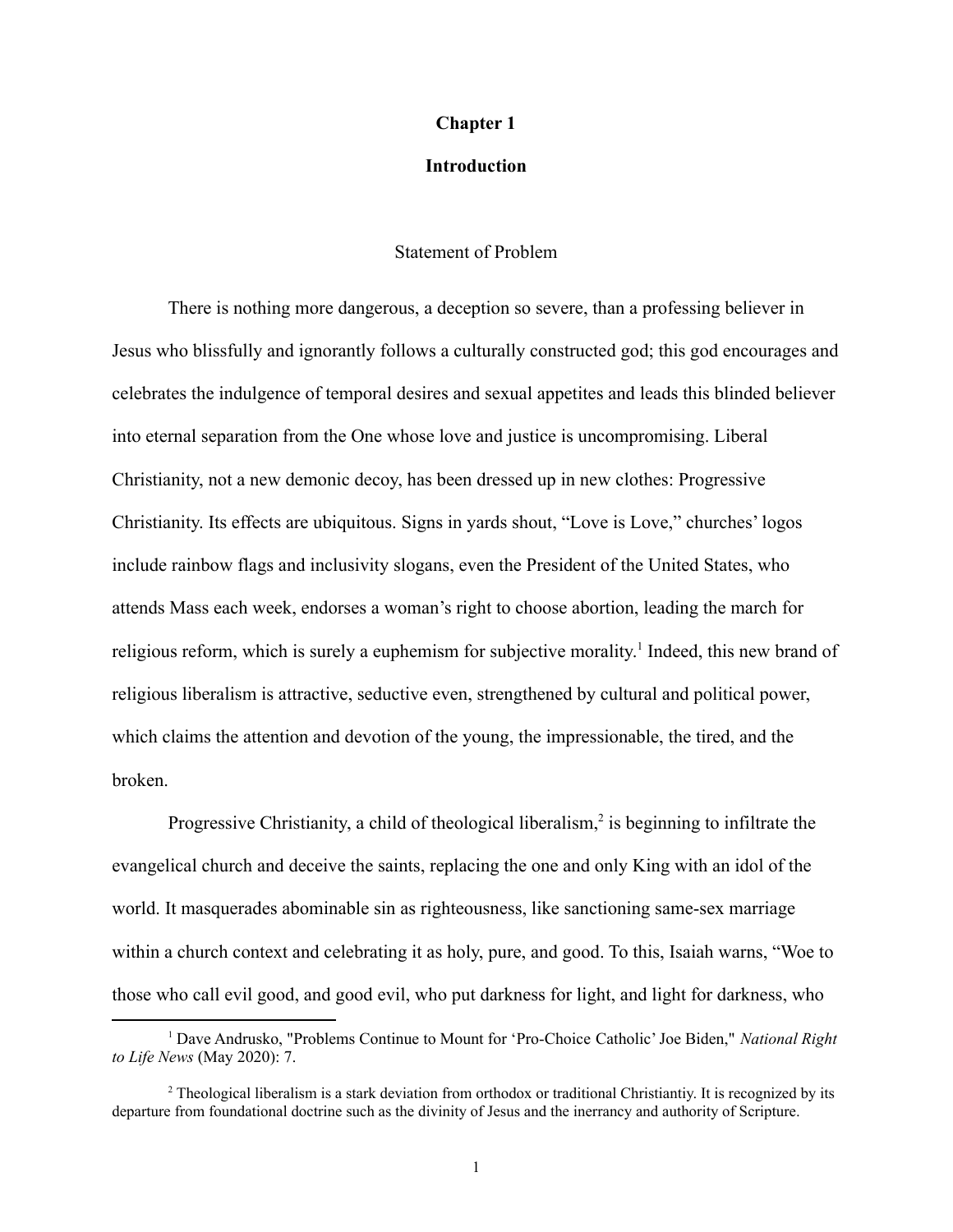put bitter for sweet, and sweet for bitter" (5:20, NIV).<sup>3</sup> Progressive Christianity is an enticing and effective campaign that is captivating many Western Christians who want to be culturally relevant and accepted.<sup>4</sup>

This attack of theological liberalism is so insidious because it is an internal attack: an ambush on the unsuspecting and naively trusting. It is not the layman who manipulate Scripture and twist biblical principles to fit a specific narrative, but knowledgeable and charismatic pastors and teachers who sway their congregation into spiritual compromise.<sup>5</sup> These duplicitous leaders maintain that orthodoxy stifles and blinds; orthodoxy is responsible for the woes of the individual and society. For example, they argue that orthodoxy suppresses sexual identity because it refuses to see, accept, and celebrate the full, postmodern scope of the LGBT community; this is harmful to the sexually diverse individual who seeks societal validation for his promiscuity and detrimental to today's postmodern, social agenda of inclusivity. John Bowers, an Episcopal priest of decades, reflects,

I struggled very hard trying to keep peace within me toward the orthodox teachings of the church, mainly through my studies, particularly studies of the Scriptures, all the while stumbling along to keep the institution from bumbling into some roadside ditch. And finally I retired! I was no longer required by my professional responsibilities to stay

<sup>3</sup> Unless otherwise noted, all biblical passages referenced employ the *New International Version* (Grand Rapids, MI: Zondervan, 2011).

<sup>4</sup> David Young, *A Grand Illusion: How Progressive Christianity Undermines Biblical Faith* (Renew.org Resource, 2019), 14. Young asserts that upper and middle-class Christians are turning away from orthodox Christianity in favor of "a Christian faith that is consistent with the changing values of North American popular culture."

<sup>5</sup> Pastors, worship leaders, and theologians such as Brian Zahnd, Greg Boyd, Peter Enns, Richard Rohr, and Brandon Robertson gain access to the masses through social media. Tik-Tok, Twitter, and Facebook are the virtual, new church pews where congregants readily accept a perverted and progressive view of Christianity. Consider that Richard Rohr has an impressive 115,000 Twitter followers, Brain Zahnd has 55,000, Peter Enns has 38, 000, Greg Boyd has 37,000, and Brandon Robertson has 18,000. This is a small sample group of overt Progressive Christians, which shows the wide reach of Progressive Christianity's influence in today's technological, virtual world.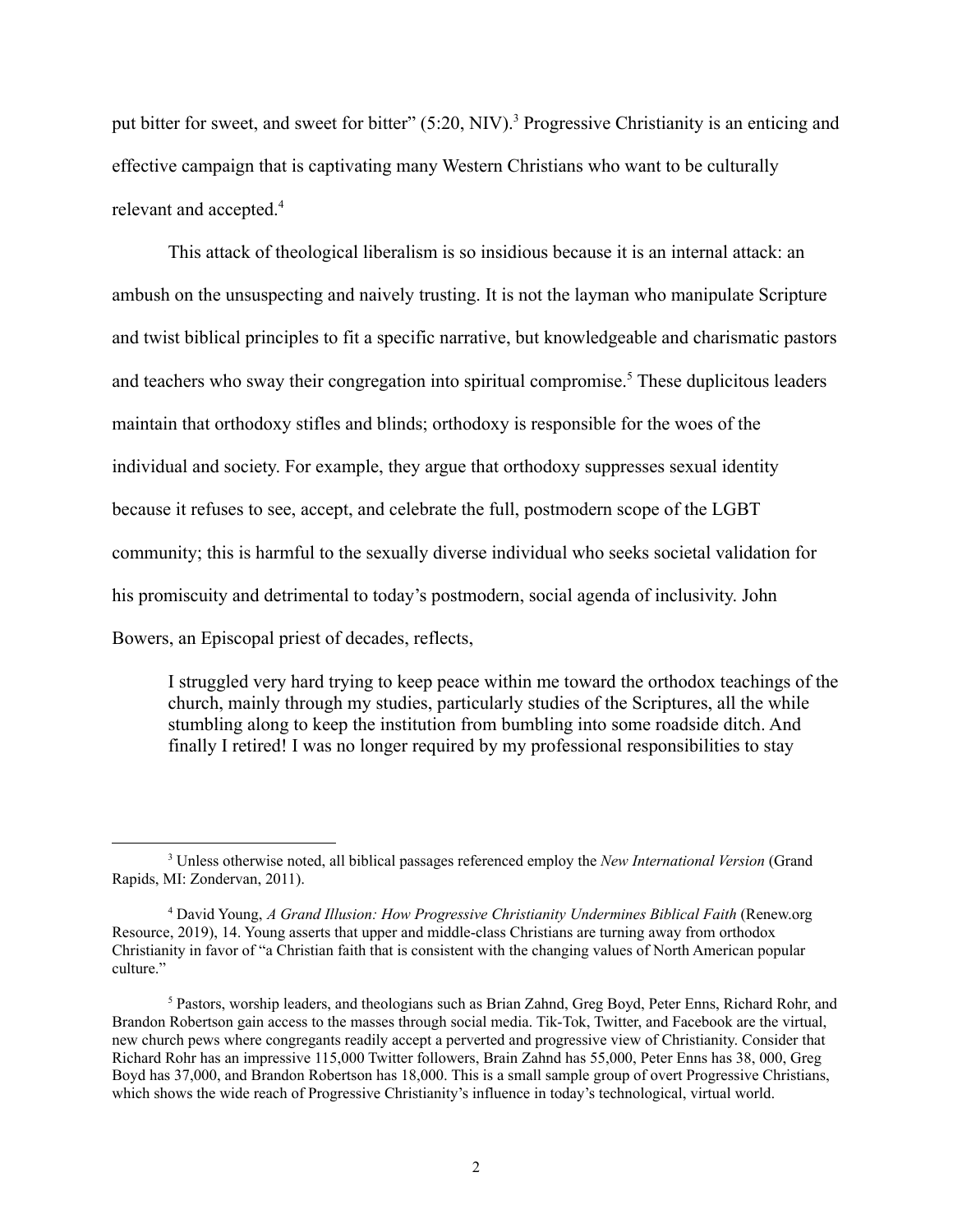within the boundaries of orthodoxy. I was free to wander! And so I have. Far and wide. Searching.<sup>6</sup>

Bowers, in his wandering, argues that Scripture is not authoritative but merely suggestive, God is impersonal and unknowable, and Jesus is not divine nor was he raised from the dead, but was a leader and example for social change.<sup>7</sup> Rather, Bowers advocates an agnostic approach: that he does not know anything, yet invites his audience to join in his theological uncertainty and subjective moralism yet retain the moniker of Christian. As a priest, his prominence and position are greatly influential, which causes new or even seasoned believers to stumble, to doubt, or like Bowers, to wander.

Another influential voice from among the scholars of the (in)famous "Jesus Seminars," is Marcus Borg, a notable historian and theologian who prolifically wrote about a new brand of Christianity. Borg considered orthodox Christianity to be an "earlier paradigm," which had been found intellectually wanting, theologically inconsistent, and socially abhorrent.<sup>8</sup> Thus, an "emerging paradigm" that ordains women into leadership positions in the church, celebrates homosexual relationships through marriage, and denies the exclusivity claim for salvation, is much preferred and palatable in a postmodern era, according to Borg.<sup>9</sup> These ideas are foundational to the progressive Christian movement: an alluring and dangerous enterprise that is being advanced by prominent, intellectual, and charismatic figures. The warning of Jude poignantly applies:

Dear friends, I've dropped everything to write to you about this life of salvation that we

<sup>6</sup> John E. Bowers, *One Priest's Wondering Beliefs: Progressive Christianity: A Critical Review of Christian Doctrines* (Eugene, OR: Resource Publications, 2016), 22.

<sup>7</sup> Ibid, 269-271.

<sup>8</sup> Marcus J. Borg, *The Heart of Christianity: Rediscovering a Life of Faith* (New York, N.Y: Perfectbound, 2003), vii.

 $<sup>9</sup>$  Ibid., 3.</sup>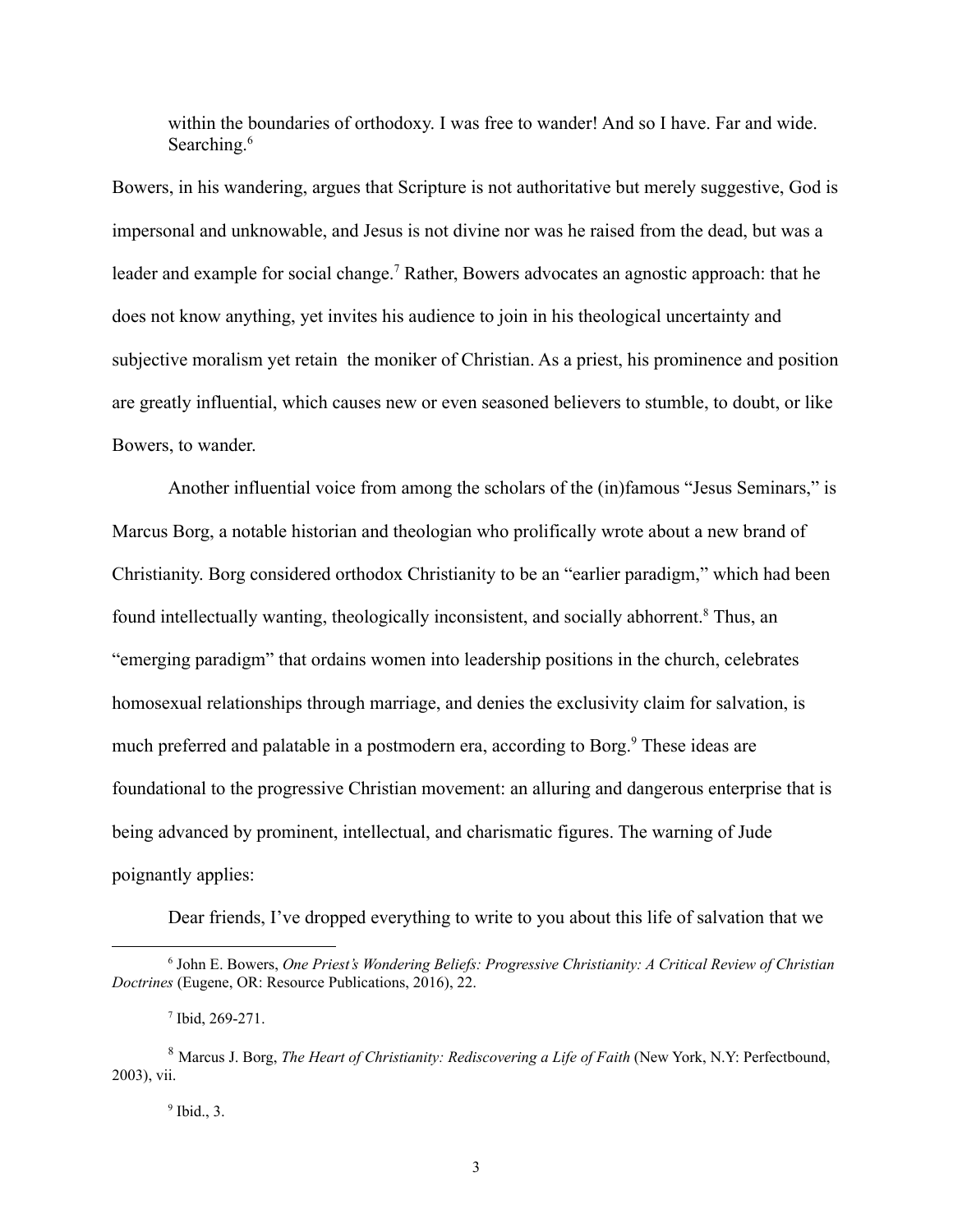have in common. I have to write insisting—begging!—that you fight with everything you have in you for this faith entrusted to us as a gift to guard and cherish. What has happened is that *some people have infiltrated our ranks* (our Scriptures warned us this would happen), who beneath their pious skin are shameless scoundrels. Their design is to replace the sheer grace of our God with sheer license—which means doing away with Jesus Christ, our one and only Master (Jude 3-4, MSG, added emphasis).

#### Statement of Purpose

Progressive Christianity must be exposed and refuted. This thesis will argue that the Progressive Christian is a postmodern religious humanist who focuses on severe introspection and subjective reason, what he can feel and see, and not about God. Progressive Christianity is a me-centered, theologically libreral metamorphosis of Christianity, which began during the Enlightenment Era and climaxed as the robust Liberal Christianity of the twentieth century shrewdly adapting with secularism, modernity, humanism, and finally postmodern progressivism. Therefore, the intention of this thesis is to historically track Liberal Christianity, distinguishing its different shapes, dissecting its current form of Progressive Christianity, and dismantle its tenets by holding it to the standard of orthodox Christianity, which will reveal the hallmarks of theological liberalism: to usurp the authority of Scripture and strip away the divinity of Jesus.

### Statement of Importance of the Problem

Souls are at stake for the Jesus of Progressive Christianity cannot save. The Jesus of progressivism is a social warrior, a moral teacher, an advocate for universal love; he is about embracing the desires of the flesh, the whims of the moment, letting feeling determine truth. This Jesus affirms only, never judges or condemns. He meets needs by conforming to this changing world. So full of compassion, the Jesus of progressivism encourages subjective

4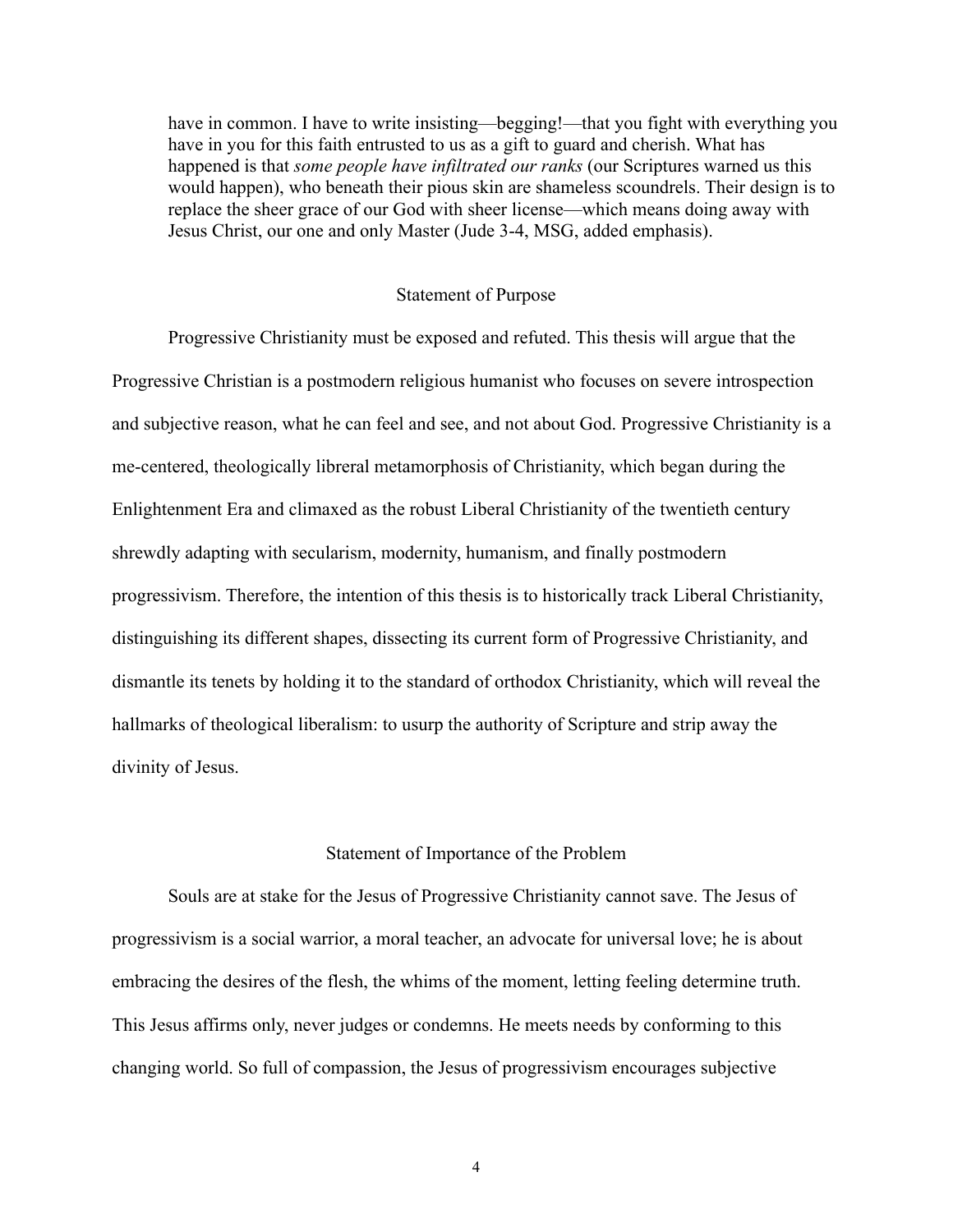introspection: What will make *me feel* good? What will make *me feel* like I belong? What will make *me feel* important? Essentially, the progessive Jesus promotes narcissism, reducing human beings to base urges and limited intellects. This Jesus, therefore, is not the biblical Jesus who is Creator and Judge: This Jesus is a demi-idol pointing to the supreme idol of self-gratification and comfort. Conversely, the biblical Jesus demands his followers to deny themselves, not indulge themselves (Matt. 16:24), to hold firmly the truth (Tit. 1:9), and not delude themselves with subjective pseudo-realities (1 Cor. 6:9-10). Furthermore, disciples of the biblical Jesus expect discomfort and persecution (2 Tim. 3:12). Therefore, adherents of Progressive Christianity may call upon the name of Jesus, but he will reply, "I never knew you" (Matt. 7:22). They are, indeed, in great danger, of gaining the world only to lose their souls (Matt. 16:26).

There is an uptake in faith deconstruction where believers are lured into reexamining orthodox Christianity to extricate anything that opposes postmodern ideologies. <sup>10</sup> They are naively guided by cunning leaders with cultural, social, and political agendas; these guides are social justice warriors and Marxists wielding religion as a weapon in their fight against the West, a bane to the progression of humanity. They sell their version of utopia, painting an alluring portrait of free liberty and living.<sup>11</sup> This utopia, they insist, can be a reality only through the deconstruction of Christianity, which is the heart of the West.<sup>12</sup> Jean-Luc Nancy, a distinguished French philosopher who spurred the need for Christian deconstruction, advanced

 $10$  Many influential pastors and worship leaders are publicly deconstructing their faith through online forums such as YouTube. For example, *Good Mythical Morning*, hosted by Rhett McLaughlin and Link Neal, boast an impressive 1.9 million views for the episode "Rhett's Spiritual Deconstruction," and 1.1 million views for the episode, "Link's Spiritual Deconstruction." Because there is such a dissonance between orthodox Christianity and postmodern culture, many viewers flock to understand how to make these diametrically opposed worldviews compatible. Paul Huyghebaert, "6 Reasons We Are Drawn to Christianity's Deconstruction Stories," Renew.org, accessed April 21, 2022, [https://renew.org/christianity-deconstruction/.](https://renew.org/christianity-deconstruction/)

<sup>11</sup> Voddie Baucham, *Fault Lines: The Social Justice Movement and Evangelicalism's Looming Catastrophe* (Washington, DC: Salem Books, 2021), 176.

<sup>12</sup> Clayton Crockett, "Surviving Christianity," *Derrida Today* 6, no. 1 (May 2013): 25.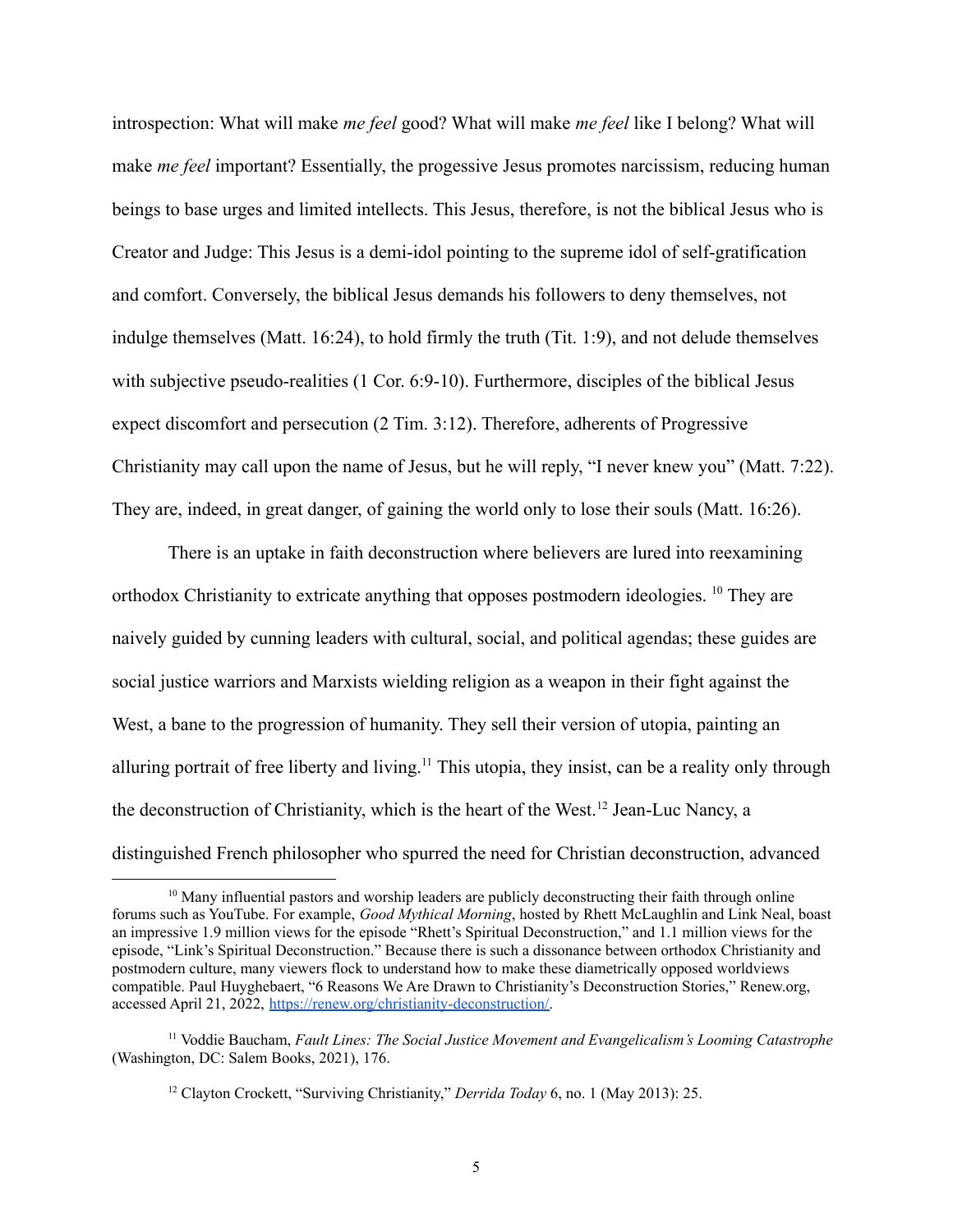that (we all know) "Christianity has ceased giving life."<sup>13</sup> Simply put, traditional Christianity has reached its limit in the progression of humanity and, therefore, its life cycle needs to continue with its death and then rebirth. According to Nancy, deconstruction is "a means to take apart, to disassemble, to loosen the assembled structure in order to give some play to the possibility from which it emerged but which, qua assembled structure, it hides."<sup>14</sup> In other words, hidden behind Christian virtues of charity, generosity, and love lurks the evils of racism, misogyny, and homophobia, which are the exclusive fault of Christianity. <sup>15</sup> Deconstruction breaks down theological structures, such as the inerrancy of God's Word, objective truth, faith-seeking understanding, and even the purpose and function of church, and replaces them with postmodern ideologies (or rather non-ideologies as is the reconstructive goal) such as critical race theory and intersectionality. 16

Needless to say, the gullible and ignorant are easily led astray, justified by twisted biblical terms and legitimized by group think and subjective feelings. Even the knowledgeable and experienced are misled because they allow Satan to whisper his classic question, "Is that really what God said?" which compels their "deconstruction." For example, the LGBT community, whose roots are deeply embedded in Progressive Christianity, will ask where specifically Jesus says that gay marriage is prohibited because if Jesus did not say it specifically, then it must be acceptable. Therefore, they concluded that only a fundamentalist bigot, whose stance is based solely on hate, can oppose the LGBT agenda. Leviticus references are voided

<sup>13</sup> Jean-Luc Nancy, Bettina Bergo, and Gabriel Malenfant, *Dis-Enclosure: The Deconstruction of Christianity* (New York: Fordham University Press, 2008), 142.

<sup>14</sup> Nancy, Bergo, and Malenfant, *Dis-Enclosure*, 143.

 $15$  Ibid., 10.

<sup>&</sup>lt;sup>16</sup> Baucham, *Fault Lines*, 65-90. In chapter four titled, "New Religion," Baucham outlines how postmodern culture manipulates Christianity based on critical race theory and intersectionality.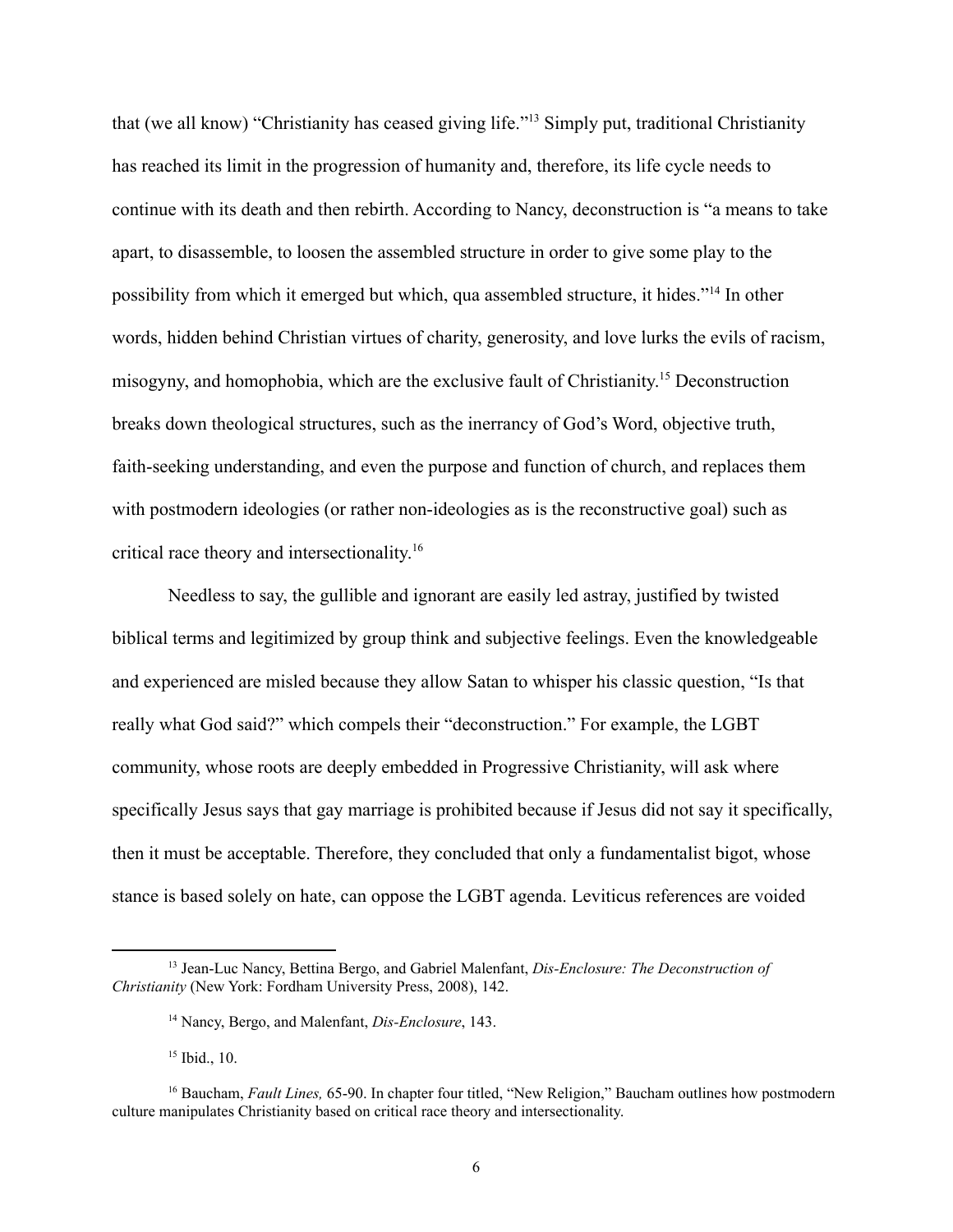because the Old Testament is ripe for contemporary editing (thanks to biblical scholars like Bart Ehrman and Eric Seibert), and Pauline references are too ambiguous and vague (also, Paul said it, not Jesus). Those who begin a "deconstruction of faith" are bullied and cornered: "Do you honestly want to be tied to a religion who is responsible for slavery, or don't you support love, like Jesus, between two consenting adults?" Many deconstructing believers do not seek theological instruction, biblical answers, nor authentic fellowship, which would gently, yet boldly challenge harmful ideology and erroneous conclusions, because the cultural, political, and social influence is so powerfully vast and specifically targeted at them.<sup>17</sup> Instead, they find a "new" church, a "new" religion: Progressive Christianity.

This research is imperative because Progressive Christianity is a new face of theological liberalism, and people are being duped because they are impressed and tantalized by its bait-and-switch, biblical half-truths, which allows, even welcomes them, to satiate their desires of the flesh while masquerading as virtuous warriors for humanity. They exchange the truth for lies. Used as pawns for cultural, social, and political gain their souls are jeopardized.

#### Statement of Position on the Problem

The position of this thesis is that Progressive Christianity is the new "modern and trendy" brand of Liberal Christianity, whose roots are centuries deep. By surveying this historical progression, the aim is to identify not only common threads of Liberal Christianity,

<sup>17</sup> George Yancy and Ashlee Quosigk, *One Faith No Longer: The Transformation of Christianity in Red and Blue America* (New York: New York University Press, 2021), 191. "Most progressive Christians do not base their religion on strict obedience to the Bible, nor do they feel a strong need to encourage others to accept their interpretation of the Bible or even to accept a Christian faith," which means they do not focus on converting unbelievers: an abandonment of the Great Commission. Rather, progressive Christians attempt to persuade conservative Christians to adopt their version of Christianity, which aims to build a "value set of inclusiveness, tolerance, and social justice. Christianity is just one of many paths to achieving a society of inclusion and justice for the marginalized. It is not necessarily a superior path." While conservative Christians reach out to unbelievers to share the Good News of Jesus Christ, Progressive Christians reach out to conservative Christians to help them deconstruct their faith and offer them a societally approved religion of inclusivity, social justice, and globalism.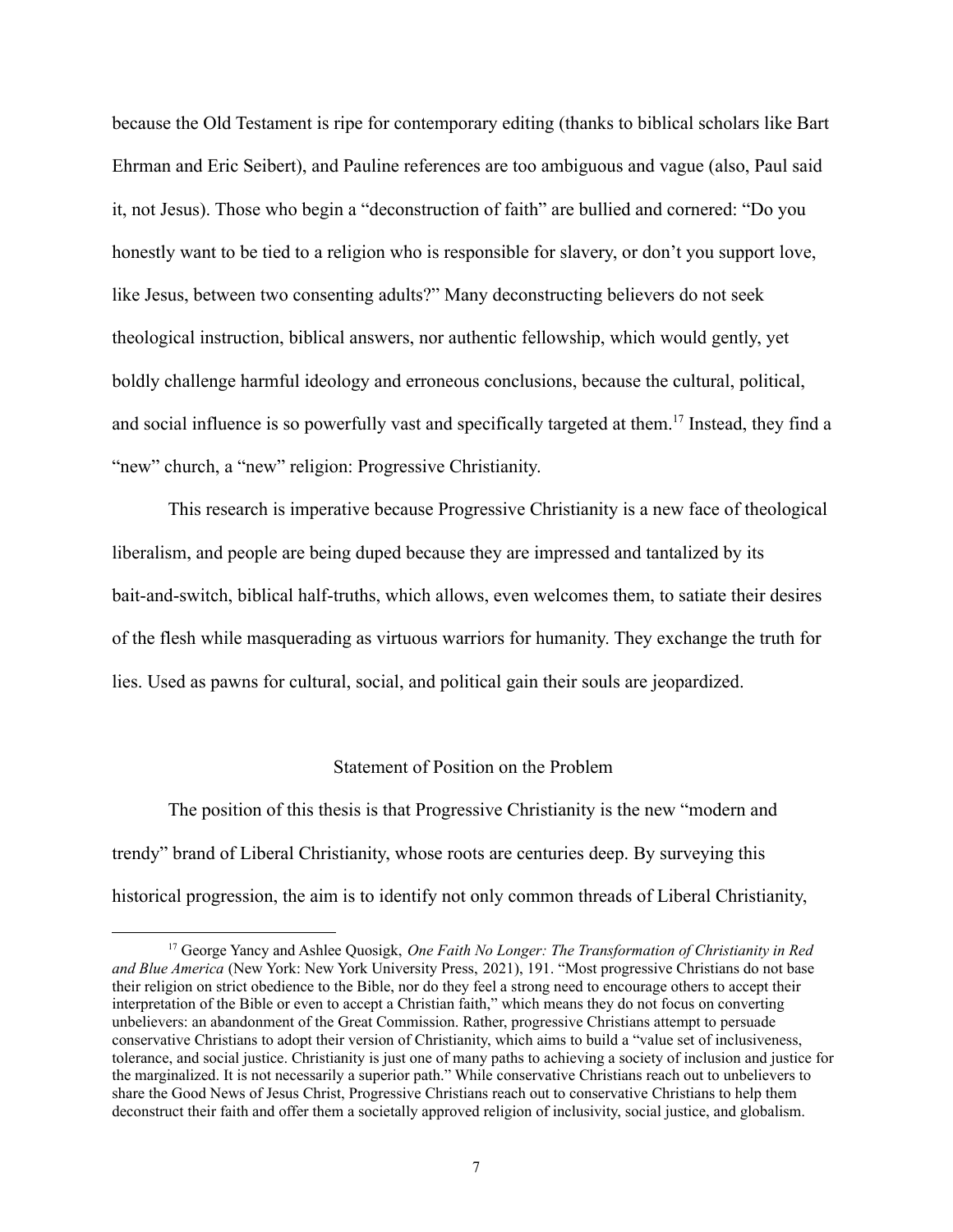but also examine how the orthodox church responded: There is great value and wisdom in church history. King Solomon said there is nothing new under the sun (Eccl. 1:9): Liberal Christianity is nothing new, but it is dressed differently. Thus, a primary purpose is to expose Progressive Christianity, a disrobing of its new, flashing clothing because Progressive Christianity promotes a gospel and a god that cannot save. It is a new attempt (Progressive Christianity) with an old trick (Liberal Christianity). A refutation, equitable and uncompromising, is demanded.

### Research and Methodological Design

#### Limitations and Delimitations

Due to the newness of Progressive Christianity, scholarly sources are few. Most available sources are intended for a lay audience. However, finding common threads (i.e. linking Liberal Christianity to modernity secularism, humanism, and postmodernism) will create a comprehensive illustration of not only Progressive Christianity, but how we got where we are. Accurately defining each "ism" with multiple sources is indispensable for an equitable analysis and evaluation. Therefore, scholarly sources about Liberal Christianity will be utilized and synthesized with popular sources about Progressive Christianity.

The historical inquiry will be limited to three hundred years, divided organizationally into three one-hundred year studies. The Age of Reason (1700's-1800's) will range geographically from Europe and America. The American Revival/Great Awakenings (1800's-1900's) and the Rise of Liberalism (1900's-2000's) will focus entirely in America. Lastly, the theological standard to which Progressive Christianity will be compared is orthodox

8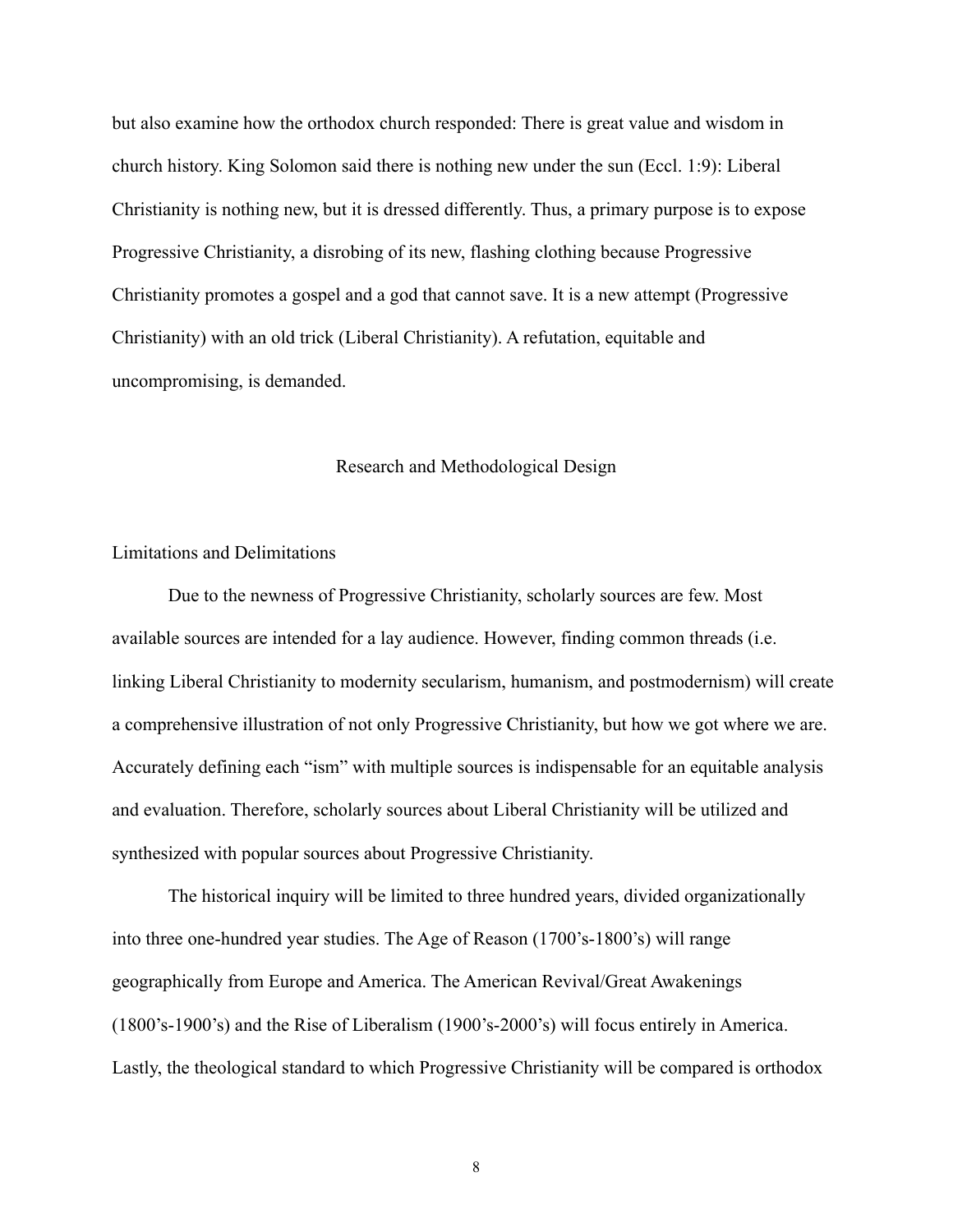Christianity, which means a traditional and biblical theological foundation.

## Design Overview

This project will have two distinct approaches: a chronological, historical approach to Liberal Christianity followed by a comparative approach to Progressive Christianity and orthodox Christianity. Chapter Two aims to identify and connect common theologically liberal elements, a distinct man-centered theology, across different historical horizons. Chapter Three defines and explores secularism, modernity, humanism, and postmodernism and their relationship with Liberal Christianity. Chapter Four refutes Progressive Christianity by exposing its logical inconsistency and theological incoherence while upholding the superiority of orthodox Christianity. Chapter Five argues for the adoption of apologetic education within the church and a renewed church culture of intellectualism: a priority to equip the saints through biblical literacy in order to love God intellectually and guard their hearts so they will not fall victim to Progressive Christianity.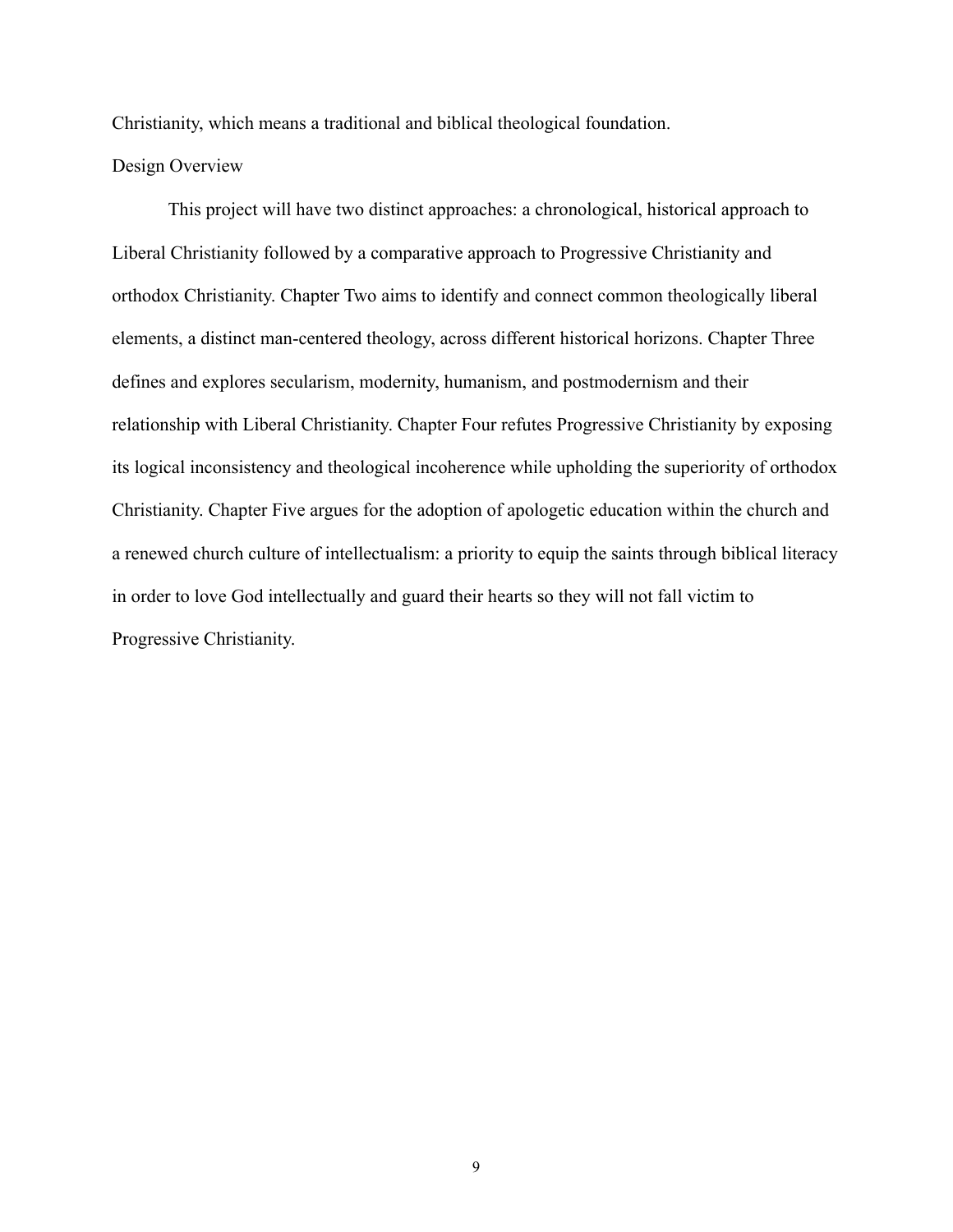#### **Chapter 2**

## **Historical Horizons**

### **Introduction**

This chapter will focus on the historical birth and growth of theological liberalism. Covering three centuries, this chapter will be divided into three sections: the Enlightenment Era (1700s-1800s), The Great Awakenings of an American Revival (1800s-1900s), and the Rise of Liberal Christianity (1900's-2000s). Each section will trace the commonalities that have led to today's reality of Progressive Christianity. The aim is to explore historical horizons that are applicable to today's horizon, analyzing the similarities and differences to show the lasting impact of each historical period.

#### An Age of Reason: The Enlightenment Era

The Enlightenment, reaching from Europe to America, was a robust multi-discipline renaissance of mathematics, scientific discovery, philosophy, religion, and politics, which forever changed the landscape of the emerging West.<sup>18</sup> Despite the more recent scholarship on the historical shift of Western culture and intellectualism known as the Enlightenment, which questions the potency and distinction of this movement, the reliance on reason is maintained as an axiomatic cornerstone of this era spanning the years c.  $1690 - 1790$ .<sup>19</sup> Antecedent to this intellectual movement is the contributions of René Descartes (1596–1650) whose famous maxim *Cogito ergo sum* (I think, therefore I am), initiated the methodology of severe introspection and

<sup>18</sup> S. J. Barnett, *The Enlightenment and Religion: The Myths of Modernity* (Manchester, UK: Manchester University Press, 2018), 1.

 $19$  Ibid.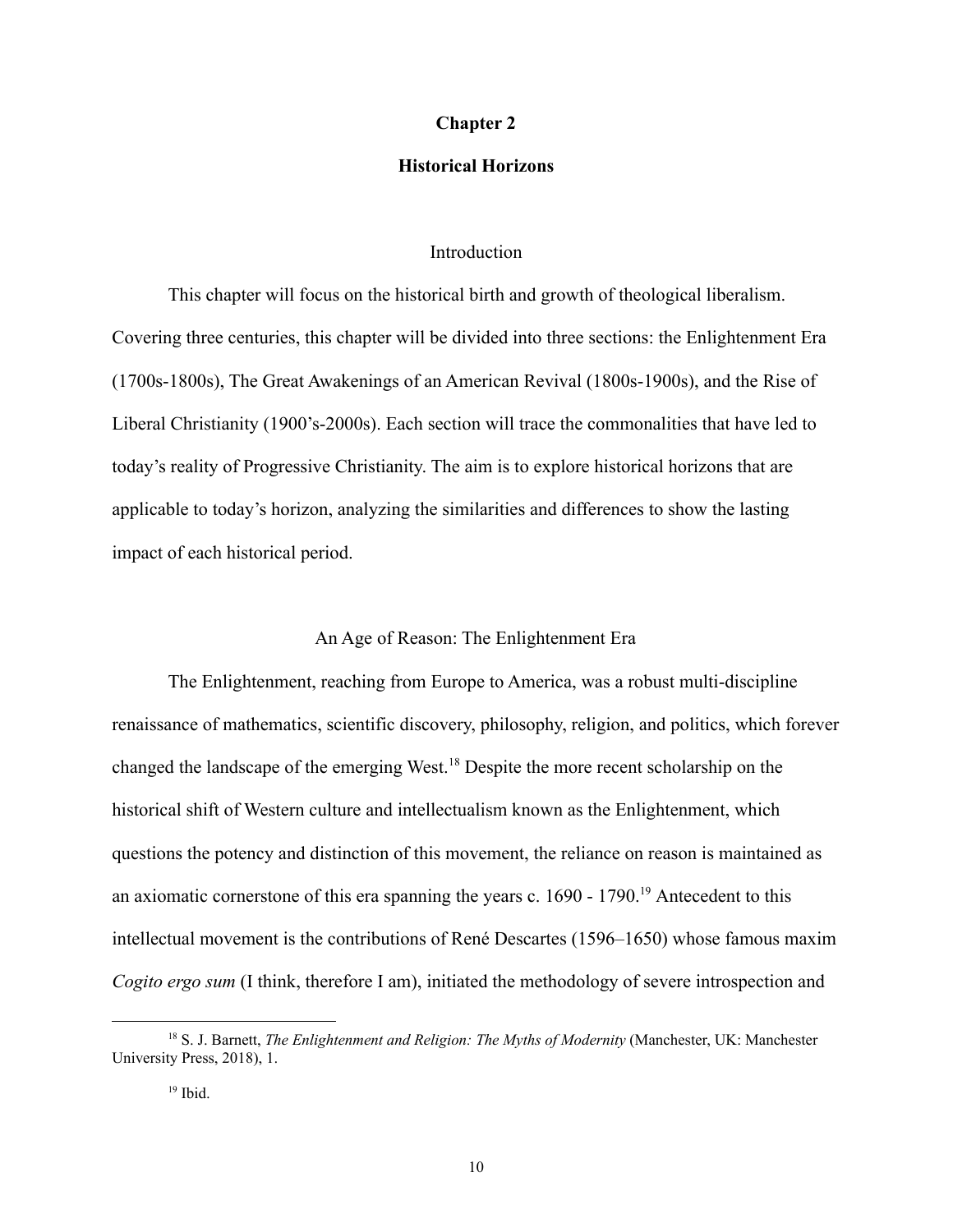authority of the individual.<sup>20</sup> While not opposed to the church, Descartes rejected its authority to inform epistemology, opening a floodgate for philosophical and theological skepticism and conflict that had been previously cemented shut by the ubiquity and dominance of medieval Christendom.<sup>21</sup> Following Augustine, Descartes' skepticism turned inward to find ultimate morality and truth.<sup>22</sup> However, unlike Augustine whose radical reflexivity revealed a heightened need for and dependence on God, Descartes, whose philosophy defended and depended on the existence of God, concluded, "God's existence has become a stage in my progress towards science through the methodical ordering of evident insight. God's existence is a theorem in my system of perfect science."<sup>23</sup> Thus, subjective standards of rationality render God as an inference based on man's reasoning.<sup>24</sup>

So profound was the impact of Descartes' philosophy, like wildfire, it fanned the flames of cultural, scientific, and even political revolution igniting the seismic shift toward individualism and reason within the church and the world. Jonathan Israel notes, "As the supremacy of theology waned, non-theological accounts of man, God, and the world...penetrated with novel and unsettling consequences..."<sup>25</sup> Indeed, the roots of modernity were birthed within this historical-cultural context of warring factions of the philosophical conservatives and innovators, scholastic Aristotilians, and the Cartesians, giving rise to a new and powerful

 $21$  Ibid.

 $23$  Ibid.

 $24$  Ibid.

<sup>20</sup> William Edgar and K. Scott Oliphint, *Christian Apologetics Past and Present: Volume 2, From 1500: A Primary Source Reader* (Wheaton, IL: Crossway, 2011), 688.

<sup>22</sup> Benjamin K. Forrest, Joshua D. Chatraw, and Alister E. McGrath, *The History of Apologetics: A Biographical and Methodological Introduction* (Grand Rapids, MI: Zondervan, 2020), 328.

<sup>25</sup> Jonathan I. Israel, *Radical Enlightenment: Philosophy and the Making of Modernity, 1650-1750* (New York: Oxford University Press, 2001), 24.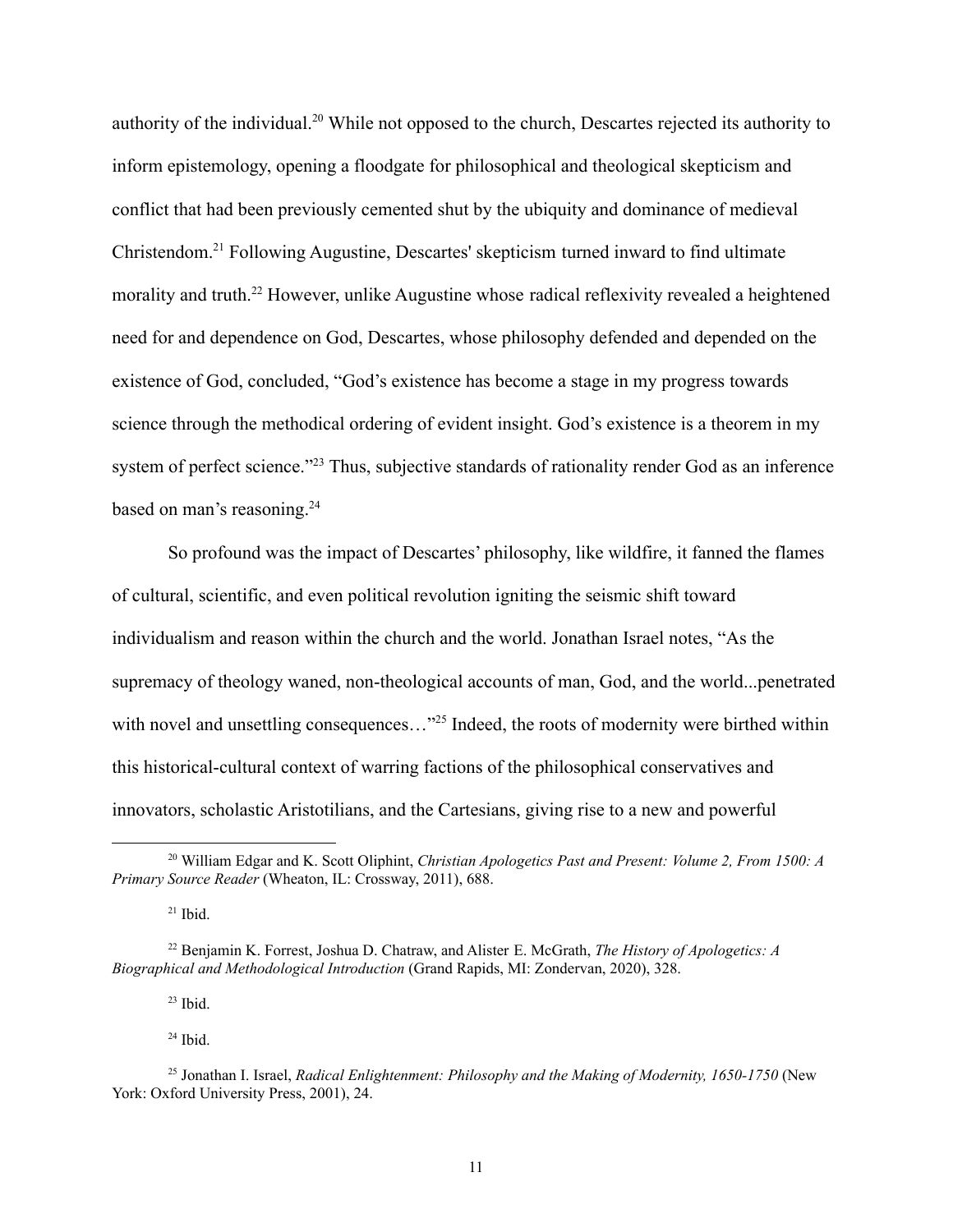secularized West.<sup>26</sup> Descartes' "individualized" philosophy and Newtonian "scientific revolution" combined as a powerhouse of influence, which was no longer confined to the academic elite as "...very soon the hugely divisive issues at stake also began to be debated in taverns, passenger barges, and popular pamphlets in the vernacular."<sup>27</sup> The Enlightenment Era dynamically and severely disrupted the status quo of the church, specifically, with the rise of Deism<sup>28</sup>

Despite the heretical outcome, the Enlightenment was not an anti-religious movement. Rather, it was a reordering of authority and priority among the English elite, which permeated every discipline and every walk of life, including religion, which affected the full range of socio-economic strata from the famed wealthy to the disenfranchised poor. Simply put, the rise of Deism was a movement within the church, not outside: a homegrown, intellectual campaign that reflects a dissatisfaction, and even a disillusionment, of the political use of the church in varying Christian communities, which endured the recent English Civil Wars.<sup>29</sup> In fact, the line of deist and Christian was ambiguous: there were Christians tending to Deism and deists with sympathies to Christianity.<sup>30</sup> The tenets of Deism, rooted in rationality and philosophy, are necessarily diverse; they are subject to individual assessment and verified by individual authority. Nevertheless, there are commonalities, which include a denial of "the veracity and hence the authority of Scripture, the existence of the Trinity, and Jesus' divinity; [the deists] considered the world eternal and thought that man's ingenuity, exalted by art and industry, could

<sup>26</sup> Israel, *Radical Enlightenment*, 25.

<sup>27</sup> Edgar and Oliphint, *Christian Apologetics Past and Present,* 170.

<sup>28</sup> Forrest, Chatraw, and McGrath, *The History of Apologetics,* 329.

<sup>29</sup> Barnett, *The Enlightenment and Religion,* 49.

 $30$  Ibid., 46.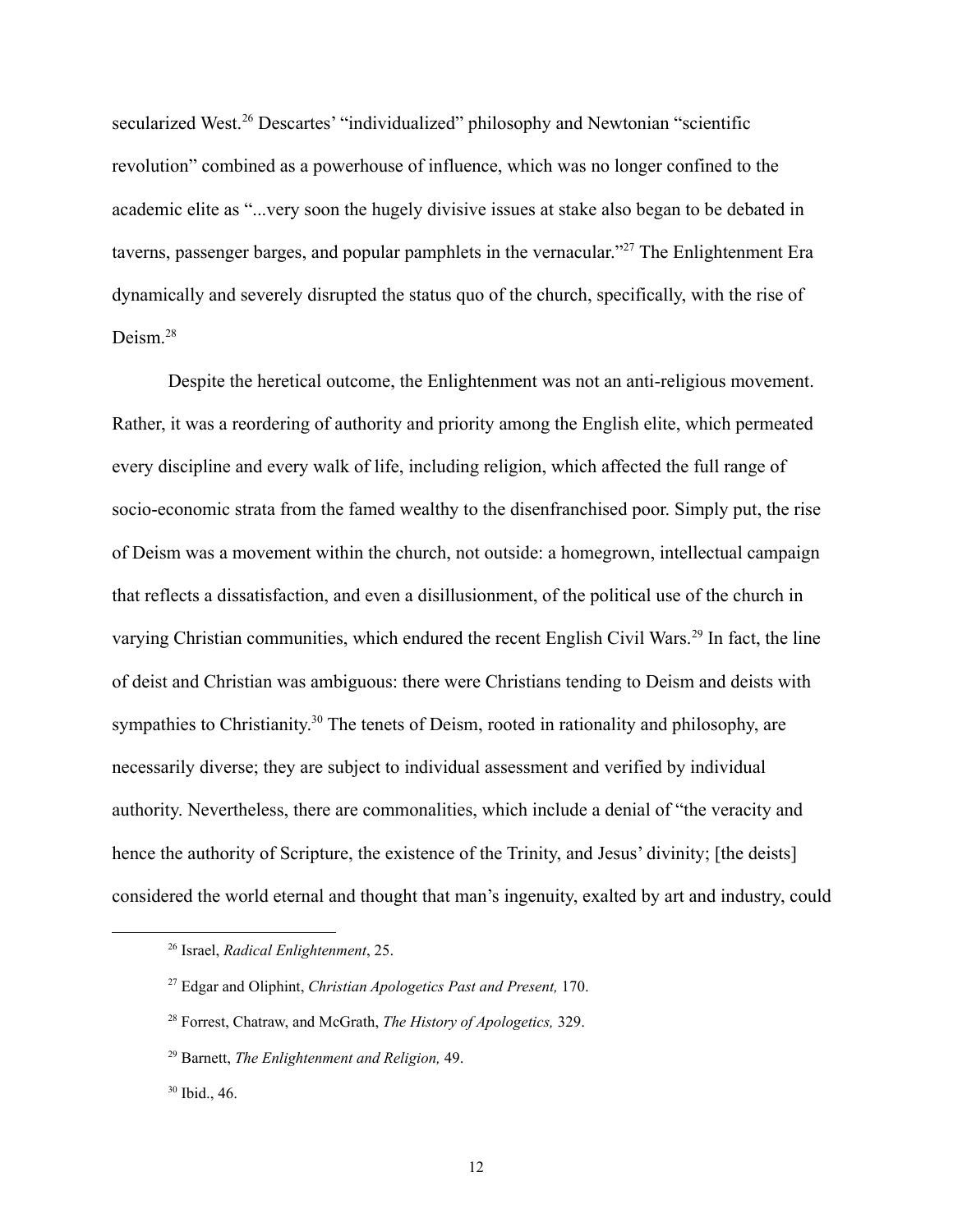rival the omnipotence believers ascribed to God."<sup>31</sup> Essentially, superior reasoning overthrows blind tradition, scientific experimentation and empiricism expels the awe and the wonder of God, and creation is independent from its Creator. Focused on piety and the standard of virtuous living, the Bible is valuable only for ethical purposes; natural reasoning of man exclusively points to truth.<sup>32</sup> More radical deists came to view Christian doctrines as unnecessary, the Bible as inferior, and only acknowledged a Creator-God who is distant, even apathetic, to daily function.<sup>33</sup> Thus, "deism has traditionally been considered one of the great secularizing forces of the Enlightenment."<sup>34</sup> For example, Thomas Paine strived to usurp the "Book of Scripture" with the "Book of Nature;"<sup>35</sup> John Adams boasted that "the United States of America... [is] the first example of governments erected on simple principles of nature" not laws derived from divinities.<sup>36</sup> John Locke, a Rationalist, asserted that reason is the arbiter of truth, not faith, which was corroborated by Matthew Tindale's famous *Christianity as Old as the Creation*, where he surmised that if a proposition "cannot be found to be agreeable to reason, or if reason alone will not show the truth, then... [it] is to be rejected."<sup>37</sup> As the deists' movement evolved, the more distant from orthodox Christianity it moved. Immanuel Kant rejected the traditional proofs of God, Benedictus de Spinoza advocated pantheism,<sup>38</sup> while David Hume despised the claim of

 $33$  Ibid.

<sup>34</sup> Barnett, *The Enlightenment and Religion,* 70.

<sup>36</sup> Nadon, *Enlightenment and Secularism,* 12.

<sup>37</sup> Edgar and Oliphint, *Christian Apologetics Past and Present,* 225.

<sup>38</sup> Sweis and Meister, *Christian Apologetics,* 24.

<sup>31</sup> Christopher Nadon, ed. *Enlightenment and Secularism: Essays on the Mobilization of Reason* (Lanham, MD: Lexington Books, 2013), 9.

<sup>32</sup> Forrest, Chatraw, and McGrath, *The History of Apologetics,* 328.

<sup>35</sup> Khaldoun A. Sweis and Chad V. Meister, *Christian Apologetics: An Anthology of Primary Sources* (Grand Rapids, MI: Zondervan, 2020), 21.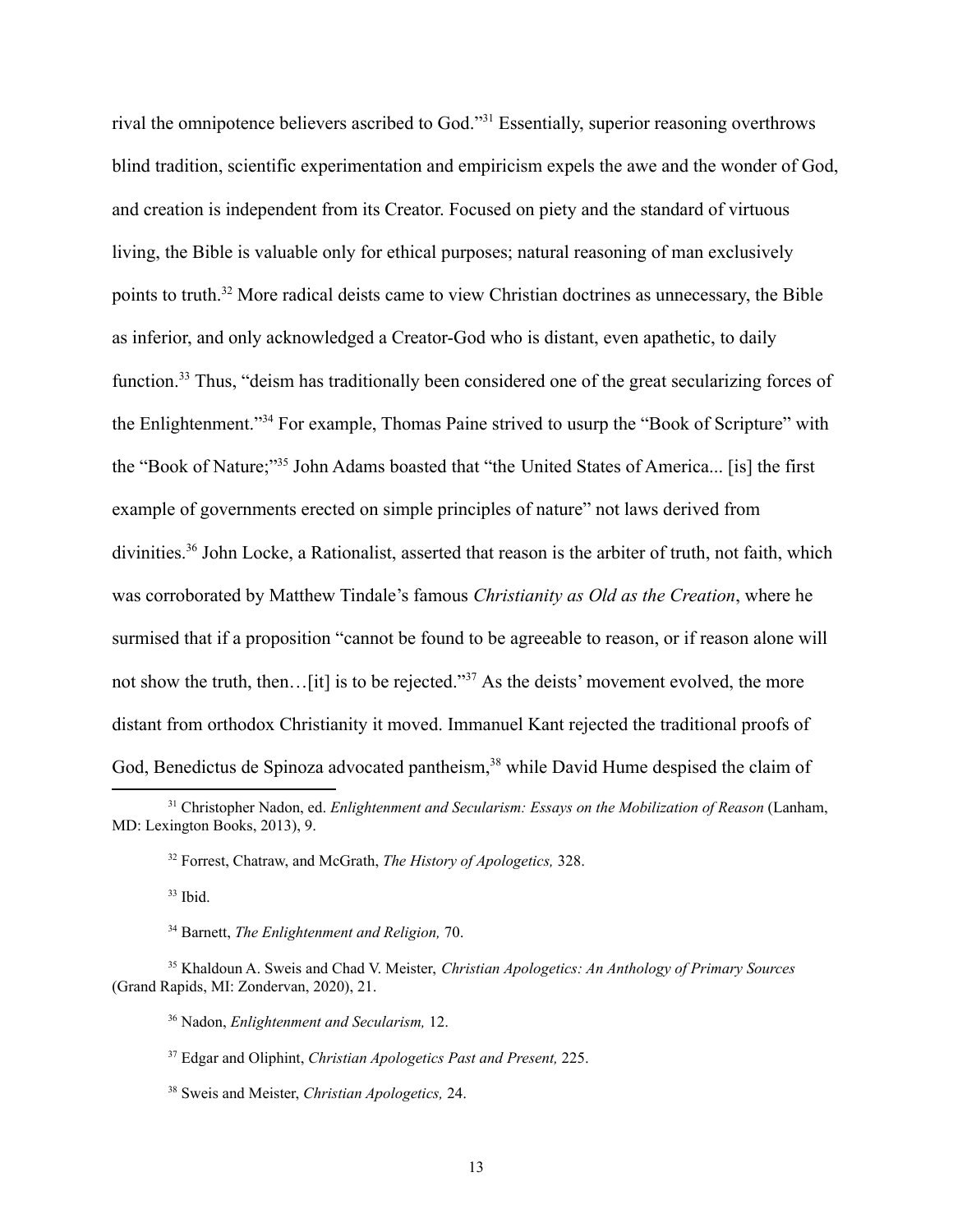miracles mocking Christians as "barbarous and ignorant."<sup>39</sup> In this Western world of the enlightened, man's value and authority eclipses God's power and divine revelation.

The Age of Reason is distinguished as an epicenter of cataclysmic social, political, economic and religious change; its aftershocks resonate in today's West. Colloquially, it is a "my-way-or-the-highway" Western, twenty-first century world, where trust in self and science is a culturally religious standard. Every individual warrants a valid opinion, regardless of expertise or experience, dependent on subjective reason, or perhaps, transient feeling. The Scriptures are a suggestion, not revelatory nor authoritative, although still ethically valuable to some and simply irrelevant to others. Another shock wave of importance is that "in late-seventeenth-century England and late Enlightenment France a secular 'bourgeois' public sphere began to develop that marked the arrival of the undeniably powerful and supposedly modern phenomenon we term public opinion."<sup>40</sup> Indeed, many have been found woefully guilty in the court of public opinion, regardless of fact or truth. The long lasting legacy of the Enlightenment, which is still acutely seen in today's world, is the importance of man over God, the reliance of the individual for truth, the elevation of human reason, and the potent influence of public opinion.

### The Great Awakenings of An American Revival

The massive upheaval of the deists' movement launched a great divide within the church and inaugurated an age of Great Awakening in America. In 1734, Jonathan Edwards set revival in motion during the Northampton Awakening, a prelude to the famous and influential Great Awakening of 1740, which fundamentally molded the spiritual, theological, and political nature

<sup>39</sup> Douglas Geivett and Gary R. Habermas, *In Defense of Miracles: A Comprehensive Case for God's Action in History* (Downers Grove, IL: InterVarsity, 2018), 43.

<sup>40</sup> Barnett, *The Enlightenment and Religion,* 72.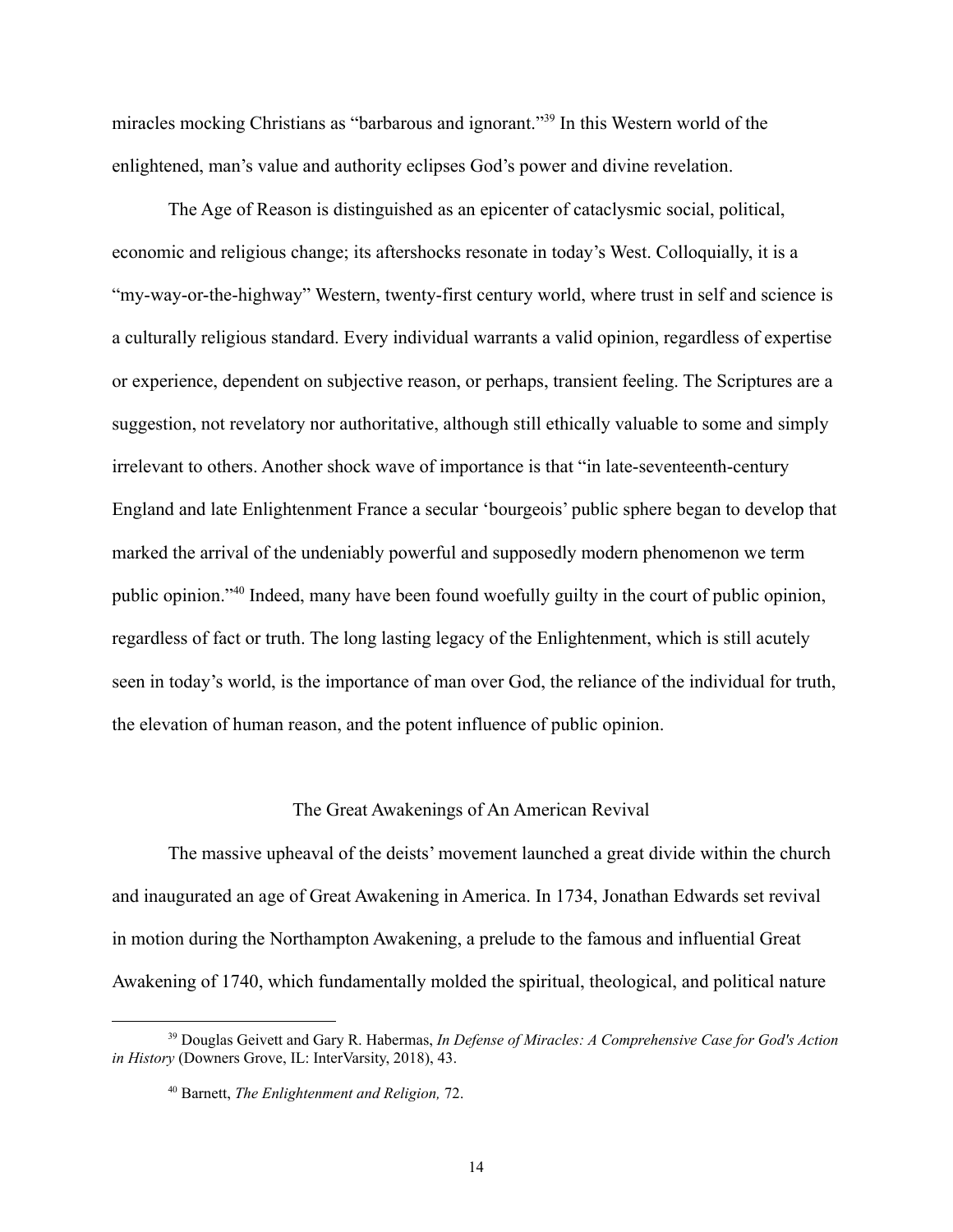of the soon-to-be United States of America.<sup>41</sup> In fact, some historians suggest that the American Revolution was successful because the foundationally spiritual emphasis of the Great Awakening intimately unified the thirteen colonies.<sup>42</sup> Leading the saints, theological and philosophical giants like George Whitefield, David Brainerd, and Samuel Davies, refuted the deists' claims, upholding the existence of a personal, omnipotent, and omnibenevolent God, the veracity and necessity of divine revelation, and the fallibility of reason alone.<sup>43</sup> Advocating a Calvinist orientation, the sinfulness of man and his fallen reason could only be redeemed through God's election and grace, moved by the Holy Spirit to regenerate the mind and heart. Jonathan Edwards, a vocal and passionate opponent of deism, not only mocks foolhardy reliance on reason, but argues, "Were it not for divine revelation, I am persuaded that there is no one doctrine of that which we call natural religion [but] would, notwithstanding all philosophy and learning, forever be involved in darkness, doubts, endless disputes and dreadful confusion."<sup>44</sup> Such robust apologetics and intellectualism prompted the founding of Dartmouth College in 1769.<sup>45</sup> Seeking to expose counterfeit religions, while highlighting the supremacy of orthodox Christianity, Edwards and others cultivated a spiritual revival that strengthened and equipped the church against Deism on pre-American soil.

At the dawn of the nineteenth century, another vibrant revival commenced: the Second Great Awakening. Perhaps in response to a rapid increase of population, army soldiers coming

 $42$  Ibid.

10.

<sup>41</sup> Forrest, Chatraw, and McGrath, *The History of Apologetics,* 325.

<sup>43</sup> Ibid., 324.

<sup>44</sup> Ibid., 329.

<sup>45</sup> William Speer, *The Great Revival of 1800* (Philadelphia, PA: Presbyterian Board of Publishers, 1872),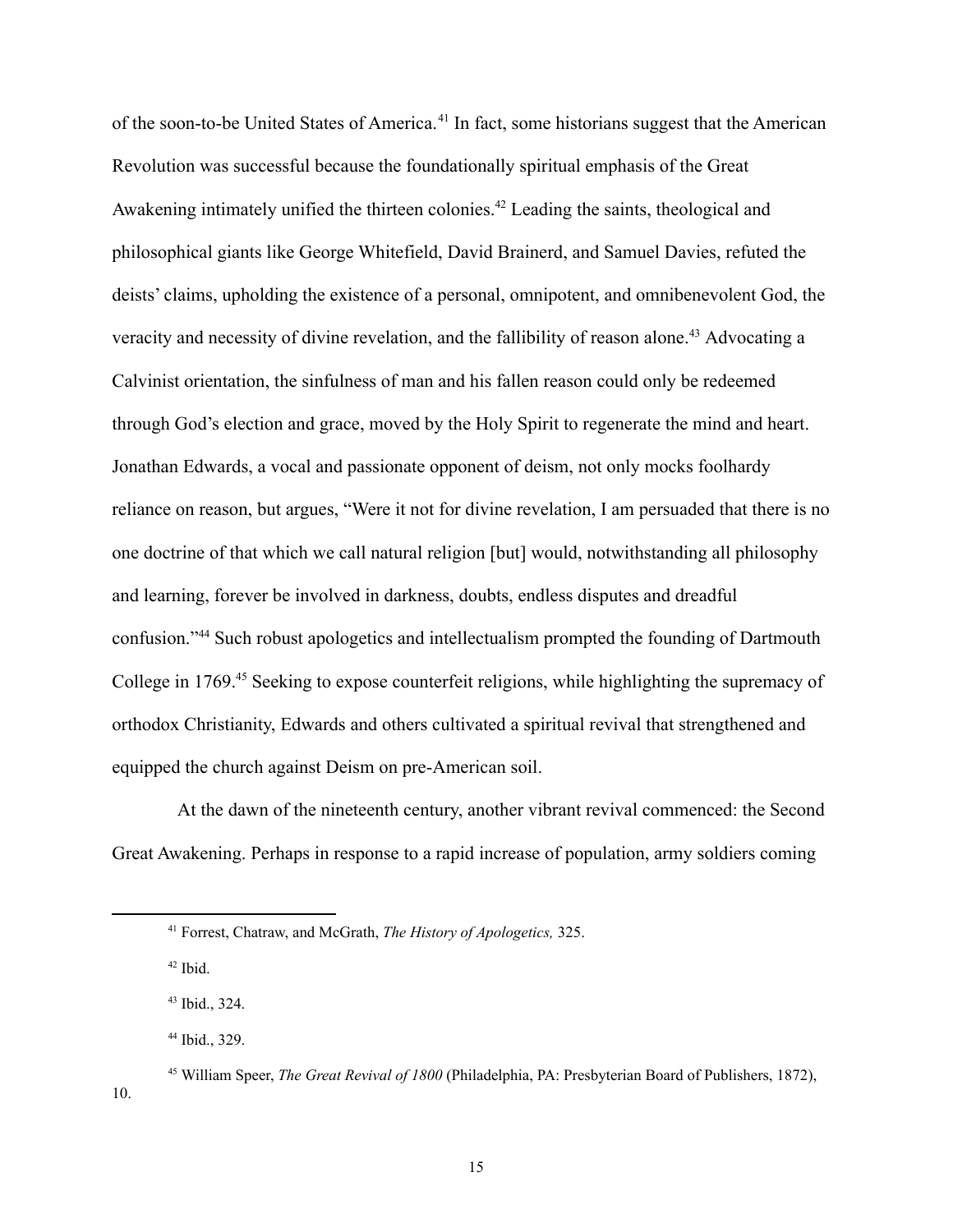home bringing "vices and infidelity" from Europe,<sup>46</sup> or even religious floundering in a newborn nation who separated church and state, a new wave of evangelicalism took aggressive root, advocating for Christian perfectionism, temperance, social reform, and experiential conversion.<sup>47</sup> A theological shift toward Arminianism compelled preachers like Charles Finney, John Humphrey, John Wesley, and William Boardman to focus on the heart, personal experience, and the human action of "becoming 'doers of the word' instead of simply 'hearers of the word'—as a result of their true faith."<sup>48</sup> So profound an impact on the church, the Second Great Awakening unified considerable theological division within multiple denominations including Presbyterian, Congregationalist, Methodist, and Baptist.<sup>49</sup> In fact, this Arminianism, perfectionist, millennialist theology has aided the development of the "mainstream tradition of American Evangelical Protestantism."<sup>50</sup> Moveover, the style of preaching changed dynamically: spontaneous tent meetings with charismatic evangelists enlivened the congregation with the zealous theatrics of singing, shouting, and crying out.<sup>51</sup> Although effective with a boom of conversion, the Second Great Awakening tended to "overemphasize immediate personal conversion to Christ instead of a studied period of reflection and conviction; emotional, simple, popular preaching instead of intellectually careful and doctrinally precise sermons; and personal

<sup>48</sup> Kruczek-Aaron, *Everyday Religion,* 5.

 $49$  Ibid., 7.

<sup>50</sup> Kruczek-Aaron, *Everyday Religion,* 7.

<sup>51</sup> Richard Lee Rogers, "The Urban Threshold and the Second Great Awakening: Revivalism in New York State, 1825-1835," *Journal for the Scientific Study of Religion* 49, no. 4 (2010): 697.

<sup>46</sup> Speer, *The Great Revival of 1800*, 12.

<sup>47</sup> Hadley Kruczek-Aaron, *Everyday Religion: An Archaeology of Protestant Belief and Practice in the Nineteenth Century* (Florida: University Press of Florida, 2015), 17. Arminianism, named after Dutch theologian Jacobus Arminius of the late sixteenth century, emphasizes the responsibility of man "to work out his salvation," which is contrasted by Calvinism that emphasizes the sovereignty of God.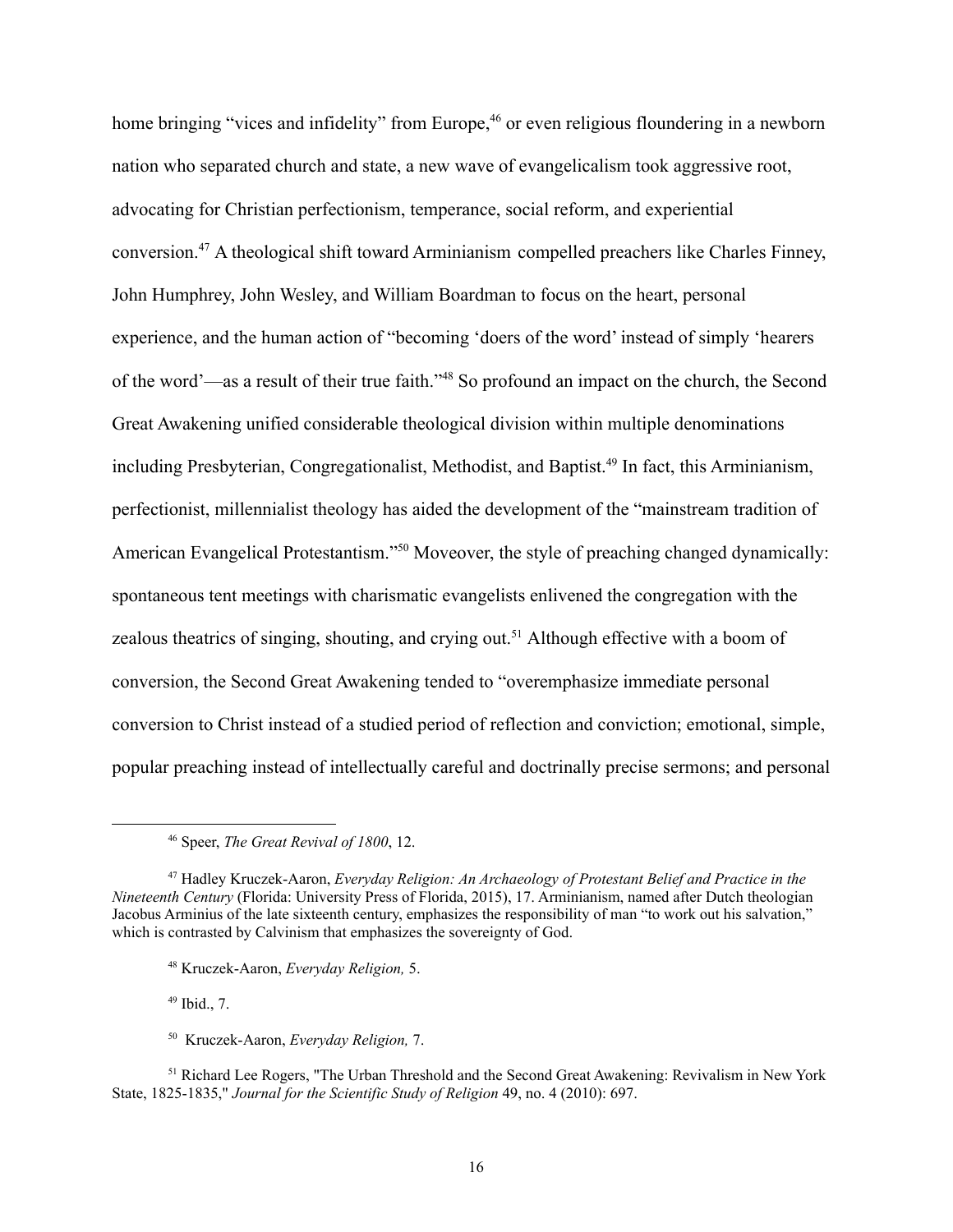feelings and relationship to Christ instead of a deep grasp of the nature of Christian teaching and ideas."<sup>52</sup> Furthermore, an ardent insistence to "perfectionist policies," which obliged a strict attention to visible, pious action (it is what I *do* for God that makes me a Christian), eclipsed the intellectual and educational needs of the new believer (it is what I *know* about God that makes me a Christian) left the church vulnerable.<sup>53</sup> Simply put, "the intellectually shallow, theologically illiterate form of Christianity that came to be part of the populist Christian religion"<sup>54</sup> resulted in two major American cults: Mormonism (1830) and Jehovah's Witnesses  $(1886).^{55}$ 

The lasting effects of the Great Awakenings are a combination of positive and negative. While an American evangelical culture emerged, dynamic and unique, with successful, experiential conversions, a seed of anti-intellectualism was planted as many new converts were left without biblical education as the American frontier expanded.<sup>56</sup> Thus, a lack of readiness and defense permeated the church, leaving her exposed to the attacks of enlightened thinkers, like Kant and Hume, whose alluring philosophical, yet naturalistic arguments inspired Transcendentalists like Ralph Waldo Emerson and Henry David Thoreau to take root in American soil.<sup>57</sup> Christian attitudes exclusively focused on heart, action, and a witness to the

<sup>54</sup> Moreland, *Love Your God,* 16.

<sup>55</sup> By cult, it is meant as a theological category that is a stark deviation from orthodox Christianity (as opposed to the sociological or cultural connotation of cult). Both Mormonism and Jehovah's Witnesses emphasize ecclesiastical power over revelatory power. That is, the religious organization has supreme authority over its doctrine, not the Bible. Moreover, each religion demotes Jesus as a created being and the gospel message is altered: different Jesus and different gospel (2 Cor. 11:4).

 $57$  Ibid., 17.

<sup>52</sup> J.P. Moreland, *Love Your God With All Your Mind* (Colorado Springs, CO: NavPress, 2012), 16.

<sup>53</sup> Kruczek-Aaron, *Everyday Religion,* 18.

<sup>56</sup> Moreland, *Love Your God,* 16.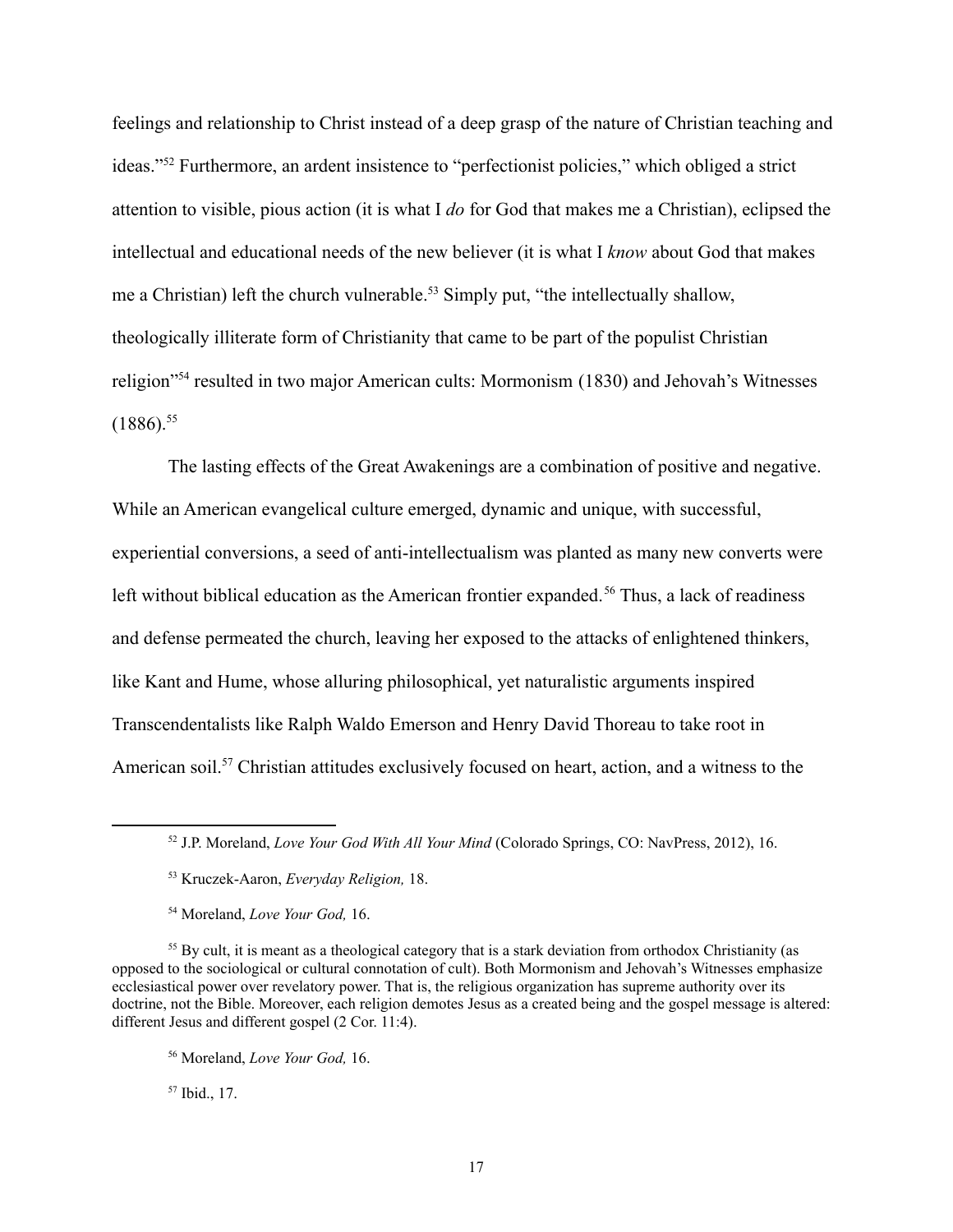Holy Spirit, rather than to the mind, truth, and an intellectual pursuit of God and His Word: they *knew*, through the personal experience and assurance of the Holy Spirit that Christianity is true, but they could not *show*, through proofs and evidence, that Christianity is true.<sup>58</sup> Without sufficient answers and defense, the church began to abdicate her cultural influence. These effects are relevant today. J.P. Moreland observes, "This withdrawal from the broader intellectual culture and public discourse contributed to the isolation of the church, the marginalization of Christian ideas from the public arena, and the shallowness and trivialization of Christian living, thought, and activism. In short, the culture became saltless," leading to the rise of a new brand of Christianity. 59

#### The Rise of Liberal Christianity

At the turn of the century, Friedrich Nietzsche declared the death of God, a severe progression of David Hume's apathetic god and Immanel Kant's reasoned morality apart from God.<sup>60</sup> The effects of Charles Darwin's *Origin of Species* allowed for naturalistic views of the world, extricating theism from mainstream acknowledgment and elevating Newtonian thought of a mechanistic world.<sup>61</sup> Therefore, more and more people began to regard the Bible as more of an ethical standard rather than "true propositions about various topics that require a devoted intellect to grasp and study systematically."<sup>62</sup> Essentially, empiricism won the day; the quest for

<sup>58</sup> Andreas J. Köstenberger, Darrel L. Bock, and Josh D. Chatraw, *Truth in a Culture of Doubt: Engaging Skeptical Challenges to the Bible* (B&H Publishing Group, 2014), 26.

<sup>59</sup> J.P. Moreland, *Love Your God,* 18.

<sup>60</sup> David Baggett and Jerry L. Walls, *God and Cosmos: Moral Truth and Human Meaning* (New York: Oxford Press, 2016), 87.

<sup>61</sup> Ibid., 28.

<sup>62</sup> Moreland, *Love Your God,* 17.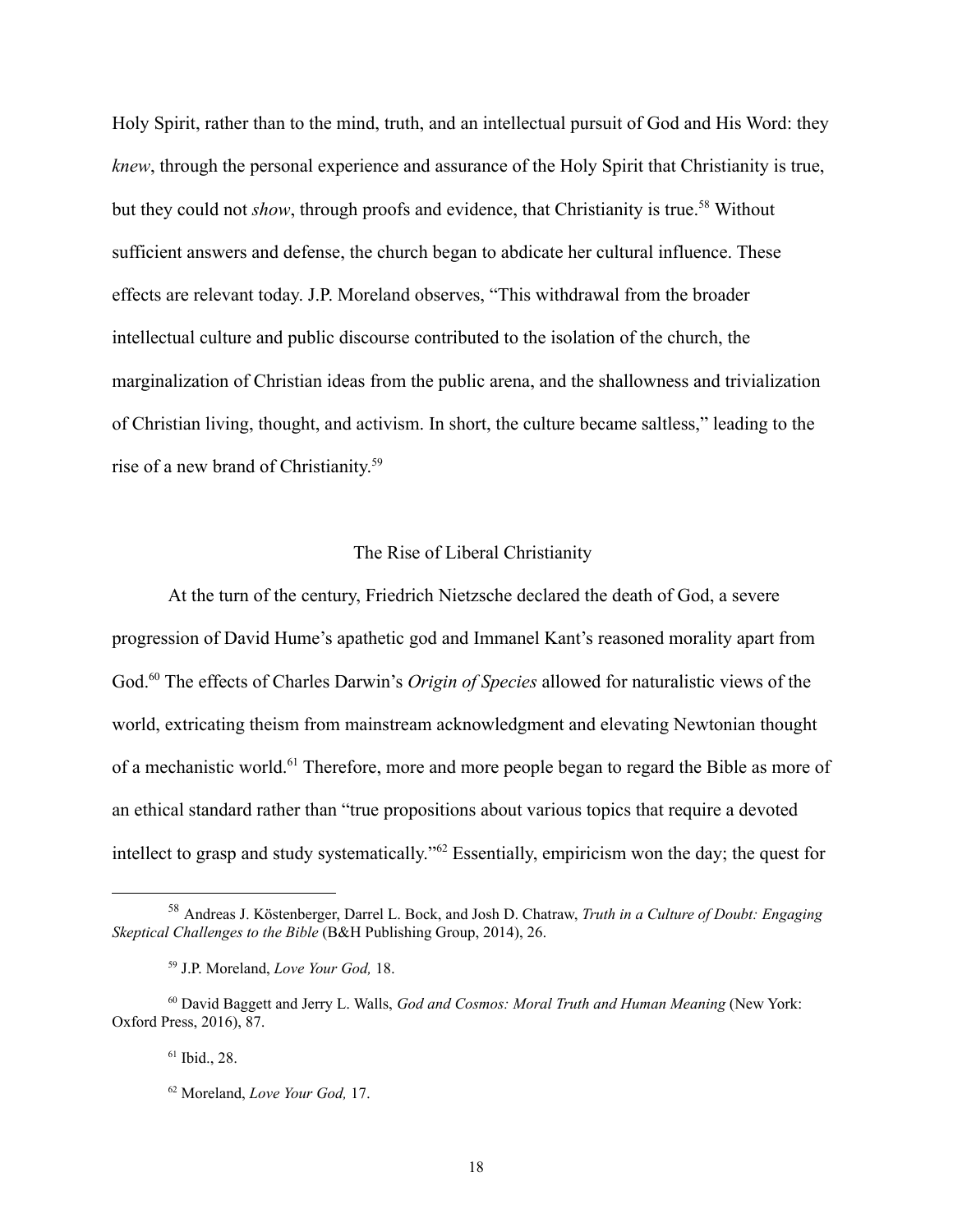truth began at doubt, instead of faith, guided by man's reason, not God's revelation. Hence, it was a world dominated by skepticism, which was "easily the best-documented moment of widespread doubt in human history."<sup>63</sup> Heavily laden by this doubt, the twentieth-century dawned a desire to construct a new chapter of life, to create a new world, where old traditions and new sciences were juxtaposed into a religious, social, and scientific mash-up: Liberal Christianity. 64

Evolutionary sciences reinforced in public schools coupled with the anti-intellectualism of the church rapidly gave rise to a compromised and illegitimate Christianity. <sup>65</sup> This new religion, also called modern or theological liberalism, allowed for dual loyalty: a publicly approved stance of scientific integrity and a private, religious life to fill in the gaps. William Edgar delineates, "The term *liberalism* refers to an attempt to assure people of their freedom (liberation) from tradition and of the ability of [the] Christian faith to adapt to the contours of the modern world (hence, *modernism*, a synonym)."<sup>66</sup> Essentially, liberalism operates without adherence to doctrine and focuses on the practicality of function: a pragmatic approach.<sup>67</sup> Thus, cornered by Darwinism, historicism, high biblical criticism, and Freudian psychology, liberalism aimed to reframe Christianity to the modern world.<sup>68</sup> Among the reframers were Paul Tillich, who developed a "method of correlation," which applied Christian symbols as a bridge

<sup>63</sup> Jennifer Michael Hecht, *Doubt as History: The Great Doubters and Their Legacy of Innovation, from Socrates and Jesus to Jef erson and Emily Dickinson* (San Francisco, CA: HarperSanFrancisco, 2004), 371.

<sup>64</sup> Baggett and Walls, *God and Cosmos,* 28.

<sup>65</sup> Gresham Machen, *Christianity and Liberalism* (Grand Rapids, MI: Wm. B. Eerdmans Publishing Co., 2009), 12.

<sup>66</sup> Edgar and Oliphint, *Christian Apologetics Past and Present,* 308.

<sup>67</sup> Terrence Merrigan,"Newman and Theological Liberalism," *Theological Studies* 66, no. 3 (Sep 2005): 606.

<sup>68</sup> Edgar and Oliphint, *Christian Apologetics Past and Present,* 308.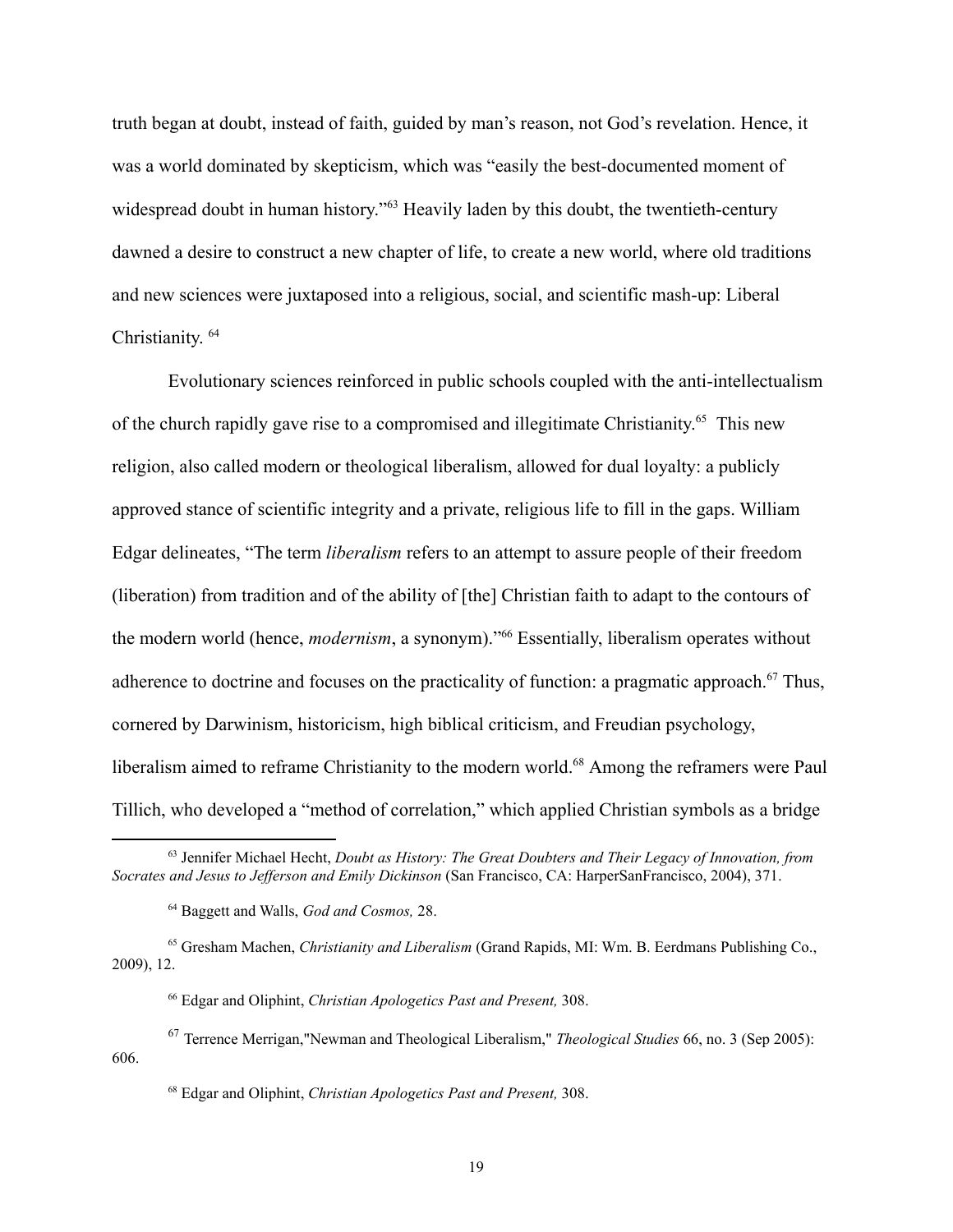to existential humanism; John Hick denied high christology and the exclusivity of Christianity, while John Shelby Spong renounced the virgin birth, diminishing Jesus as a mere expression of God's love.<sup>69</sup> Henry Emerson Fosdick, a baptist preacher, told his congregation that "the Bible" is only a certain record of events and could not be believed literally."<sup>70</sup> Liberal Christianity whittled away so much tradition and doctrine that even the person of Jesus could not be distinguishably unique. $71$ 

This divided yet pragmatic loyalty to modernity and religion yielded sharp criticism twofold. As Gresham Machen cogently identifies, "Modern liberalism may be criticized (1) on the grounds that it is un-Christian and (2) on the ground that it is unscientific."<sup>72</sup> Simply put, liberalism did not satisfy Christian qualification nor the scientific demand to dismiss it entirely. Focusing on the former, two stark factions emerged: the liberals and the fundamentalists. Religious liberals, minimizing the revelatory power of Scripture, the divinity of Christ, and the need for salvation, focused on social reform and modern relevance.<sup>73</sup> They were the educated laity domesticating religion.<sup>74</sup> Conversely, fundamentalists tended to be highly suspicious of the need to defend the Bible and Christian doctrine, emphasizing "the Holy Spirit in understanding the Bible as opposed to serious historical and grammatical study."<sup>75</sup> Pigeon-holed into becoming the antimodernists, fundamentalism was caricatured as blinded and willfully ignorant: "If

<sup>69</sup> Edgar and Oliphint, *Christian Apologetics Past and Present,* 308.

 $70$  Ibid.

<sup>71</sup> James Hitchcock, "Conservatism and Liberalism (Theological)," *New Catholic Encyclopedia. Ethics and Philosophy* Vol. 1. (2013): 307.

<sup>72</sup> Machen, *Christianity and Liberalism*, 6.

<sup>73</sup> Hitchcock, "Conservatism and Liberalism (Theological)," 307.

<sup>74</sup> Merrigan,"Newman and Theological Liberalism," 606.

<sup>75</sup> Moreland, *Love Your God,* 17.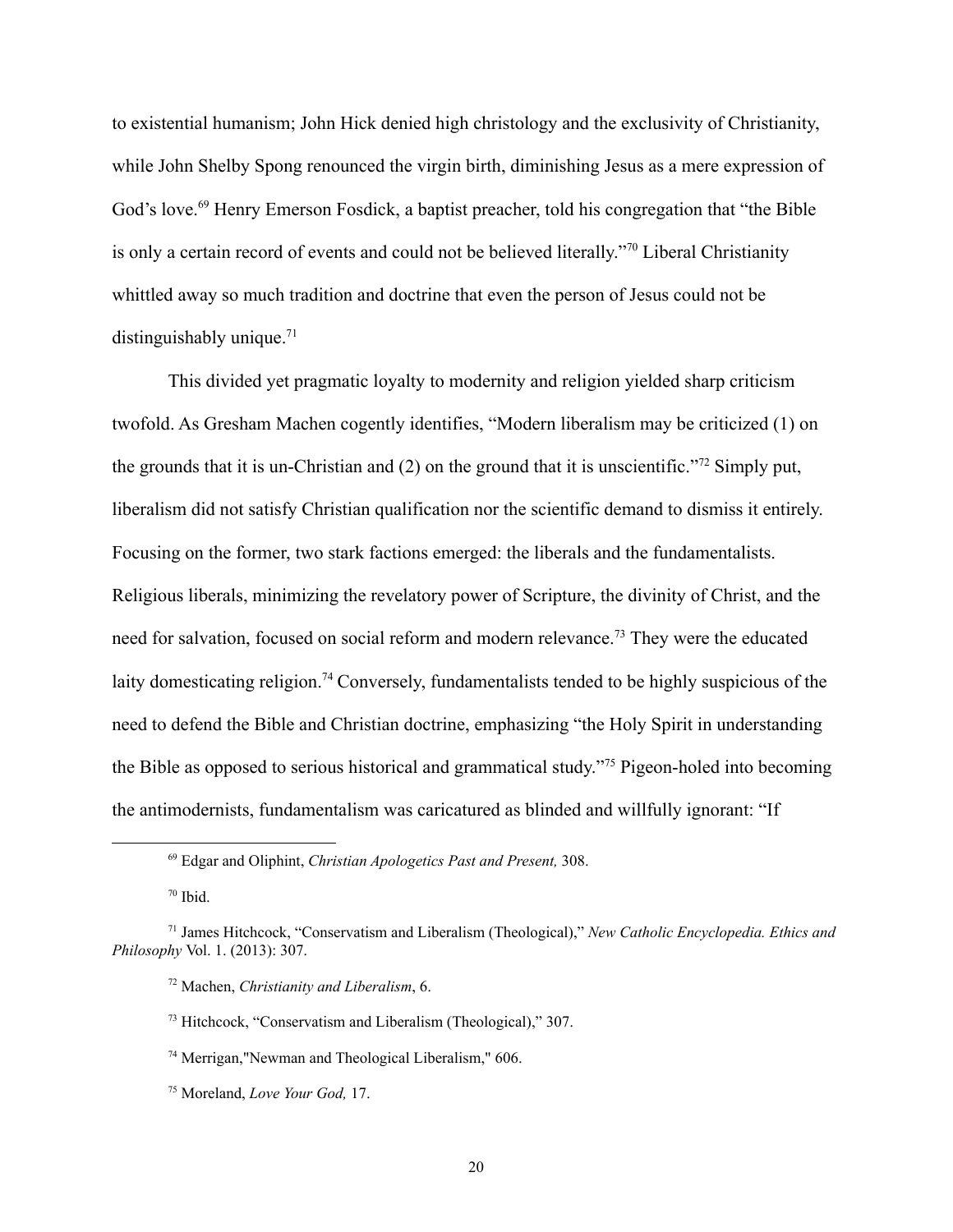science comes into contradiction with the Bible so much the worse for science!"<sup>76</sup> Culturally dismissed as killjoys for their vehement support of Prohibition, the fundamentalists' reputation was fully destroyed by the Scopes or "monkey trials" of 1926, which crippled their credibility in the academic, social, and public sphere.<sup>77</sup> Opportunistically, liberals took their seat at the cultural table. J.P. Moreland aptly notes, "Theological liberals have understood that whoever controls the thinking leadership of the church in a culture will eventually control the church itself."<sup>78</sup> Founded on a multicultural ethic for the betterment of society, political liberalism equitably submits "all doctrines, whether religious or secular, to the test of public reason."<sup>79</sup> Freed from dogmatic chains, liberalism blossomed within public opinion, transcending into political identity with far-reaching force; its primary mission was to create a liberal state. Theo Hobson identifies, "Liberal Christians see the liberal state as integral to their religious identity; that is, they see themselves as part of this story."<sup>80</sup>

This is a cataclysmic shift from God-centered theology to man-centered theology, from spreading the gospel message to spreading political ideology, from caring for the spiritual well-being to prioritizing physical well-being; instead of seeking the approval of God, the seeking of societal approval fundamentally fractured the unity of Christianity. Charles Taylor asserts,

From this perspective, the great watershed of Christianity is not the Protestant Reformation (Luther and Calvin continue the Augustinian tradition, albeit with very

<sup>79</sup> Jacob Levy, Jocelyn Maclure, and Daniel M. Weinstock, *Interpreting Modernity: Essays on the Work of Charles Taylor* (Montreal: McGill-Queen's University Press, 2020), 85.

<sup>80</sup> Theo Hobson, *Reinventing Liberal Christianity* (Grand Rapids, MI: William B. Eerdmans Publishing Company, 2013), 16.

21

<sup>76</sup> Machen, *Christianity and Liberalism,* 7.

<sup>77</sup> Edgar and Oliphint, *Christian Apologetics Past and Present,* 310.

<sup>78</sup> J.P. Moreland, *Love Your God,* 24.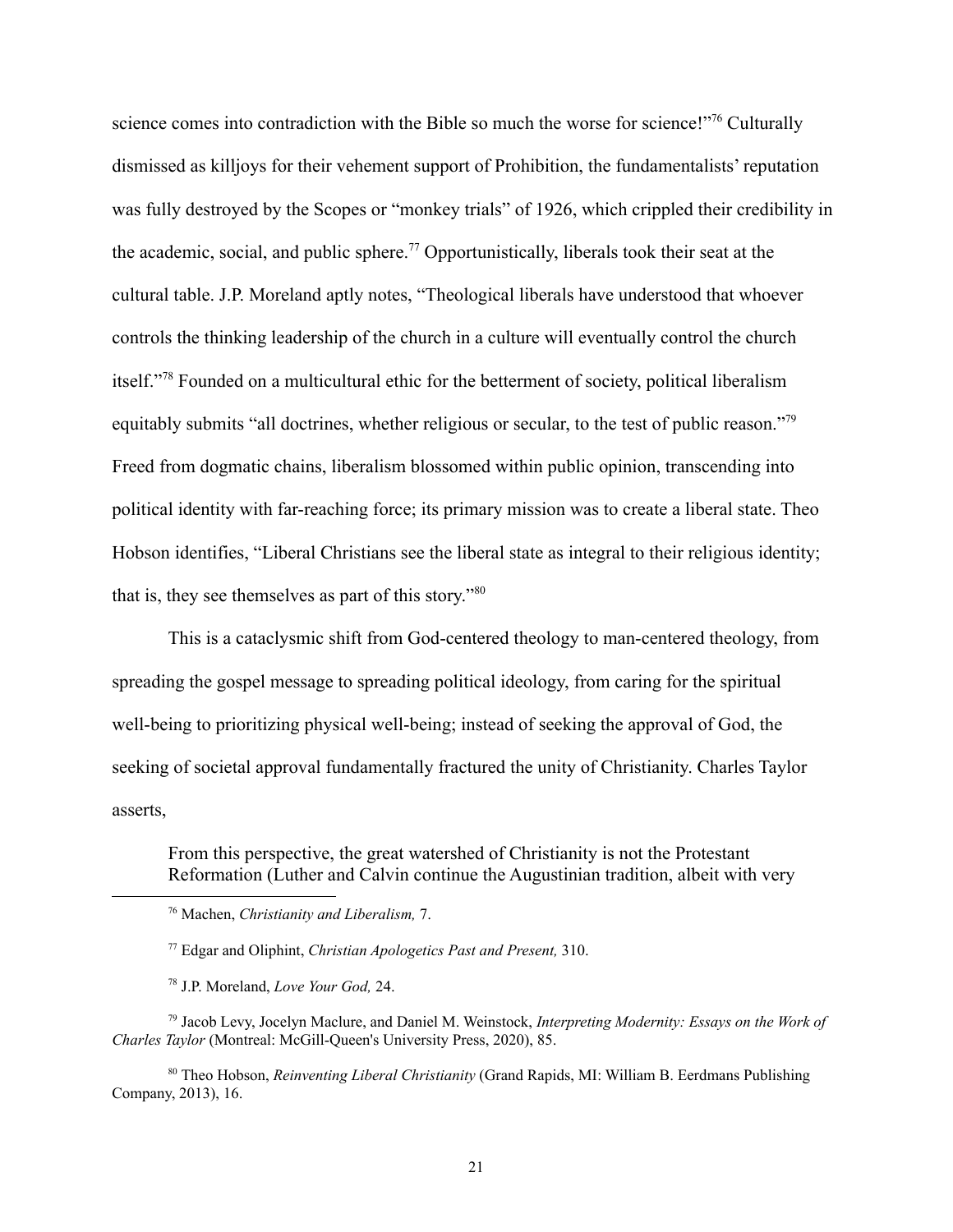different accounts of divine grace) but the early modern assertion of the goodness of the world - an assertion associated with but not confined to Deism. The world is good because it has been ordered to further human well-being; the great law of nature is that everything is to be preserved (to use Locke's phrase) 'as much as may be.<sup>81</sup>

The fascination with the temporal, the present, and the insistence of man's influence on the world supersedes eternal interest; it is a forgoing of tradition, heritage, and truth itself for the sake of liberty, to believe and live without restraint for the betterment of self and society.<sup>82</sup> There lies the imprudent and perilous deviation from desiring to know God to desiring to know self. Furthermore, Liberal Christianity perverts orthodox Christianity and breathes new life into hybrids of belief systems including secularism, humanism, and progressivism.

## Summary

The Enlightenment Era rebelled against the religious and social status quo, defying the political power of the church, elevating the mind of man, and establishing the power of public opinion. A hearty reliance on reason propelled an epistemic and scientific quest to know truth without God as its source. Thus, the importance of man repudiated the importance of God. Deists dismissed and replaced divine revelation with empirical data. Miracles were made of man's derangement or fancy, and faith became folly.

The American Great Awakenings did much to refute Deism, unifying a people whose nation would be founded under God, the Giver of inalienable rights.<sup>83</sup> However, as America expanded and the Enlightenment lingered, a patchwork church high on heart conviction and low on mind instruction diluted evangelical power and ecclesiastical function.<sup>84</sup> The church entered

<sup>81</sup> Levy, Maclure, and Weinstock, *Interpreting Modernity*, 131.

<sup>82</sup> Hobson, *Reinventing Liberal Christianity,* 15.

<sup>83</sup> Forrest, Chatraw, and McGrath, *The History of Apologetics,* 325.

<sup>84</sup> J.P. Moreland, *Love Your God,* 18.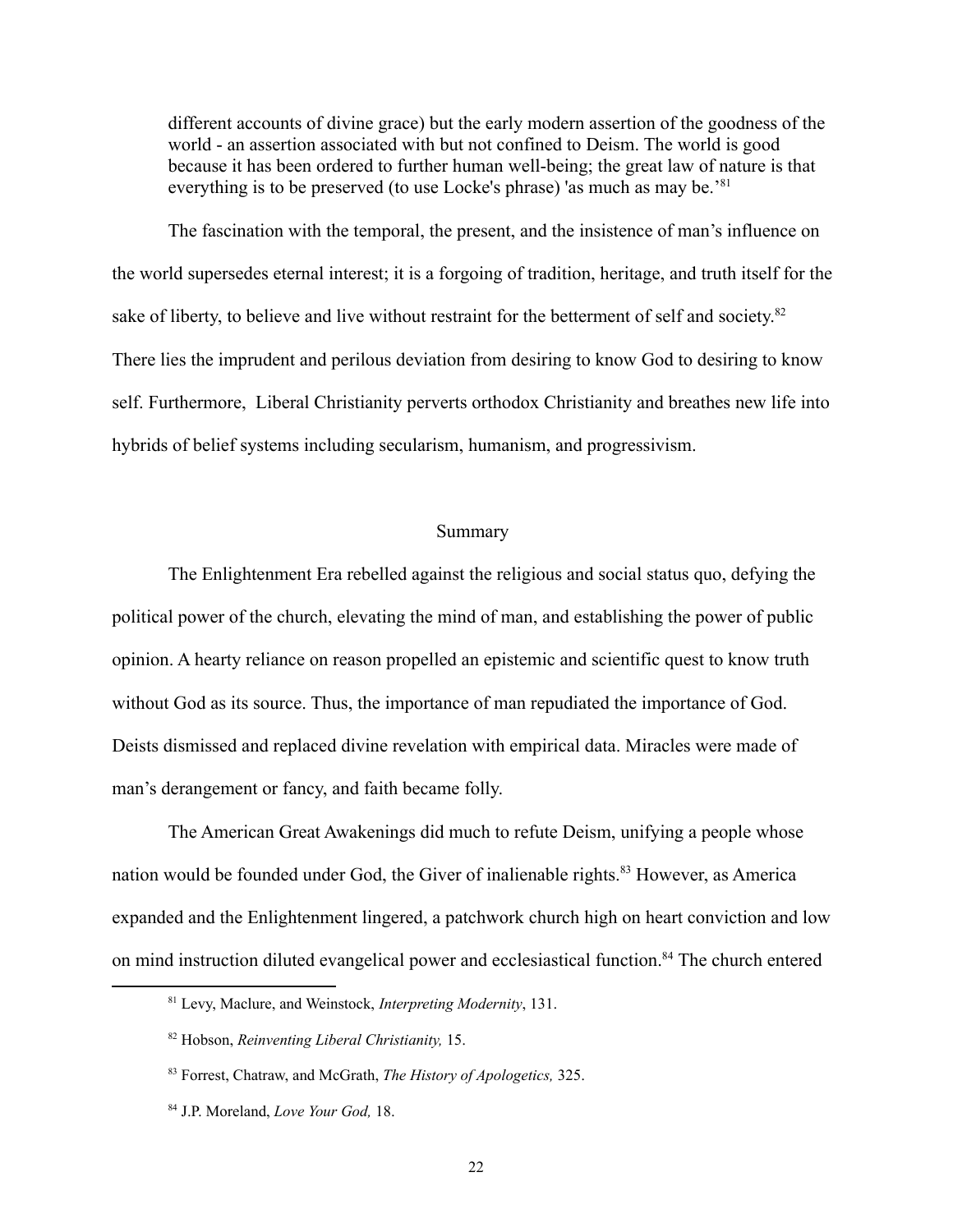an anti-intellectual era where she would eventually be pushed to the margin. $85$  While fundamentalists refused to engage with skeptics, liberals aspired to amalgamate Enlightenment thought with Christian tenets. Instead of church power, liberals sought state power. 86

The rise of Liberal Christianity may be considered as the theological deconstruction of orthodox doctrine and the social reconstruction of religious themes and symbols to advance human flourishing. Propelled by the public defeat of fundamentalism, Liberal Christianity thrived in a consumer society that elevated the here-and-now: an increase in physical comfort and convenience incited many to toss aside religious discomfort and inconvenience. To religious liberals, theological coherence and consistency was irrelevant to the advancement of the liberal state.<sup>87</sup> Rather, the twentieth century weaponized this new brand of Christianity as a political and social sword for power and progress.<sup>88</sup> Thus, stripped bare of any full truth and filled with cherry-picked pithy slogans and virtue signals, Liberal Christianity is a counterfeit: a white-washed tomb. Its offspring, Progressive Christianity, is no less pervasive, destructive, and hollow.

<sup>85</sup> J.P. Moreland, *Love Your God,* 18.

<sup>86</sup> Hobson, *Reinventing Liberal Christianity,* 15.

<sup>87</sup> Ibid.*,* 233. Hobson argues that Liberal Christians are called to a "political vision," which imagines that "God wills the state that secures the fullest liberty." That is, Liberal Christians are dedicated to the freedom of the liberal state: more social freedom means God's will.

<sup>88</sup> Machen, *Christianity and Liberalism,* 10-12. Consider the public school system. While public education is a societal good, the state's powerful interference demands that "the choice of schools must be taken away from the individual parent and placed in the hands of the state. The state then exercises its authority through the instruments that are ready to hand, and at once, therefore, the child is placed under the control of psychological experts, themselves without the slightest acquaintance with the higher realms of human life, who proceed to prevent any such acquaintance being gained by those who come under their care." Machen cites a law in Nebraska (1919) that prohibits the inclusion and instruction of any other language except English; a law in Oregon (1922) requires all children in lower-grades to attend public school, excluding private and homeschooling options. The "Lusk Laws" in New York (1921) threatened all schools without accredited licenses to be subject to closure. A more recent example is the inclusion of Critical Race Theory and Sexual Identity curriculum in all public schools, in all grade-levels.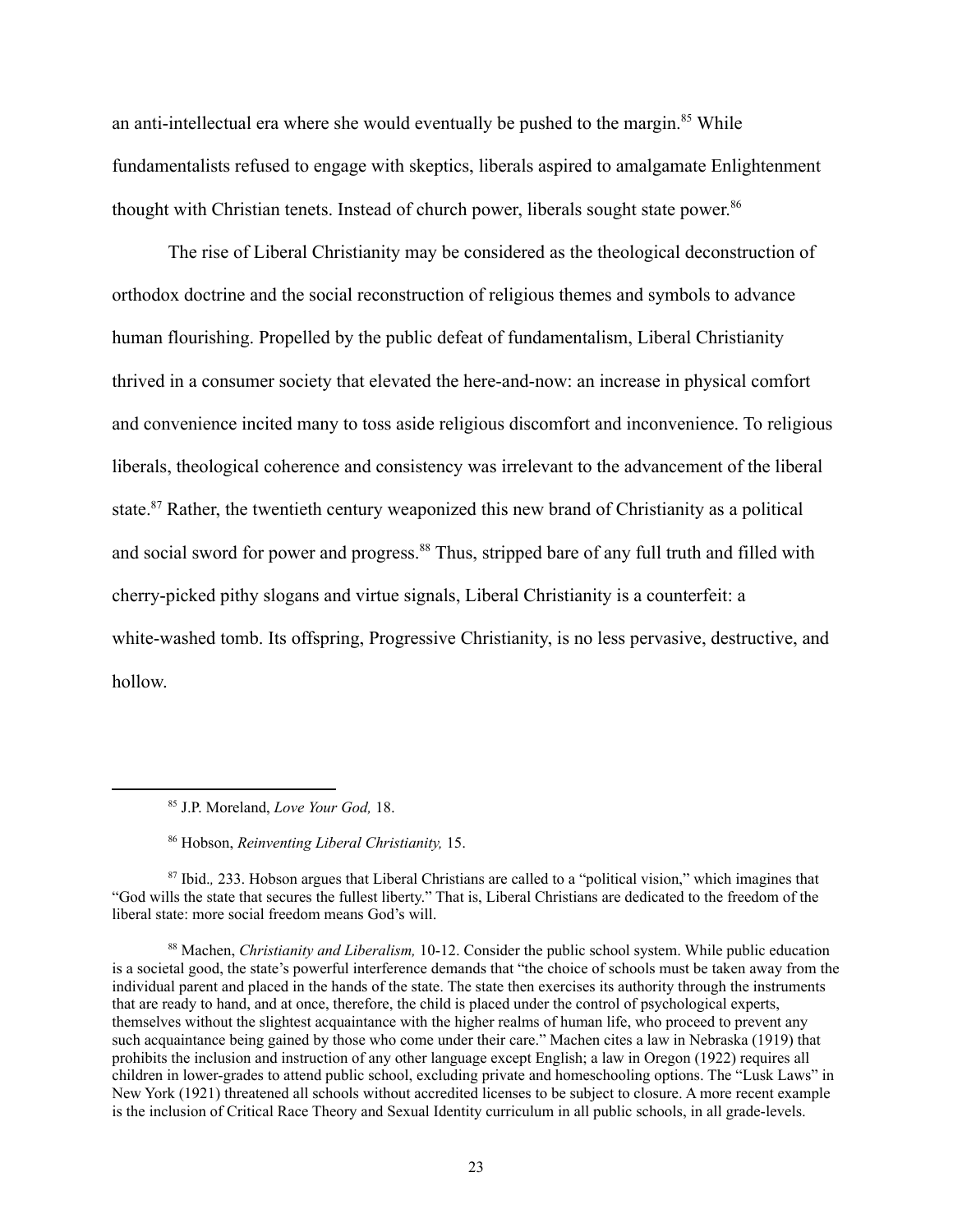#### **Chapter 3**

#### **The Bad Fruit of Liberal Christianity**

### **Introduction**

This chapter will feature the profound effects, the bad fruit, of Liberal Christianity in today's modern world. Twenty-first century secularism and humanism share a distorted Christian worldview that maligns and appropriates uniquely Christian values and ideals. Although each deserves its own analysis and refutation, the aim is to define terms to better understand how Progressive Christianity developed in order to effectively dismantle its veracity and credibility. Moreover, while secularism and humanism have extensive historical roots ranging from ancient Greece to the Reformation, the focus is their current mutation and impact, which overlaps and further highlights the persistent and cunning elements of Liberal Christianity.

#### Modernity and Postmodernism

The historical context of modernity, which spans from the Enlightenment era and the rise of industrialization to post-World War II and the Civil Rights movement, rests in scientific, technological, and epistemic supremacy: a golden age of transcendence above all other historical contexts.<sup>89</sup> Modernity upholds "freedom and individualism in all spheres of human life."<sup>90</sup> Democracy and Capitalism are foundational to this modern era, offering the poor, the marginalized, the outcast hope for prosperity and identity.<sup>91</sup> As the modern era pushed forward, orthodox Christianity was pushed out as an antiquated and restrictive collectivism because the

<sup>90</sup> Ibid., 48. <sup>89</sup> Bradley Bowden, *Work, Wealthy, and Postmodernism* (Cham, Switzerland: Springer Nature, 2018), 33.

 $91$  Ibid.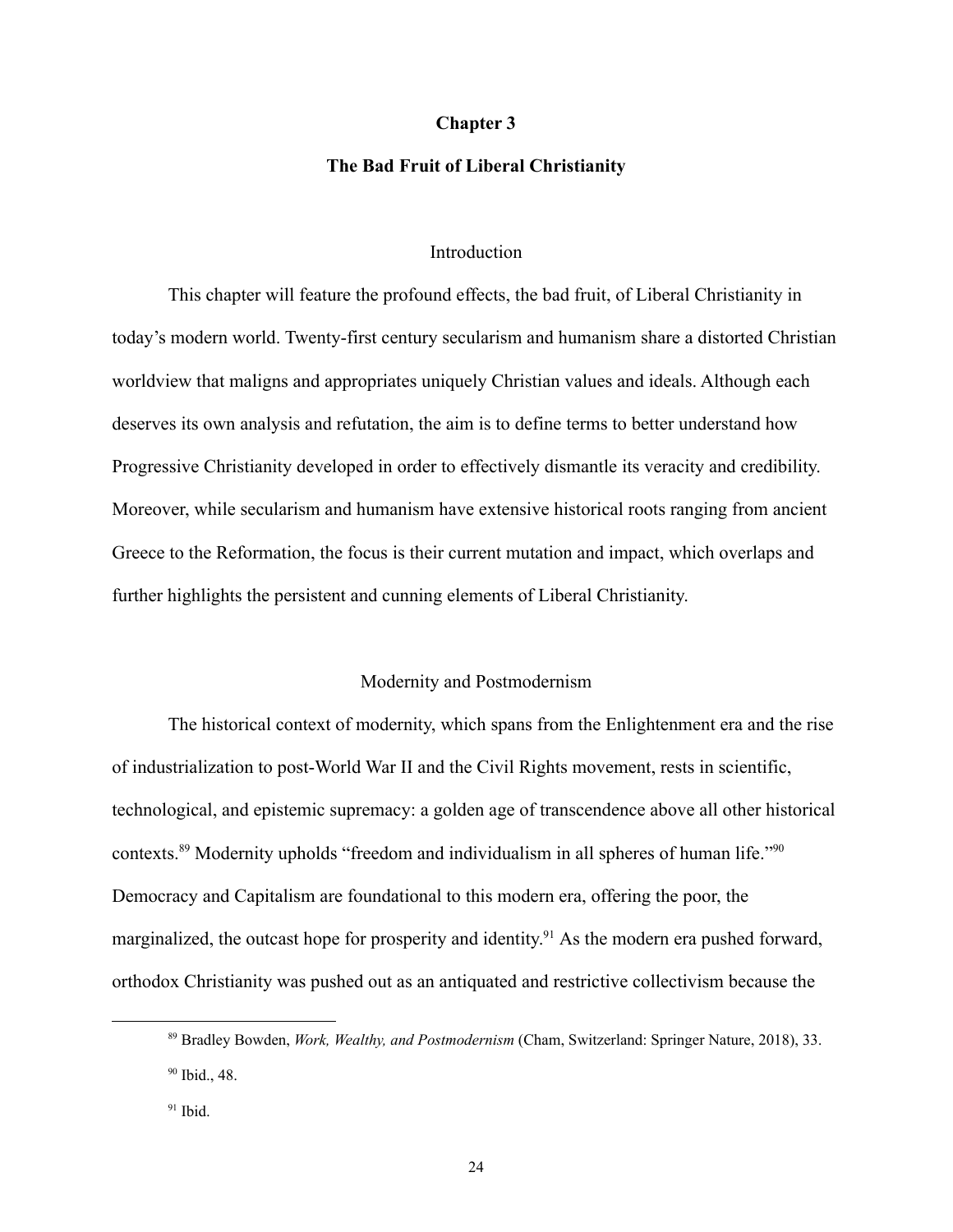modern world is *advanced*: advanced in technology, advanced in medicine, advanced in science, advanced in societal prosperity and human flourishing.<sup>92</sup> However, no advancement, despite all the gain, could ever conquer pain, suffering, evil, and death. Hence, this incongruity results in a "malaise of modernity;" that is, a sense of meaninglessness and hopelessness unique to the modern era.<sup>93</sup> To counteract this reality, modernity has seen "an explosion of new religions, ideologies, moral codes, and spiritual options to fill the void left by the displacement of Christianity" leaving generations to wallow in an identity crisis and a juxtaposed framework of morality. 94

Deeply rooted in modernity is the paradox of diversity in unity: wanting to stand out in a crowd, while being just like the crowd. Developed by German philosopher J.G. Herder, the "ethic of authenticity" asserts everyone is an individual, distinct and unique.<sup>95</sup> Filtered into a modern context devoid of its theocentric approach (for being uniquely made has deep Christian roots), the ambition to self-realize is a premium and imperative value: "If I fail to give expression to my original way of being human, according to this ethic, I miss the point of my life."<sup>96</sup> Colloquialisms, such as "listen to your heart" and "you do you," show this modern bend toward egocentrism and subjectivity, which justifies any choice as long as it reflects a unique expression of self. However, the construction, not discovery, of this "ethic of authenticity" inevitably fails to satiate and hastens in a postmodern era.

<sup>92</sup> J.P. Moreland, *Love Your God,* 18.

<sup>93</sup> Charles Taylor, *A Secular Age* (Cambridge: Belknap Press of Harvard University Press, 2007), 299.

<sup>94</sup> Forrest, Chatraw, and McGrath, *The History of Apologetics,* 683.

<sup>95</sup> Ibid., 684.

 $96$  Ibid.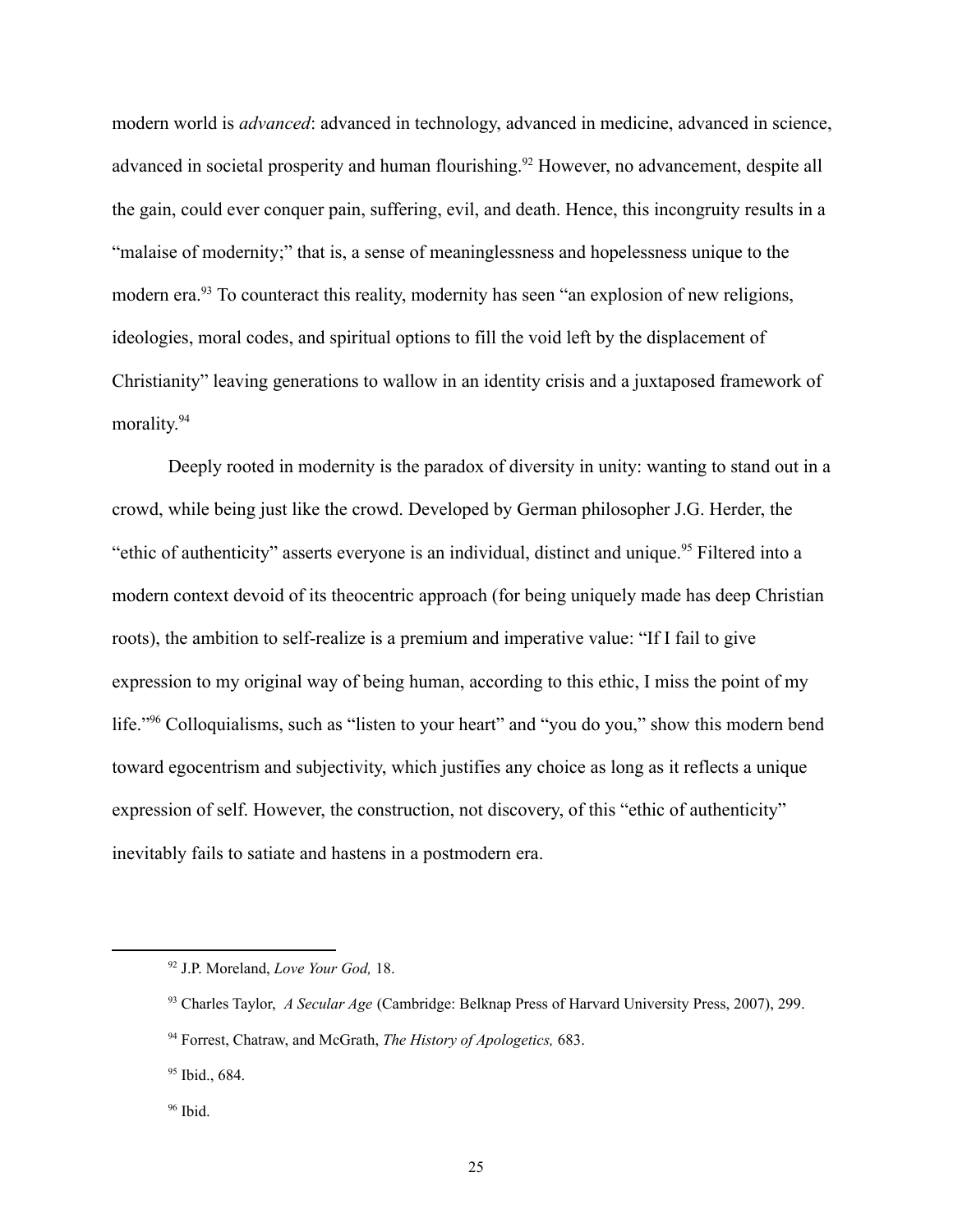Today's postmodernism scrutinizes the cost of modernity's advancement, elevating the sins of the past to promote a nihilistic worldview promoted by philosophers such as Freidrich Nietzsche and Martin Heidegger, key influencers of Karl Marx and Jacques Derrida. So ardent in the belief of correcting historical woes, some postmodernists "go so far as to say that science and technology—and even reason and logic—are inherently destructive and oppressive, because they have been used by evil people, especially during the 20th century, to destroy and oppress others."<sup>97</sup> Philosophy, science, psychology, and even language is tainted by the modern era. For example, to label someone a "worker" is oppressive as it implies an inferior status because of the linguistic and social relationship between "worker" and "boss."<sup>98</sup> Moreover, postmodernism posits that all humans are socially determined; there are no choices, no pattern of human nature, just inevitable outcomes based on societal pressure.<sup>99</sup> Thus, if there are no choices, but mere external determinations, then ethical standards flux ushering in the postmodern ideal of moral relativity.<sup>100</sup> Postmodernists maintain that "because cultures have differing ethical values, none of them can be 'absolute,' and no ethical values can be said to be better than others. This is all related to the Postmodernist belief that we cannot know anything with absolute certainty," which

<sup>97</sup> Mary S. Ford, "By Whose Authority? Sexual Ethics, Postmodernism, and Orthodox Christianity," *Christian Bioethics: Non-Ecumenical Studies in Medical Morality 26*, no. 3 (December 2020): 301.

<sup>98</sup> Sean Devine, "Christianity, Science, and Postmodernism," *Stimulus: The New Zealand Journal of Christian Thought and Practice 15*, no. 1 (February 2007): 29.

<sup>99</sup> Ford, "By Whose Authority?" 301.

<sup>&</sup>lt;sup>100</sup> Ibid. Morality becomes subjective to the individual. Why should we hold a person accountable for behavior that is inevitably determined by societal castes? Is it fair to make a criminal only to punish him for the crime society has groomed him to commit? Thus, postmodernism yields to differentiated standards of morality. Personal choice and accountability are irrelevant.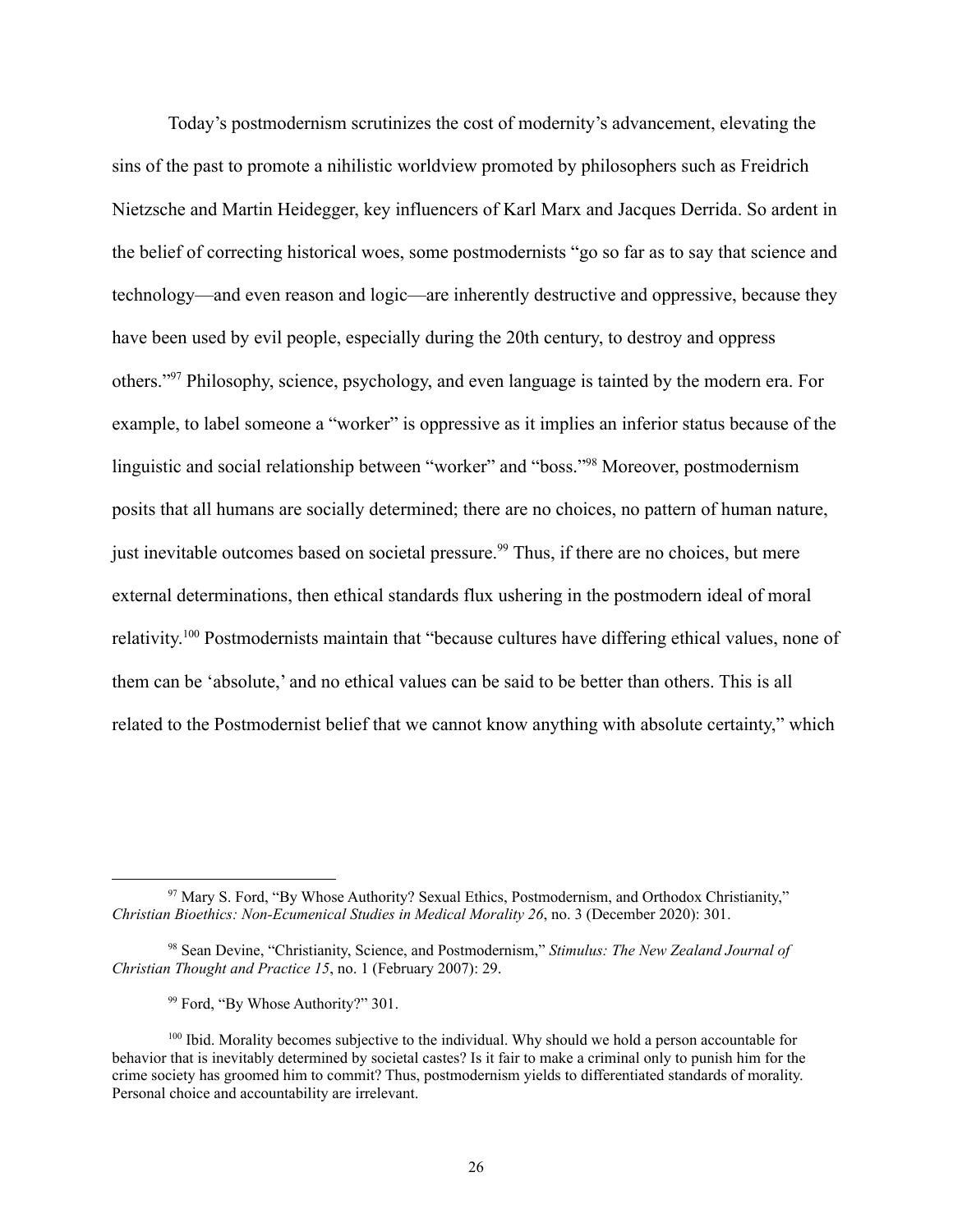is (incoherently) the only certainty that can be known.<sup>101</sup> Furthermore, postmodernists repudiate metanarratives, which are foundational to discern and establish meaning.<sup>102</sup> Sean Devine notes,

Metanarratives are universal rules used to legitimate questionable beliefs or actions. Instead of appealing to foundational knowledge, postmodernists believe that each community develops its own narrative capturing its own truth that permits its members to speak a common language and establish a commonly accepted reality. No narrative, such as the Christian narrative, is more foundational than another. 103

Every discipline, discovery, action, story, and word is subject to critique in postmodernism (except, of course, postmodernism itself).

The highest moral value of postmodernism is the concern for the victim, the oppressed, the previously silenced: Their intersectionality (that is, their race, socio-economic circumstances, and sexual preferences) heightens their "victim" worth. This hyper-focus on victimhood is anthropologically unique to this postmodern era: "The phenomenon has no precedent."<sup>104</sup> The postmodernist wields intersectional victimhood to isolate an oppressor, a scapegoat for all past, present, and future evils in order to advance "the easy life of nihilism without obligation or sanction."<sup>105</sup> However, this is problematic for the postmodernist because the origin for the modern concern for the poor, the tired, the abused, and the broken is unequivocally Christian.<sup>106</sup> Hence, there is a deep-rooted anti-Christian foundation to postmodernism because Christianity holds to the supreme and complete authority of divine revelation, the Bible, which clearly distinguishes between good and evil, virtue and vice, righteousness and blasphemy, exclusive

<sup>&</sup>lt;sup>101</sup> Ford, "By Whose Authority?" 301.

<sup>102</sup> Devine, "Christianity, Science, and Postmodernism," 29.

 $103$  Ibid.

<sup>&</sup>lt;sup>104</sup> Ford, "By Whose Authority?" 302.

 $105$  Ibid.

<sup>106</sup> Ibid., 303.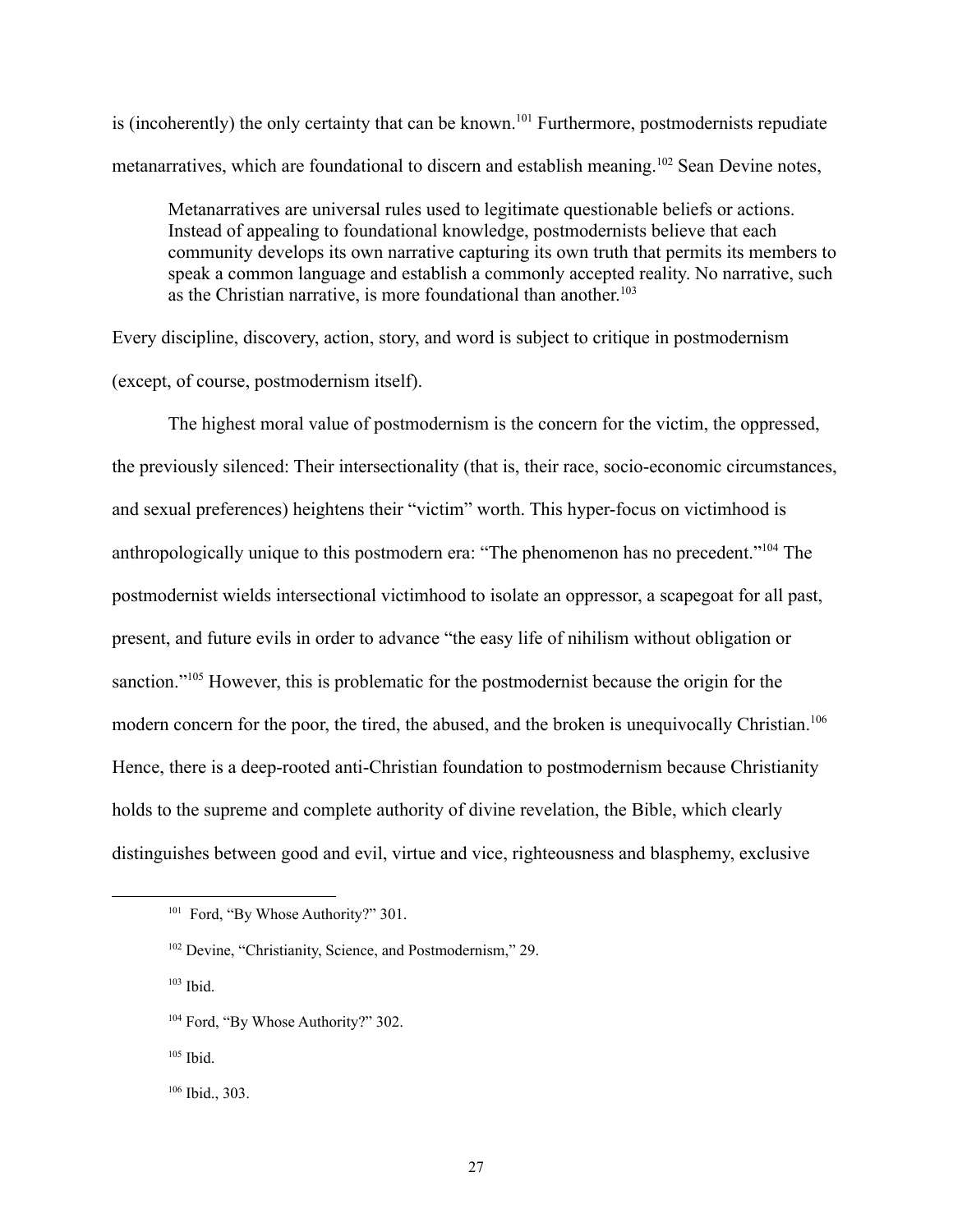truth and cunning falsity. Therefore, postmodernism swears hostility and vitriol to any scientific, philosophical, and theological criticism that hinders their social and political agenda.<sup>107</sup>

In today's postmodern world, which seemingly still borrows from the modern era while loudly abhorring it, theological liberalism has mutated in order to find purchase in this hostile climate. For example, secularism is raging, which adopts Christian origins and themes, exploiting them for postmodern use. <sup>108</sup> Humanism is burgeoning, employing Christian values to advance social agendas.<sup>109</sup> Both are flourishing amid the social and cultural chaos of postmodernism.

#### Secularism

When Fredrick Nietzsche pronounced the death of God in *The Gay Science* with a madman yelling, '"Where is God?…I'll tell you! We have killed him—you and I,"' Nietzsche foresaw the coming secular age.<sup>110</sup> That is, God would become unnecessary, even unbelievable.<sup>111</sup> God, as Nietzsche suggests, is not a literal reality, but rather a fantastical concept that could no longer keep up with the progress of humanity. For example, the metaphysical God is refuted by

<sup>&</sup>lt;sup>107</sup> Ibid., 307-309. The Yogyakarta Principles, are "a 'how-to' guide for politically implementing on a world-wide basis 'the free choice of gender, sexual orientation, and identity' as part of a scheme to compel all nations to live out a Postmodernist view of reality in their laws." Gabriele Kuby, a German sociologist, expands, "the principles demand that all countries of the world take totalitarian measures to change their constitutions, laws, social institutions, education systems, and their citizens' basic attitudes in order to enforce and legally compel acceptance and privileged status for homosexuality and other non-heterosexual identities and behaviors . . ." Any opposition, by word or action, justifies legal retaliation with the "use of intimidation, defamation, and campaigns."

<sup>108</sup> Charles Taylor, *A Secular Age* (Cambridge: Belknap Press of Harvard University Press, 2007), 543.

<sup>109</sup> John de Gruchy, "Christian Humanism, Progressive Christianity, and Social Transformation," *Journal for the Study of Religion 31*, no. 1 (2018): 54.

<sup>110</sup> Friedrich Nietzsche, *The Gay Science*, ed. Bernard Williams (Cambridge: Cambridge University Press, 2001), 119.

<sup>111</sup> Matthew Edwards Harris, "The Reception of Nietzsche's Announcement of the 'Death of God' in Twentieth-century Theorizing Concerning the Divine," *The Heythrop Journal 59*, No. 2 (2018): 148.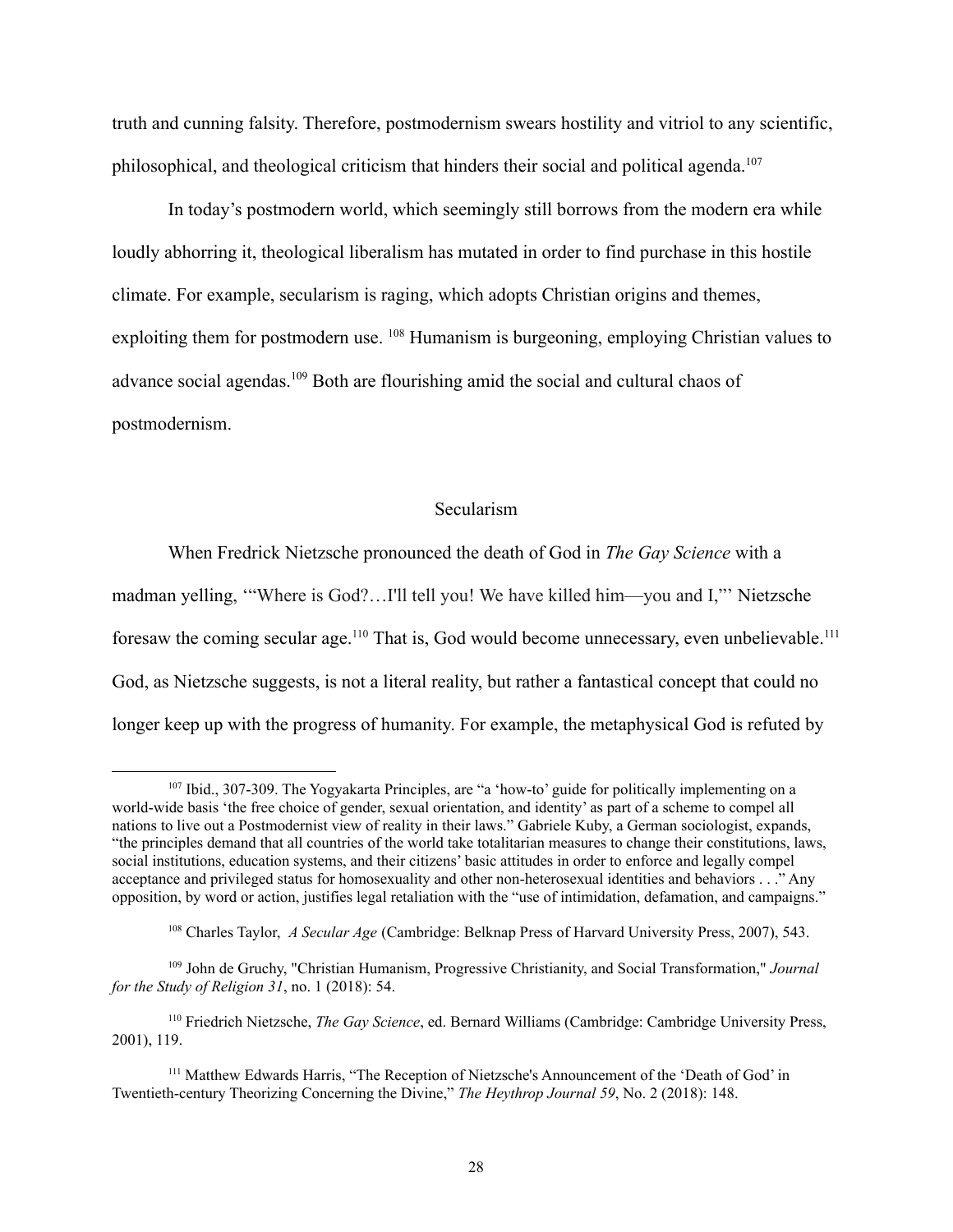the success of scientific data and philosophical inquiry; the dramatic societal benefit and security from technological advancement renders God useless.<sup>112</sup> Essentially, humanity has outgrown the belief in God. It, therefore, falls on man to control and maintain *saeculum,* which is Latin for "this current age" and the linguistic and epistemic root for secularization.<sup>113</sup> Dietrich Bonhoeffer, a German theologian, considered it "man's coming of age" to advance into a post-religious era.<sup>114</sup> Any continued adherence to religion stifles humanity's maturity and diminishes societal health.

As Harvey Cox pontificates,

Secularization simply bypasses and undercuts religion and goes on to other things. It has relativized religious world-views and thus rendered them innocuous…Secularization has accomplished what fire and chain could not: It has convinced the believer that he could be wrong, and persuaded the devotee that there are more important things than dying for the faith. The gods of traditional religions live on as private fetishes or the patrons of congenial groups, but they play no role whatsoever in the public life of the secular metropolis.<sup>115</sup>

Despite this seemingly flippant dismissal of religion, secularists openly admit that without Christianity, this secular age would cease to exist. <sup>116</sup>Indeed, Christendom provided a model of societal reform and progress, which advanced science and philosophy to "improve the condition of mankind."<sup>117</sup> Christianity established a historically unique movement that paved the way for secularization, and paradoxically, a way to dispose of all religion.

<sup>&</sup>lt;sup>112</sup> Harris, "The Reception of Nietzsche's Announcement," 150.

<sup>113</sup> Harvey Cox, *The Secular City: Secularization and Urbanization in Theological Perspective* (Princeton, NJ: Princeton University Press, 2013), 40.

<sup>114</sup> Dietrich Bonhoeffer, *Letters and Papers From Prison (*Minneapolis, MN: Fortress Press, 2010), 476-479.

<sup>115</sup> Cox, *The Secular City*, 40.

<sup>116</sup> Charles Taylor, *A Secular Age*, 543.

 $117$  Ibid.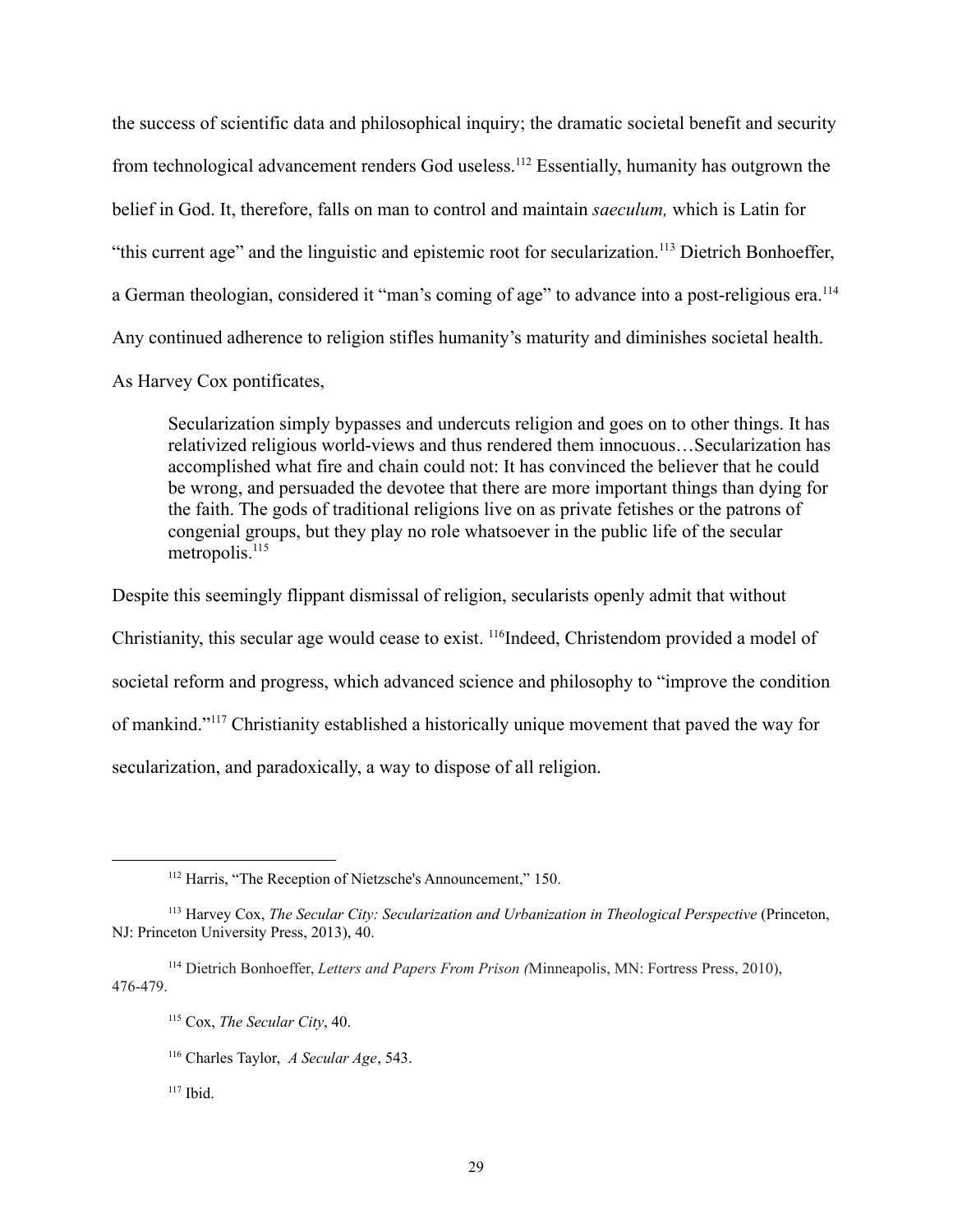The Reform Master Narrative, described by Charles Taylor, begins in postaxial religions, like Buddhism, Confucianism, Judaism, which espouse imminent transcendence can only be achieved through virtuous living, demanding a separation between the mundane (unholy) and the sacred (holy).<sup>118</sup> This division of holiness permeated Roman Catholicism in the Middle Ages, bestowing spiritual fulfillment only to the clergy, not to the laity.<sup>119</sup> As the Reformation took root, it obscured this division, giving all access to the sacred. By sanctifying everyday life, the Protestant Reformers unintentionally initiated the rise of secularism by bolstering individualism and reason.<sup>120</sup> No longer is spiritual fulfillment only for the priest, but for the butcher, the farmer, the merchant, who all employ their own reasoning, express their own virtue, and identify what is holy ,independently of the Roman Catholic church. Furthermore, rightfully repudiated by the Reformers, blind superstition is extricated from the masses; however, the supernatural, no longer separated as holy, is subjected to the misnomer of superstition. Alternatively, naturalism is embraced, mutating to hyper-rationalism that aims to control nature, severing the reliance of God and grace.<sup>121</sup>

In addition to the Reformers' unintended influence, there are three specific elements of biblical Christianity that facilitate the secular age, according to Harvey Cox: the disenchantment of nature from the Creation account in Genesis, the desacralization of politics from the Exodus, and Mount Sinai's deconstruction of values, specifically the ban of idols.<sup>122</sup> Creative yet conniving hermeneutics notwithstanding, these biblical accounts demonstrate Israel's unique

<sup>118</sup> Forrest, Chatraw, and McGrath, *The History of Apologetics,* 678.

 $119$  Ibid.

<sup>120</sup> Taylor, *A Secular Age,* 179.

<sup>121</sup> Forrest, Chatraw, and McGrath, *The History of Apologetics,* 679.

<sup>122</sup> Cox, *The Secular City,* 50.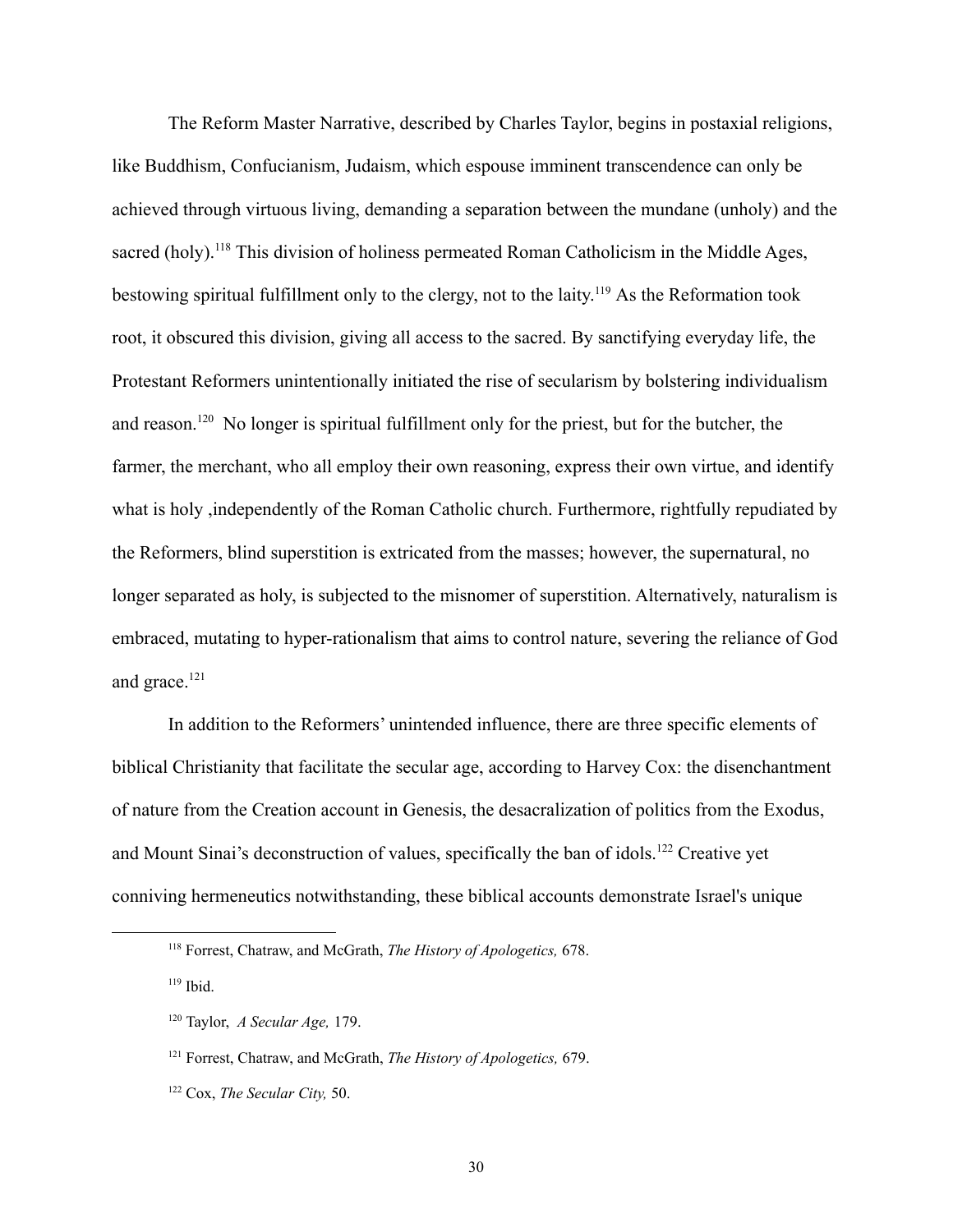monotheism in the Ancient Near East, which initiated the historical process of secularization.<sup>123</sup> First, as God, who is spaceless, timeless, and immaterial,  $^{124}$  speaks the world into existence, nature is demystified, thereby allowing man to view the world matter-of-factly: There is no enticing magic behind natural order and laws.<sup>125</sup> For example, the celestial bodies are mere creations, not demigods. Similarly, the predictability of seasons are ordered, not swayed by pagan worship. As history unfolds, God, who dispelled the need for magic as a way to explain nature, becomes superfluous as science explains creation without the need for God. This disenchantment of nature in Genesis "is really a form of 'atheistic propaganda,'" which advances humanity toward independence from religion.<sup>126</sup>

Having dismissed the need for God to explain Creation, the next progressive step toward secularization is the desacralization of politics, which is found in the Exodus: "It symbolized the deliverance of man out of a sacral-political order and into history and social change, out of religiously legitimated monarchs and into a world where political leadership would be based on power gained by the capacity to accomplish specific social objectives."<sup>127</sup> Simply, political power and divine power are irrevocably separated, establishing a precedent for the coming secular age. Therefore, secularization suggests society can thrive outside the caprice of the ancient gods or the obedience to the monotheistic God, but rather on the common, collective good. Once again,

<sup>127</sup> Ibid.*,* 57.

<sup>123</sup> Cox, *The Secular City,* 50.

<sup>124</sup> Paul M. Gould, Travis Dickinson, and R. Keith Loftin, *Stand Firm: Apologetics and the Brilliance of the Gospel* (Nashville, NT: B&H Academic, 2018), 40. The cosmological argument for the existence of God asserts that space, time, and matter have a Cause, which would mean the Cause is necessarily spaceless, timeless, and immaterial.

<sup>125</sup> Ibid., 55.

<sup>126</sup> Cox, *The Secular City,* 54.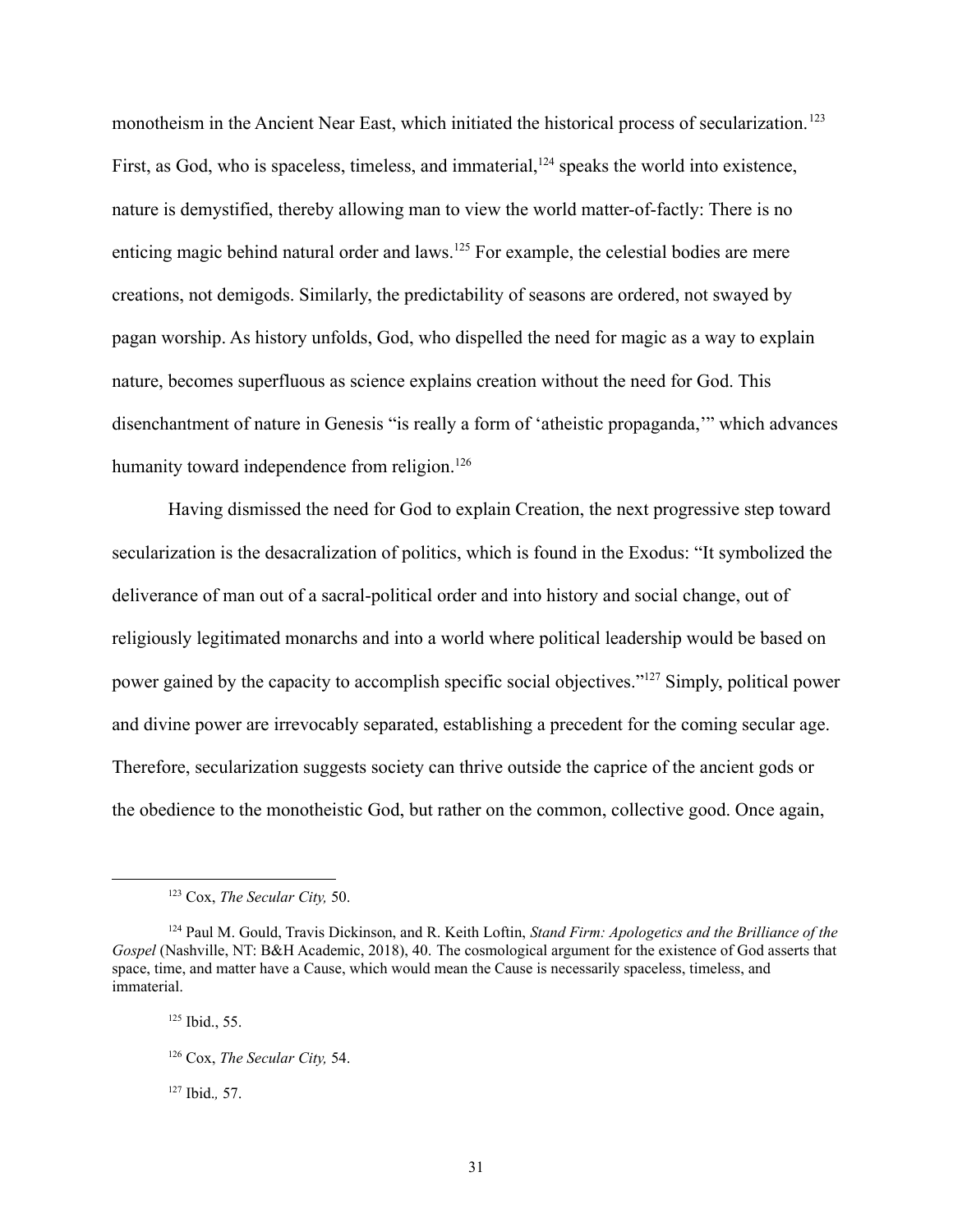the need for God to explain creation and maintain society becomes obsolete. Furthermore, an undercurrent of agnosticism develops in the secular age. Ronald Beiner argues,

None of us know where the universe comes from or why it exists. Theists don't know. Atheists don't know. Agnostics don't know. None of us knows. So for any group of people to come forward and say, not only do they have privileged access to the source of the universe, but they know what rituals it wants performed and what moral code it wants to see prevail - well, that's both a colossal presumption, morally and intellectually speaking, and also a colossal (and potentially dangerous) claim to power and authority.<sup>128</sup>

Ultimate authority must be rejected. Therefore, the advancement of humankind depends on the expulsion of God's illusory power and authority, usurped by man's scientific prowess and philosophical strength in his *saeculum.*

The final pivotal element from the Bible is the Sinai covenant and the deconstruction of values.<sup>129</sup> When God pronounced, "You shall have no other gods before me. You shall not make for yourself an image in the form of anything in heaven above or on the earth beneath or in the waters below. You shall not bow down to them or worship them" (Ex. 20:3-4, NIV), He set a precedent of relativity by comparing Himself to other inferior gods, thus, imbuing a relativized consciousness into man.<sup>130</sup> Therefore, the secularist distinguishes his historical, cultural, and social perspective as limited and subjective: "Simple ethical certainty, of the sort once available to man, will never be possible again."<sup>131</sup> Thus, past civilizations, such as the Aztec Empire and their insatiable lust for human sacrifice as a means of appeasing the gods to maintain social order, is outside of this age's critique, for in the Aztecs' *saeculum*, slaughtering innocent children

<sup>128</sup> Ronald Beiner, "Taylor, Rawls, and Secularism" in *Interpreting Modernity: Essays on the Work of Charles Taylor,* edited by Jacob Levy, Jocelyn Maclure, and Daniel M. Weinstock (Montreal: McGill-Queen's University Press, 2020), 84.

<sup>129</sup> Cox, *The Secular City*, 60.

 $130$  Ibid.

 $131$  Ibid., 61.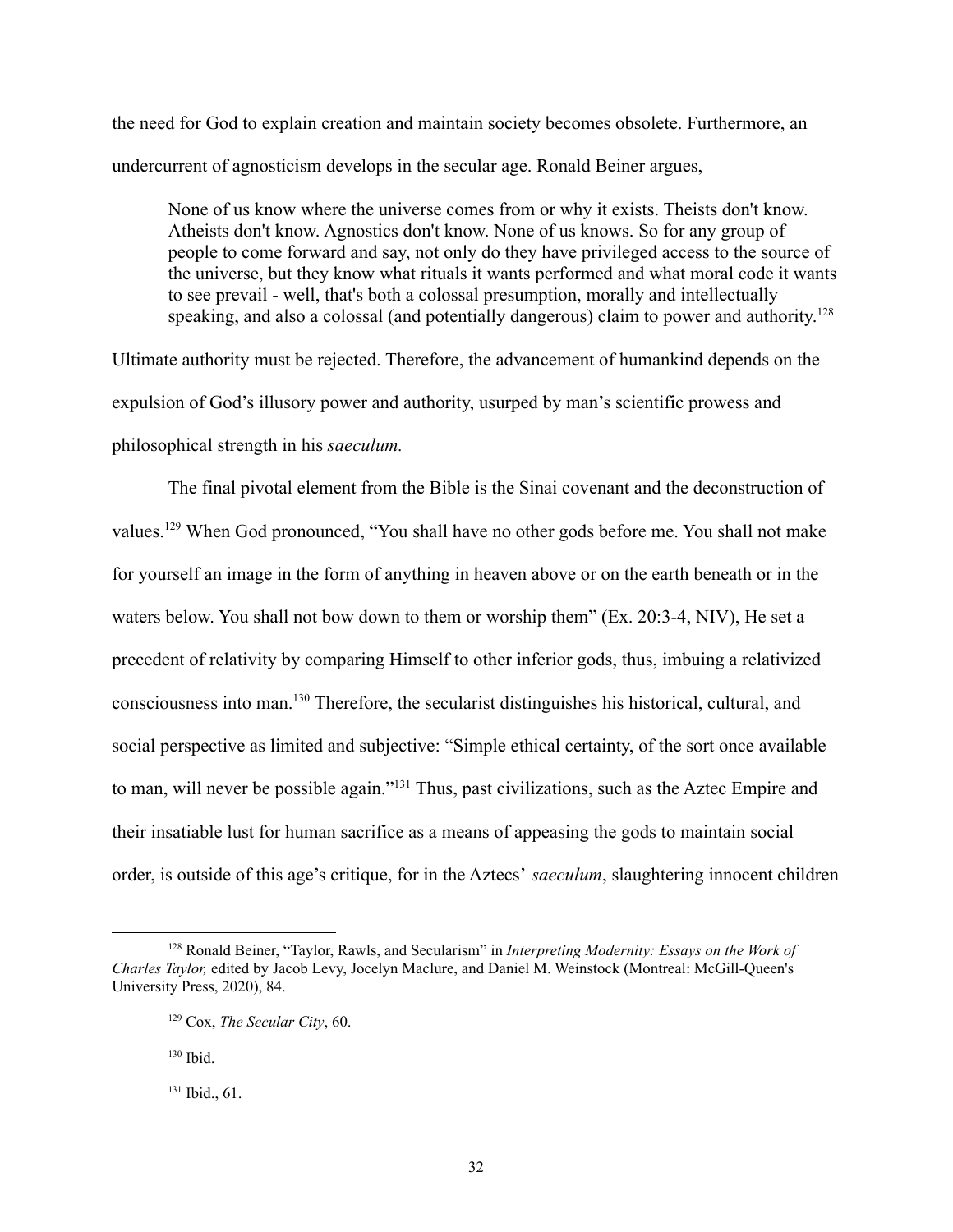was a societal necessity. However, the secularist maintains an elevated status: He is the new product of humanity, a modern man honed by the liberation of religion only achieved through Christianity.

Secularization, then, is not simply releasing all religious concepts and boundaries, but also a process by which men develop meaning and significance in this current world, not a transcendent, fantastical one.<sup>132</sup> Charles Taylor surmises that the modern man has a buffered identity, rather than a porous one, which gives him "autonomous order to [his] life."<sup>133</sup> For example, the Aztec was porous, absorbing the magical fantasy of myths and abiding by its demands; the modern man is buffered, safeguarded against enchantment and mysticism, thus gaining freedom to construct his own rules and beliefs based on his visible world. This manufactured framework is called "immanentization - a subtle process by which our world, and hence the realm of significance, is enclosed within the material universe and the natural world."<sup>134</sup> Released from the transcendent threat of everlasting punishment and the ineffable, abstract concept of heaven, this world, this *saeculum,* holds the maximum of all meaning and significance.<sup>135</sup> From this secularist stance, the world is a free ideological buffet: Christianity to Hinduism, theism to atheism, New Age to Progressive.

Despite the fundamental differences of worldviews and ideologies, secularism allows for a motley array of choice to construct the secular man's world. For example, consider anatheism which is "so formidably ample, supple, and generous— generous to the secular, generous to the

<sup>132</sup> James K. A. Smith, *How (Not) to Be Secular: Reading Charles Taylor* (Grand Rapids, MI: Eerdmans Publishing Co., 2014), 29.

<sup>133</sup> Taylor, *A Secular Age,* 39.

<sup>134</sup> Smith, *How (Not) to Be Secular,* 46.

 $135$  Ibid.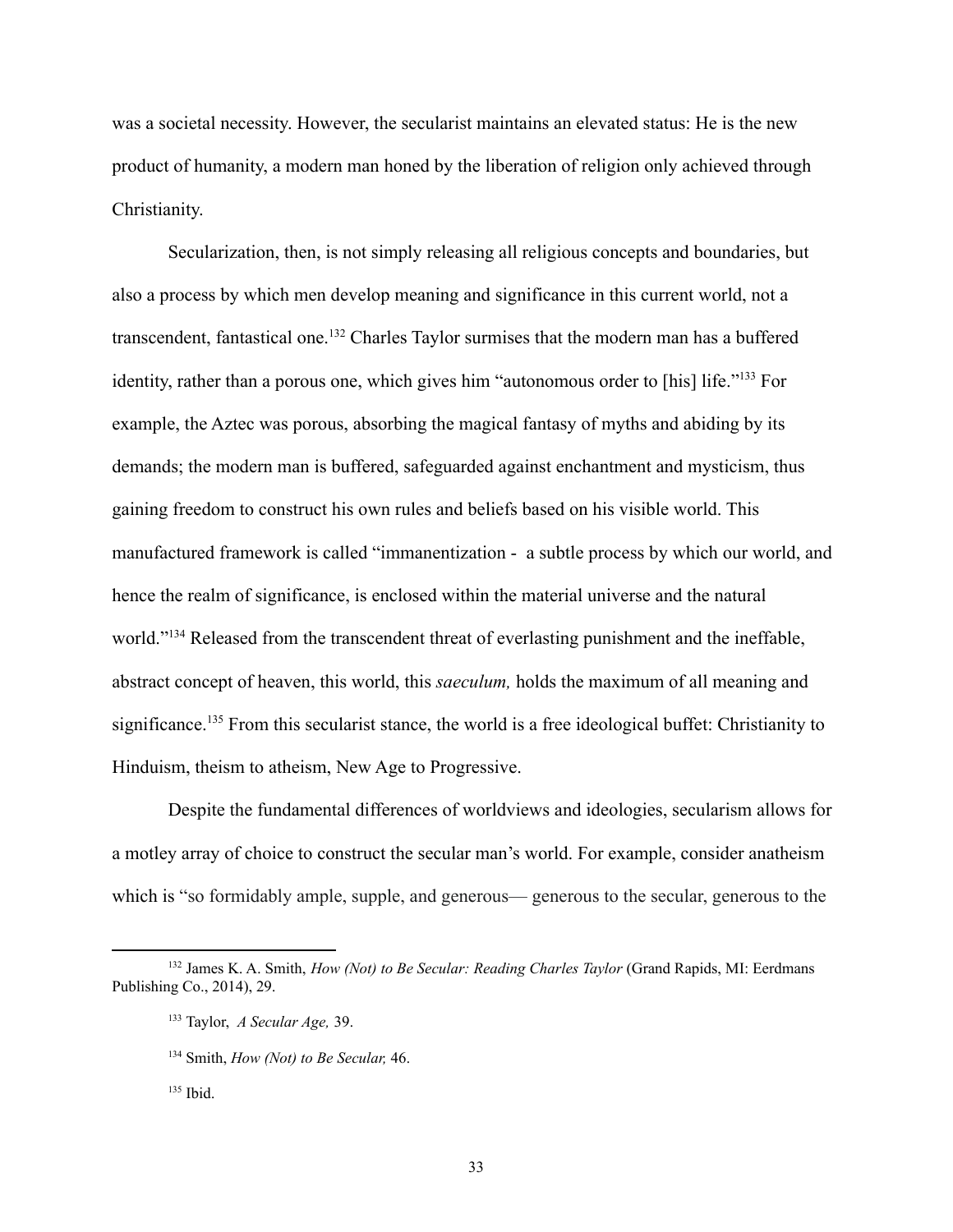sacred, generous to the atheist, generous to the theist."<sup>136</sup> In *Anatheism: Returning to God After God*, Richard Kearney inquires, "What kind of God could be Lord over a nonreligious Christianity?...Christianity thus becomes…a secular faith that sees the weakness of God as precisely the summons to rekindle the strength of humanity."<sup>137</sup> Secularism shows its theological liberal origin as it eclipses the need and value of God while augmenting the power and abilities of man: the pursuit of God becomes the pursuit of self.

## Secularism and Secularization

A clarification is needed to distinguish between secularism and secularization as many secularists do not identify as such, but rather he identifies as a modern man in a secular age. Cox delineates, "Secularization implies a historical process, almost certainly irreversible, in which society and culture are delivered from tutelage to religious control and closed metaphysical world-views…Secularism, on the other hand, is the name for an ideology, a new closed world-view which functions very much like a new religion."<sup>138</sup> To evade culpability of failed secularist societies, that is of socialist and communist totalitarianism, while maintaining the freedom to live without religious constraint, the modern, buffered man promotes himself above the ruckus of the political and the religious state. Instead, he promotes a secular regime, which includes: "(1) the right not to be coerced in one's religious beliefs or lack of such beliefs, (2) the equality of citizens, irrespective of their beliefs or non-beliefs; and (3) the assurance that all

<sup>136</sup> Jens Zimmermann, *Humanism and Religion: A Call for the Renewal of Western Culture* (New York, NY: Oxford University Press, 2012), 22.

<sup>137</sup> Richard Kearney, *Anatheism: Returning to God After God* (New York, NY: Columbia University Press, 2010), 66, 69.

<sup>138</sup> Cox, *The Secular City,* 50.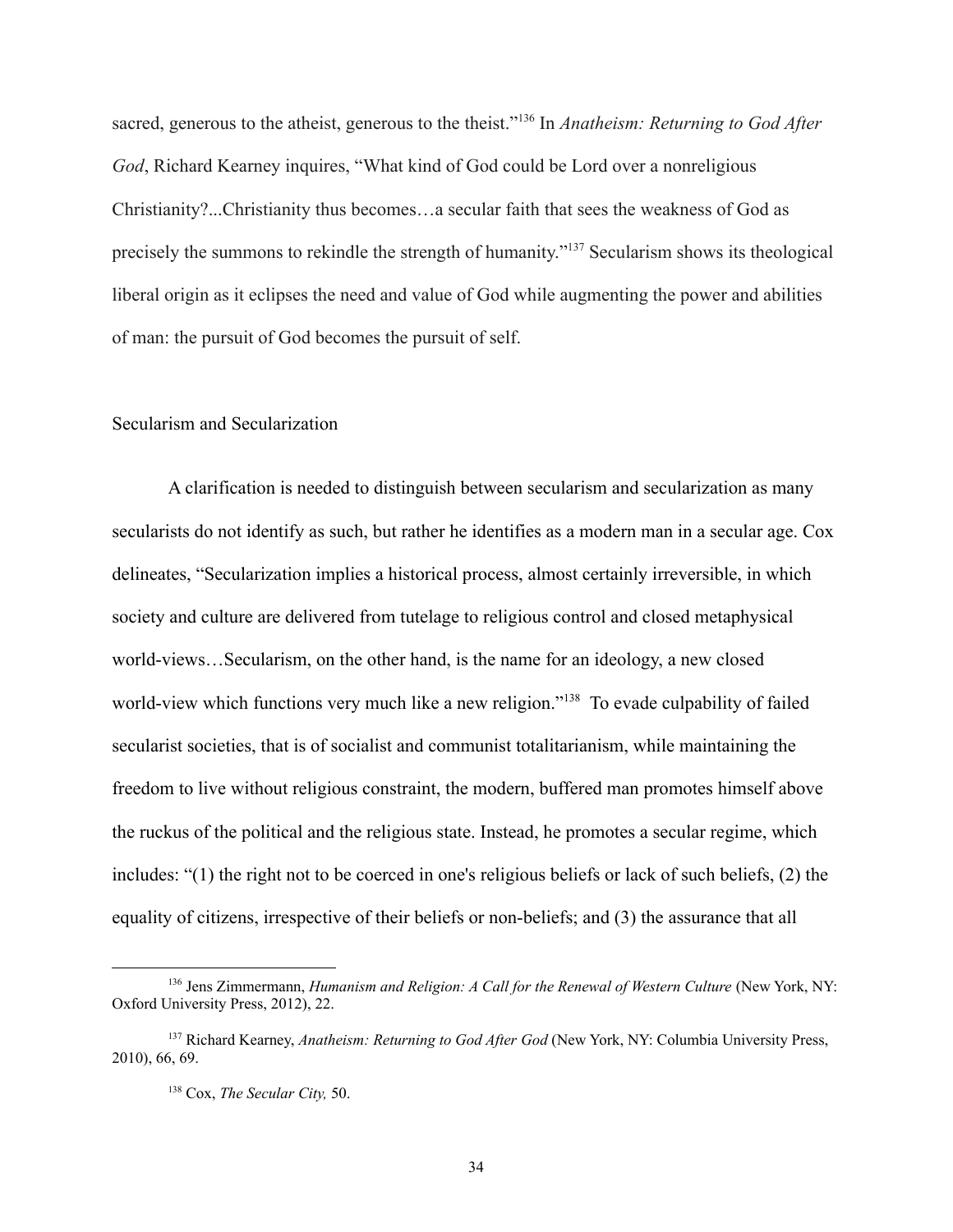voices will be heard and respected."<sup>139</sup> However, good intentions fueled and tethered by meaningless subjectivity are doomed to fail. It is quite evident, based on the historical atrocities of socialist and communist parties whose secular allegiance to the common good and enmity toward religion marked the bloodiest century in the history of the world, secularism and secularization are intimately tied despite the denial of its adherents.<sup>140</sup>

To suggest that the secular man is irreligious, that he has transcended ideologies, is to misinterpret the definition of religion because every man, even the secular one, yields to and worships something or someone and obeys a prescribed worldview. To deny this is semantic dishonesty at best, and delusional hubris at worst. Therefore, the salient distinction between secularism and secularization is an untenable utopian theory and the inevitable dystopian practice. What gave rise to these diametric extremes are the merging of the mundane and the sacred, the distortion of biblical accounts, the propensity to bolster humankind's power and capabilities, and the elevation of temporal experience, which are hallmarks of Liberal Christianity.

#### Humanism

A baseline definition of humanism, which today spans diverse ideological categories from Christian to atheist, is "a mode, system, or attitude of thought or action centering upon distinctly human interests and ideals, especially contrasted with naturalistic or religious interests."<sup>141</sup> It may be considered as a philosophical and theological foundation in which to view

<sup>&</sup>lt;sup>139</sup> Beiner, "Taylor, Rawls, and Secularism," 86.

<sup>140</sup> Paul Kengor, *The Devil and Karl Marx: Communism's Long March of Death, Deception, and Infiltration* (Gastonia, NC: TAN Books, 2020), 12.

<sup>141</sup> Martin R. P. McGuire, "Medieval Humanism" in *The Catholic Historical Review* Vol. 38, no. 4 (1953): 397.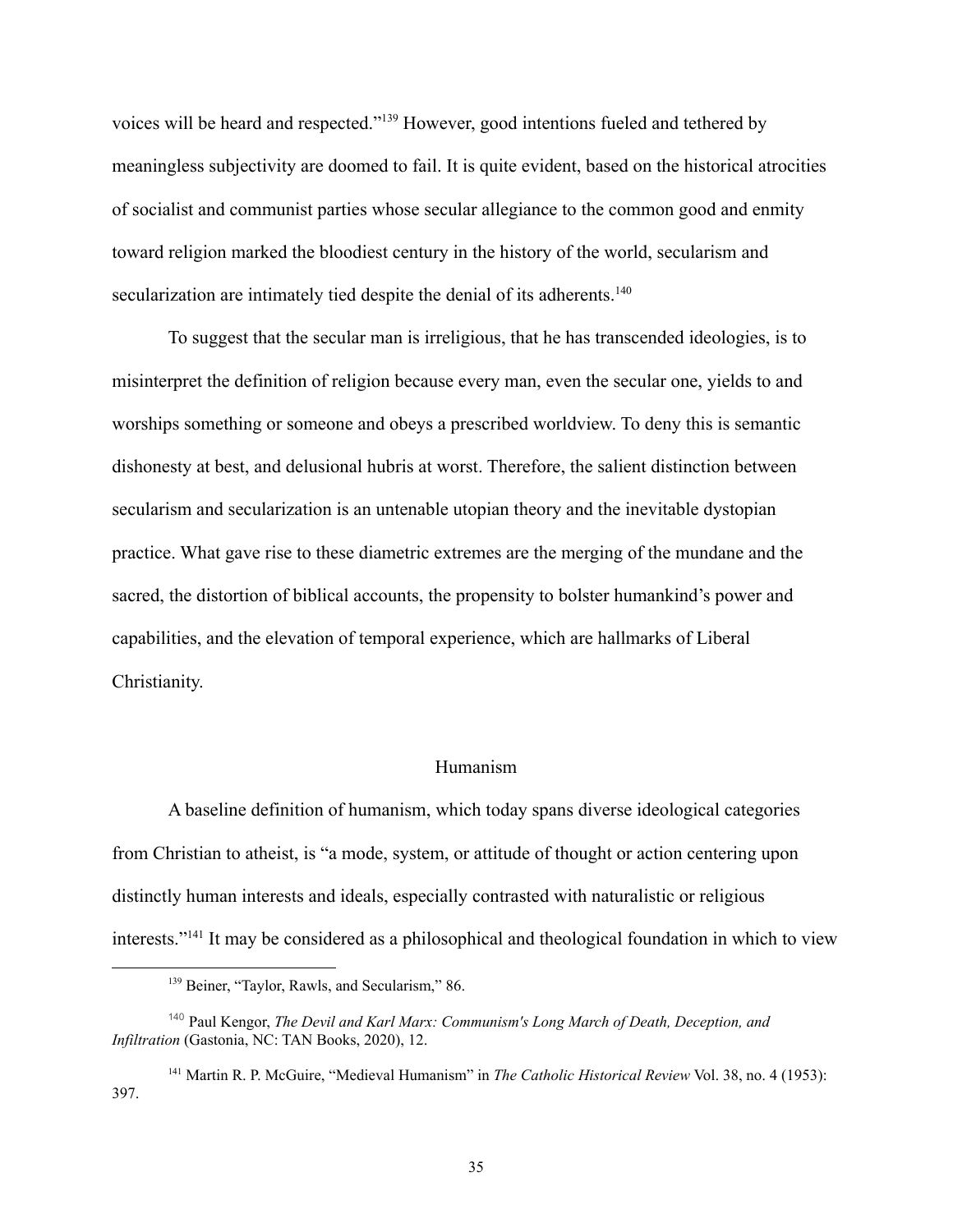and understand how man interacts with man and the world. Often, humanism is a holistic examination and analysis of the classics, specifically the Greek philosophers such as Plato and Aristotle, most notably during the Renaissance: a looking-back in order to overcome the present and to ensure the future.<sup>142</sup> However, Christian humanism, a distinctly theocentric view of man and his production, is a synthesis of classical philosophy and Christian theology.<sup>143</sup>

Modeled by Paul preaching in the Areopagus (Acts 17:16-34), there is a rich history of debate among prominent, historical church figures utilizing man's reasoning to access God's truth: How do faith and reason relate, and how ought we to use them? Three models demonstrate the relationship between faith and reason: Faith and Philosophy in Tension, Faith Seeking Understanding (FSU), and the Thomistic Synthesis (TS).<sup>144</sup> Most importantly, all three models demand faith as fundamentally necessary to Christian life and place theology as the means of knowing.<sup>145</sup> To begin, Tertullian, a second century apologist, rejected the prominence of philosophy and the appropriation of pagan culture famously condemning, "What indeed has Athens to do with Jerusalem, the Church with the Academy, the Christian with the heretic?" (Tension Model).<sup>146</sup> This declaration epitomizes the stark contrast between the sinful nature of man and the purity of faith and their contentious relationship. Conversely, St. Augustine, a fourth century Christian philosopher who held Platonism in high esteem, defended that Platonists approach God's truth but need faith to actually reach it: "Unless you believe, you will not

<sup>142</sup> Edgar and Oliphint, *Christian [Apologetics](https://ref.ly/res/LLS:CHRSTNPLGTCS2/2013-10-22T23:31:28Z/94626?len=31) Past and Present*, 13.

<sup>&</sup>lt;sup>143</sup> McGuire, "Medieval Humanism," 398.

<sup>144</sup> Steve Wilkens, *Spectrum Multiview Book Series: Faith and Reason: Three Views*, (Downers Grove, IL: InterVarsity Press, 2014), 8.

<sup>145</sup> Ibid., 11.

<sup>146</sup> Forrest, Chatraw, and McGrath, *The History of Apologetics*, 94.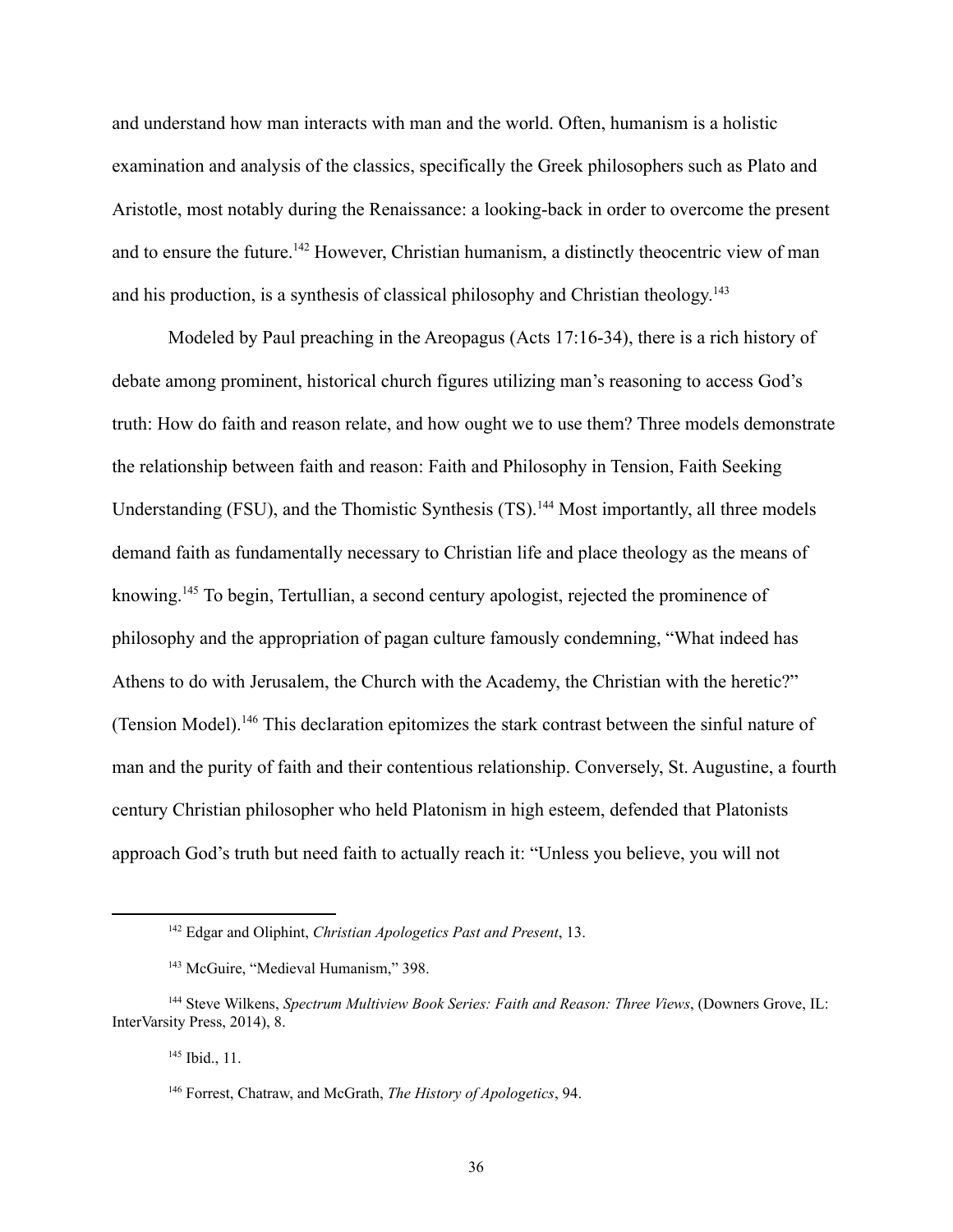understand," (FSU Model).<sup>147</sup> However, it was Thomas Aquinas, a thirteenth century Catholic priest, who ultimately synthesized philosophy and theology (TS Model), establishing a faith and reason balance for modern Christian humanism.<sup>148</sup> Martin R.P. McGuire champions that the Thomistic Synthesis "...is intensely devoted to the cultivation of all the higher aspirations of man, it recognizes and defends the sacredness and dignity of human personality, and it insists on absolute moral and intellectual values in the natural order…[regarding] man and his role in the universe…in the relation to a personal God and His divine dispensation." However, McGuire's modern humanist is severely influenced by today's theological liberalism and postmodernism: so in love with the mind of man, the creation of his own hands, and the prestige of the cultural spotlight, today's humanist not only forfeits the faith demanded for acquiring truth, but also the thirst for truth itself.<sup>149</sup>

Today's humanist cheapens the word humanist. The once robust, intellectual pursuit to understand man's aptitudes for good and evil, his keen observations of the natural world, his personal relation to the divine to seek transcendent truth has been reduced to "a philosophy of life that encourages us to be more humane."<sup>150</sup> It speaks nothing of truth, nothing of how to know that truth, and nothing of man's relation to God, the source of truth. It is devoid of genuine theology and honest philosophy. Jens Zimmermann, a professing Christian humanist, explains, "Naked truth does not exist. Neither pure reason nor pure revelation is given to human beings."<sup>151</sup> Postmodern thought demands subjectivity, a deconstruction of historical wisdom, and

<sup>147</sup> Forrest, Chatraw, and McGrath, *The History of Apologetics*, 145.

<sup>&</sup>lt;sup>148</sup> McGuire, "Medieval Humanism," 407.

<sup>149</sup> Zimmermann, *Humanism and Religion,* 4.

<sup>150</sup> Richard Sennett, "Humanism" in *Hedgehog Review 13*, no. 2 (Summer 2011): 30.

<sup>151</sup> Zimmermann, *Humanism and Religion,* 4.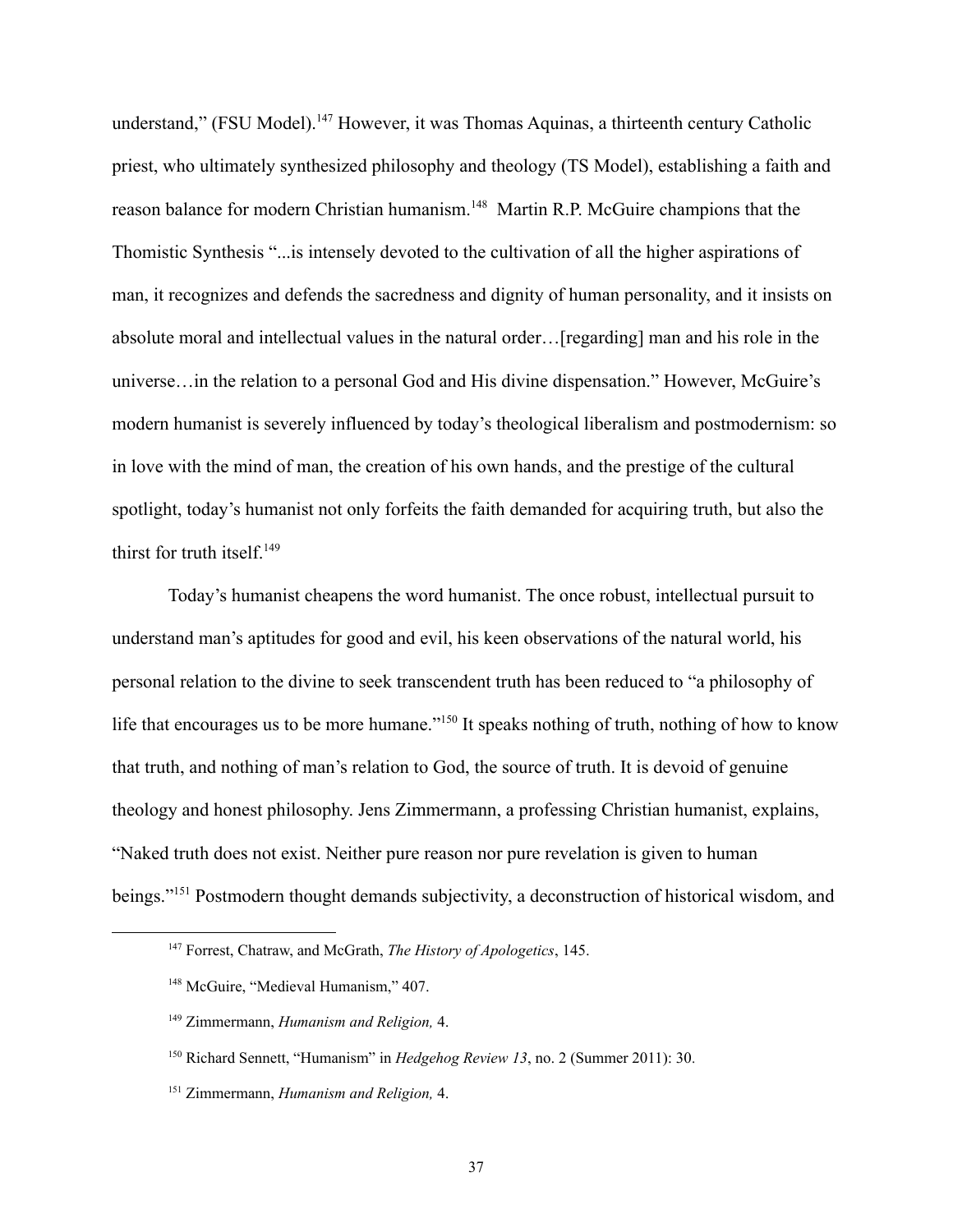even an abandonment of all axiomatic truth to progress humanity. Humanism, therefore, has been secularized.<sup>152</sup>

The postmodern humanist is emphatically concerned about social justice, the acceptance and celebration of the LGBT community, women's rights, the inclusion of the immigrant, and giving a voice to each individual according to his or her intersectionality.<sup>153</sup> Unchained from the metanarrative, postmodern humanism seeks to uphold the individual narrative, which is an "enriching experience of difference…in terms of human rather than mechanical complexity…[which] are critical measures for judging the state of modern society."<sup>154</sup> In other words, postmodern humanism measures its success by highlighting individual narratives as unobjectionable evidence in order to condemn historical events, practices, and modernity, advancing social justice.<sup>155</sup> Once again, this brand of humanism looks inward for meaning, not outward or upward. By limiting knowledge to personal introspection, postmodern humanism, ironically, impedes progress, their loudly expressed mission, by rejecting metanarratives, which reveal truths necessary for societal and personal progress. Essentially, the postmodern humanist demands less knowledge, less insight, less wisdom, which will inevitably result in a less humane world.

<sup>&</sup>lt;sup>152</sup> Just as secularization diminished the pursuit of God and truth, so has it devalued the pursuit of understanding and seeking a transcendent relationship with God. Thus, humanism has been through a secularization process to focus solely on man and his physical and societal well-being.

<sup>153</sup> Baucham, *Fault Lines*, xvii.

<sup>&</sup>lt;sup>154</sup> Richard Sennett, "Humanism," 30.

<sup>&</sup>lt;sup>155</sup> Ibid. An especially heinous modern practice is capitalism, which inherently robs man of his unique narrative. As job availability geographically expands and time-efficient technology develops, the human experience is diminished. Sociologist Richard Sennet reveals, "My studies of workers—both manual and white-collar—have led me to the conclusion that they are profoundly unhappy simply to narrate these erratic shifts as their own life stories. The flux of time is weakening their powers as narrators; they can see their working lives only in bits and pieces." While available employment seems to suggest economic progress, a net good for humanity, highlighting individual narratives undermines that progress in order to advance the false utopian fantasy of socialism, which is a high value in postmodern humanism as it promises a higher quality of life for humanity.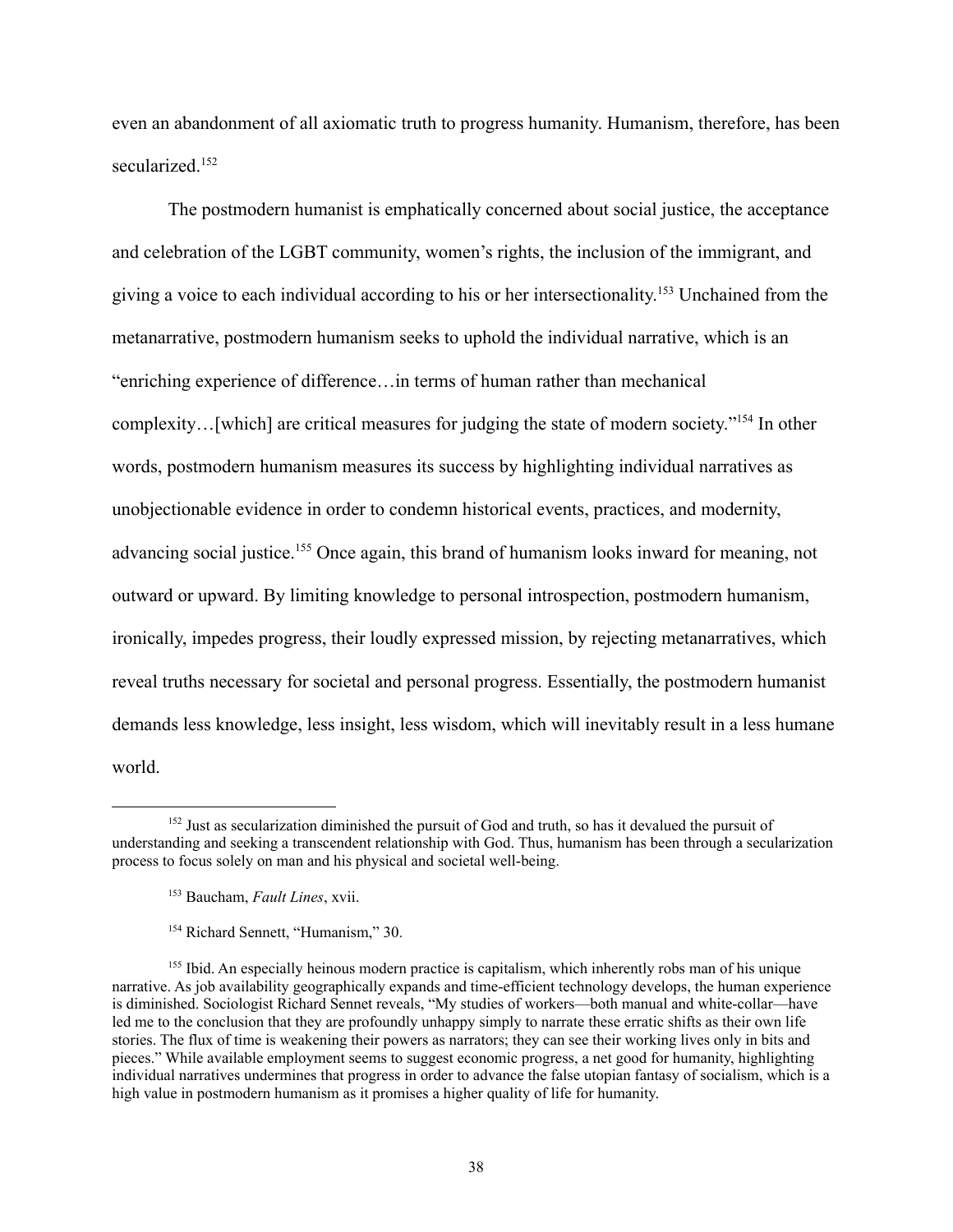There are two distinct sects of postmodern humanism: non-religious and religious. Both hold the other misguided. The non-religious humanist is staunchly antagonistic toward religion, while the religious humanist claims, "True humanism... requires religion."<sup>156</sup> In response, the non-religious humanist would point to all religious history, showing a ubiquity of inhumanity. Any religion at the helm of cruelty, subjugation, and oppression is classified as all religion: there is no distinction between Islam, Christianity, Hinduism, Buddhism, and Judaism. Religion has marred humanity; all are contaminated with blood. Hence, the non-religious, atheist humanist defends that

This life is the only life we have, that the universe is a natural phenomenon, constantly regenerating itself with no supernatural component, and that we, men and women alike, can live ethical and fulfilling lives on the basis of reason, kindness, gentleness, empathy and humanity. They have trusted the scientific method, evidence, and reason to discover a full and growing understanding of the universe and have placed human development, welfare and happiness at the center of their ethical decision-making.<sup>157</sup>

Congregation, community, and prayer are pointless pursuits and promote indoctrination instead of free thought and discovery. <sup>158</sup> Alternatively, the non-religious humanist seeks to guide others by their example in order to help converts "drop any dependence upon gods or any other supernatural influences in how to live a fulfilling, happy, moral and productive life; [this] would be required, as would be maintaining good relations with all other people, indeed with all living things."<sup>159</sup> The non-religious humanist, so ardently devoted to control and authority, as far as it can impact the natural world and his fellow man, refuses to acknowledge a metaphysical reality that could subvert his control and authority. To these humanists, the problem of pain, suffering,

<sup>156</sup> Zimmermann, *Humanism and Religion,* 3.

<sup>157</sup> David Findlay Clark, *Against All Gods* (Chicago, IL: Austin Macauley Publishers, 2020), 124.

<sup>158</sup> Ibid.,125.

<sup>159</sup> Ibid., 131.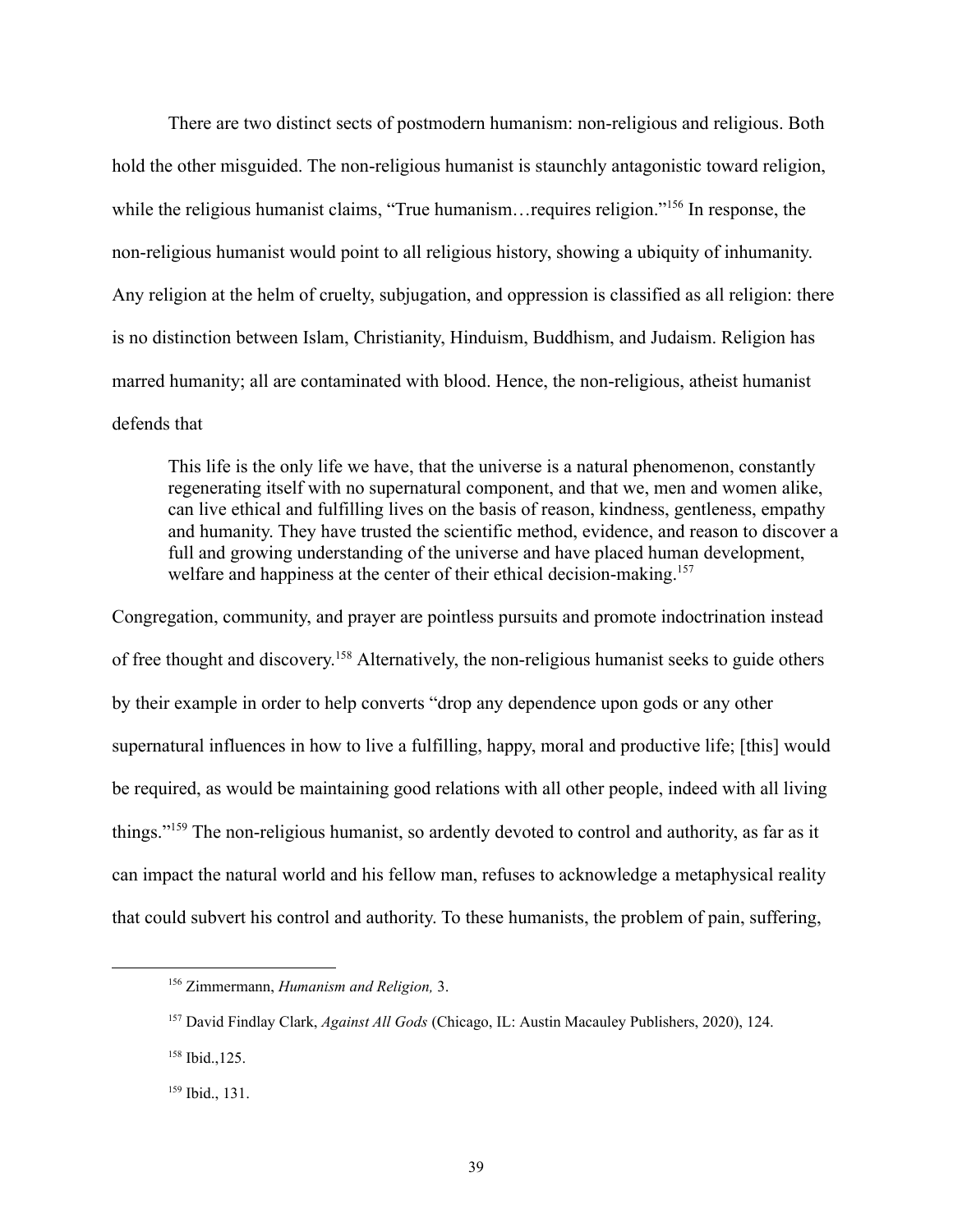and evil is too massive for there to be a God; thus, the responsibility falls on them to pursue justice, give voice, and offer happiness to the world.<sup>160</sup>

The religious humanist, on the other hand, maintains the necessity of religion in order to successfully manifest true humanism. God, however, is not required, just religion. The religious humanist is concerned with the integration of Western identity with the current pluralistic cultural reality of the postmodern world with the supreme goal of globalization.<sup>161</sup> Essentially, no one religion is exclusively true, but rather they are all equally valuable and malleable to reach a humanistic ideal. In fact, any religion can be cherry-picked in order to advance humanism. Most notably and applicably is Christianity. The postmodern Christian humanist is *progressive* and maintains,

Being Christian means to be truly human rather than being religious in any narrow sense of that word; it also means striving to become more fully human in solidarity with the rest of humankind in the struggle for a more humane, just and peaceable world that respects human dignity and freedom, as well as the integrity of creation. I am a humanist because I am a Christian, and as a Christian I seek to be the best humanist I can be…<sup>162</sup>

When speaking of God, the postmodern Christian humanist is not referring to a "theistic supernatural old man in the sky," but to an experience of love, of courage, of humanity.<sup>163</sup> John Shelby Spong asserts, "The task of the Christian church is not to convert the world to some religious ideology. The task of the Christian church is to free every person in this world to live more fully, to love more wastefully, and to have the courage to be all that they can be in the

<sup>160</sup> Clark, *Against All Gods*, 133.

<sup>161</sup> Zimmermann, *Humanism and Religion,* 3.

<sup>162</sup> de Gruchy, "Christian Humanism," 54.

<sup>163</sup> John Shelby Spong, "A Bridge Supreme: Connecting Humanism to a Liberal, Loving Christianity" in *The Humanist 76*, no. 6 (2016). [https://link.gale.com/apps/doc/A470463047/BIC?u=vic\\_liberty&sid=summon&xid=3d4a9b92](https://link.gale.com/apps/doc/A470463047/BIC?u=vic_liberty&sid=summon&xid=3d4a9b92).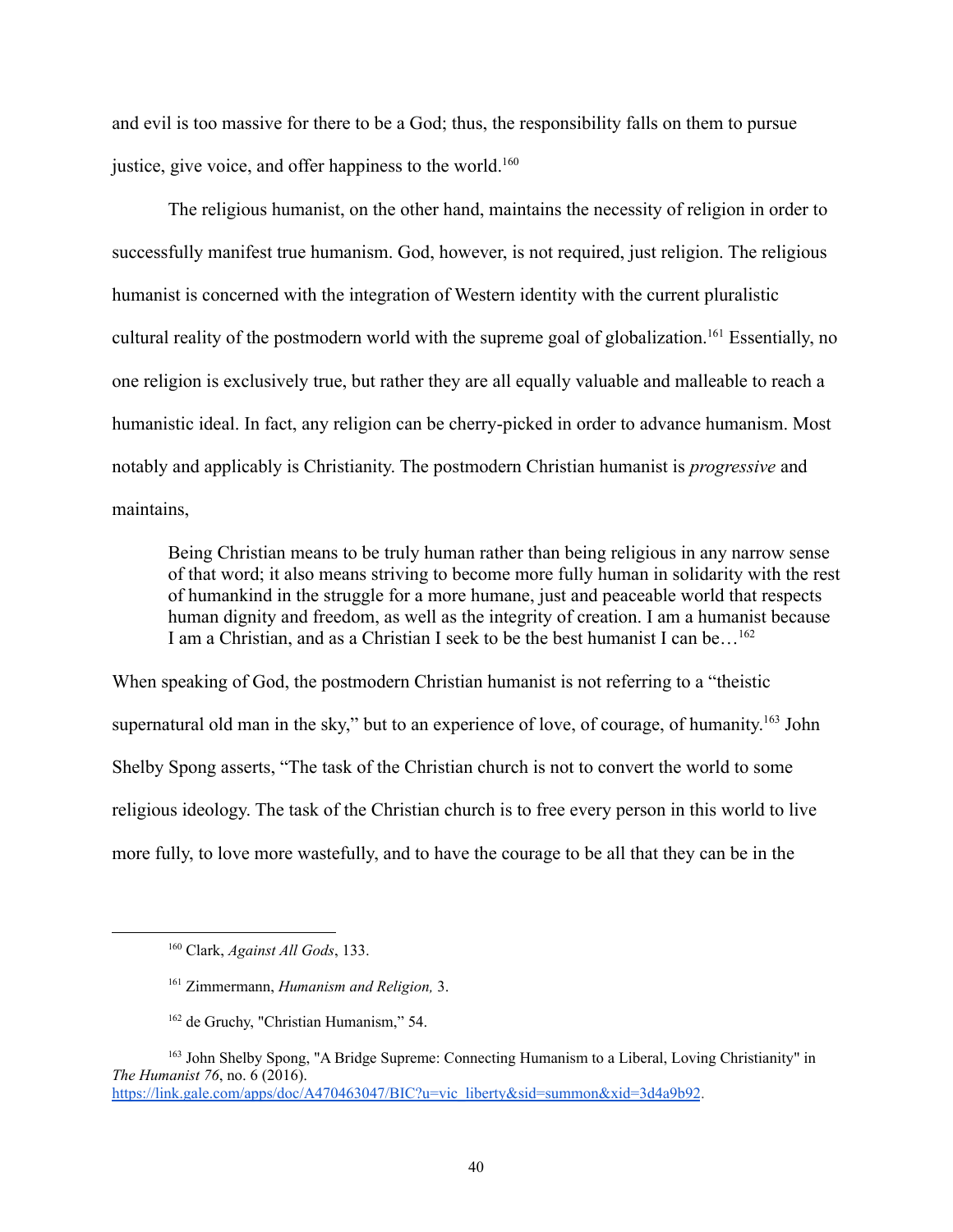infinite variety of our humanity."<sup>164</sup> Thus, the postmodern Christian humanist is today's progressive Christian.

# Summary

Twenty-first century secularism, which claims roots in historical Christianity, and humanism, which thrived within a robust Christian context, have been distorted to fit into a postmodern era. Secularization, spurred by theological liberalism, infected humanism by exalting man over God, man's ability over God's sovereignty, and humanity over truth to the point of irrelevance to some, amenity to others, and a tool for progressivism for today's postmodern religious humanist, also known as the progressive Christian. Through this exploration, Progressive Christianity's origins are paved by the postmodern value of the victim's individual narrative, secularization that elevates the importance and impact of man, and the diluting and distorting of biblical authority and truth to advance a pernicious agenda of social justice, reform, and globalization.

<sup>&</sup>lt;sup>164</sup> Spong, "A Bridge Supreme."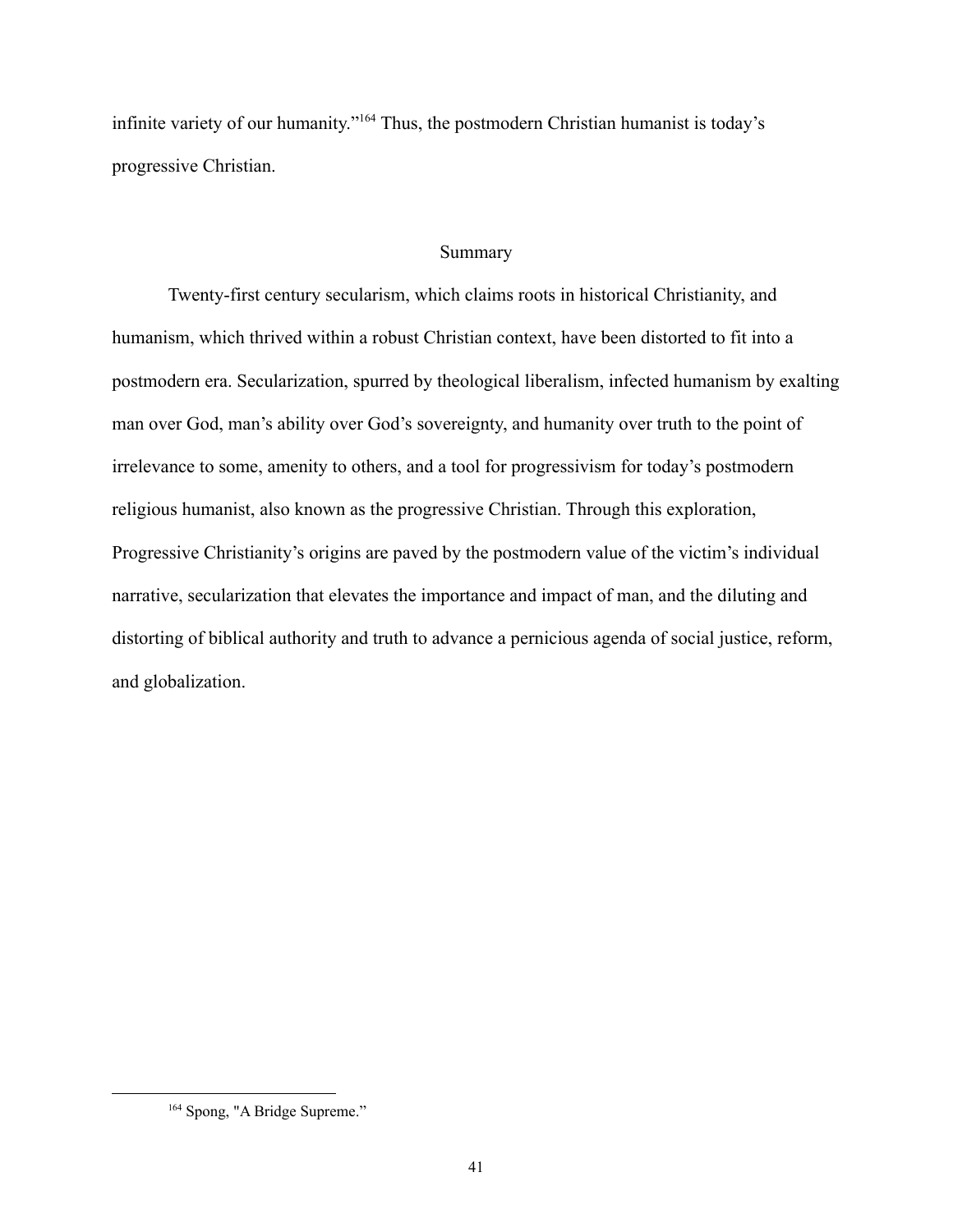### **Chapter 4**

### **Exposing Progressive Christianity**

## **Introduction**

Having surveyed the historical horizons of the Age of Reason in the eighteenth century, the American Revivals of the nineteenth century, the rise of Liberal Christianity in the twentieth century, and examining and defining modernity and postmodernism and their profound impact on secularism and humanism, the identity of Progressive Christianity takes shape: It is a heretical deviation of orthodox Christianity, packaged for today's postmodern world. It is merely the new deformed and mutated counterfeit, contrived by theological liberalism, that has plagued each fallen generation. Consider the lure of Manichaeism in the third century or even the deists in the seventeenth century: both manipulated the quality and character of God, usurping His power and authority, which diminished or discarded the need for grace-given salvation.<sup>165</sup> Gresham Machen's *Christianity and Liberalism*, which is still magnificently poignant and relevant one hundred years later, warns of the coming liberal mutation of Christianity: "The great redemptive religion which has always been known as Christianity is battling against a totally diverse type of religious belief, which is only the more destructive to Christian faith because it makes use of traditional Christian terminology."<sup>166</sup> Thus, Progressive Christianity is the evolutionary counterfeit of the twenty-first century.

<sup>165</sup> Nadon, *Enlightenment and Secularism,* 9. Deism rejected the authority of Scripture, dismissed the divinity of Jesus, and relied on man's ingenuity to reconcile the evil of the world. Stephen Ney, "Teleology and Secular Time in Armah and Ngũgĩ: Augustine, Manichaeism and the African Novel," *Research in African Literatures* 48, no. 2 (Summer, 2017): 38. Manichaeism was based upon "an absolute dualism that took the universe to be constituted by the struggle between two equal and opposite, uncreated, material principles: darkness and light," which rendered Jesus a mythical character of good equal to that of the mythical character of evil. Furthermore, the chosen elite, based on their own power, worked within this dualistic framework to overcome evil.

<sup>166</sup> Machen, *Christianity and Liberalism*, 2.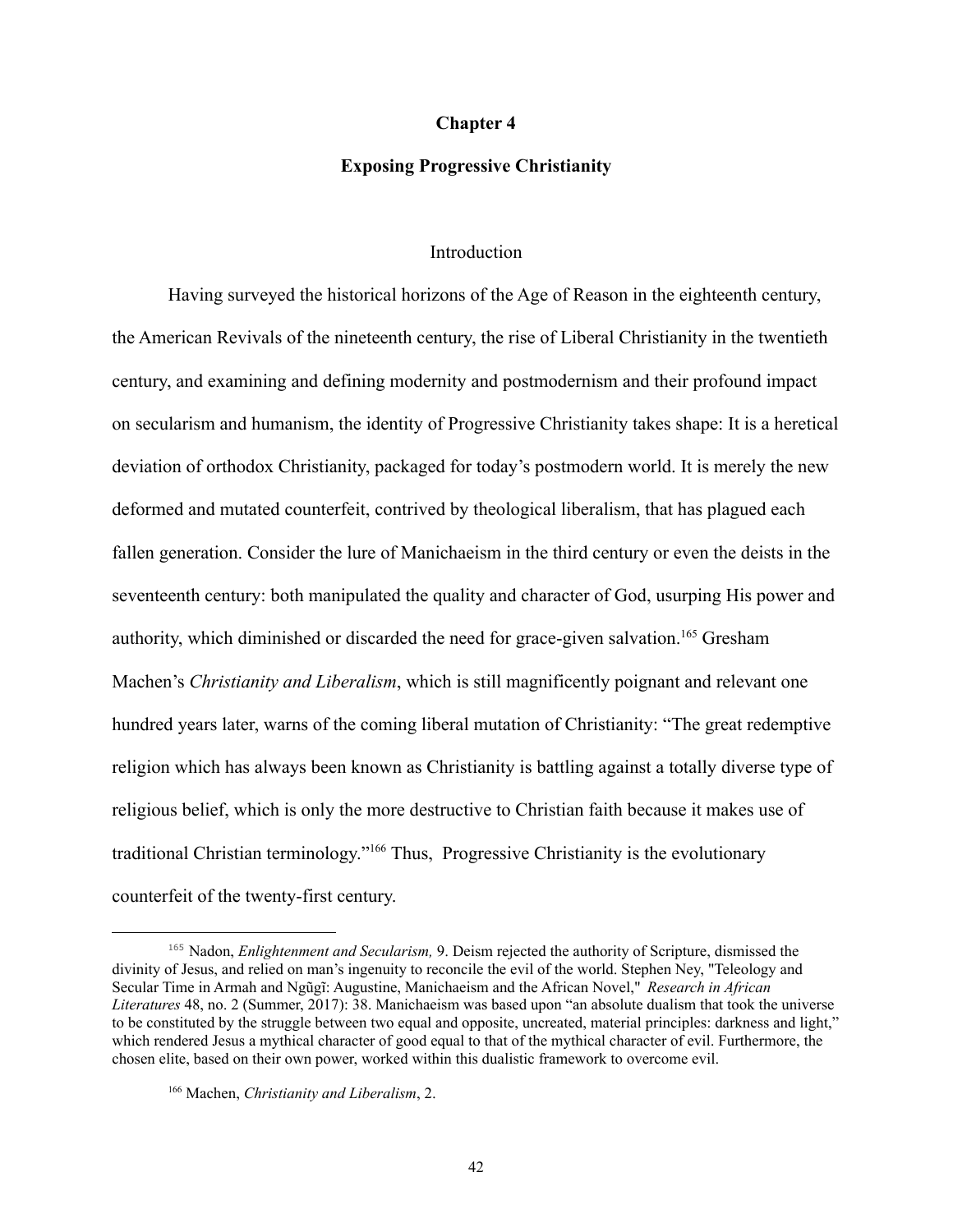The aim of this chapter is to not only define what Progressive Christianity is, highlighting its logical inconsistency and theological incoherence, but to argue that Progressive Christianity is not Christianity at all; it is an independent religion, which is unequivocally false. It is a hollow religion, pasted together with meaningless platitudes, arbitrary morality, and fantastical subjectivity. While Progressive Christianity steals Christian themes and manipulates biblical texts, its departure from orthodoxy undercuts its validity: without the authority of Scripture, the absolute divinity of Jesus, and the adherence to objective truth, Progressive Christianity forfeits the claim of an authentic life-changing, soul-saving Christianity.

## The Liberal Tenets of Progressive Christianity

Progressive Christian beliefs are necessarily nebulous because they reject creeds and dogma; their approach is unassuming and whimsical to adhere to the cultural currents of postmodernism. Truth claims and orthodoxy are their anathema; unbridled love, diversity, and inclusivity are their anthem. However, there are guidelines which govern this pseudo-Christian movement. Outlined in the 8 points of Progressive Christianity by Fred Plumer, adherents (1) follow the actions, not the words, of Jesus; (2) welcome diverse paths to access the "Sacredness, Oneness and Unity of all life;" (3) create inclusive community with skeptics, agnostics, and people of all races, sexual orientations, gender identities, and socio-ecomonic statuses, including "all creatures and plant life;" (4) dedicate their lives "to walk as Jesus might have walked in this world with radical compassion, inclusion, and bravery to confront and positively change the injustices we experience as well as those we see others experiencing;" (5) value grace, open minds and hearts, and reject exclusive truth claims; (6) promote peace and justice to all life on Earth; (7) save the integrity of Earth and Creation; (8) vow allegiance to compassion and selfless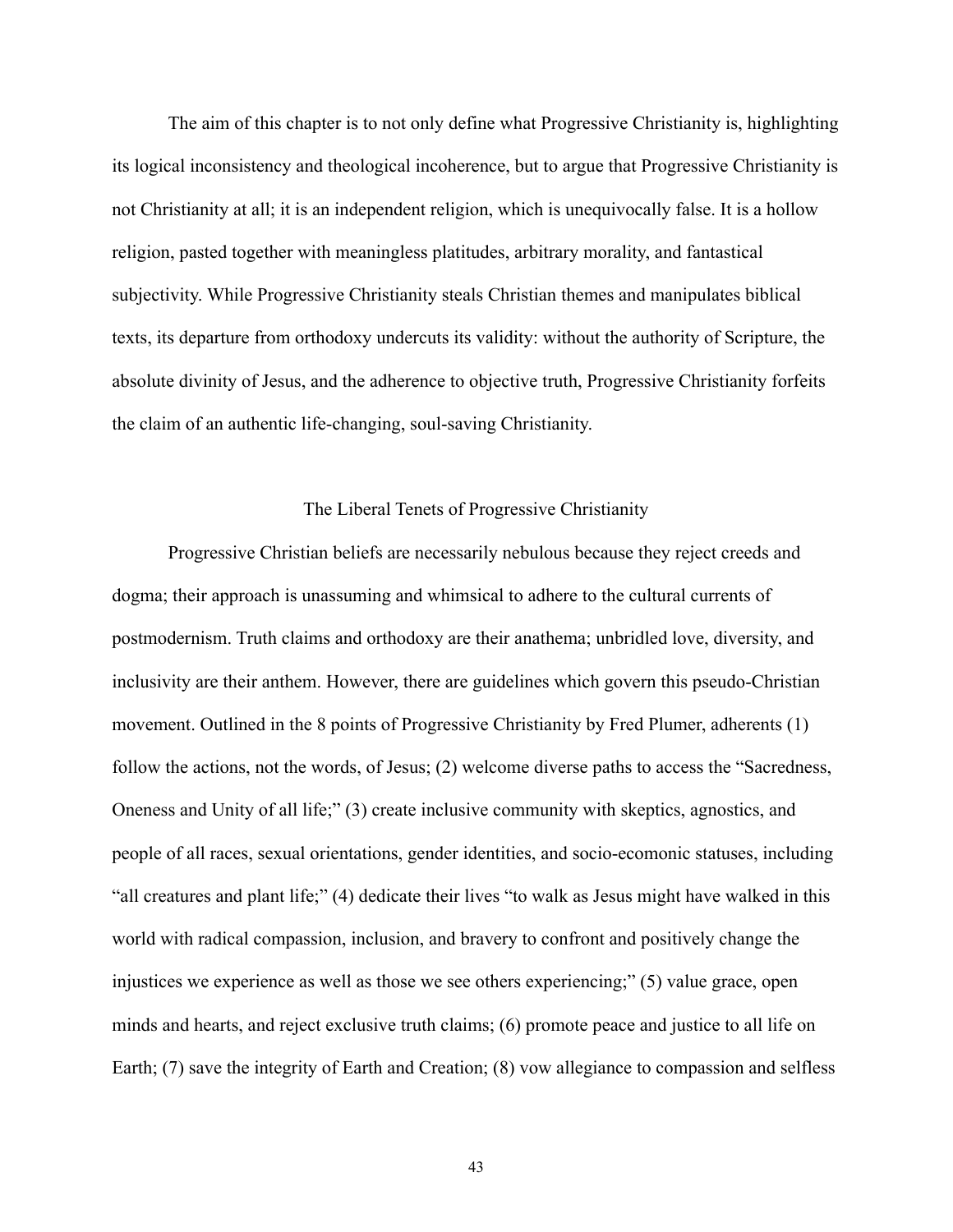love in pursuit of "personally authentic and meaningful faith."<sup>167</sup> At first blush, these eight sentiments, while panenthistic,<sup>168</sup> seem vague and without much theological weight. However, a deeper inspection of these pithy slogans reveals a cunning mission to usurp Christianity itself.

The expressed purpose of progressivism is constant change. Stagnation, particularly tradition, is its antithesis. Therefore, the goal of Progressive Christianity is to maintain a state of constant movement, to be "socially and politically transformative"<sup>169</sup> and to promote a consistent pattern of evolution: it would seem that each new version of Christianity is an improvement from the last with the next evolutionary step yet another improvement, *ad infinitum.* Phillip Gulley, a self-ordained theological mover of the evolving church, notes

[It] may seem presumptuous and egotistical, as if God were using me to liberate Christianity from its ancient moorings and carry it forward. But on a closer look, it makes perfect sense that if there are many versions of Christianity, that if Christianity has mutated and evolved over the centuries, it's reasonable to conclude it will continue to do so. It is also reasonable to conclude God might inspire a number of people to shepherd that process, that I might be one of them, just as you might be, and that a fitting response is to share our insights with others. Therefore, to speak of an evolving Christianity isn't to undertake a radical and unilateral overhaul of the faith, but to suggest a possible way forward that not only honors the ethos of Jesus but is covenant with our time and culture.<sup>170</sup>

Aligning with postmodernistic deconstruction, Progressive Christianity seeks to uproot any

tradition and doctrine that is socially and culturally conflicting, which is a classic theologically

liberal scheme. Thus, this evolving Christianity will reflect on the egalitarian Jesus of Nazareth,

<sup>167</sup> Fred C. Plumer, *The 8 Points: By Which We Define Progressive Christianity* ed. 2020 (The Center for Progressive Christianity), [https://www.progressivechristianity.org.](https://www.progressivechristianity.org)

<sup>168</sup> Borg, *The Heart of Christianity*, 66-70. Borg asserts that "panentheism is not a modern invention, but an ancient and traditional concept of God," which aligns with the omniscience of God. Considering God panenthistic allows people to access divine intention and intervention. Borg offers that panentheism is "a way to think about God as an alternative form of [supernatural] theism." It highlights the presence and transcendence of God to be "ineffable" and impersonal.

<sup>169</sup> de Gruchy, "Christian Humanism," 2.

<sup>170</sup> Philip Gulley, *The Evolution of Faith: How God Is Creating a Better Christianity* (New York, NY: HarperCollins Publisher, 2011), 2.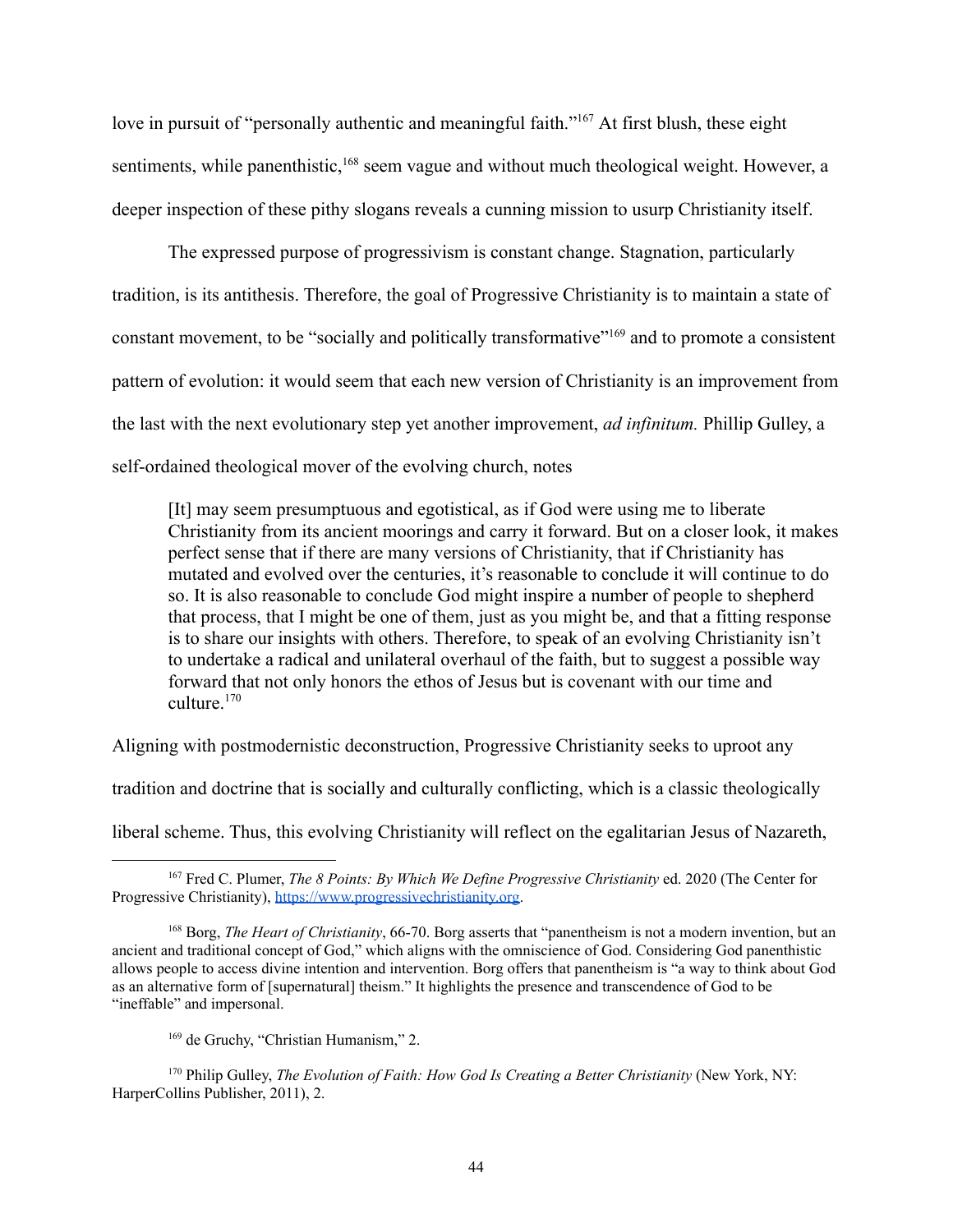not on Christ the King, upholding his actions of feeding the hungry and befriending the outcast, not his claims of divinity nor his warnings of condemnation.<sup>171</sup> It will reject the elitism of male leadership and encourage female and homosexual leadership.<sup>172</sup> Moreover, communal worship is to be avoided as it affirms unthinking conformity and unquestioned obedience.<sup>173</sup> Rather, the evolving church will "listen carefully to its young people, letting their enthusiasm and yearning for authenticity inspire a passionate and relevant faith."<sup>174</sup> This evolving, progressive church, borrowing Christian terms and ideals, is a cultural construction relevant only for religious postmodernists.

It is not only ambiguous guidelines of faith that render Progressive Christianity a fraud, but the insidious use of half-truths that ensnare the uneducated that make it maliciously duplicitous. Indeed, there are ten half-truth principles, or as Michael Kruger quips, "commandments" of Progressive Christianity.<sup>175</sup> Each principle contains a morsel of truth, but is horribly maligned through today's postmodernistic interpretation. Outlined by Richard Rohr in his devotional series "Returning to Essentials," the ten commandments of Progressive Christianity are: (1) Jesus is a model for living more than an object for teaching; (2) affirming people's potential is more important than reminding them of their brokenness; (3) the work of reconciliation should be valued over making judgments; (4) gracious behavior is more important than right belief; (5) inviting questions is more valuable than supplying answers; (6) encouraging

<sup>171</sup> Gulley, *The Evolution of Faith*, 4.

 $172$  Ibid.

<sup>173</sup> Ibid.

 $174$  Ibid., 6.

<sup>175</sup> Michael J. Kruger, *The Ten Commandments of Progressive Christianity* (Minneapolis, MN: Cruciform Press, 2019), 6.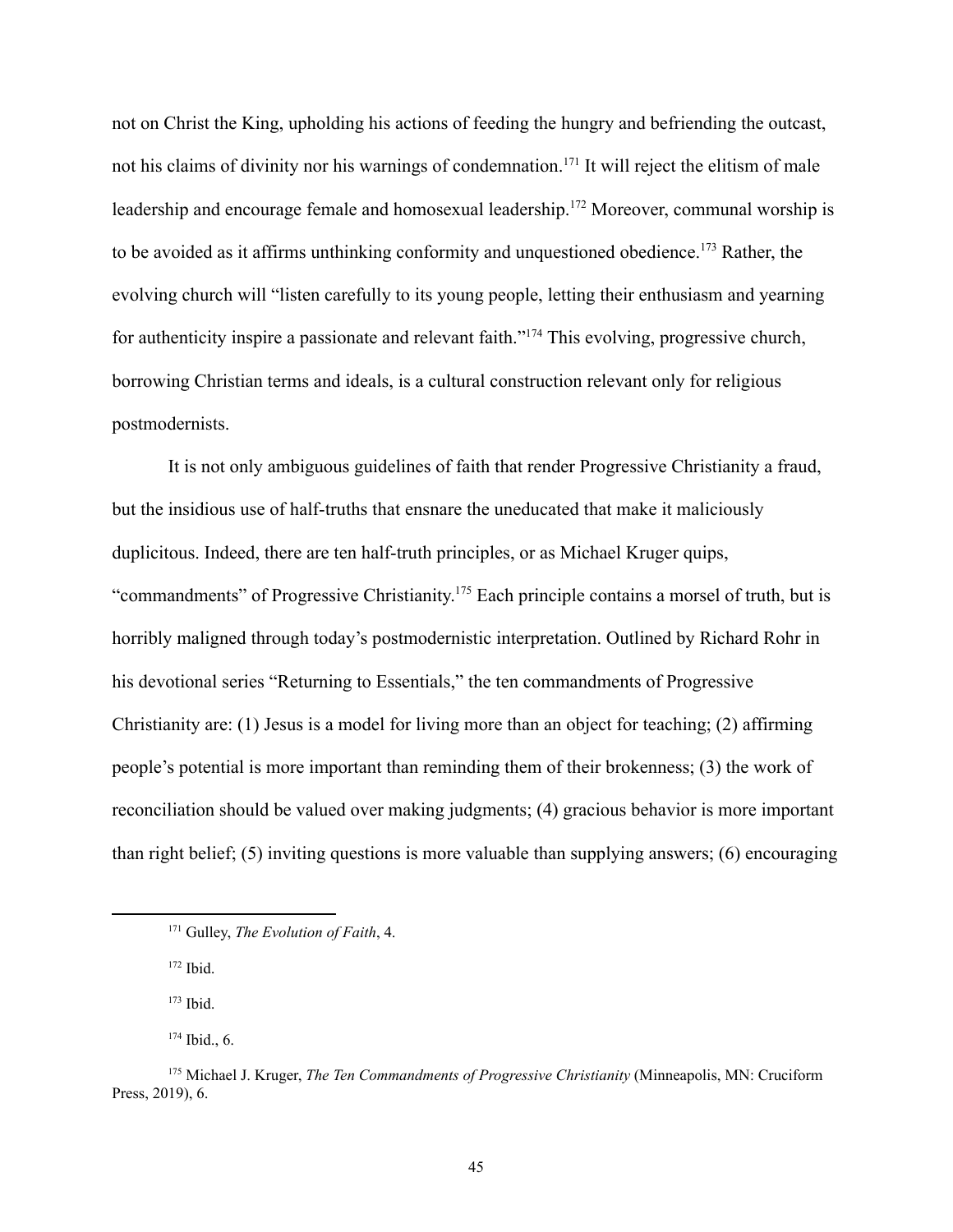the personal search is more important than group uniformity; (7) meeting actual needs is more important than maintaining institutions; (8) peacemaking is more important than power; (9) we should care more about love and less about sex; and (10) life in this world is more important than the afterlife.<sup>176</sup> Unlike the dubious 8 points of Progressive Christianity, these ten commandments offer a point of refutation because half-truths may be exposed as outright, blatant lies. Framed and repudiated by Kruger, each commandment submits an iron-clad truth, but is buffered by lies, which reveals that the truth submitted was simply a shadow of the truth, not the real thing, invalidating the truth claim entirely. 177

# Commandment One: Jesus the Model, Not the Messiah

The pivotal first step of undermining the heart of Christianity is denying the divinity of Jesus. This is the glaring red flag of theological liberalism, which can be historically traced in every cult. Expectantly, Progressive Christianity relegates Jesus as a mere mortal. <sup>178</sup>Machen highlights a critical distinction between Liberal Christianity and orthodox Christianity and how each views the figure of Jesus: "Liberalism regards [Jesus] as an Example and Guide; Christianity as a Savior: liberalism makes Him an example for faith; Christianity, the object of faith."<sup>179</sup> Truly, self-appointed theological, progressive reformer Philip Gully outright rejects the virgin birth, the sinlessness, and the miracles of Jesus, maintaining that "the church worship of

<sup>&</sup>lt;sup>176</sup> Richard Rohr, "Returning to the Essentials," Center for Action and Contemplation, assessed February 26, 2022, <https://cac.org/returning-to-essentials-2017-11-30/>.

<sup>177</sup> Kruger, *The Ten Commandments.* This chapter follows Kruger's research organizationally and expands on each "commandment." Kruger offers a rare scholarly source on Progressive Christianity, which is why it is used heavily in this chapter.

<sup>178</sup> Philip Gully, *If the Church Were Christian: Rediscovering the Values of Jesus* (San Francisco, CA: HarperOne, 2010), 16.

<sup>179</sup> Machen, *Christianity and Liberalism*, 96.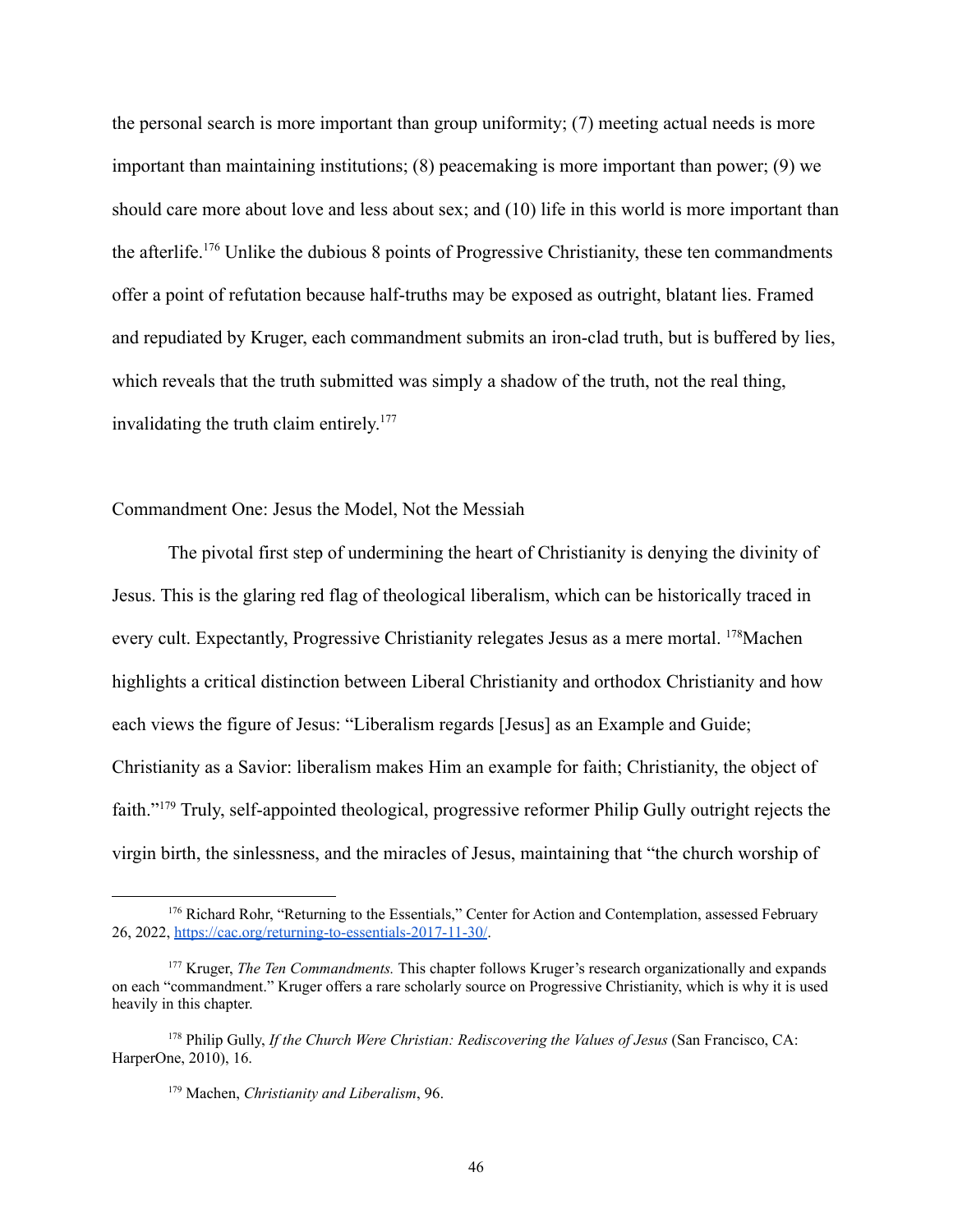Jesus is something [Jesus] would not have favored."<sup>180</sup> This clear line in the sand not only shows Progressive Christianity's liberal paternity, but its theological inconsistency: If Jesus is propped up as a model for righteous conduct and radically generous living and loving, then surely his own words would corroborate this progressives depiction of his exclusive humanity. But, they do not.

While it is true that Jesus is the epitome of human perfection, He is also fully and perfectly divine, according to His own words and actions. This theological paradox is perplexing, even outrageous. Indeed, in order to fully grasp the outlandish claims of divinity Jesus made, the historical-cultural context must be foundational. Israel, God's chosen people, separated as a unique monotheistic group, held fast to their ancestral roots proclaiming the Jewish creed or *Shema,* "'Here, O Israel: The LORD is one'" (Duet. 6:4). They endured much, and stumbled much, to retain the purity of monotheism in a very polytheistic world. Therefore, when Jesus outrageously forgives sins (Mark 2:5), graciously accepts worship (Matthew 14:33; Luke 24:52), and boldly declares "before Abraham was born, I am" (John 8:58), an allusion to Exodus 3:14, He unequivocally illuminates His divine nature as the unique and sovereign God of Israel. Religious leaders knew full-well that when Jesus referenced messianic passages and applied them to Himself, He was declaring His divinity. Furthermore, Jesus reveals Himself not as a separate deity, but "the image of the invisible God, the firstborn over all creation" (Col. 1:15). Richard Bauckham notes, "When New Testament Christology is read with this Jewish theological context in mind, it becomes clear that, from the earliest post-Easter beginnings of Christology onward, early Christians included Jesus, precisely and unambiguously, within the

<sup>180</sup> Gully, *If the Church Were Christian,* 16.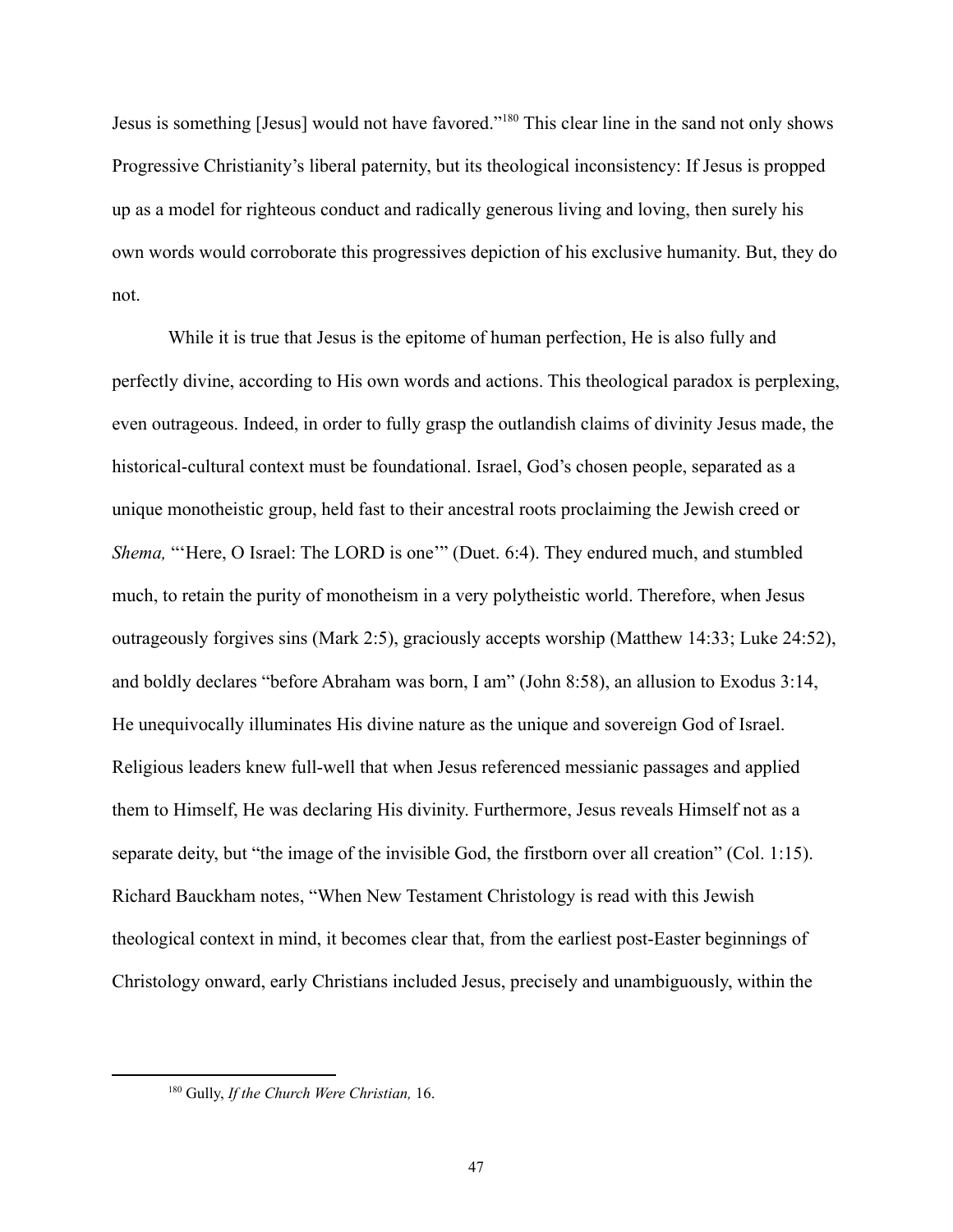unique identity of the one God of Israel."<sup>181</sup> Not only are Jesus's own words definitively and obviously clear to a twenty-first century audience and His miraculous actions (specifically, the resurrection) explicitly shown in reliable historical New Testament accounts and reputable extrabiblical sources, His words and deeds were unilaterally understood by first-century Christians: Jesus was wholly divine and wholly human. Moreover, by declaring Jesus as God, these first Christian saints had everything to lose amid the religious zealots who crucified Jesus and the polytheistic Roman regime who wanted undivided allegiance. Nowhere in this historical-cultural context is Jesus simply a man, a mere model for righteous behavior.

It must be noted that the significant figure of Jesus is strikingly singular in the whole of human history: Confucius nor Buddha ever made exclusive deity claims, Mohammad never considered himself equal with Allah, and no such divine declaration was ever uttered in Judaism.<sup>182</sup> For the Progressive to assert that Jesus maintained that he was a mere man is a willful and historical lie. Consider that if Jesus, as the Progressive asserts, was simply a model of good living, then surely He would have answered Pilate quite differently: "No I am not the Son of God, the King of the Jews; I am just a virtuous teacher." However, Jesus did not; He endured the mockery, the beating, and the crucifixion. This would seem to attest to his divine proclamation. Additionally, if Jesus is the model in which the progressives live by, then they must either concede that honesty is unnecessary to living well (Jesus lied to Pilate and died knowing the lie) or that lying is model behavior. C.S. Lewis cleverly observes, "A man who was merely a man and said the sort of things Jesus said would not be a great moral teacher. He would either be a lunatic - on the level with the man who says he is a poached egg- or else he would be

<sup>181</sup> Richard Bauckham, *Jesus and the God of Israel: God Crucified and Other Essays on the New Testament's Christology of Divine Identity* (Milton Keynes: Paternoster, 2018), x.

<sup>182</sup> Dean L. Overman, *A Case for the Divinity of Jesus: Examining the Earliest Evidence* (Blue Ridge Summit: Rowman & Littlefield Publishers, 2009), 3.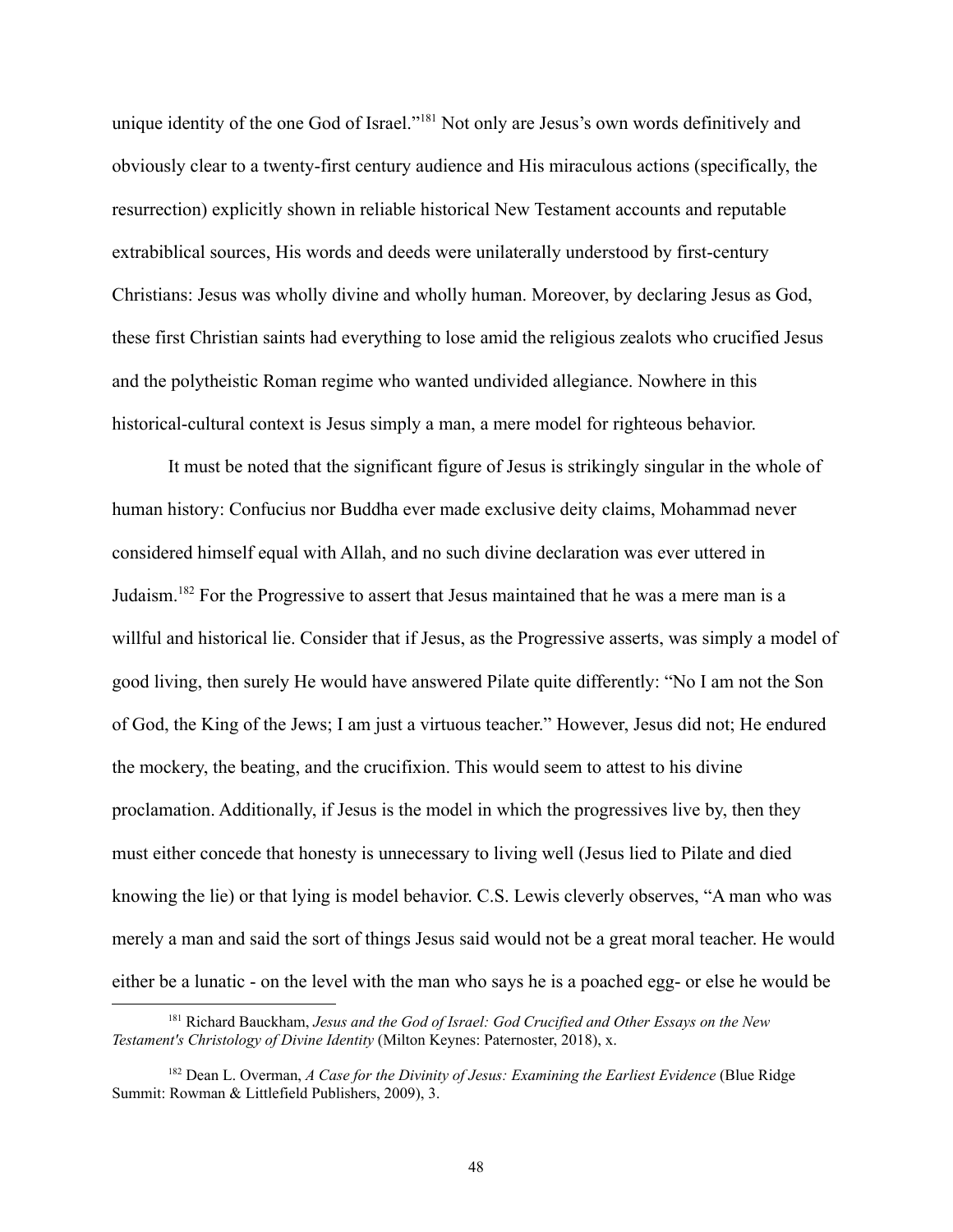the Devil of Hell."<sup>183</sup> Indeed, the choice must be made whether Jesus was a liar, lunatic, or lord. However, a moral model is not an available nor justifiable option.

#### Commandment Two: No to Original Sin, Yes to Personal Potential and Maturation

There is a pernicious, postmodern campaign that encourages people to lavishly love themselves with slogans like "love the skin you're in," "I'm worth it," and "I was born this way." Consider public schools that adopt self-esteem curriculum, or sports teams where everyone gets a participation trophy. Even morbidly obese models are hailed for their brave beauty. There is no innate brokenness, deserved failure, earned wages from sin, but rather indoctrinated narcissism. Everyone is viewed through the lens of who they could be, not who they really are, perpetuating the falsity that humanity is inherently good. Essentially, this allows sinful behavior to be categorized as natural and, therefore, acceptable: It socially justifies sin. The "Love Thyself" crusade is juxtaposed in Progressive Christianity to maintain postmodern relevance by eradicating a core biblical principle: that humanity is fallen, plagued by rebellious sin. However, what Progressive Christianity conveniently ignores is that the problem of evil in this world is the direct result of man's sinfulness; that is, human will usurping the power and authority of God's will. Augustine defined evil as *privatio boni*, an absence of good or a falling away from good; its origin is pride, an undue exaltation of self, a foolish yet knowing reprioritizing of worshiping self over worshiping God.<sup>184</sup> What evil is and how it is caused is exclusively man.

Nevertheless, Progressive Christianity rejects the doctrine of Original Sin, which reveals its theologically liberal roots to deviate from foundational Christian doctrine. In fact,

<sup>183</sup> C.S. Lewis, *Mere Christianity* (San Francisco, CA: HarperOne, 2015), 55.

<sup>184</sup> Augustine of Hippo, *Confessions of St. Augustine*, Translated by Albert Outler (WORDsearch, 2013), Book VII, Chapter 12.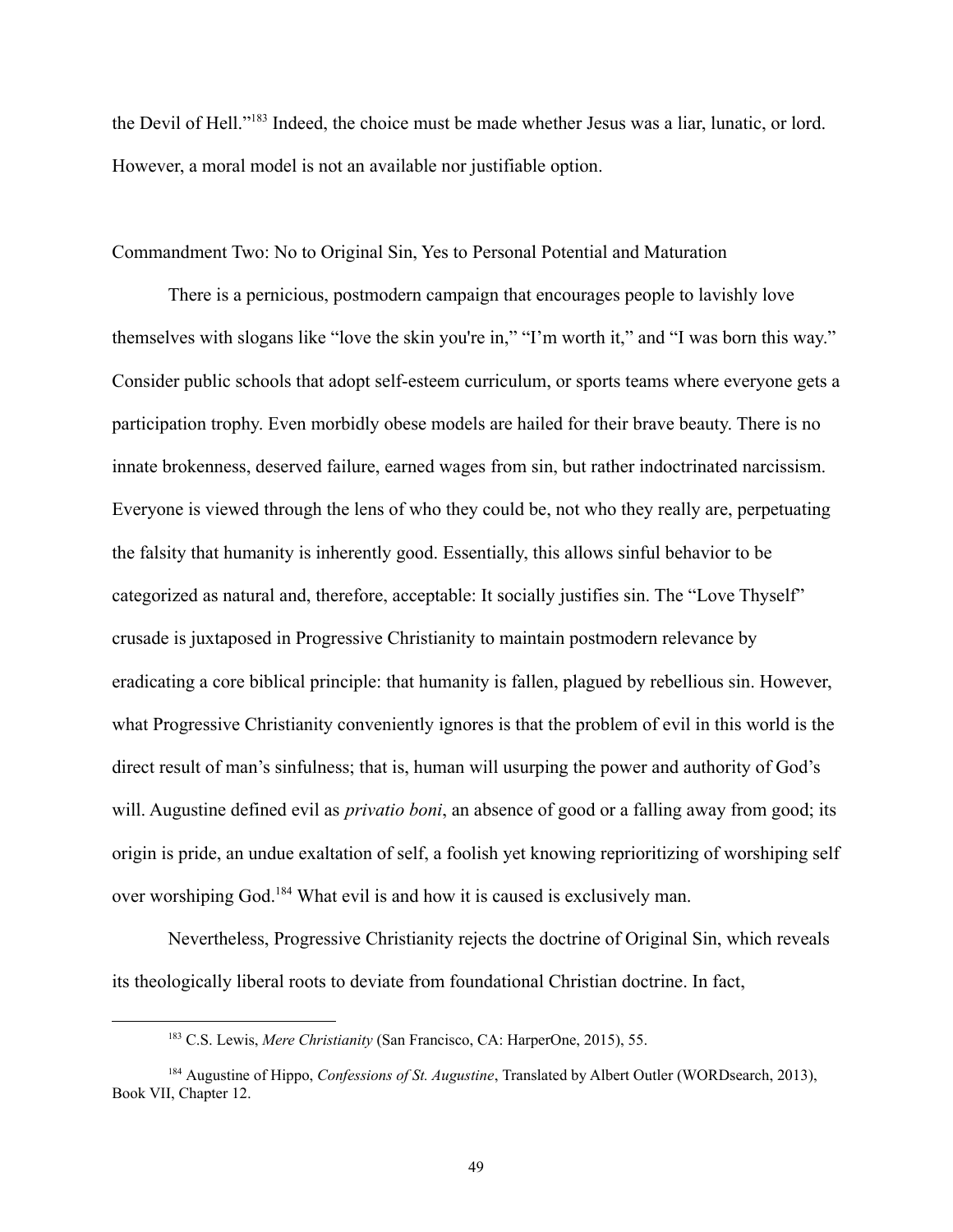Progressives argue that "churches that regularly teach that people are sinners are guilty of 'spiritual abuse' and 'mistreatment' of their people" because it is "unhelpful." <sup>185</sup> The rejection of Original Sin is based on the rejection of the historical biblical account of the Fall; for the Progressive, Adam and Eve are mythical characters in one of many valid yet fantastical creation myths.<sup>186</sup> However, this careless assumption reveals ignorance. All Ancient Near East creation accounts have common elements, which show a common historical era. Yet, the uniqueness of the Genesis account reveals a monotheistic Creator, a singular example among polytheistic neighbors, who is not capricious nor dependent, but is omnipotent and omnibenevolent.<sup>187</sup> Therefore, the Genesis account of creation is unique enough among other creation stories to merit attention and yet similar enough to merit authenticity. Furthermore, the intended audience, ancient Israel, accepted the historicity of Genesis. Richard E. Averbeck contends that "the primary purpose of the story was to help [the Israelites] think of their God as the framer of their lives by the way he fabricated and set up their world."<sup>188</sup> The specificity of Adam was received as historical truth: it coherently explains the supremacy and benevolence of a Creator-God and the discrepancy of the fallen world predicated on the actual event of Adam's rebellion. This is, of course, the Bad News; without it, however, there is no Good News.

Still, Progressive Christianity is staunchly committed to the rejection of Original Sin. Why? If there is no sin, there is no problem; if there is no problem, there is no need for a solution. Gully explains,

<sup>188</sup> Ibid.*,* 68.

<sup>185</sup> Kruger, *The Ten Commandments,* 15.

<sup>186</sup> Ibid.

<sup>187</sup> J. Daryl Charles, *Reading Genesis 1-2: An Evangelical Conversation* (Peabody, MA: Hendrickson Publishers Marketing, LLC, 2017), 12-13.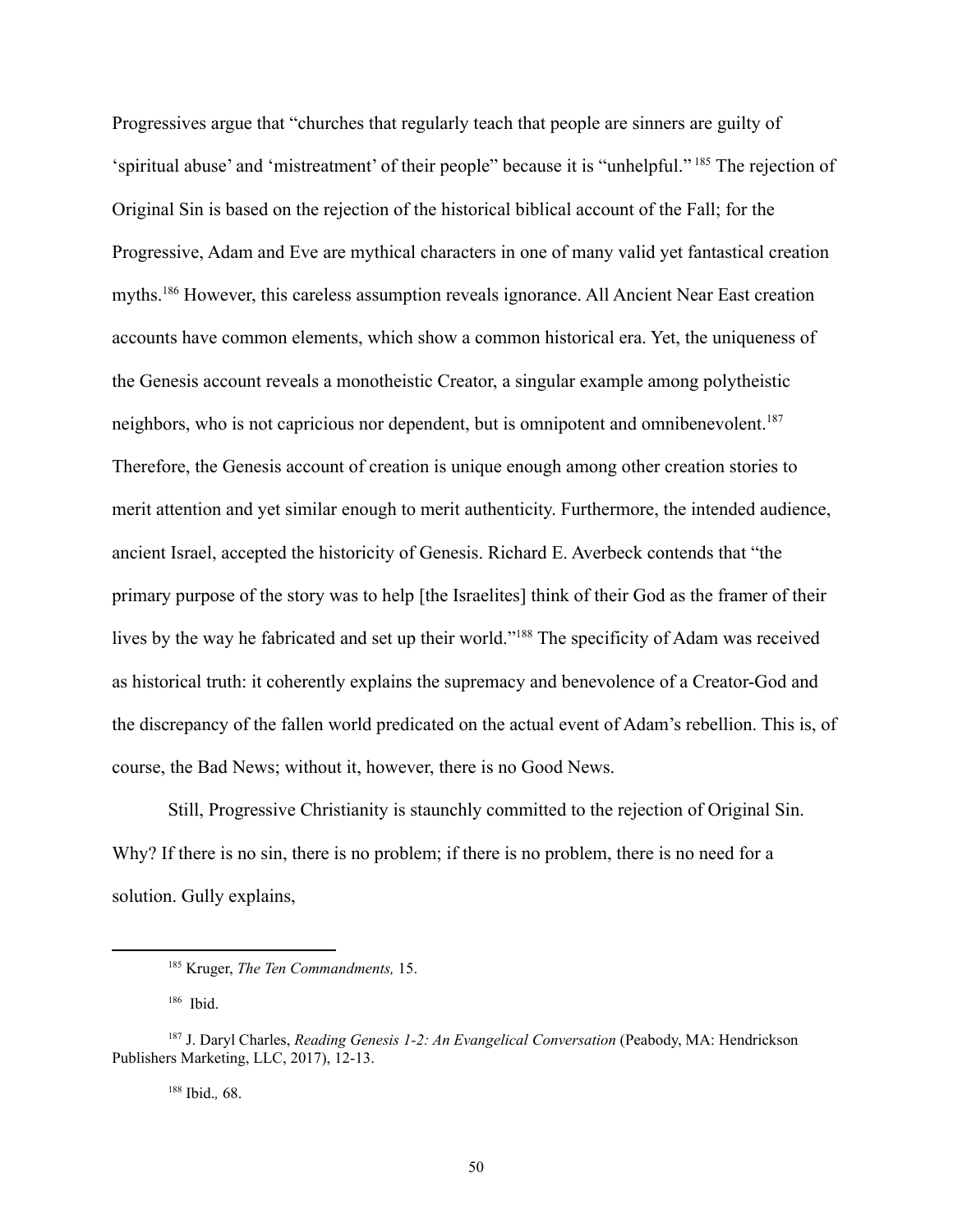The church has typically understood salvation as being rescued from sin and going to heaven when we die. But what if we believed salvation was our life-long journey toward maturity, love, and wholeness? Were that the cause Jesus would not be the one who saves humanity by his sacrifice of blood, but the one who exemplifies this maturity, love, and wholeness, the one whom Christians can look and say 'we can be like him!"<sup>189</sup>

Notice the adherence to commandment one: Jesus is a model, not Messiah because humanity does not need Him as a Messiah, a Savior, a God. His death on the cross, for the Progressive, was not to save guilty sinners, but a powerful demonstration of social injustice.<sup>190</sup> Rather, Progressive Christianity capitalizes on the truth of our identity: that we are image-bears, who are made new in Christ and are gifted with the process of sanctification, which "restores the beauty of God's image within us." However, Progressives undermine this truth by rejecting the inherent sinfulness of man and the substitutionary atonement of Jesus, which renders sanctification, or the potential to wholly mature as Gully advocates, theologically inconsistent and untenable. Indeed, without the acknowledgement of man's brokenness, his desperate need for rescuing, and the ultimate sacrifice of the cross, there is nothing left that is tethered to Christianity. James Hitchcock notes that Progressives or "religious liberals minimize the belief that human beings are in need of salvation. They consider the doctrine of Original Sin unduly bleak and see their mission as that of improving human society and protecting nature," which epitomizes postmodern humanism and upholds the theologically liberal campaign of rejecting core Christian doctrine.<sup>191</sup> To assert that potential and maturation is exclusively relevant and Original Sin

<sup>189</sup> Philip Gully, *If the Church Were Christian: Rediscovering the Values of Jesus* (San Francisco, CA: HarperOne, 2010), 33.

<sup>190</sup> Thomas C. Jackson, "Take Up Your Cross and Follow: Carrying the Cross of Christ in the 21st Century," *Progressive Preacher By FR. Tom Jackson*, June 25, 2017, accessed April 22, 2022, <https://cyprainsfsermons.wordpress.com/2017/06/25/take-up-the-cross-and-follow/>.

<sup>191</sup> James Hitchcock, "Conservatism and Liberalism (Theological)," *New Catholic Encyclopedia. Ethics and Philosophy* Vol. 1. (2013): 308.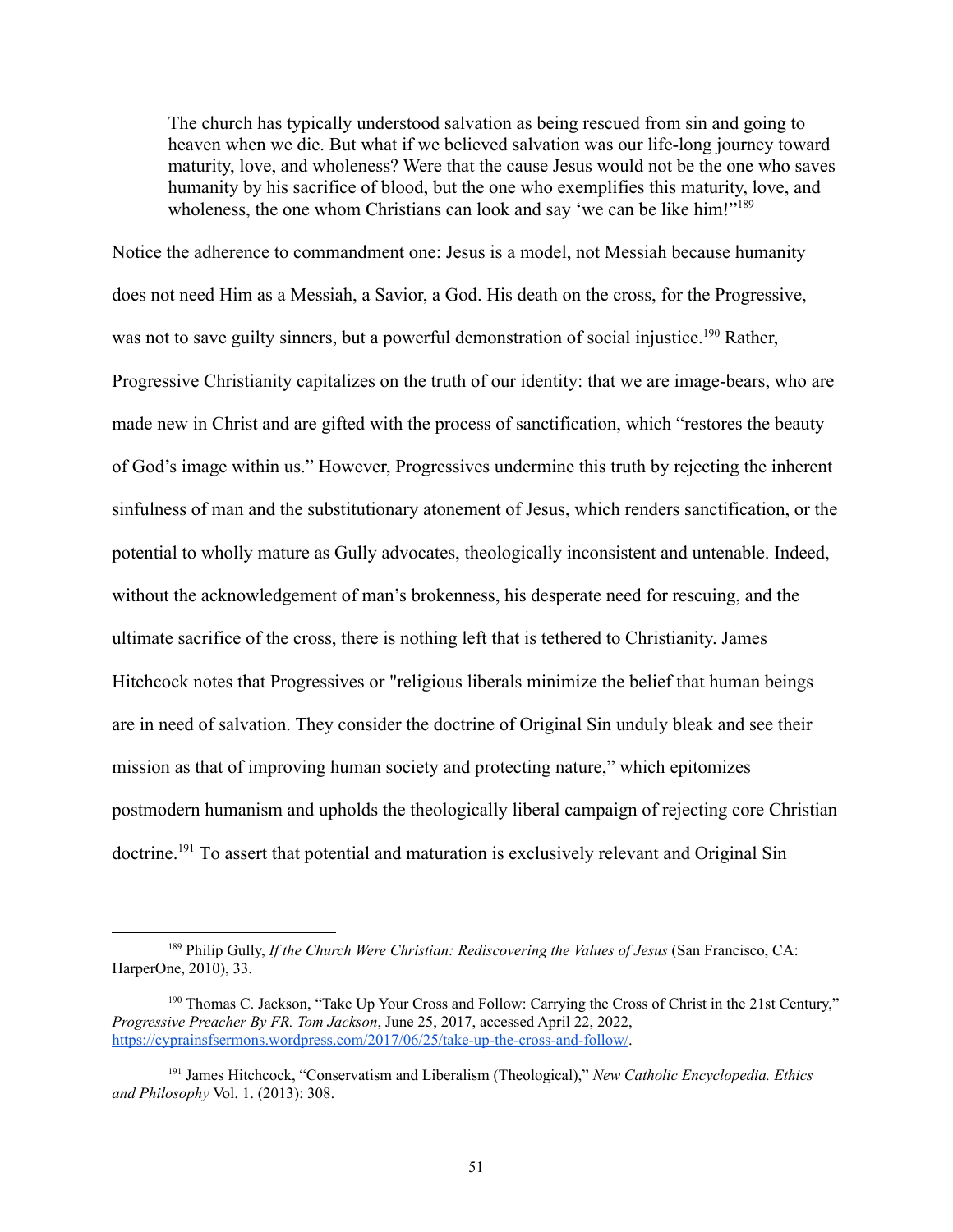insignificant, even damaging, is a lie, and an extremely dangerous one that supports the postmodern agenda of moral relativism because sin becomes subjective and arbitrary.

# Commandment Three: Reconciliation over Judgment

Recall that Progressives are postmodern religious humanists: How man relates to man in the here-and-now trumps how he relates to God eternally. Therefore, the Progressive strives to heal broken human relationships through human means. There is biblical precedent to uphold earthly reconciliation and peace, which is the truth that Progressive Christianity appropriates. For example, it is commanded to continually forgive one another (Luke 17:4; Eph. 4:32; John 20:23), strive to immediately reconcile (Eph. 4:26) within marital and familial relationships (1 Cor. 7:11; Col. 3:21) and church relationships (Matt. 18:15). Jesus blesses the peacemakers (Matt. 5:9), and Paul exhorts believers "to make every effort to do what leads to peace and to mutual edification" (Rm. 14:19). Indeed, Christians should be known for their generous forgiveness and radical love (John 13:35). However, it is how Christians love, how reconciliation is achieved that progressives manipulate. Gully maintains that the Church must abdicate its "culture of judgment..and surrender its fondness for black-and-white, either-or thinking."<sup>192</sup> After all, commandment two obscures what is sin. And, subjective morality cannot withstand the scrutiny of objective judgment; therefore, to judge is unacceptable, even repugnant. Rather, every action is beyond judgment and every action ought to be blindly accepted as moral to cultivate a culture of reconciliation. This begins with radical inclusivity:

...the church is a community where all people are welcomed and recognized as God's good creation and where acceptance moves beyond mere toleration of differences and diversity to complete acceptance of all people…Therefore, we do not exclude or hinder people's participation in the full life of the church based on, but not limited to, gender,

<sup>192</sup> Gully, *If the Church Were Christian,* 61.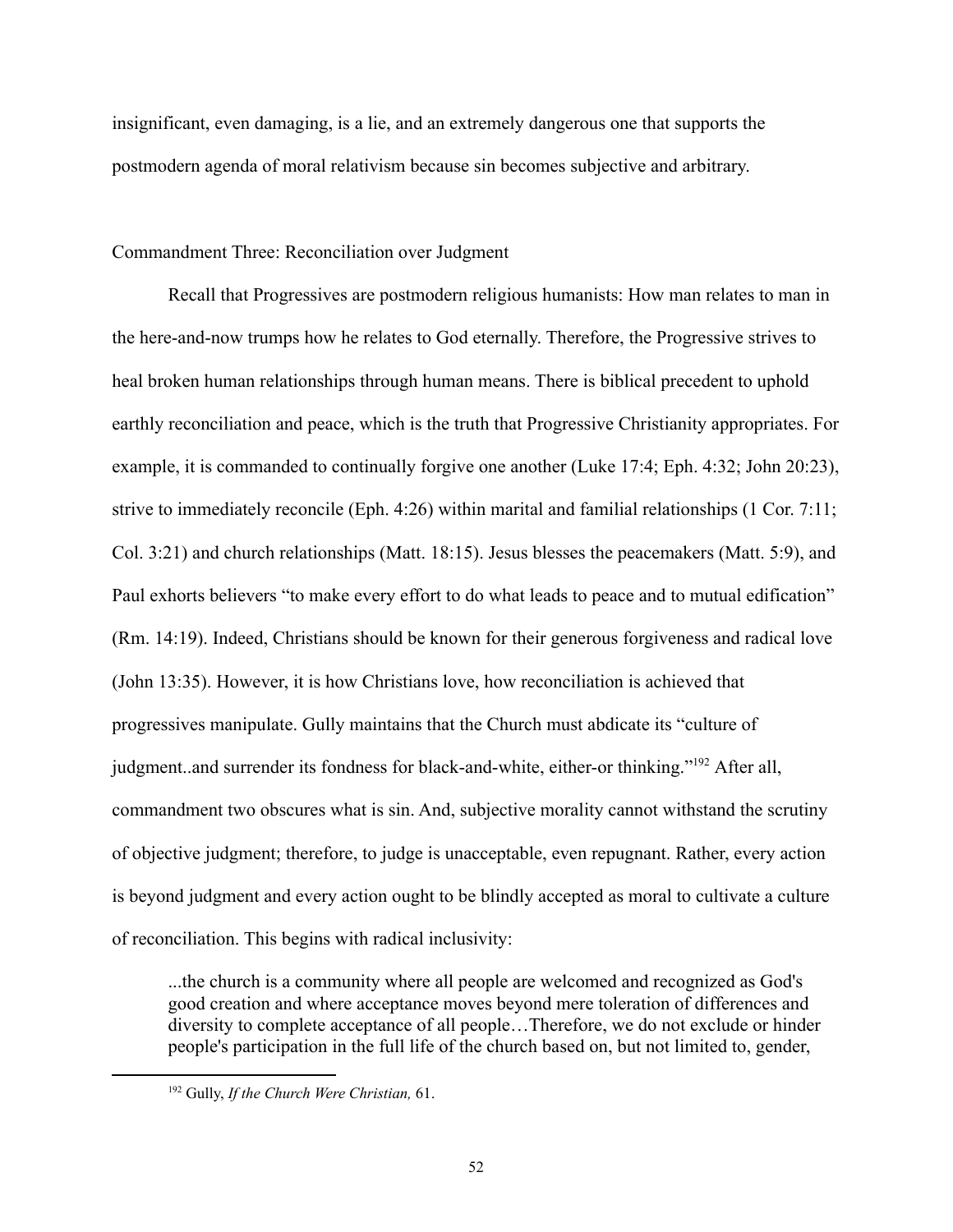race, age, sexual orientation/identity, socio-economic status, marital circumstance, ethnic origin, theological perspective, or physical/mental challenges.<sup>193</sup>

For the Progressive, all beliefs, words, and actions are equally valid; they must be in order to reach the ultimate goal of reconciliation. The cost and compromise is objective truth.

The Progressive's critique is that the church has no moral authority to judge when its own members are guilty of sin: it is an accusation of hypocrisy. However, "the Bible never requires a person to be sinless before they speak out against sin. Personal perfection is not a prerequisite to standing up for what is right."<sup>194</sup> Even a drunkard can call out a thief, and a thief can call out a drunkard. Consider that hypocrisy means measuring the same moral behavior with a different moral standard: it is "look[ing] at the speck of sawdust in your brother's eye and pay[ing] no attention to the plank in your own eye" (Matt. 7:3). Ironically, hypocrisy is also condemning a people as judgmental when the act of condemning requires judgment. In other words, Progressives declare judgmental behavior worthy of public shaming while showing judgmental behavior in order to do so: "I can judge you for judging, but you can't judge me for judging." It seems to be an arbitrary convenience that allows these moral elites to decree what is wrong while denouncing anyone else who decrees what is wrong.

While seeking peace is an enduring biblical principle, to assert that judgment hinders reconciliation is also a blatant falsehood. Indeed, without judgment, without identifying sin, repenting of that sin, true reconciliation cannot be realized. There seems to be a similar distinction between peacemakers, which demands aggressively seeking truth and righteousness, and peacekeepers, which demands compromise and never achieves enduring peace. To love

53

<sup>&</sup>lt;sup>193</sup> Kimberly Lockwood, "Creating an Identity and Protecting Inclusivity: The Challenge Facing Progressive Christianity," *International Journal of Diversity in Organizations, Communities and Nations* 10, no. 1 (2010), 43.

<sup>194</sup> Kruger, *The Ten Commandments,* 18.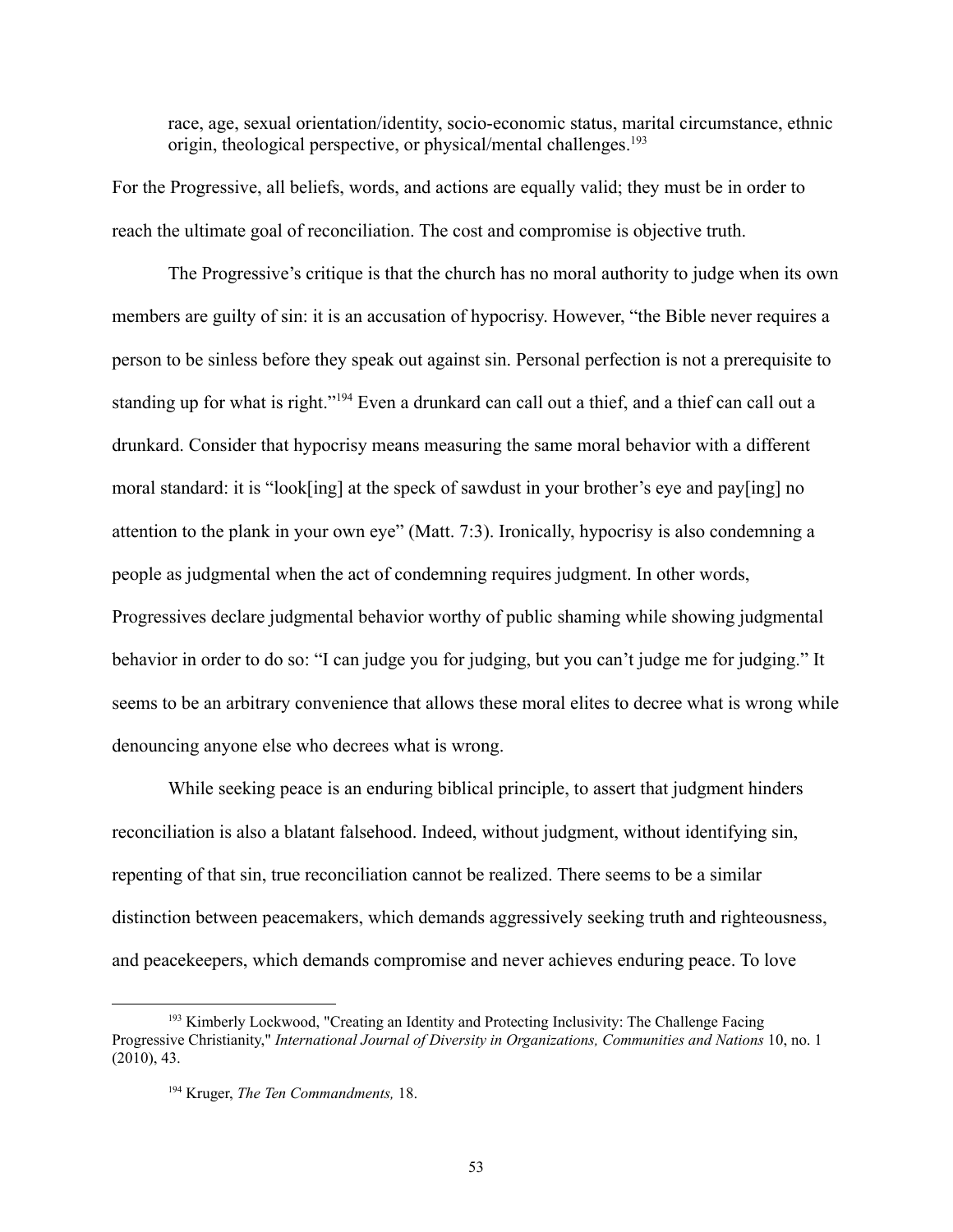radically means to have hard conversations, seasoned with salt, calling people to repent, so they may be reunited with the Father. Radical love is not ignoring or celebrating sin: what good is it to achieve shallow peace, receive recognition for validating sinfulness, gain the world only to forfeit everlasting reconciliation with God (Mark 8:35)? While human judgments are fallible, the inescapable judgment of God is infallible: seeking reconciliation with God through Jesus Christ is the only path to salvation, everlasting peace, and joy with God. Progressive Christianity foolishly denies vertical reconciliation with God, focusing solely on the horizontal reconciliation of man, not realizing that the horizontal can only come to pass through the vertical: without peace with God, there is no peace available for man.

#### Commandment Four: Right Manners Over Right Belief

If radical inclusivity is to be the highest good in Progressive Christianity, then being good mannered is the highest virtue. This is evident in television advertisements that encourage kindness, children's shirts that invite others to be "Bee Kind" beset by friendly yellow and black cartoon bees, and even celebrities begging their followers to choose kindness on Twitter. Kindness, for the postmodernist, is blind acceptance and celebration; it never disagrees nor refutes. Therefore, Progressive Christianity must uphold the high standard of right manners to maintain relevance and popularity in this postmodern era.

If the virtue of kindness eclipses the virtue of truth, that is, the right thing to believe in, then orthodox Christianity is vulnerable to attack (for orthodox Christianity values kindness *and* truth). Gully accuses orthodox Christianity as obsessed with right theology, to the detriment of the evolving Christian movement, indicting Bible-adhering, truth-loving believers as Pharisees, fixating on a "misguided quest for theological purity."<sup>195</sup> However, this comparison is historically

<sup>195</sup> Kruger, *The Ten Commandments,* 22.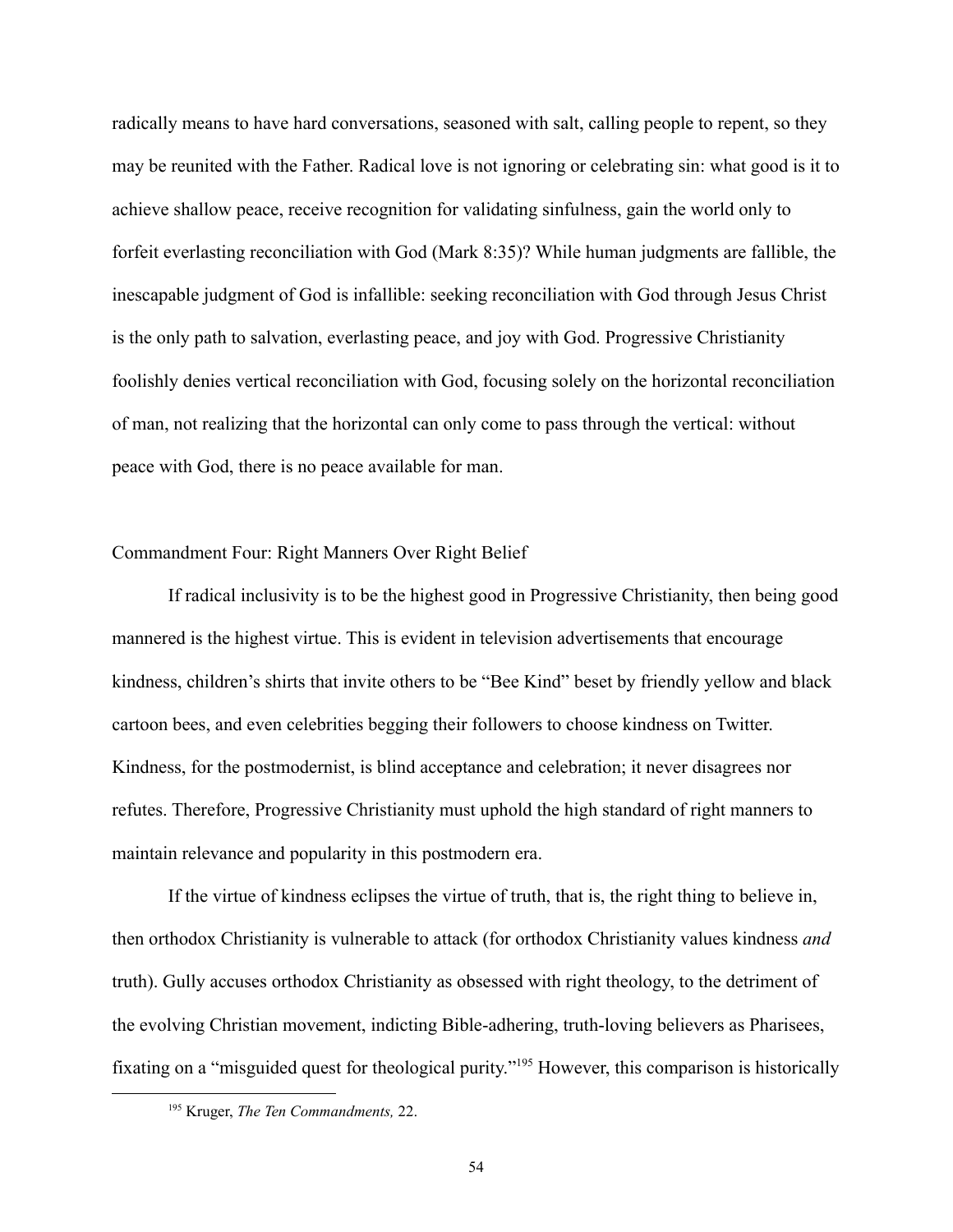and biblically untrue. Jesus's critique on the Pharisees was not that they adhered to orthodoxy, but legalism.<sup>196</sup> So obsessed with the letter of the Law, the Pharisees ignored the purpose of the Law. In fact, Jesus knew the Law and the purpose of the Law so clearly that people were amazed by his teaching (Matt 22:33; Mark 1:22; Luke 4:32). He continually and accurately referenced the Old Testament and even wisely wielded it in the wilderness to overcome testing and temptation (Luke 4:4, 8, 12). It would seem that through Jesus's example, "teaching people good theology is not the problem, but the solution."<sup>197</sup>

Yet, Progressive Christianity must maintain an inclusive theology, a diverse hermeneutic in order to engage in this postmodern, deconstructed era. The objection to orthodoxy, to right belief, is grounded on what faith is. The pervasive cultural consensus seems to divorce faith and reason; that in order to adhere to faith, reason must be forfeited. As Huck Finn pronounced, "Having faith is believing something you know ain't true." Thus, if faith is reduced to childlike whimsy, its efficacy is nullified. Marcus Borg expands, "When you think about it, faith as a belief is relatively impotent, relatively powerless. You can believe all the right things and still be in bondage. You can believe in all the right things and still be relatively unchanged. Believing a set of claims to be true has very little transformation power."<sup>198</sup> Therefore, the "right things" are rather unimportant. If believing "right things" do not immediately, physically, socially, and emotionally produce a desired gain, then believing the "right things" is not only irrelevant, but potentially harmful to producing that desired gain. Thus, the behavior of a person, his gracious

<sup>196</sup> Kruger, *The Ten Commandments,* 22.

<sup>197</sup> Ibid.

<sup>198</sup> Borg, *The Heart of Christianity,* 30-31.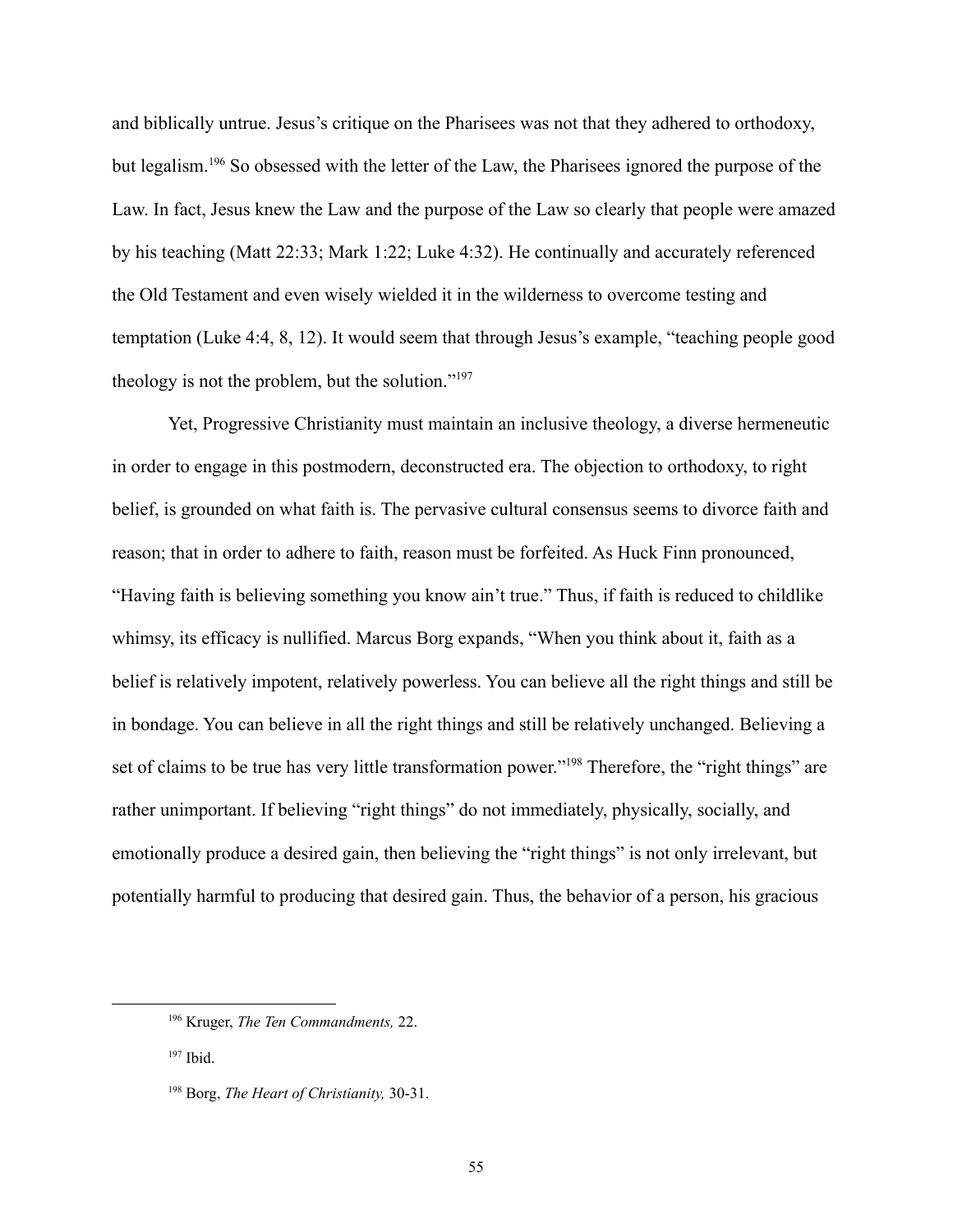behavior, is more important, more transformative, more productive than believing. Ironically, the Pharisees' practice of outward works is adopted by the Progressive.<sup>199</sup>

Nevertheless, Progressive Christianity defends its evolution based on historical and theological disagreement. The proof that there is no "right belief" is the variety of Christian denominations: they all claim exclusive "right belief," which justifies an elimination of them all.<sup>200</sup> Released from dogma, unchained from faith that contradicts science, freed from the struggle to resist sin, this evolving Christianity develops its new orthodoxy. Andreas

Köstenberger explains,

If it can be shown that early Christianity was not as unified as commonly supposed, and if it can be suggested that the eventual rise of Christian orthodoxy was in fact the result of a conspiracy or of a power grab by the ruling political, cultural, or ecclesiastical elite, this contributes to undermining the notion of religious truth itself and paves the way for the celebration of diversity as the only "truth" that is left. And thus the tables are turned diversity becomes the last remaining orthodoxy, and orthodoxy becomes heresy, because it violates the new orthodoxy: the gospel of diversity. 201

What matters, to the Progressive, is what is seen. Behavior, as well as race, gender, and overt sexuality, can be seen, therefore, it is upheld as an ideal. Faith is rendered superfluous, even irrational. Interestingly, the liberal roots of Progressive Christianity's doctrine to erode the value and power of faith is "just as tenaciously and intolerantly upheld as any doctrines that find a place in the historic creeds."<sup>202</sup> However, Jesus refutes this faithless dogma. If what is seen is only what matters, then the Pharisees request for a sign to legitimize Jesus's claim is reasonable. Yet Jesus responds by condemning them as a "wicked and adulterous generation" (Matt. 16:4)

<sup>199</sup> Kruger, *The Ten Commandments,* 23.

<sup>200</sup> Borg, *The Heart of Christianity,* 28.

<sup>201</sup> Michael J. Kruger and Andreas J. Köstenberger, *The Heresy of Orthodoxy: How Contemporary Culture's Fascination with Diversity Has Reshaped Our Understanding of Early Christianity* (Wheaton, IL: Crossway, 2010), 181.

<sup>202</sup> Machen, *Christianity and Liberalism*, 16.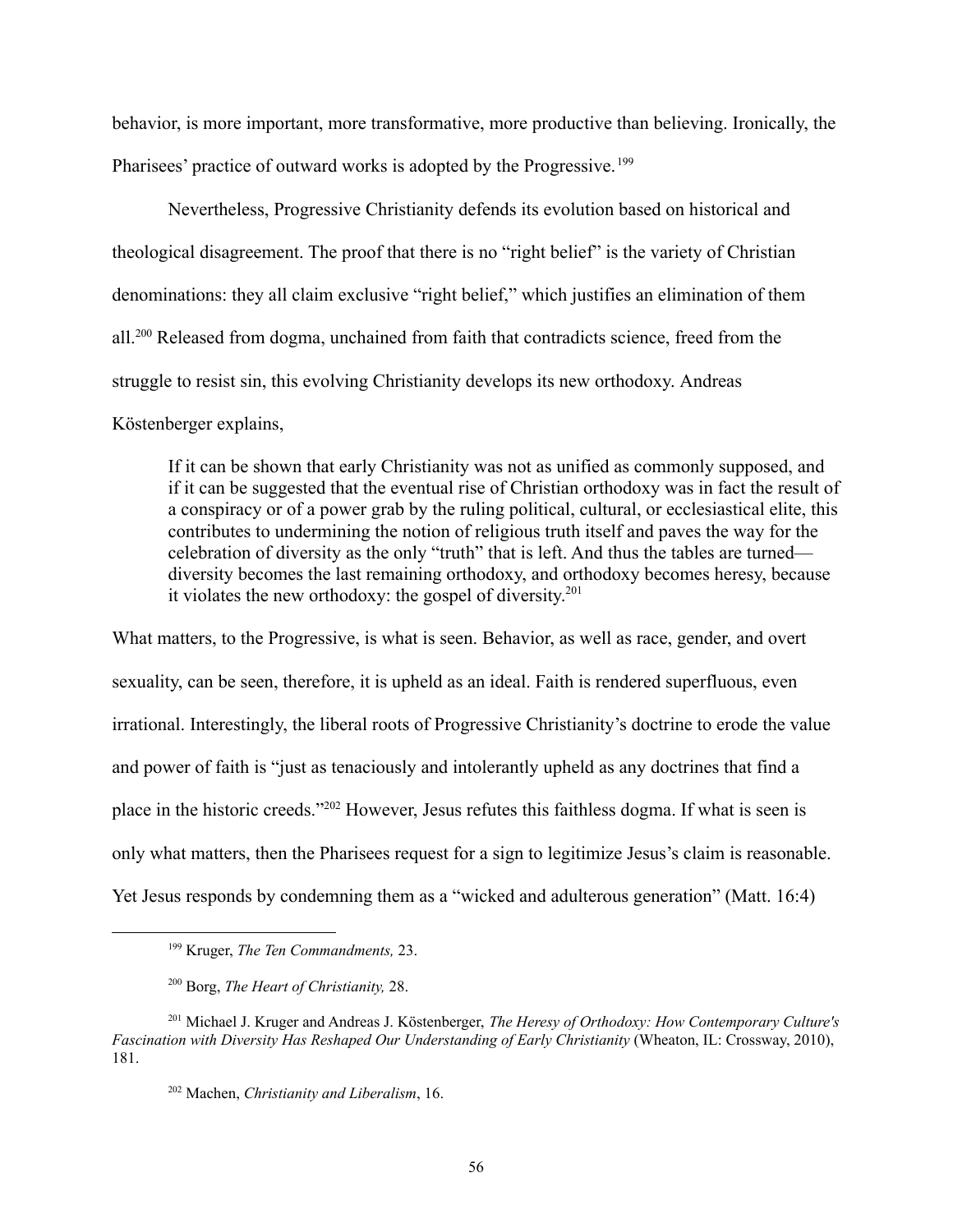and continues to chide his own disciples as an "unbelieving and perverse generation" when their lack of faith produces no healing (Matt. 17:17). This shows that faith matters, the object of faith matters, which is why right belief or theology matters. Knowing who God is, knowing right theology, which allows for unwavering faith to be rooted, yields true conversion, real salvation, and authentic soul transformation.

Simply knowing the name Jesus, without understanding who he is, cannot save. As Peter's faith faltered and the waves threatened to overtake him, Jesus rebuked his "little faith" (Matt. 14:31). Although Peter believed rightly in Jesus, it was too little, the object of his belief, of his God, too small; his theology was faulty, so he sank. Peter did not fully understand who Jesus was; he understood a portion, but not the whole. Consider that Jews, Muslims, and Christians all recognize the name of Jesus and can attest to his historical impact. However, to the Jew and Muslim, Jesus was merely a prophet, not the Son of God, not the Savior of the World, not the only path to salvation, and not the King who will return again. In other words, the Jewish and Muslim understanding of Jesus is starkly different from the Jesus of orthodox Christiany. The former cannot save. Similarly, the Jesus of Progressive Christianity cannot save. This is why theological liberalism is so devastatingly dangerous: It distracts with smokes and mirrors, with good works and good manners, twisting and mutating foundational theology to fit the current culture. This is why Christians are commanded to "watch your life and your doctrine closely" and to teach "appropriate and sound doctrine" understanding that God's grace, not our own gracious behavior, "teaches us to say 'No' to ungodliness and worldly passions, and to live self-controlled, upright and godly lives in this present age" (1 Tim. 4:16; Titus 2:1, 12). While Christians are to be gracious, an outward expression of an inward transformation, the foundation

57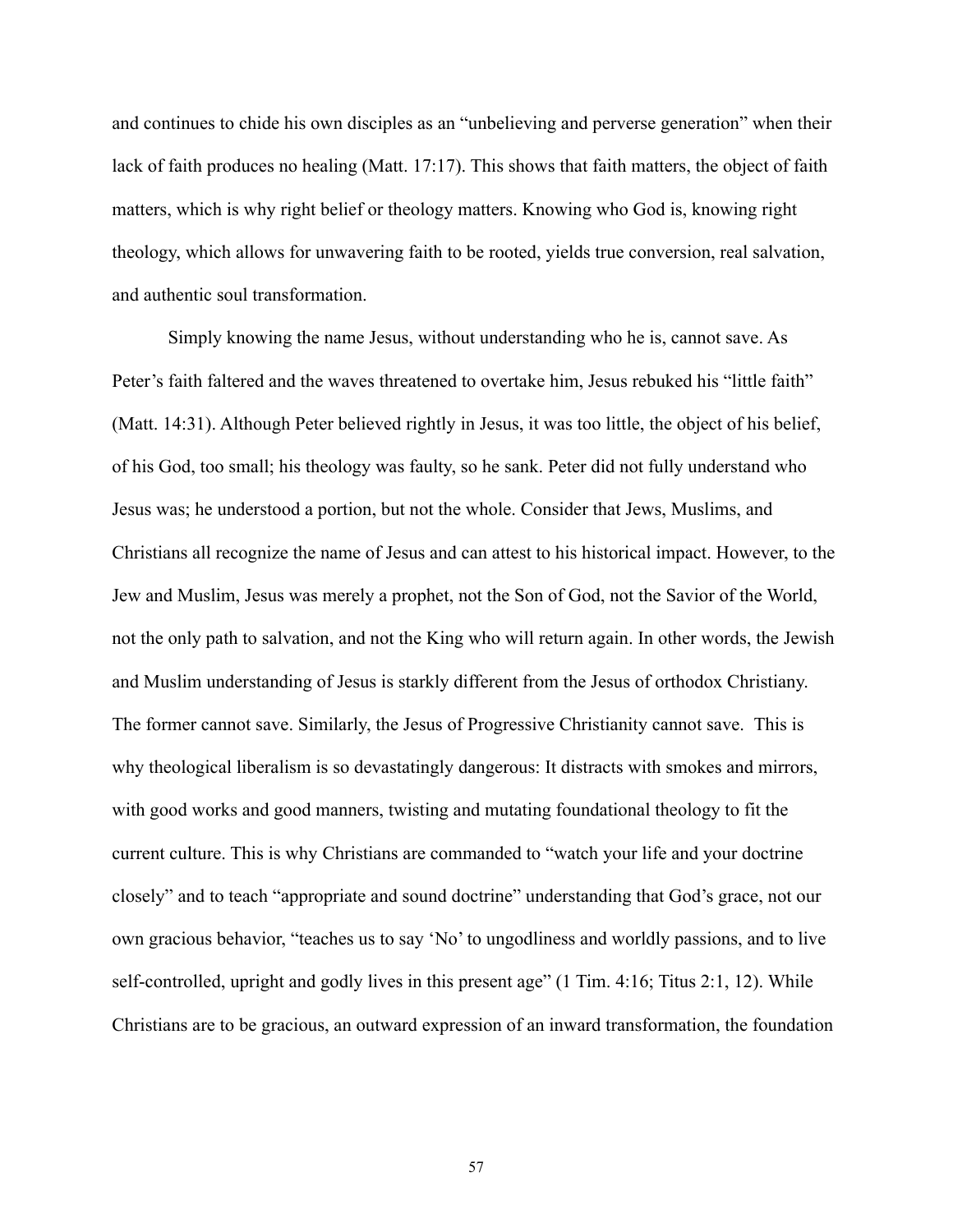of their behavior is rooted in the right belief of who God is, who Jesus is, and the Good News of the gospel.

### Commandment Five: There Certainly Is No Certainty

Postmodernism dogmatically casts doubt on everything. To assume certainty is to perjure oneself as an arrogant fool doomed to repeat historical folly. Thus, Progressive Christianity adopts this postmodern dogma and positions itself "as humble and inquisitive, merely on a journey of discovery;" its opposition, then, is the "less-than-humble dispensers of rigid dogma...mean [and] entrenched know-it-alls."<sup>203</sup> It is quite a marketing strategy that has yielded much popularity among postmodernists. Indeed, this postmodern mantra is a refrain from the Enlightenment Era, where subjective searching and individualized assessment was deemed as a societal virtue while blind, fanciful devotion to the church was condemned as a societal vice. However, there is historical merit to this prideful and foolish representation of Christians as many rapid conversions and the Western expansion in the nineteenth and twentieth century watered-down intellectualism in American churches giving rise to the ignorant and arrogant Christian caricature. In fact, Charles Malik warns that "the greatest danger confronting American evangelical Christianity is the danger of anti-intellectualism."<sup>204</sup> However, to generalize that all Christians reject intellectual pursuit is erroneous. There is a rich and robust family history of brilliant minds asking the hard questions, seeking truth no matter where it leads. Consider intellectual titans like Justin Martyr, Anselm, Thomas Aquinas, and Blaise Pascal, Soren

<sup>203</sup> Kruger, *The Ten Commandments,* 25.

<sup>204</sup> J.P. Moreland and William Lane Craig. *Philosophical Foundations for a Christian Worldview* (Downers Grove, IL: InterVarsity Press, 2017), 4.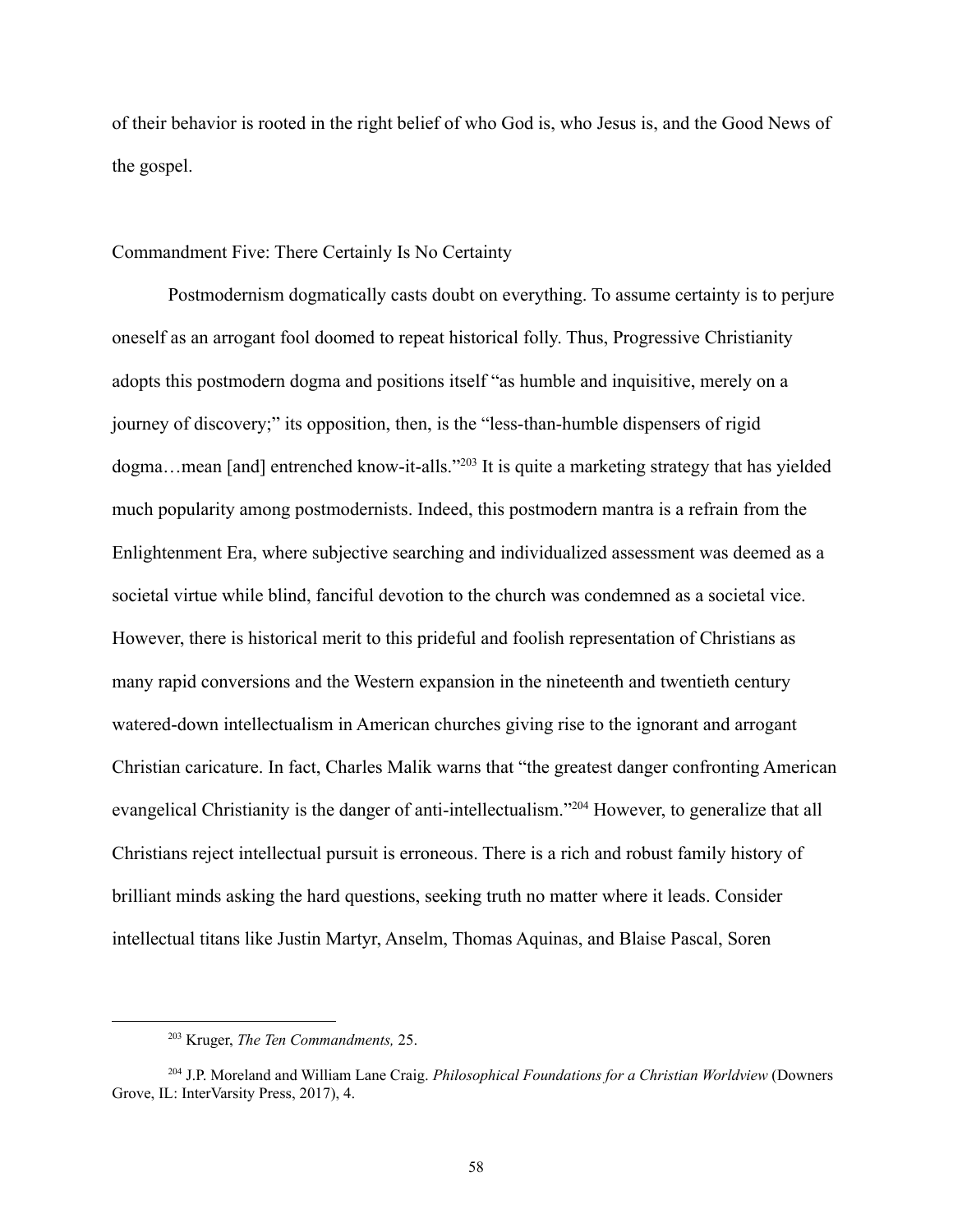Kierkegaard, and Alvin Plantinga: all contributing to the wealth of philosophy, theology, and apologetics available today.

Epistemic humility is but a charade for Progressive Christianity, just as it was for Deism. It is a dishonest maneuver to manipulate the laity. When maintaining no position as the position, it allows a type of intellectual tyranny. Developed by Descartes, this "method of doubt" heavily scrutinizes what one thinks he knows, and if he uncovers the "least grounds for doubt" it is to be completely discarded as false.<sup>205</sup> This, of course, raises the question: Can anything really be known? The quest for certainty is a circuitous journey that inevitably ends in uncertainty. This "method of doubt" is so popular among postmodernists because it justifies their lack of commitment to truth and accountability. Moreover, Progressive Christianity applies this epistemic ploy with devious intention. Hiding behind each "I don't know" is a severe doctrine: we know that you *can't* know.<sup>206</sup> The truth, they insist, can not be known (which is the only truth known!). This hypocritical inconsistency allows the Progressive to stay in the limelight as an intellectual, humble wanderer while surreptitiously bullying honest, intellectual inquiry and discovery. While this is a shrewd, tried-and-true ploy of theological liberalism, it inevitably produces shallow understanding and deep confusion.

Conversely, genuine epistemic humility begins by acknowledging that God is incomprehensible to mere man, but He graciously has made Himself knowable for man. There are attributes of God, explanations, and circumstances that are beyond the scope of finite man. For example, the problem of evil requires acceptance that God, who is omniscient and good, has reasons to allow pain and suffering that man does not know. After all, Job never receives an

<sup>205</sup> Thomas de Zengotita, *Postmodern Theory and Progressive Politics* (New York: Palgrave Macmillian, 2019), 16.

<sup>206</sup> Kruger, *The Ten Commandments,* 27.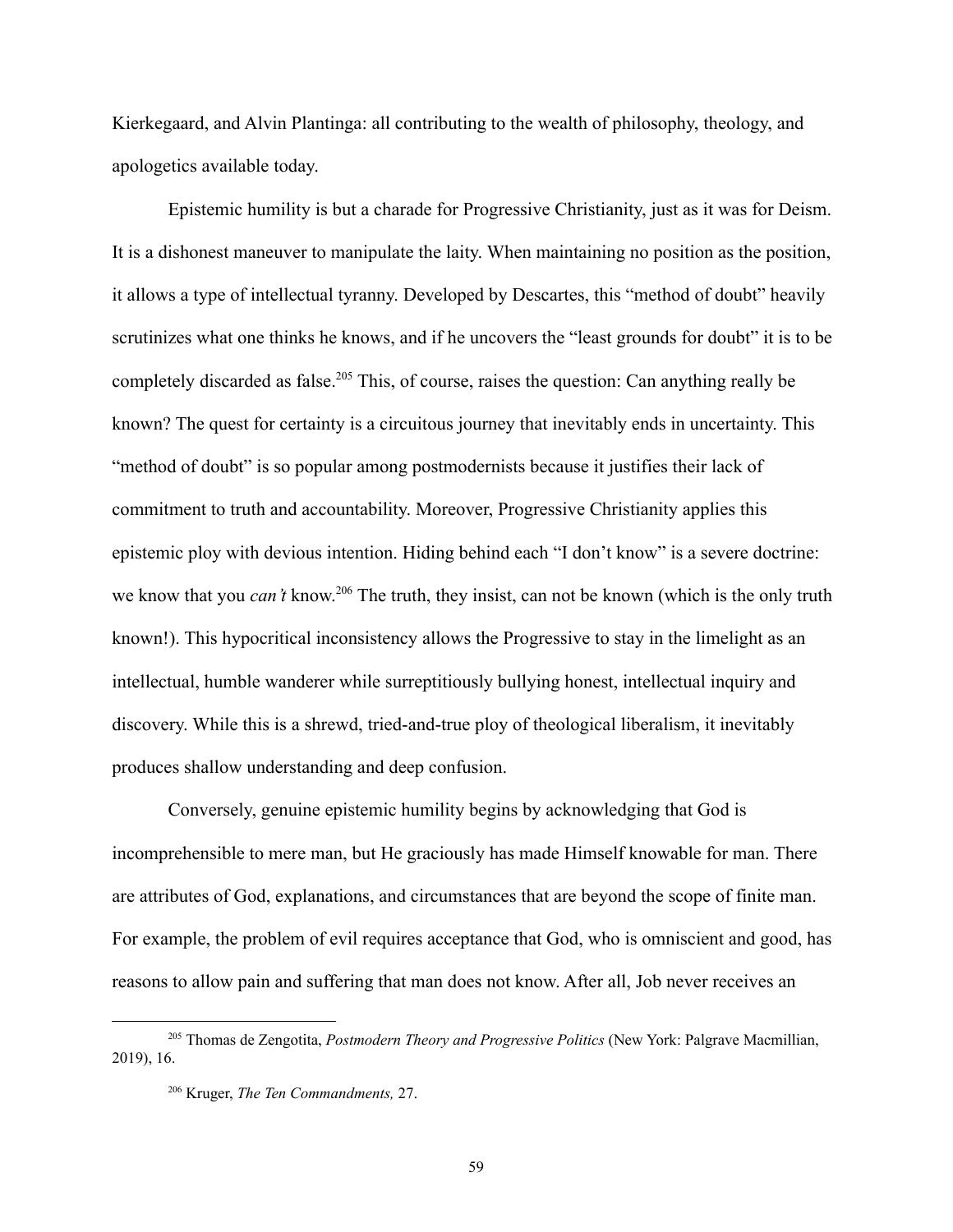answer for his suffering, but rather an admonishment: "Will the one who contends with the Almighty correct him? Let him who accuses God answer him!" (Job 40:2). Likewise, when God's sovereignty is questioned, Paul berates, "Who in the world do you think you are to second-guess God? Do you for one moment suppose any of us knows enough to call God into question?" (Rom. 9:20, MSG). Truly, the fear of the Lord is the beginning of wisdom, the beginning of epistemic humility, and acknowledging God as perfectly supreme is understanding (Prov. 9:10).

While it is true that not everything that is knowable is equally clear or equally satisfying, there is poignant clarity in morality, what is good and what is evil. Not only did God create a conscience within man, but made available His Word. Indeed, Augustine attested, "For among the things that are plainly laid down in Scripture are to be found all matters that concern faith and the manner of life."<sup>207</sup> Therefore, Christians can clearly know how to live a righteous, moral life. However, this is where Progressive Christianity conforms to the pattern of this world and inevitably commits a logical fallacy. If postmodernism demands uncertainty, how can the Progressive take a moral stand if morality is subjective and uncertain? Consider the Progressive's ardent and zealous position as an advocate for the LGBT community. How can he vehemently support gay marriage, for example, if he cannot know if gay marriage is, in fact, moral or immoral? Furthermore, how can he condemn opposition to gay marriage if it cannot be certainly determined if the opposition is moral or immoral? If the position of the postmodern Christian humanist, that is the Progressive Christian, is no position, then to be logically consistent, he would not support nor condemn any position. Of course, he does take a position, which shows inconsistency at best, and fraudulence at worst.

<sup>207</sup> Augustine of Hippo, *On Christian Teaching*, Translated by James Shaw, Revised and Edited by Kevin Knight (Buffalo, NY: Christian Literature Publishing Co., 1887), [http://www.newadvent.org/fathers/12022.htm.](http://www.newadvent.org/fathers/12022.htm)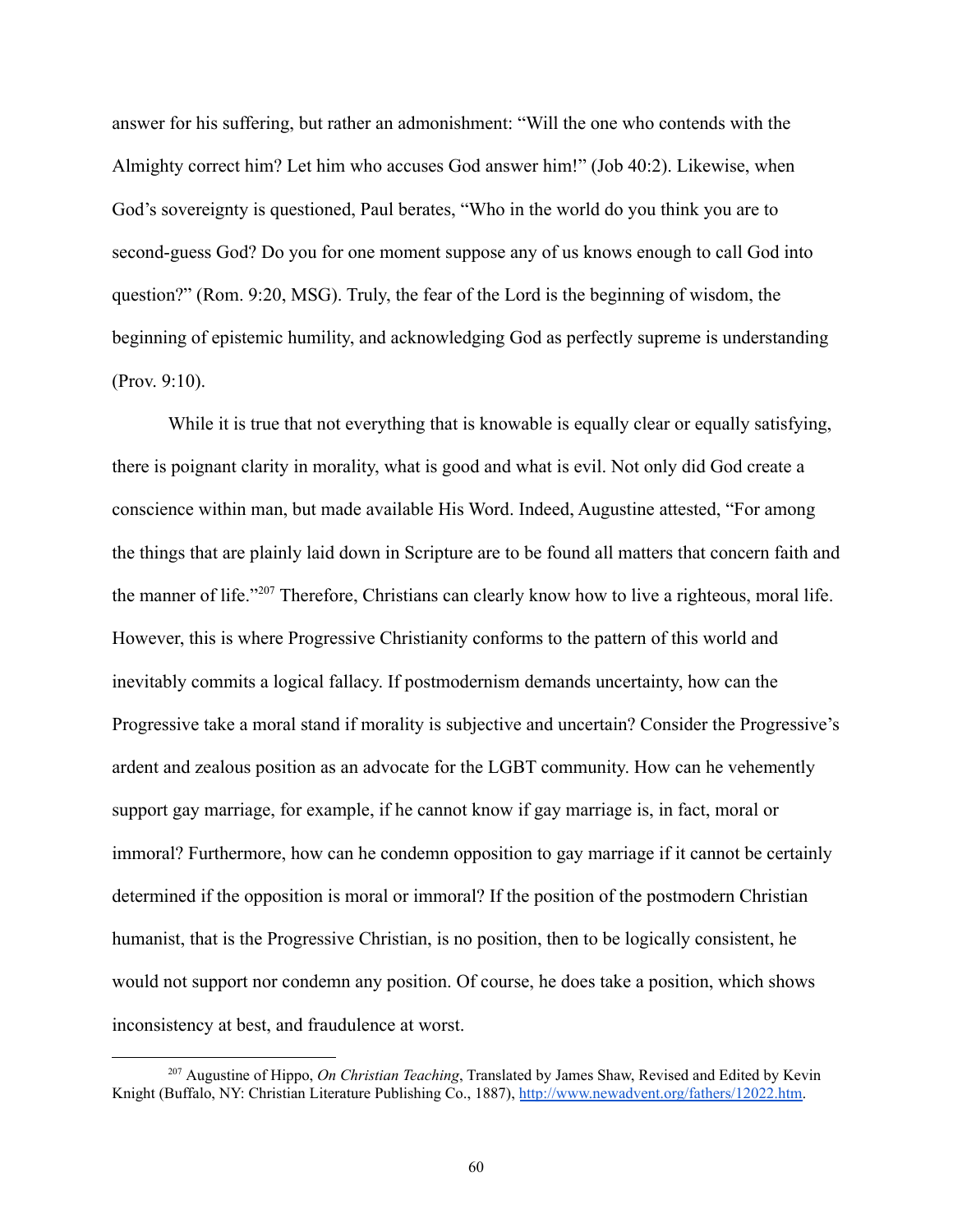As the Progressive takes the position of the epistemic vagabond, he also judges with certainty the Bible-believing Christians have a "childish point of view" and are pitifully "stuck" in their orthodoxy. 208 Indeed, Progressive Christianity is "quick to condemn all sorts of behavior they see in the world around them, while insisting that [orthodox Christians] are wrong when they do so."<sup>209</sup> They are certain that defending the historicity of the Bible and using it as a basis for morality is foolhardy (because you can't know that is God's actual Word, as the deists vehemently declared!) while being certain that creating postmodern subjective morality paves the way for progress (because you can know what feels good!). Progressive Christianity denounces orthodox Christianity for honest, epistemic humility while masquerading as the real truth-seek.

Commandment Six: It's About the Spiritual Journey, not Religious Conformity

Progressive Christianity markets itself as liberated from religious bondage, free to spiritually wander, and open to embrace each experience as a new step toward a unique (albeit ambiguous) destination. According to Progressives, religion is oppressive. It shuns and disfellowships, judges and excommunicates while spirituality ebbs and flows, knows no boundaries for exploration, and welcomes diversity of expression.<sup>210</sup> With spirituality, there are no determined expectations, no severe discipline, no stringent compulsion. There is no need to pick up a cross<sup>211</sup> in order to follow Progressive Christianity; there is no expectation of trial and

 $209$  Ibid.

<sup>210</sup> Ibid.*,* 31.

<sup>208</sup> Kruger, *The Ten Commandments,* 28.

<sup>&</sup>lt;sup>211</sup> Jackson, "Take Up Your Cross and Follow." The orthodox Christian understanding of Matthew 16:24 ("If anyone would come after me, let him deny himself and take up his cross and follow me") accepts the requirement of complete submission and sacrifice to follow Jesus, recognizing the potential for persecution. Conversely, Progressive Christianity dramatically alters this biblical principle by first reframing the Crucifixion as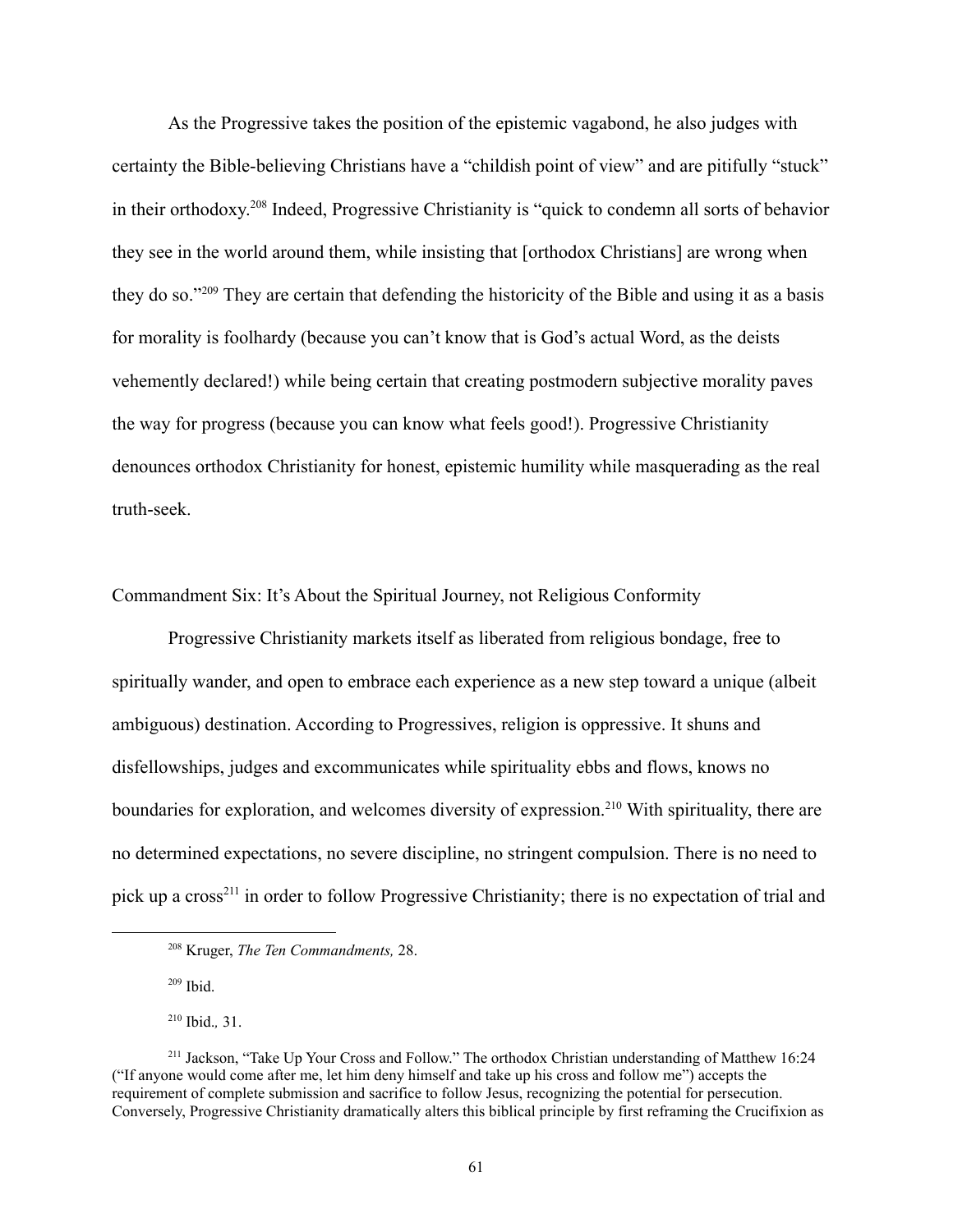testing nor changing and conforming. Furthermore, a spiritual journey with an undetermined end implies that God has not clearly revealed Himself nor a message about salvation: God and the Gospel become open to personal interpretation and practice, which is a primary goal of theological liberalism.<sup>212</sup> This is dangerously enticing: To believe the church prevents spiritual growth, that there is no cost to follow Jesus, and that God and His message are subjectively esoteric. This is the lie, the half-truth: there is joyful freedom in Christianity (truth), which is fulfilled by a spiritual journey, not the browbeating church (lie). This is a perfect example of how theological liberalism manipulates Christian doctrine: a classic bait-and-switch.

A common accusation from the spiritual Progressive is that the church indoctrinates, stifles questions, and force-feeds propaganda. However, orthodox Christianity has always held a high regard for inquisitive minds, encouraging questions, and thirsting for pure truth. In fact, it is orthodox Christianity's claim to have pure or absolute truth that Progressive Christianity finds socially repugnant.<sup>213</sup> Indeed, orthodox Christianity claims not only that absolute truth exists and is known, but the Source of that truth exists and can be known. Furthermore, orthodox Christians desire unified *conformity* in Jesus Christ (Rom. 8:28-29). Just like lumps of clay that the Potter lovingly molds into His created and purposed pots, orthodox Christians submit to be disciplined because God disciplines those He loves (Jer. 18:4; Heb. 12:6). To the outside progressive, this is not freedom, but slavery. C.S. Lewis supposes that many view God as a senile heavenly

<sup>213</sup> Ibid., 31.

an unnecessary act of evil, an example of social injustice. Therefore, to pick up the cross of Progressive Christianity means to fight social injustice. Rev. Thomas Jackson urges, "Our first step is to notice the Crucifixions occurring around us. Where in your life and in mine do we see people in pain? We have to pay attention and see who is hurting," and allow the Holy Spirit to choose which "cross" or social cause to carry.

<sup>212</sup> Kruger, *The Ten Commandments*, 30.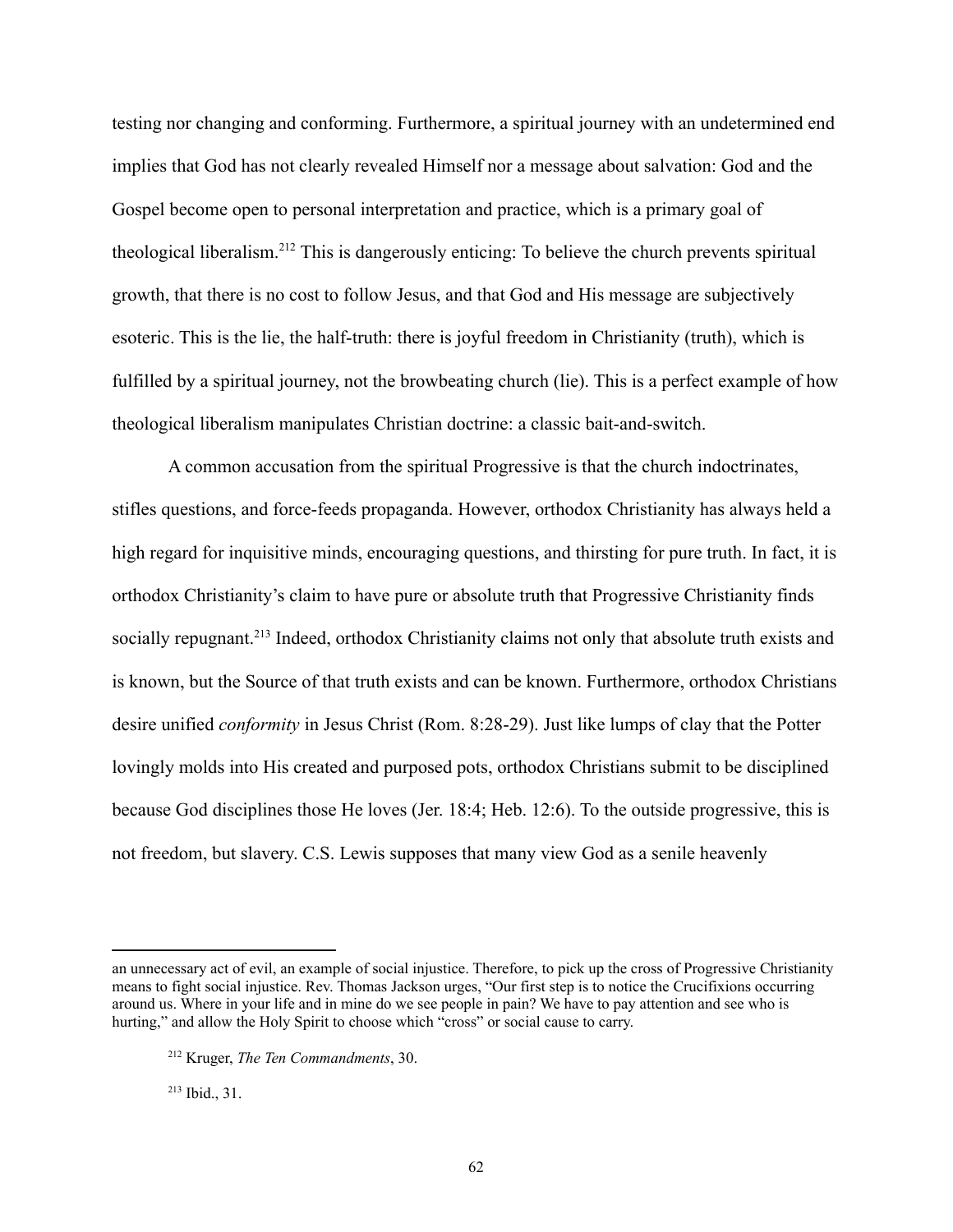grandfather who freely dispenses temporal enjoyment for all.<sup>214</sup> However, God is not that, but a loving Father who desires His children to accept His gracious sacrifice, break free from the bondage of sin, and be transformed into the image of the Son. Progressive Christianity erroneously assumes that comfort, gratification, and pleasure is the proof of goodness and love: what *feels* good must *be* good. However, removing sin from life is not pleasurable, nor simple; it does not *feel* good. Lewis continues, "It is natural for us to wish that God had designed for us a less glorious and less arduous destiny; but then we are wishing not for more love but for less."<sup>215</sup> Progressive Christianity, then, believes in a deity that does not really love humanity, a deity that does not want righteous transformation, but who wants capricious beings forever trapped in their sin, (a deity similar to the one Deists worshiped). These particular truths deeply offend the postmodern religious humanist who wants to be the savior of humanity and the arbiter of truth on a (futile) spiritual journey.

Commandment Seven: Deconstruction of the Institution, and Commandment Eight: Peace over Power

Both commandment seven and eight highlight a postmodernistic agenda: to promote the "project of progress"<sup>216</sup> by stripping the church of authority (deconstruction of the institution) in order to reinvent a progressive church that submits power to the state (peace over power). Progressive Christianity must socially and politically advance a new, reformed Christianity in order to find security in a postmodern landscape. Aligning with commandment two, Progressive

<sup>214</sup> C.S. Lewis, *The Problem of Pain* in *The C.S. Lewis Collection: Signature Classics and Other Major Works* (HarperCollins e-books, 2017), 289.

<sup>215</sup> Ibid., 290.

<sup>216</sup> Zengotita, *Postmodern Theory*, 12.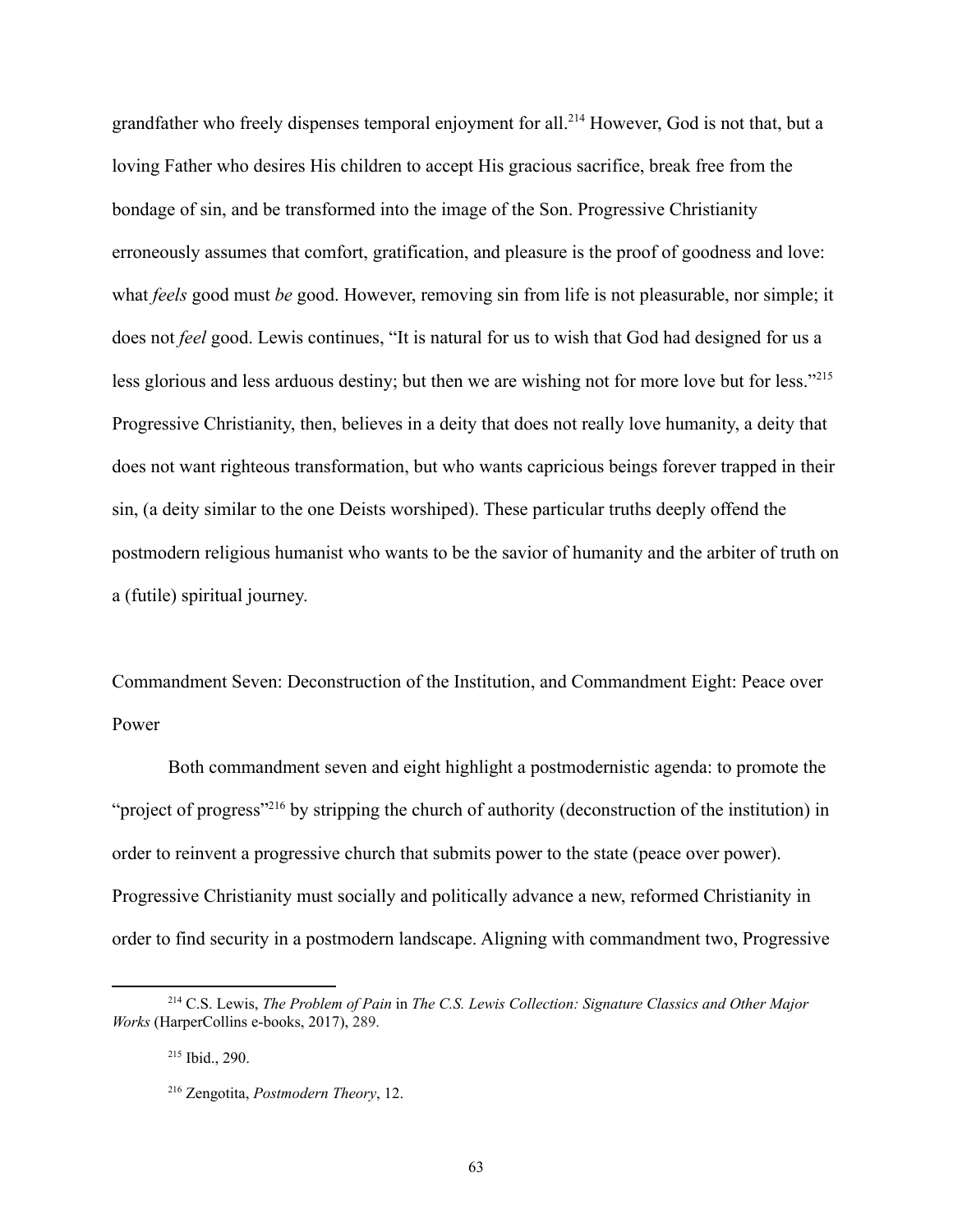Christianity insists that "evil is mainly the result of social structures and can be corrected by human effort,"<sup>217</sup> through the scathing tool of critical theory, which aims to deconstruct every human social system through subjective, hyper-analysis to the point of absurdity and to a predetermined condemnation. Recall the previous example of linguistic oppression: that "worker" and "boss" perpetuates social injustice.

Even more egregious than language, according to the postmodern deconstructionist, are the institutions that have dominated the West. Religious institutions, specifically the orthodox Christian church, are especially heinous as most claim to have absolute truth and maliciously force their man-given authority over the laity. Gully complains, "It seems to be a common trait among humans and institutions we create to ignore our flaws even as the failings cripple our ability to function and grow."<sup>218</sup> This rightly identifies that man-made institutions are not perfect. However, it is not the institution that corrupts, but man. In fact, to argue that institutions are the bane of society and man its savior is self-refuting: corrupt man makes corrupt institutions.

Nevertheless, Progressive Christianity aims to distance itself from the church while simultaneously calling itself the new church. To Progressives, the orthodox church is dispensable because "Jesus appeared to give [the church] little thought…neither its genesis nor continuance seemed a priority to him."<sup>219</sup> However, this claim is outrageously false. Jesus proclaimed, "On this rock I will build My church. The powers of hell will not be able to have power over My church" (Matt. 16:18, NLV). Jesus affirms the institutional function of the church (Matt. 18:15-20) and decrees the Great Commission (Matt. 28:16-20). Furthermore, Paul expounds on the relationship between Christ and the church, that Jesus died for her, so that "he might sanctify

<sup>&</sup>lt;sup>217</sup> Hitchcock, "Conservatism and Liberalism (Theological)," 308.

<sup>218</sup> Gully, *If the Church Were Christian,* 125.

<sup>219</sup> Ibid., 137.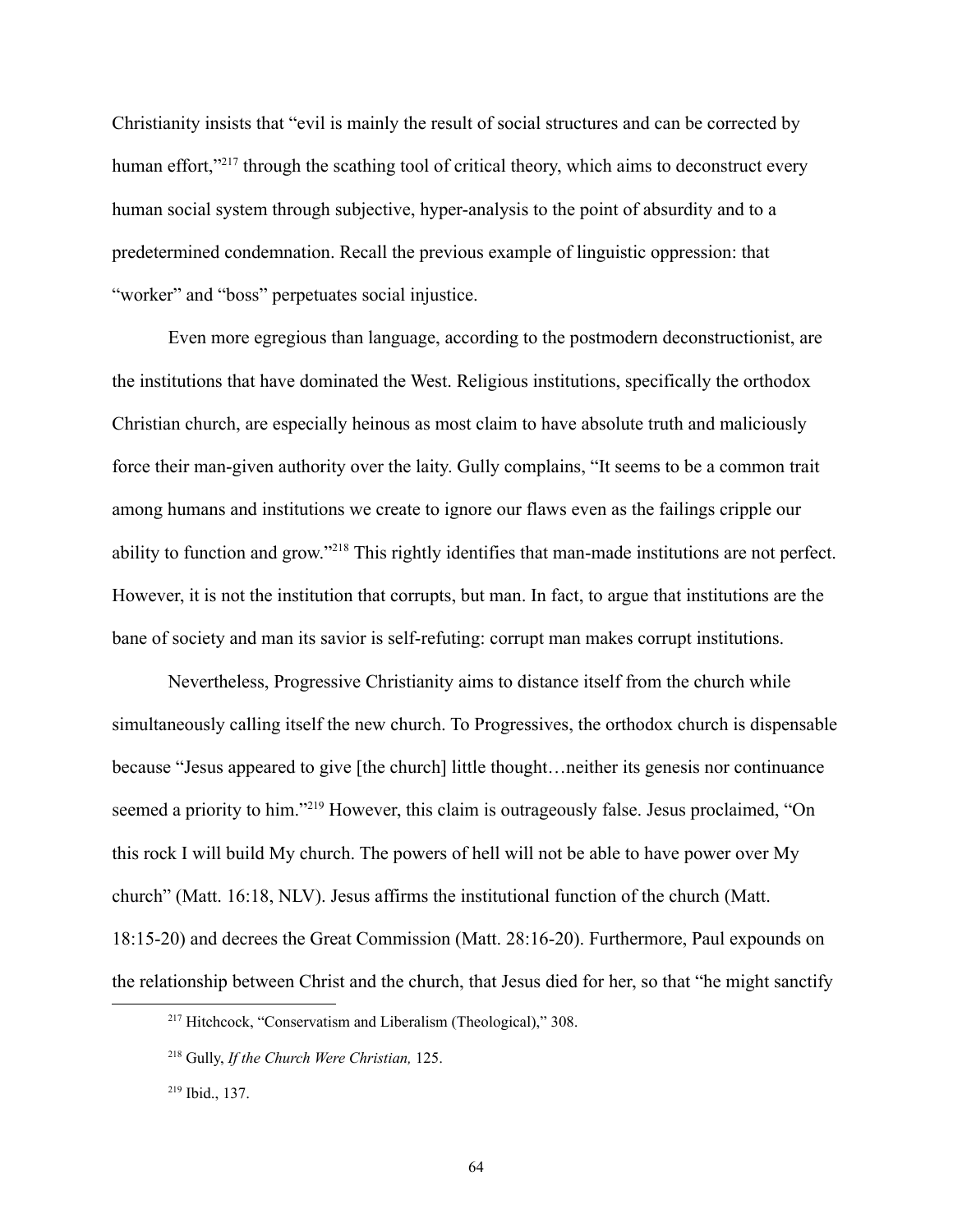her, having cleansed her by the washing of water with the word, so that he might present the church to himself in splendor, without spot or wrinkle or any such thing, that she might be holy and without blemish" (Eph. 5:25-27). There is rich symbolism in Isaiah, Jeremiah, Ezekiel, and Hosea that speaks of God relationally as Israel's Husband (Is. 54:5, 62:5; Jer. 2:2, 3:14, 31:31-34; Ez. 16:8, 16:62-63; Hos. 2:14-23), which heightens the symbol of the church as Jesus's bride who will one day be made perfect in Him: "'Let us rejoice and exult and give him the glory, for the marriage of the Lamb has come, and his Bride has made herself ready; it was granted her to clothe herself with fine linen, bright and pure'— for the fine linen is the righteous deeds of the saints" (Rev. 19:7-8). Indeed, Jesus had much to say about the genesis, continuance, and fulfillment of the church.

The primary function of the church is to share the Good News while selflessly caring for and loving all image-bearers of God: a reach to the vertical and the horizontal. Theological liberalism seeks to alter that primary function, deviating from clear, biblical directives and doctrinally sound tradition. Kruger warns, "We dare not make the church into just another tool to address social ills…we cannot forget that the primary task of the church is to worship Christ and proclaim his word."<sup>220</sup> However, this is exactly the intention of Progressive Christianity: to utilize the new, evolving church as a vehicle to promote social change and justice. This is why it is vitally important to the Progressive to tarnish and impugn the church, thereby rendering her as a social abomination, a menace that must be vanquished. Thus, the power of postmodern deconstruction. A virulent weapon is Critical Race Theory (CRT), which has already begun to infiltrate the evangelical church, causing great disruption among the laity and leadership.

<sup>220</sup> Kruger, *The Ten Commandments,* 38.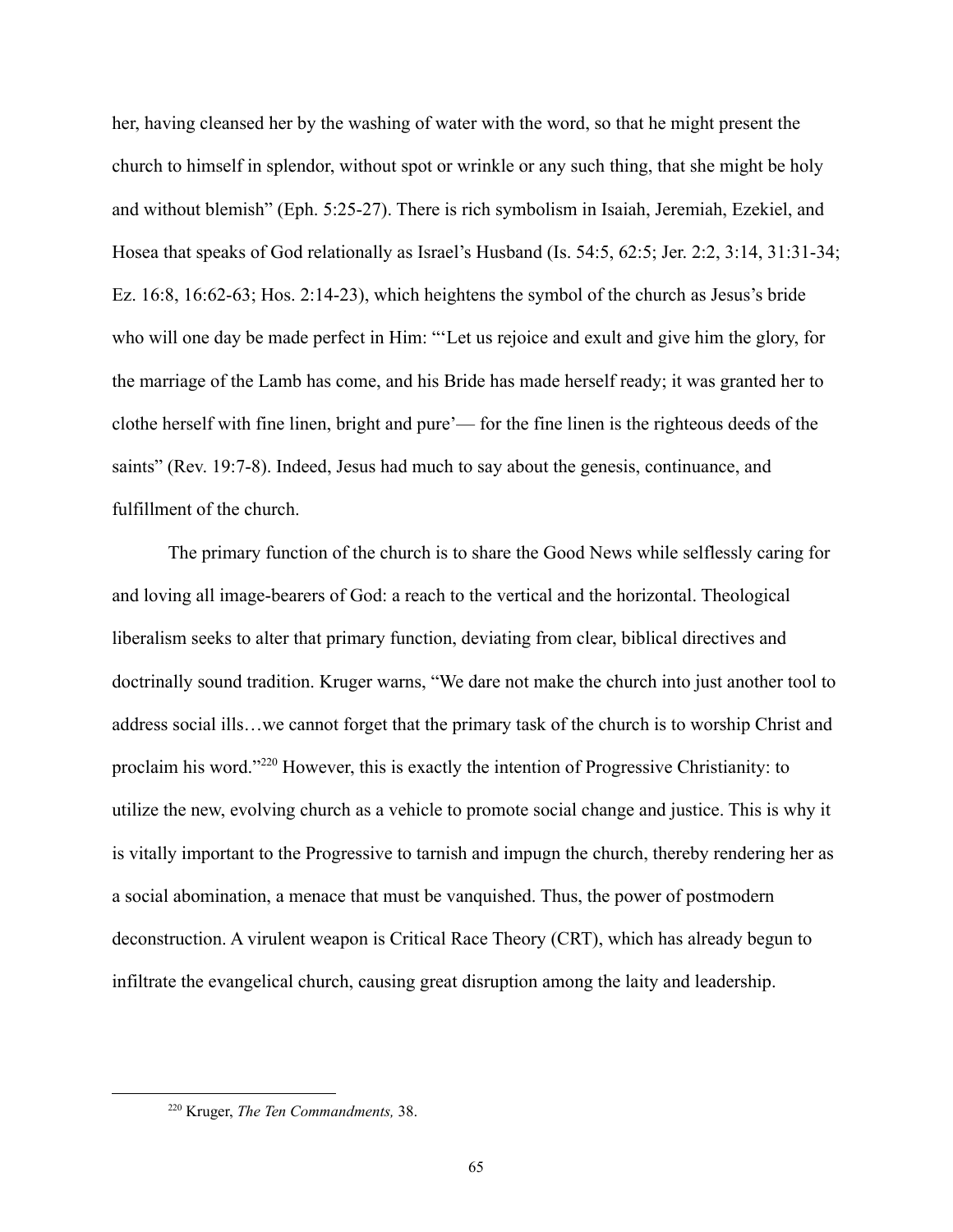Researched and delineated in his book, *Fault Lines*, <sup>221</sup> Voddie Baucham identifies four key presuppositions to CRT: racism is normal, convergence theory, anti-liberalism, and knowledge is socially constructed.<sup>222</sup> These presuppositions are axiomatically assumed; there is no room for dispute. Already pigeon-holed into opposing racial groups, this tyrannical socio-economic theory also capitalizes on intersectionality, which invalidates the knowledge and insights of all heterosexual white males while upholding the experiential truth of people of color.<sup>223</sup> Two distinct and combative groups emerge from this ideology: the oppressed (based on racial identity, sexual proclivity, and socio-economic status), and the oppressors (all white people). This socially damaging theory has permeated the church, dividing her into racial segments: the white church and the black church.<sup>224</sup>

This is blatantly unbiblical. First, the identity of the saved is not based on external, physical features, sinful behavior, monetary power, nor political influence, but on repentance and submission to Christ, accepting His gift of grace, and becoming a new creation in Him (2 Cor.

<sup>223</sup> Sherwood Thompson, *Encyclopedia of Diversity and Social Justice* (Lanham, Maryland: Rowman & Littlefield Publishers, 2016), 435. "Our experiences of the social world are shaped by our ethnicity, race, social class, gender identity, sexual orientation, and numerous other facets of social stratification…these aspects of social inequality do not operate independently of each other; they interact to create interrelationed systems of oppression and domination. The concept of intersectionality refers to how these various aspects of social location 'intersect' to mutually constitute individuals' lived experiences."

<sup>224</sup> The 2020 Census of American Religion conducted by PRRI divided Christians into racial groups: White Evangelical Protestant, White Protestant, Black Protestant, Hispanic Protestant, and other Protestant of Color. There are no other racial distinctions noted in the other religions represented. <https://www.prri.org/research/2020-census-of-american-religion/>

<sup>221</sup> Voddie Baucham, *Fault Lines: The Social Justice Movement and Evangelicalism's Looming Catastrophe* (Washington, DC: Salem Books, 2021), xvi-xviii.

<sup>222</sup> Richard Delgado and Jean Stefancic, *Critical Race Theory: An Introduction* (New York: New York University Press, 2017), 8-11. These four presuppositions are described as follows: (1) Racism as normalcy is experienced everyday for most people of color; (2) Convergence theory means "whites are incapable of righteous actions on race and only undo racism when it benefits them; when their interests 'converge' with the interests of people of color;" (3) Anti-liberalism is a general rejection of equality theory, legal reasoning, and rationalism; (4) "Knowledge is socially constructed" denounces the science/reason method of white people and encourages people of color to retell their stories in light of ubiquitous racism. However, Tara Yosso in "Whose Culture Has Capital? A Critical Race Theory Discussion of Community Cultural Wealth," in Race Ethnicity and Education 8, no.1 (August 2006), clarifies that the experiential knowledge of people of color is legitimate and may be assumed as true knowledge.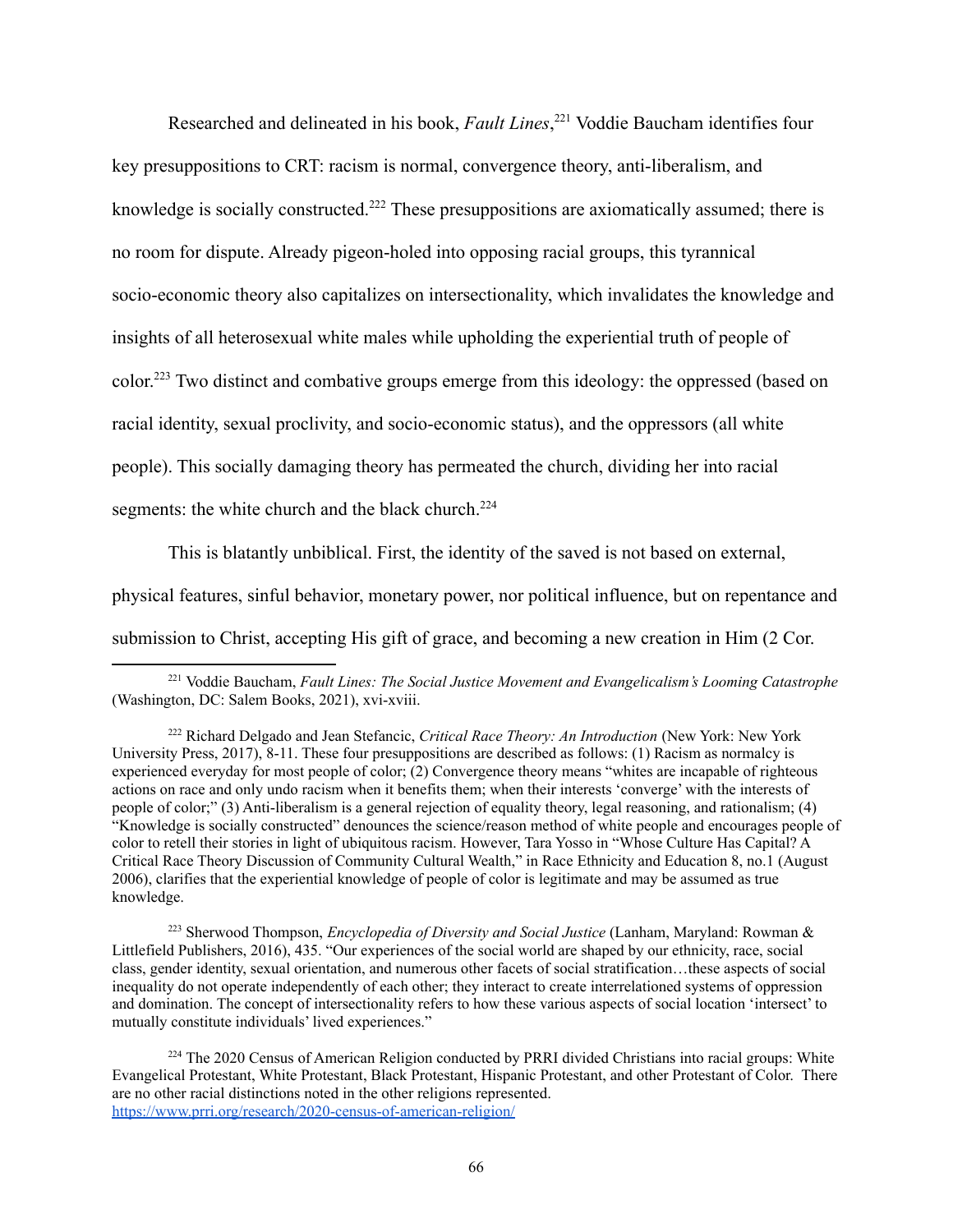5:17). The new creation in Christ Jesus is identified by his faith through his good works (Jas. 4:24). Christians, or "little Christs," should be easily recognized by their Christ-like behavior: "Love must be sincere. Hate what is evil; cling to what is good. Be devoted to one another in love. Honor one another above yourselves. Never be lacking in zeal…be joyful in hope, patient in affliction, and faithful in prayer" (Rm. 12:9-12). Second, the church is not to categorize who its people were before they knew Christ, but who the saints are once they accept Jesus as Lord. Paul teaches, "There is neither Jew nor Gentile, neither slave nor free, nor is there male and female, for you are all one in Christ Jesus" (Gal. 3:28). While the church celebrates its diversity *in function*, it is united in identity and purpose (Rm. 12:4-5): followers and worshipers of Jesus who proclaim the Good News to all nations. Paul exhorts, "I appeal to you, brothers and sisters, in the name of our Lord Jesus Christ, that all of you agree with one another in what you say and that there be no divisions among you, but that you be perfectly united in mind and thought." (1 Cor. 1:10). This internal disruption of the church is not a new ploy from the enemy, but is renewed by Progressive Christianity as CRT. Baucham sharply condemns, "...the injustice I see is the false witness-bearing, Marxist ideology-promoting, Gospel-perverting ideology of Critical Race Theory and its offshoots."<sup>225</sup> Progressive Christianity's use of CRT clearly shows its insidious agenda to divide and overthrow the church.<sup>226</sup>

The overall intention of Progressive Christianity is to dominate orthodox Christianity, wrestling its God-given authority away in order to submit it to the liberal state because this will bring about peace for all humanity, or so they believe.<sup>227</sup> Yet, it is important to clarify what peace

<sup>225</sup> Baucham, *Fault Lines,* 176.

<sup>226</sup> Ibid.,141-149. Baucham investigates the political maneuvering of Resolution 9 at the Southern Baptist Convention (2019), which utilizes CRT to categorize people groups within the church.

<sup>227</sup> Hobson, *Reinventing Liberal Christianity*, 15. Hobson contends, "The liberal state should be affirmed as the proper modern context for Christianity" in order to bring about an "infinitely better economic and cultural order."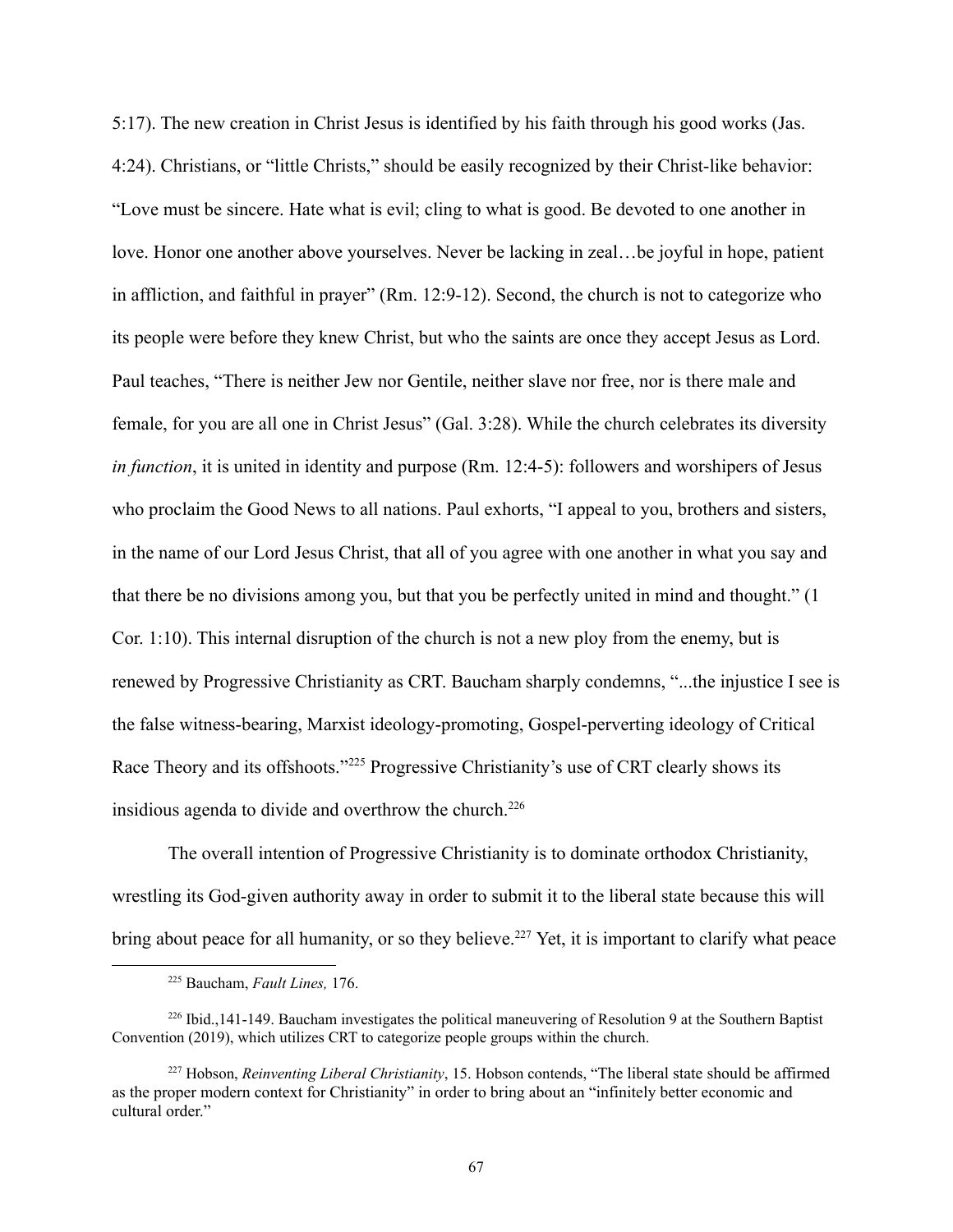means to the postmodernist. He assumes that peace is visible, that it means no more hunger, thirst, poverty, famine, and war. He imagines that peace is colorful: every color of people and every gender and sexual identity is equally represented in positions of power. He foresees a religious and cultural integration that upholds postmodern values and dogma. He envisions peace as a realistic outcome of global socialism, when radical inclusivity is achieved through a shedding of oppressive institutions and the people who support them. However, this forced peace, which is entirely dependent on the subjugation and annihilation of the "oppressors" or any who thinks or even looks differently than what is acceptable, is no peace at all. This fake peace actually promotes intolerance, hate, and an insipid populace, who willingly give up their God-given right to think and choose for the propagandist promise of peace. This is yet another lie of Progressive Christianity.

Bowing down to the whims of the world, elevating feelings over truth, silencing dissent through authoritarian politics, is antithetical to peace and is doomed to fail. However, there is a peace available to man now: a peace not between man and man, but a peace between man and God. This peace, then, is not initially external nor physical, but internal and spiritual. True peace begins when men acknowledge their sinfulness, humble themselves and repent, and accept the atoning sacrifice of Jesus Christ. Peace must begin with the vertical relationship with God, and then it extends to the horizontal relationship with his fellow man. However, the path to peace is, ironically, not peaceful. Jesus said, "Do not think that I have come to bring peace to the earth. I have not come to bring peace, but a sword" (Matt. 10: 34). To follow Jesus is to take the path of peace, which leads to persecution. Christians have been and always will be persecuted for proclaiming Jesus as Lord, holding onto His truth, and worshiping Him above all. There is a theological paradox between peace and persecution in that as the world bears down with pain

68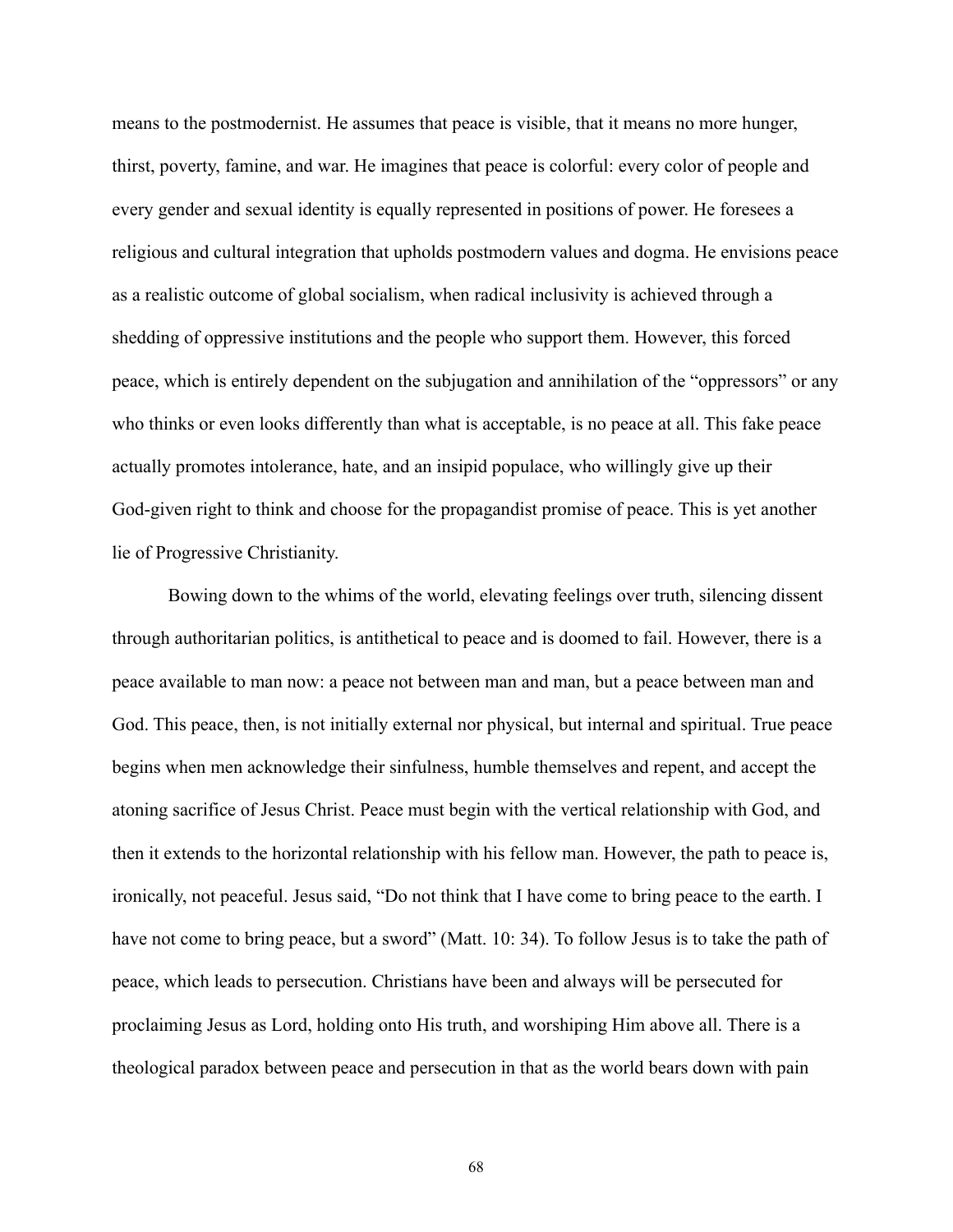and suffering, peace is afforded to faithful saints. There is peace only in Jesus who makes known the path of life, fills His people with joy, and prepares eternal pleasure at His right hand for His children (Ps. 16:11). Salvation is true peace and is freely given: "Peace I leave with you; my peace I give to you" (John 14:27). This peace is quite unlike the proposed peace of Progressive Christianity, for not only is it attainable and ever-lasting, it is not compulsory nor exclusionary.

### Commandment Nine: Love Is Love

Progressive Christianity is highly legalistic as it deems worth in a very visible way. Outward projections and displays, much like the Pharisees loudly praying to show off their religious piety (Matt. 6:5), elevates the Progressives' postmodern status. None is more important, however, than supporting the LBTG community openly and boldly.<sup>228</sup> Identifiers such as rainbow flags on pithy yard signs, clever and colorful bumper stickers, and recognizable icons on social media demonstrate how good of a postmodernist you are. Tolerance in this context means celebration: If you are unwilling to celebrate sexual orientation and gender identity, then you are hateful, mean, and worthy of public disrespect and social cancellation.

The successful rhetoric of Progressive Christianity can be delineated into five effectively ensnaring steps: "(1) Tout the moral virtues of those in sexual sin; (2) Insist that God has bigger things to worry about; (3) Show that disputed sexual behavior leads to good results; (4) Portray those who are against certain sexual behaviors as mean-spirited and cruel; (5) Insist Jesus is on your side."<sup>229</sup> This following is the application of these five steps: Consider the sitcom *Modern*

<sup>228</sup> Young, *A Grand Illusion*, 3. Young observes, "It is somewhat odd that a formerly private thing such as sex has become the dividing line between traditional Christians and progressives in North America - but it has indeed. In America, sex is both nothing and everything. It is nothing in that the emerging American consensus seems to be that very few sex and gender rules exist. Sex is, well, just sex - it's no big deal. But sex is also everything in the U.S. because it has become a major religious, cultural, and political battleground…Sex is the defining issue of our day."

<sup>229</sup> Kruger, *The Ten Commandments*, 45-49.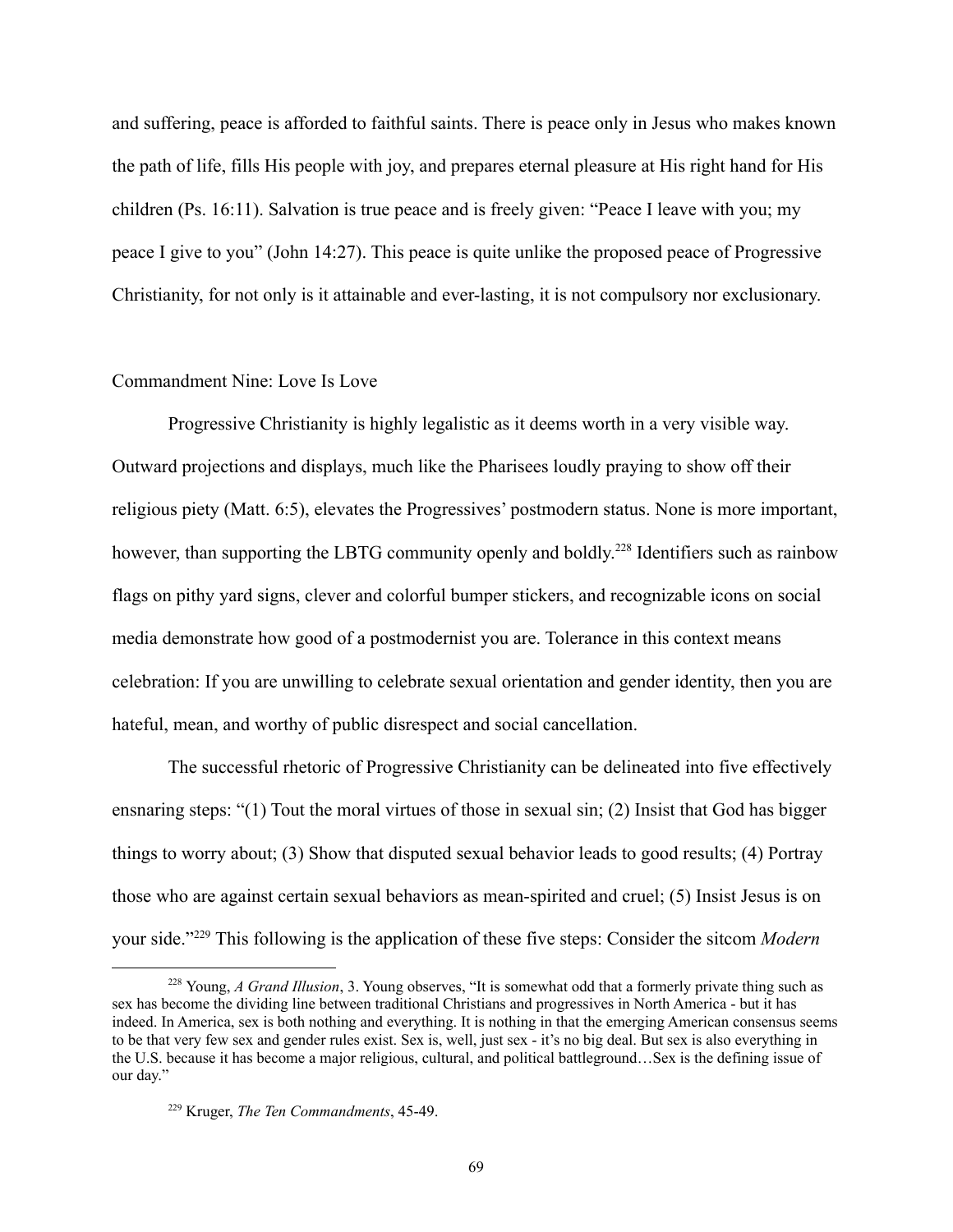*Family* that showcased a loving yet quirky gay couple and their adopted daughter, which perpetuates the narrative necessary for step one. Next, maintain that "I think God has bigger things to worry about [than our sex lives]. Let's just be grateful you have each other," which is step two.<sup>230</sup> Step three was introduced in step one: why can't a loving couple, no matter their sexual orientation, provide a home for a child in need? Step four is also aligned with the beginning narrative for whoever is against love must be unkind and cruel. The final step is questioning, where did Jesus condemn gay marriage? Indeed, a new Bible translation called The Queen James Bible aims to illuminate eight verse that speak of homosexuality and "seeks to resolve interpretive ambiguity in the Bible as it pertains to homosexuality [editing] those eight verses in a way that makes homophobic interpretations impossible."<sup>231</sup> For example, Leviticus 18:22 and 20:13 are given the prepositional phrase "in the temple of Molech," thereby narrowing sinful homosexual behavior by historical-cultural borders. The words *pagan* and *idolaters* are added to Romans 1:26-27, which once again classifies a contextual specificity for immoral homosexuality. In other words, as long as homosexuality is not preformed in the temple of Molech and is not used as a means of worship to render to the participant an idolater, then homosexuality is not an abomination in God's sight: it is just as valid as heterosexuality. This rehearsed system is, unfortunately, extremely effective at captivating the laity.

However, love is not love: the sentence is linguistically nonsensical. Each step of this evil scheme can be refuted. Outward kindness is not a pass to sin freely (Step 1). Nice people sin, as do cruel ones. Indeed, all have sinned (Rm. 3:23) and missed the mark of God's perfection. Evil often masquerades in shallow kindness, as it can be a tool of manipulation: a wolf in sheep's clothing. God has much to say about humanity's sexuality: what He desires for us and what He

<sup>230</sup> Gully, *If the Church Were Christian,* 158.

<sup>&</sup>lt;sup>231</sup> *The Queen James Bible* (queenjamesbible.com, 2012) 1. The editors of this translation are anonymous.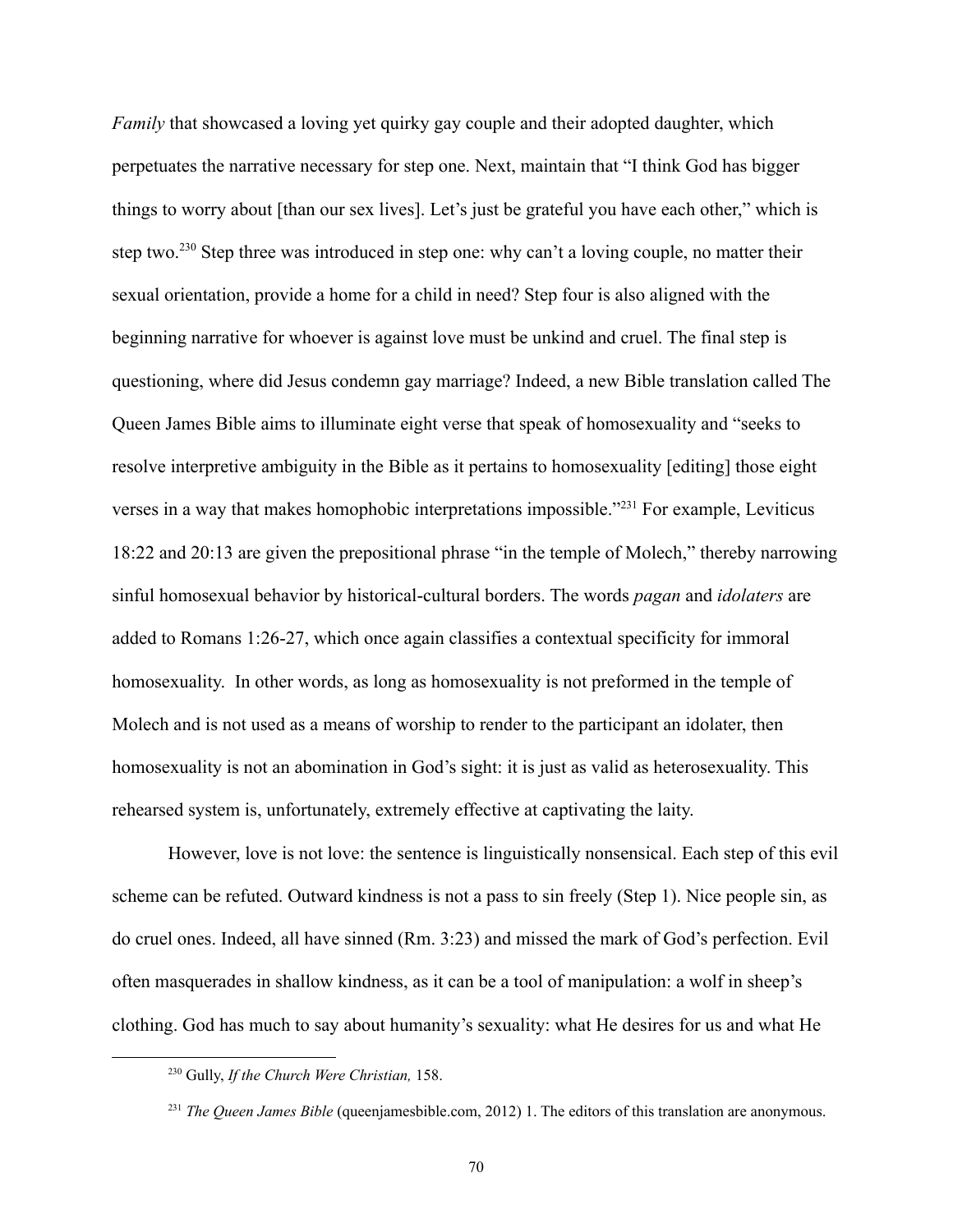considers an abomination (Step 2). Those eight verses, marginally altered by The Queen James Bible, clearly indicates God's position on homosexuality. Unfettered sexual sin is not only vile in the eyes of God, but will receive judgement: no good can come from sinfulness (Step 3). Evil seeks to destroy what is good. Christians ought to be repelled by sin, but patient and welcoming to the sinner (Step 4). The mean-spirited Christian caricature is erased by compassionate truth given with gentleness and love. Finally, Jesus did have something to say about marriage (Step 5). His first miracle was at a wedding: this would suggest his endorsement of marriage. Furthermore, Jesus could have corrected the people saying that homosexuality was only a sin in specific circumstances. After all, Jesus had to correct many things the people were doing that misrepresented God. But, he did not. Rather, he reaffirmed God's Word: "'Haven't you read,' he told them, 'that at the beginning the Creator made them male and female…for this reason a man will leave his father and mother and united to his wife, and the two will become one flesh?" (Matt. 19:4-5). Love is not love. Rather, God is love and showed His love through the sacrifice of His Son to wretched sinners (1 John 4:7-12). And without God as the standard of love and His Law as the guardrail for behavior, the Progressive's position is precarious. For, how far is the standard for appropriate, moral, and "loving" sexual behavior? Pedophilia? Bestiality? If love is love, without boundaries and all encompassing, then everything is permissible.

#### Commandment Ten: Temporal Over the Eternal

Postmodern thought depends on uncertainty; its theologically liberal origins demands it. Truth cannot be known. Morality is not stagnant. The "project of progress" must continue to promote physical well-being for all of humanity. For Progressives, the problem of this world is not man's rebellion against God, but man's inhumanity toward man. The "project of progress"

71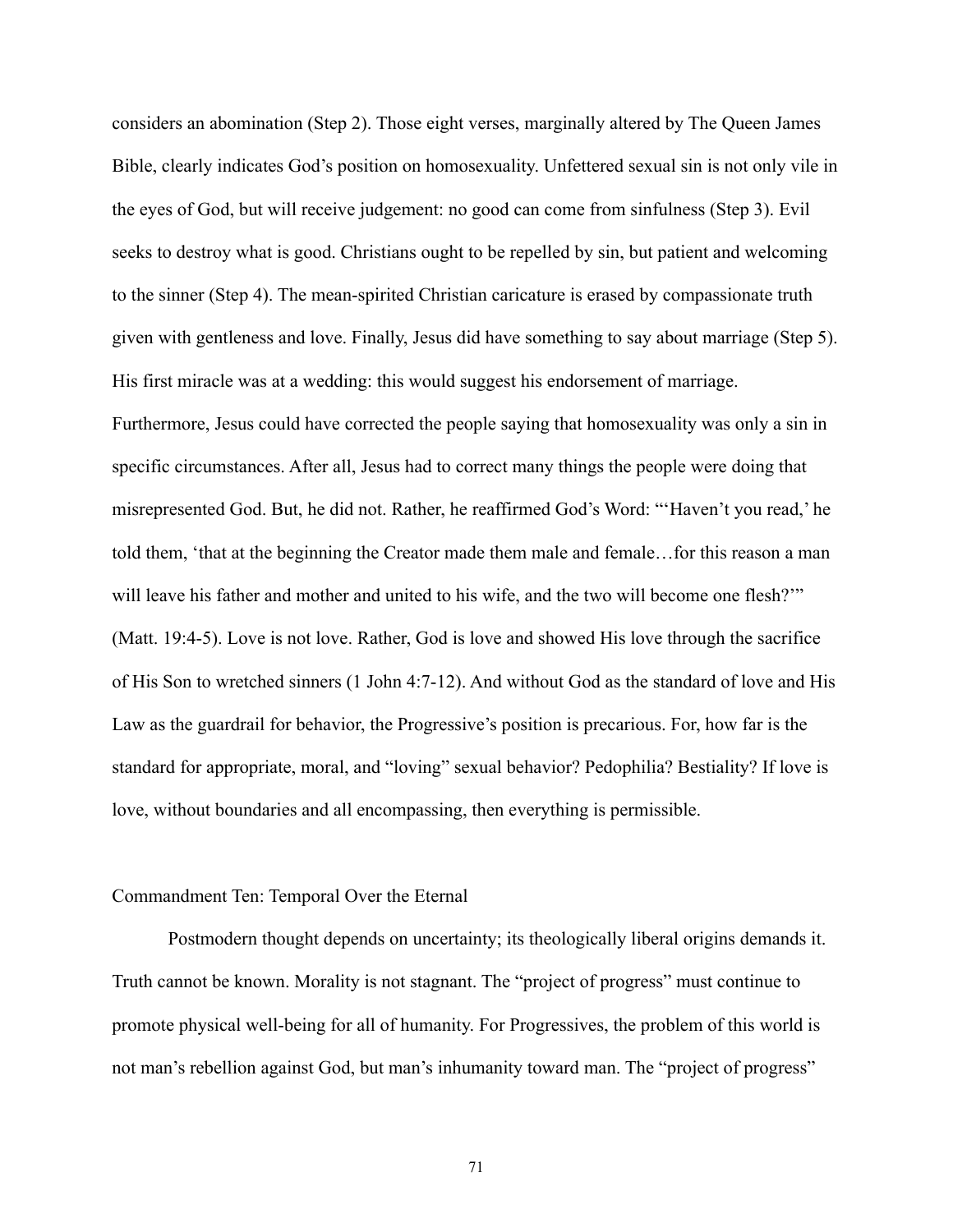means a focus on healing relationships in the here-and-now, for eternity is uncertain. Gully maintains, "I decided not to invest any effort in saving people's souls from a hell I didn't believe in."<sup>232</sup> For Progressive Christianity, the eternal is irrelevant because it cannot be visible and felt. It has no meaningful impact on the human condition. Thus, moralism, not salvation, is preached: It is what you do in this world, how much you adhere to postmodernistic thought, that decides your worth, which aligns with commandment four (Right Manners over Right Theology). By upholding moralism, Progressives align with naturalists, advancing that morality is a societal structure that can be adapted based on the common good.<sup>233</sup> In fact, naturalists claim that because morality exists, it must be derived from naturalistic processes, which means that society holds the ultimate, moral authority.<sup>234</sup> Thus, if society authors morality, it must be relative, based on the society's historical and cultural context. Progressives, as postmodern religious humanists, would submit that their historical and cultural context is superior.<sup>235</sup> However, this lacks coherence: If there is no standard of absolute goodness and truth, then everything must be necessarily good and not good. Moreover, the Progressive cannot be certain that any moralism, even a postmodern, contractarian one, is better than another because certainty is eternally elusive,

<sup>232</sup> Gully, *If the Church Were Christian*, 181.

<sup>233</sup> Michael Moehler, *Contractarianism*: *Elements in Ethics* (Cambridge: Cambridge University Press, 2020), 3. Progressive Christianity adopts the moral theory of contractarianism, which "justifies moral rules through agreement among agents on the moral rules by which the agents are affected. Contractarian moral theory assumes that such implicit or explicit agreement is voluntary in that agents accept the agreed-upon moral rules if they reflect freely on the rules' demands and implications, although the agents may agree with the rules for different reasons." Note that this theory emphasizes societal agreement, which highlights Progressive Christianity's bend toward globalism: "If only everyone would see things our way, uphold our standard of morality, the world would be a better place."

<sup>&</sup>lt;sup>234</sup> William Lane Craig and Shelly Kagan, "Is God Necessary for Morality?" The Veritas Forum, June 24, 2012, YouTube video. <https://www.youtube.com/watch?v=Rm2wShHJ2iA&t=4552s>. Kagan affirms contractarianism and contends that it is compatible with objective morality and that we, as a moral community, are aributors of that objective morality (11:30). This is his refutation to the Law Giver Argument "Do requirements require a Requirer?" (15:58).

<sup>&</sup>lt;sup>235</sup> Ford, "By Whose Authority?" 301. Postmodernism posits that all previous societies are heavily laden with injustice and innocent blood, and the only way to move forward, to progress, is to break down and weed out historical moorings, which will produce a refined and superior world.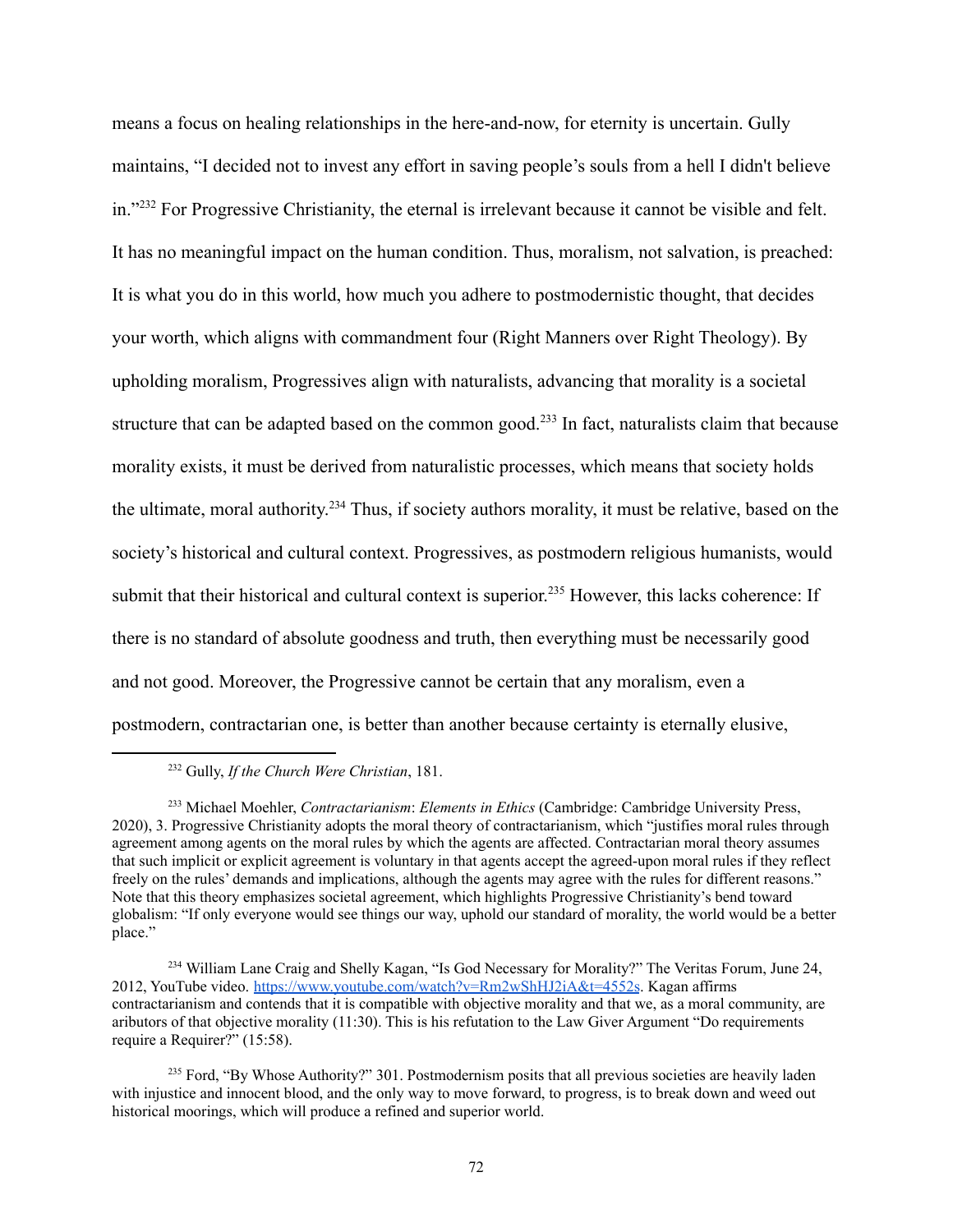although even the concept of "eternally" is dubious. It is a *carpe diem* religion: choose to live for the temporal and physical for the eternal and spiritual are uncertain.

Having access to the Scriptures, it appears that Progressive Christianity is like the seeds which fall among the weeds and thorns: "the worries of this life, the deceitfulness of wealth, and the desires for other things come in and choke the word, making it unfruitful" (Mark 4:18-19). Postmodernism has choked any authentic Christianity out of Progressive Christianity: It is no longer about reaching up to God, but about reaching into self and out to man. The world with its lures has captivated and straggled the hope of the Christian message, the hope of eternity with Jesus.

# Conclusion

Without Jesus as King, without recognizing the desperate need for a Savior, without right theology, without faith and truth, without submitting to God, without the church, the Bride of Christ, without reconciliation to God, without the hope of salvation, there is no Christianity. Each of these commandments show a false doctrine, a twisted dogma that maligns orthodox Christianity. Because Progressive Christianity deviates so egregiously, which shows its theologically liberal heritage, it reduces itself as logically inconsistent and theologically incoherent and exposes itself as a glaring counterfeit and a categorically diametric religion.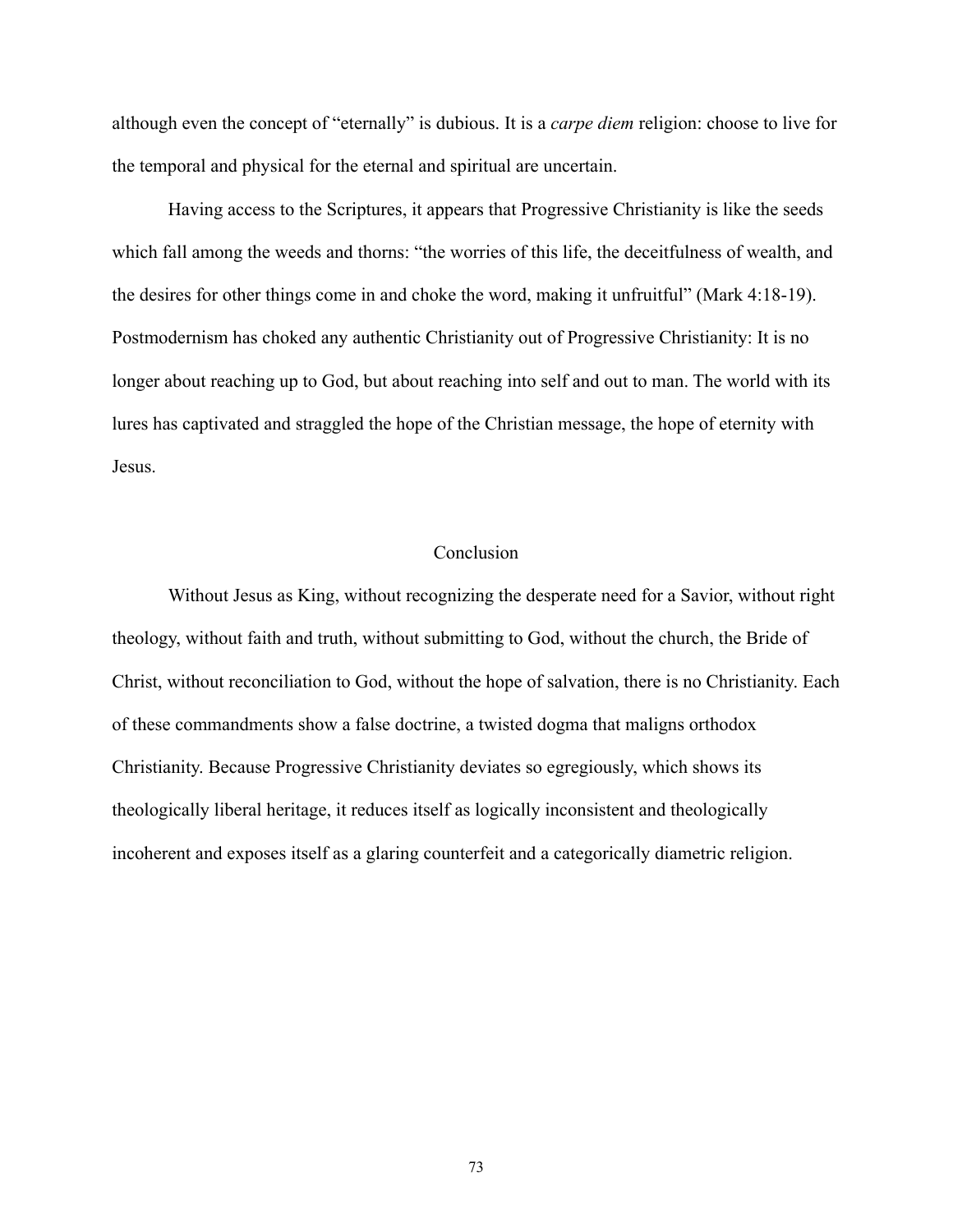#### **Chapter 5**

### *Apologia***: Equipping and Fortifying the Saints**

# **Introduction**

The expressed purpose of this thesis is to trace the historical roots of theological liberalism, reveal its inevitable, metamorphic evolution in a secularized, postmodern era, and expose Progressive Christianity as a cunning fraud. However, this research is meaningless without application, like a crippling diagnosis without a hopeful treatment. Therefore, the zealous intention of this chapter is to offer actionable insights to resist and refute not only Progressive Christianity, but to stand firm amid the chaos of postmodernism. The first is a call (back) to intellectualism in the church, the second, an appeal to apologetics as the backbone to everyday evangelism.

As noted in previous chapters, orthodox Christianity has been cast into the margins of intellectualism, losing precious cultural ground. J.P. Moreland implores, "We must recapture our intellectual heritage if we are to present to our brothers and sisters, our children, and a post-Christian culture a version of Christianity rich and deep enough to challenge the dehumanizing structures and habits of thought of a society gone mad."<sup>236</sup> Indeed, Christianity holistically supplies for the demands of every truth-seeker, offering doctrinal coherence and logical consistency. Moreover, history, sociology, biology, and a myriad of other academic disciplines align spectacularly with the Scriptures. However, the stigma of intellectualism, that it is only for an elite few, prevents many people, believers and nonbelievers alike, from approaching the defendable truth. In fact, the prejudice goes both ways: the intellectual views himself above the layman, and the layman views the intellectual as out-of-touch with the real

<sup>236</sup> Moreland, *Love Your God With All Your Mind*, 101.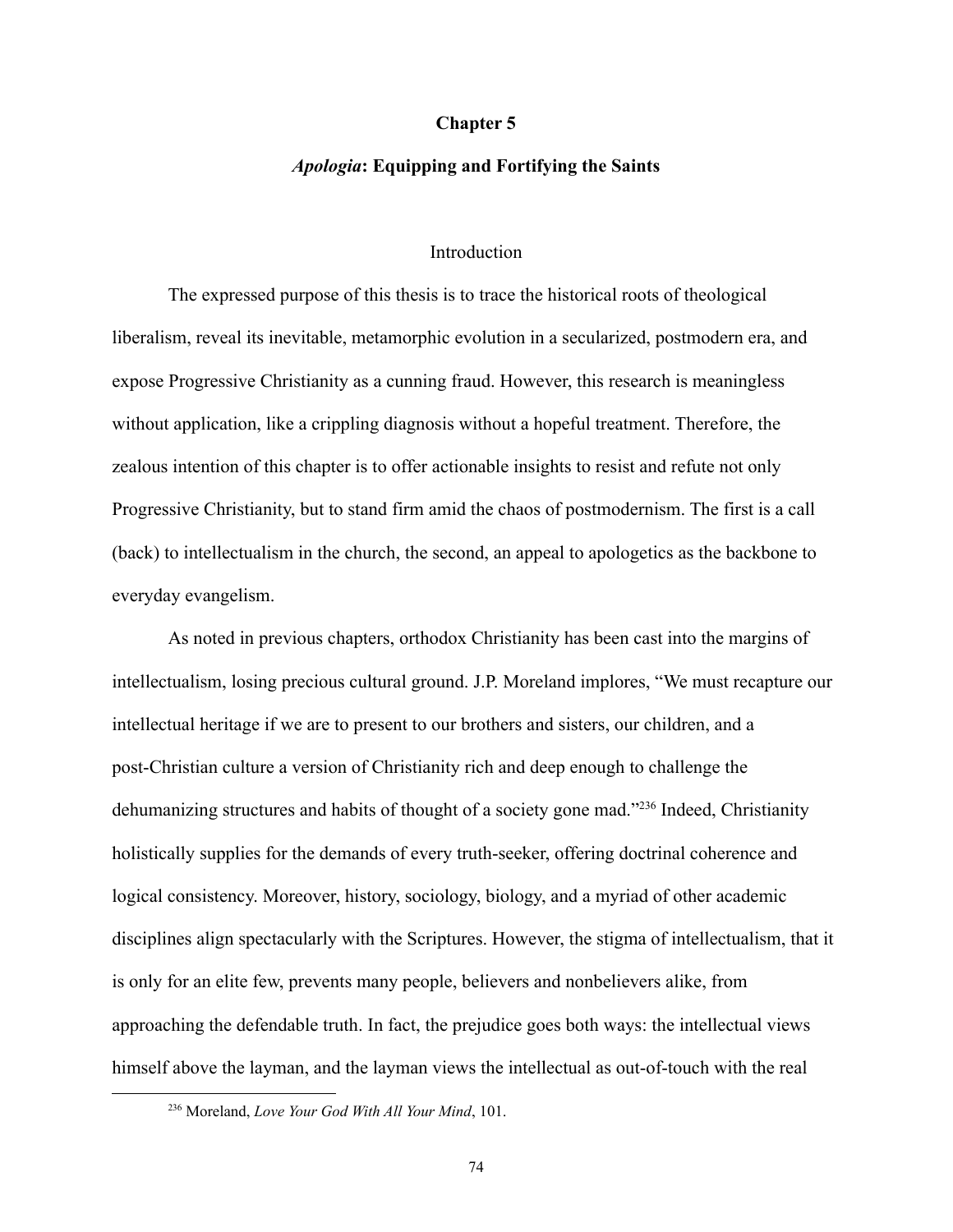world. Therefore, the first hurdle for the church to jump is to motivate believers and give equitable access to theological scholarship.<sup>237</sup>

When asked what was the greatest commandment, Jesus said, "'Love the Lord your God with all your heart and with all your soul and with all your *mind*'" (Matt. 22:37, added emphasis). Christians are commanded to love God, to pursue Him, to obey Him with every aspect of themselves. This must be the primary motivation to dive into the ocean of academia: to love God intellectually. From exploring the intelligent design of DNA to analyzing ancient archaeological evidence, everything learned may be applied as worship to the wonderful, awesome Creator. Philosophical investigation will reveal the attributes of God and how they are interdependent and necessary, which deepens genuine praise as He becomes more known. Learning the historical veracity of the Bible and the historicity of the Resurrection profoundly humbles and affords an honest opportunity to fully submit to the authority of Scripture and fully understand the reality of the precious gift of the Lamb. Loving God with all the mind does not require enrollment into seminary, structured assignments, or severe assessments, but a response to use the God-given gift of man's faculty of reason,<sup>238</sup> harnessing that innate, childlike curiosity to know Him more fully. The church must make every effort to break down barriers which stifle inquisitiveness and call the saints to shake their prejudices and even their past educational experiences, so they may love the Lord with all their minds, aiding the necessary development of spiritual maturation.

<sup>&</sup>lt;sup>237</sup> What is meant by "equitable access" is translating complex theological concepts for the laity, giving them access to rich theology that is presented and differentiated for specific ages and academic levels: a task fulfilled by professional educators.

<sup>238</sup> Moreland, *Love Your God*, 45. There are many faculties, or abilities, of the human mind. To reason is to gain knowledge and then apply it to justify beliefs, whereas the moral faculty is to inherently know right from wrong and then apply it. Senses, memory, and logic are all informative abilities of the mind; reason is just one of them.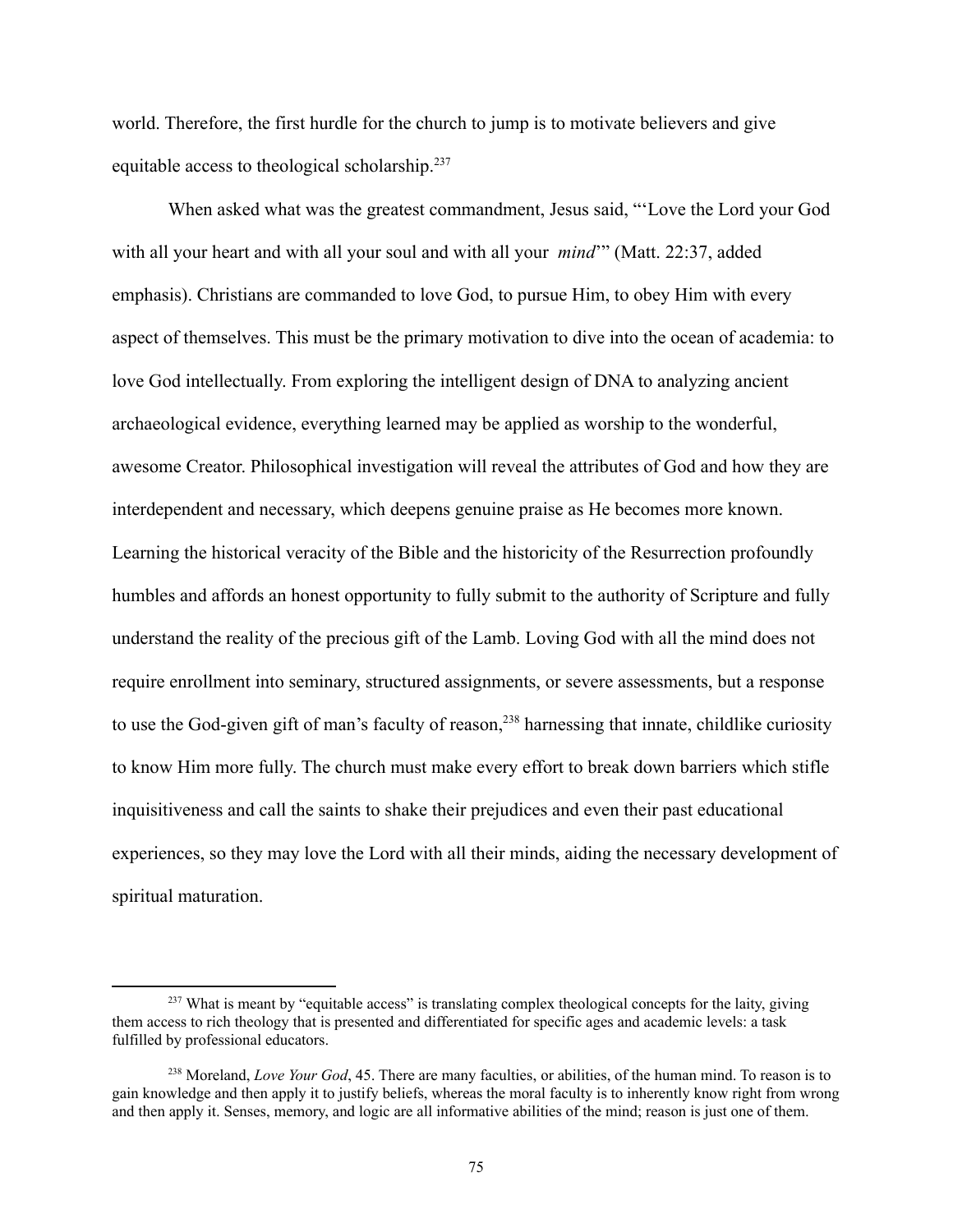Not only will a renewed intellectual fervor enhance individual discipleship, which enriches community fellowship, it may begin to reshape and redefine Christianity in the court of public opinion, opening up a seat at the table for open, civil discourse. And, as postmodernism constructs, or rather deconstructs, this current culture, Christian voices will contend and engage with it. This, of course, is apologetics, defined as "...a response to culture and its *critiques of* or *questions for* Christianity and is always done in conversation with culture and the people that define it."<sup>239</sup> Significantly, there is not simply a timeless need for apologetics, but an urgent command to "always be prepared to give an answer to everyone who asks you to give the reason for the hope that you have" (1 Pet. 3:15). To fully grasp the apostle Peter's charge, the surrounding context matters. Amid the physical and social pressures to culturally conform, Peter's intended audience contended not only with pagan antagonism from nonbelievers and theological conflict with believers, but also the temptation to slide back into their previous, sinful life.<sup>240</sup> Because of their own spiritual doubt, they were vulnerable and ready to give up.<sup>241</sup> Peter offered encouragement and instruction citing Psalm 34 (1 Peter 3:9-12), but critically he illuminated a choice: to yield to the fear of the world or to "revere Christ as Lord"  $(v.15)$ .<sup>242</sup> If the latter, then "always be prepared to offer an *apologia*…" or defense for the hope they have in Jesus. This command is an outward manifestation of revering Jesus as Lord: it is not only how Christians behave with generosity, charity, and love that show their faith (Js. 2:14-17), but the content of what Christians say, gently and respectfully. Note that Peter was not commissioning

<sup>239</sup> Forrest, Chatraw, and McGarth, *The History of Apologetics*, 23.

<sup>240</sup> Josh Chatraw and Mark D. Allen, *Apologetics at the Cross: An Introduction for Christian Witness* (Grand Rapids, MI: HarperCollins Christian Publishing, 2018), 16.

 $241$  Ibid.

 $242$  Ibid.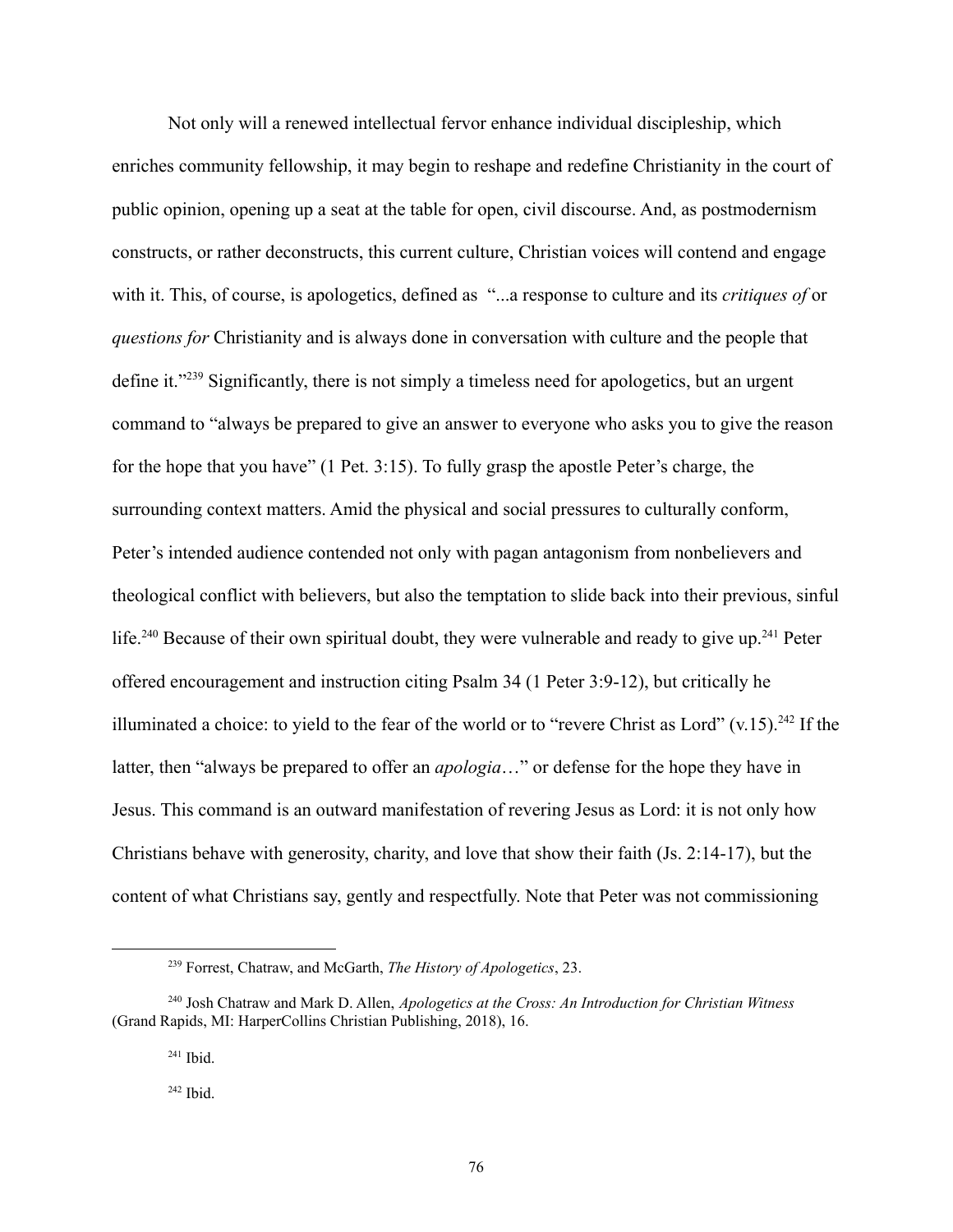intellectual browbeating or academic bullying "…but rather level-headed instructions using words and phrases like 'gentleness,' 'respect,' 'a clear conscience,' and 'good behavior.'" <sup>243</sup> How Christians answer is just as important as what they answer. It is with humility and confidence that Christians enter into, not only theological and philosophical conversations, but everyday, social interactions.

Therefore, all Christians are commissioned apologists. However, how many are always prepared to answer the postmodernist? The progressive humanist? In order to empower the saints to revere Christ by offering a reason for the hope within them, the church must cultivate an atmosphere of welcoming learning, differentiated instruction, and appropriate application of apologetics. The modern-mega American church seems to prioritize entertaining the saints, instead of teaching them, accommodating them with coffee, air-conditioning, surround-sound and mesmerizing lights, instead of challenging them to participate, learn, memorize, and analyze. The gentle critique is that "the church to a large part has not sufficiently taken note of and passed down the historical and theological knowledge that builds a foundation for a reasonable faith."<sup>244</sup> How can this be rectified? Trained teachers, not merely charismatic preachers, need to break down historical data, philosophical jargon, and complex theology into manageable, purposeful, and digestible bites that can be utilized by any-aged believer. Proper hermeneutics must be modeled and practiced weekly to unify the church in biblical literacy, correctly interpreting and applying God's Word.<sup>245</sup> Specifically, to combat the lies of postmodernism and Progressive

<sup>243</sup> Chatraw and Allen, *Apologetics at the Cross,* 17.

<sup>244</sup> Köstenberger, *Truth in a Culture of Doubt*, Conclusion.

<sup>245</sup> J. Scott Duvall and J. Daniel Hayes, *Grasping God's Word: A Hands-On Approach to Read, Interpreting, and Applying the Bible* (Grand Rapids, MI: Zondervan, 2012), 191-193. There is a postmodern appeal to interpret everything according to personal preference. However, the Bible must be read, interpreted, and applied correctly; there is a fixed meaning. "As an author writes, they argue, he or she intends to convey a certain meaning in the text. This intended meaning of the author's is the true meaning of the text."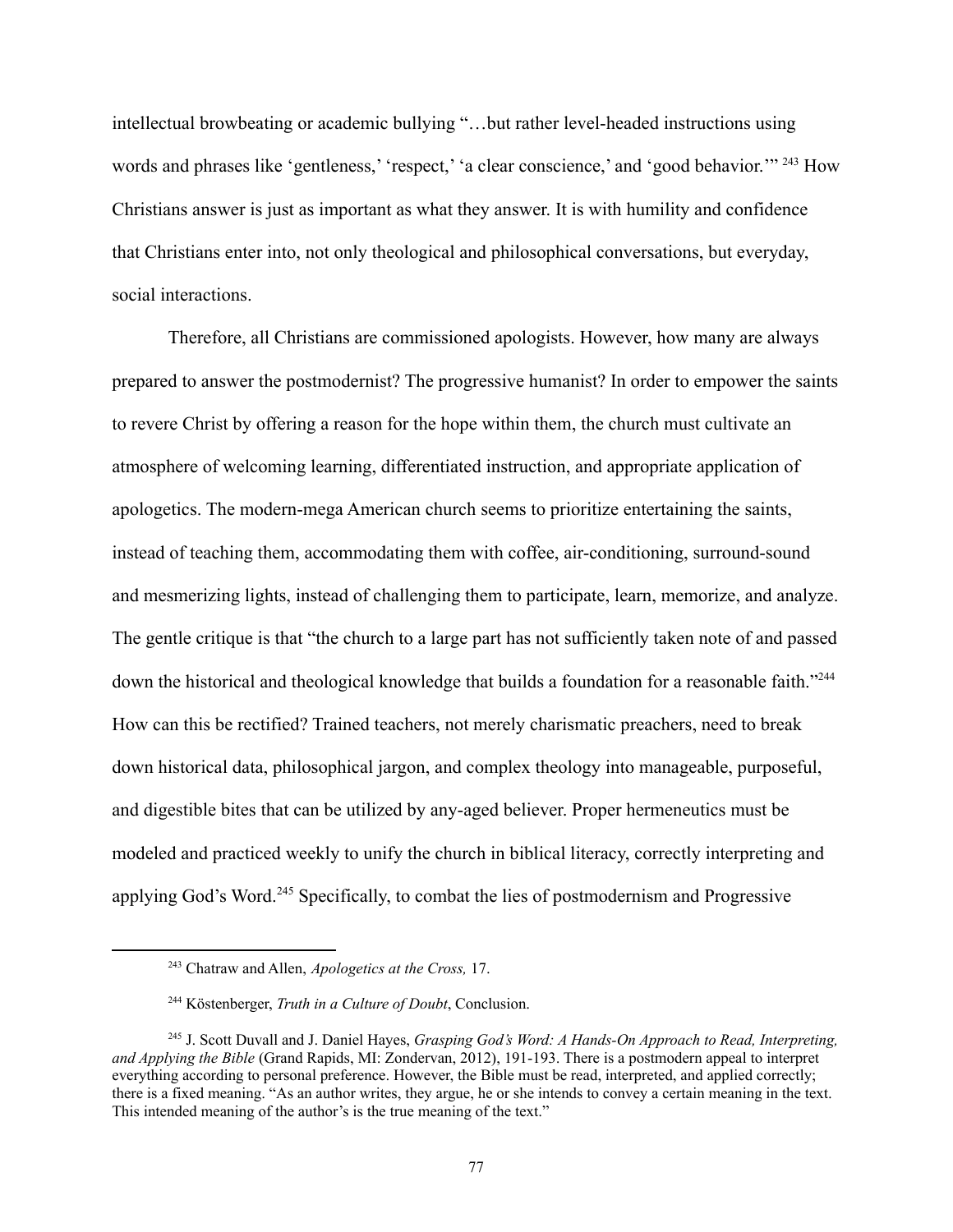Christianity, saints must be equipped with knowledge about the veracity of the Bible and the undisputed facts of the Resurrection.

# The Veracity of the Bible

Step one of Liberal Christianity is to cast doubt on the authority of Scripture. This devious strategy was deployed throughout each historical, liberal mutation of Christianity. If Liberal Christianity can succeed in impugning the veracity of God's Word, then the Law, the Gospel, the Resurrection, any doctrine that is uncomfortable or inconvenient can be easily rejected because the Bible holds no divine authority: it allows the pick-and-choose approach, like when the Progressive *picks* Jesus's actions to follow as a man, but *chooses* not to follow His words as a King. Then, what theological value is the Bible to Progressive Christianity? Marcus Borg answers,

…the Progressive position on The Bible is not just a rejection of the idea that it is a divine product to be interpreted literally, but [an] embracing [of] this text as a human product containing metaphorical truths about God. The messages in The Bible are to be interpreted metaphorically and this not only helps Progressives to avoid the contradictions created by literal interpretation, but allows them to gain insight into how one should live in this world. These metaphors can transform lives and one's relationship with God. But there is no list of rules that can be followed with the goal of getting into Heaven.<sup>246</sup>

In other words, the Bible is a product of human hands, which are fallible. Thus, error is permissible and evident, according to the Progressive, allowing for a subjective interpretation: "This is what it means to me."<sup>247</sup> However, orthodox Christianity holds that the Bible is inerrant,

<sup>246</sup> Lockwood, "Creating an Identity and Protecting Inclusivity," 40-41. Lockwood paraphrases Marcus Borg's *The Heart of Christianity: Rediscovering aLife of Faith* in order to highlight an inconsistency within the Progressive's inclusivity stance: "There is a logical inconsistency in saying we believe X and you can be part of us no matter what you believe. What if one of your beliefs negates or contradicts what we believe? If this contradictory belief does not eliminate you from the community, it at the least makes one a less authentic member of the community. We can see marginalization of the non prototypical Progressive Christians beginning with any set of belief statements a community might choose." This is why Lockwood endorses the "Eight Points," which more broadly identifies Progressive Christianity without creedal statements, thus avoiding logical inconsistency.

<sup>247</sup> Duvall and J. Daniel Hayes, *Grasping God's Word,* 9.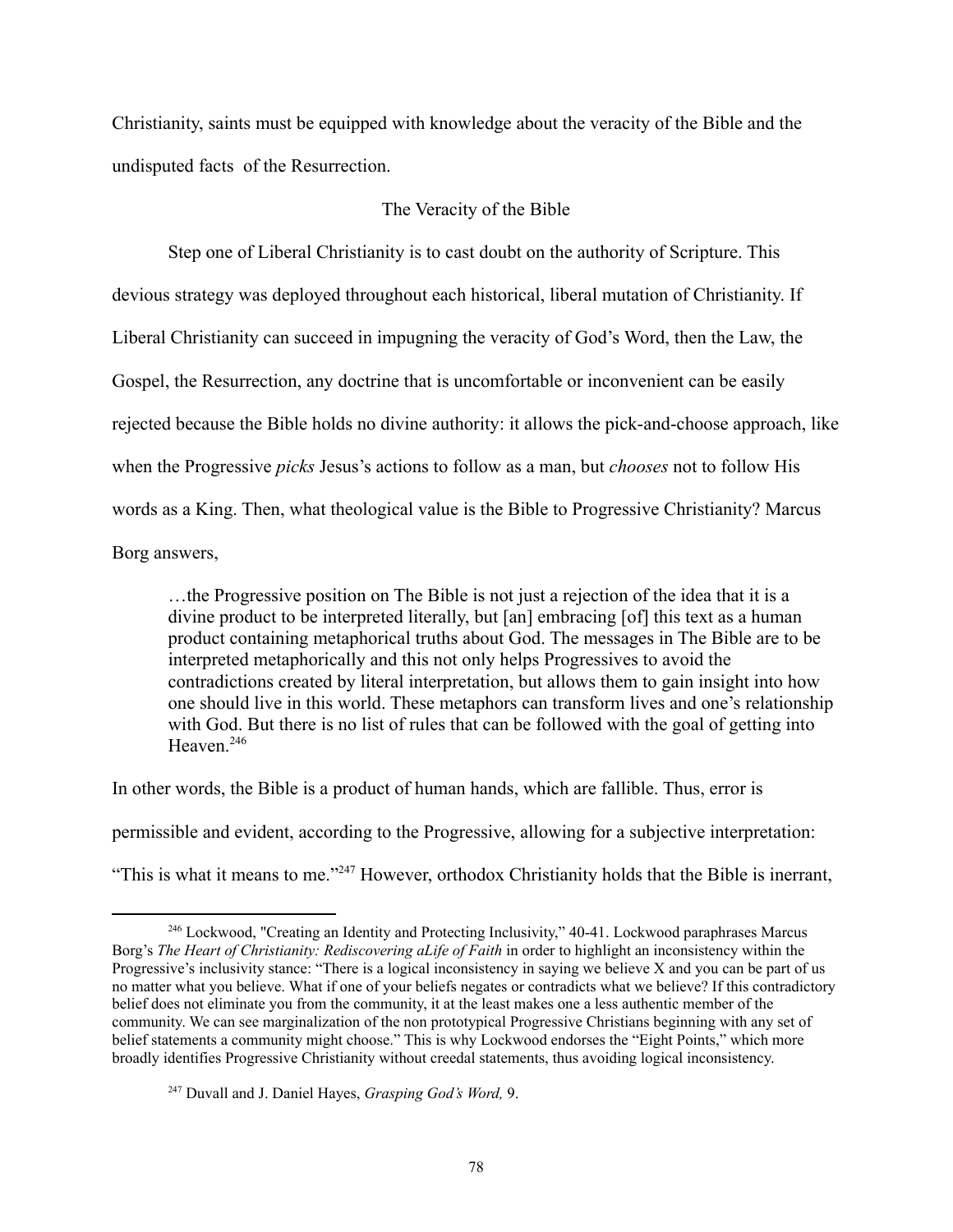true, and everlasting, a divine work God-breathed, which is why it is authoritative (Is. 40:8; Ps. 12:6; Matt. 24:35; John 17:17; 2 Tim. 3:16; 2 Peter 1:21). Furthermore, the Bible "reveals the principles by which God judges us, and therefore is, and will remain to the end of the world, the true center of Christian union, and the supreme standard by which all human conduct, creeds, and religious opinions should be tried."<sup>248</sup> Consider that if the Bible were not inerrant and divine, it would hold no authority; then Christianity would be untenable. Christian doctrine, theology, absolute truth, and morality would be subject to doubt and fallibility without God's Revelation. Moreover, the character of God would be questioned; His goodness and power diminished (for is He not *good enough* to reach out to His people or *powerful enough* to reach out?), His perfection, illusory. Indeed, defending the trustworthiness of the Bible is of paramount importance for not only is it the visceral authority and visible foundation of the Christian worldview, but it holds the power to unveil the falsity and corruption of Progressive Christianity.

It is not just Progressive Christianity that attacks the reliability of Scripture, but academia, which has also been twisted to support postmodernism. No longer is academia a collaboration of diverse ideas, but rather a mighty, institutional, social status distributor that perpetuates the expert fallacy (just as superficially effective as *ad hominem* arguments) to advance the propaganda of postmodernism. New Testament scholar Bart Ehrman has led many to doubt with his historical expertise in books such as *Jesus, Interrupted*. <sup>249</sup> As an esteemed college professor, Ehrman seems to relish wielding his intellect to blindside his students, mocking their fundamentalist ignorance of the Bible or bullying them into accepting his own biblical worldview. Likewise, Ehrman overwhelms and befuddles the layman with his charismatic

<sup>248</sup> Steven B. Cowan, *In Defense of the Bible: A Comprehensive Apologetic for the Authority of Scripture* (Nashville, TN: B&H Academic, 2018), 12.

<sup>249</sup> Bart D. Ehrman, *Jesus, Interrupted* (HarperCollins ebook, 2009).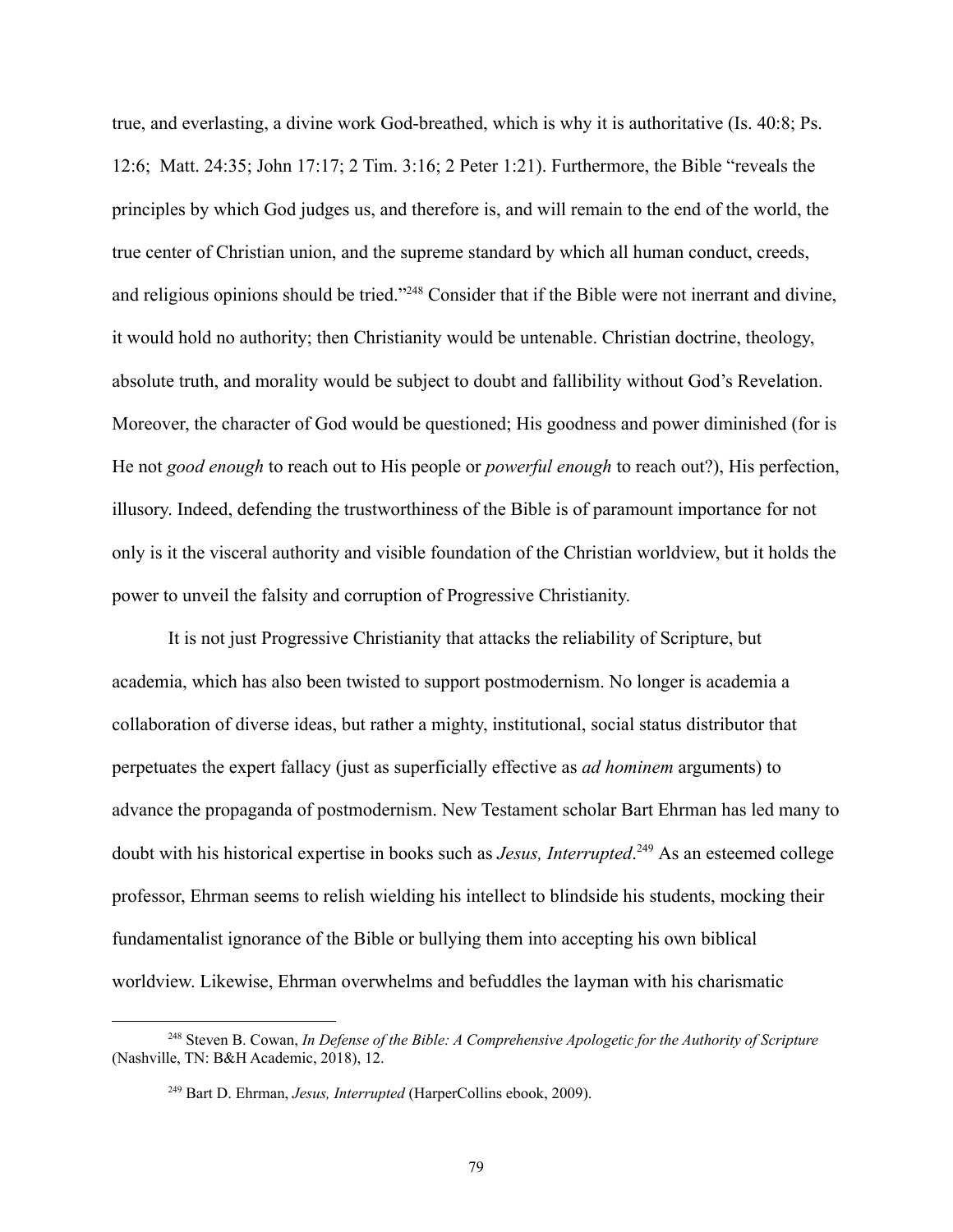interviews, accessible commentary, and gripping storytelling offering an extremely narrow view of the Bible. With arrogance and flippancy, he aims "not to point out every discrepancy that can be discovered in the New Testament, but only some of the most interesting or important ones."<sup>250</sup> Equating discrepancy with error, historian Ehrman bombards his audience with example after example of biblical disparity while shrewdly omitting conservative scholarship, legitimate explanations, and, ironically, historical and cultural context. This subjectively-applied evidence supports Ehrman's thesis: eye-witness accounts are not trustworthy, miracles are non-historical, "virtually impossible events," Jesus was not a liar, lord, or lunatic, but a created legend, and therefore, the Bible is not reliable.<sup>251</sup> The reason why Ehrman basks in the cultural limelight, celebrated as an accredited New Testament expert is because he aligns with the postmodern narrative: truth can not be known for certain. Although Ehrman, a once zealous evangelical, now considers himself an agnostic atheist, Progressive Christianity embraces his research because it justifies their misuse of the Bible and the claim that it has no authentic, divine authority because it is a filled-with-error, human product.

Given the ubiquity of doubt in this culture, how can saints be armored for the onslaught of twisted historical information? How can the church prepare college students to enter into hostile academia? What is the pertinent and precise evidence that justifies believers standing firmly on the Word of God? To begin, it is foundational to approach the Bible with respect to its historical times, varying cultures, and divergent genres. Reading the Bible as a twenty-first century creation is an error of the reader, not the Bible. The scope and complexity of the Bible is vast; it must be approached with humility and wisdom. Conclusions based on theological bias,

<sup>250</sup> Ehrman, *Jesus, Interrupted,* Chapter 2.

<sup>251</sup> Ibid.*,* Chapter 5.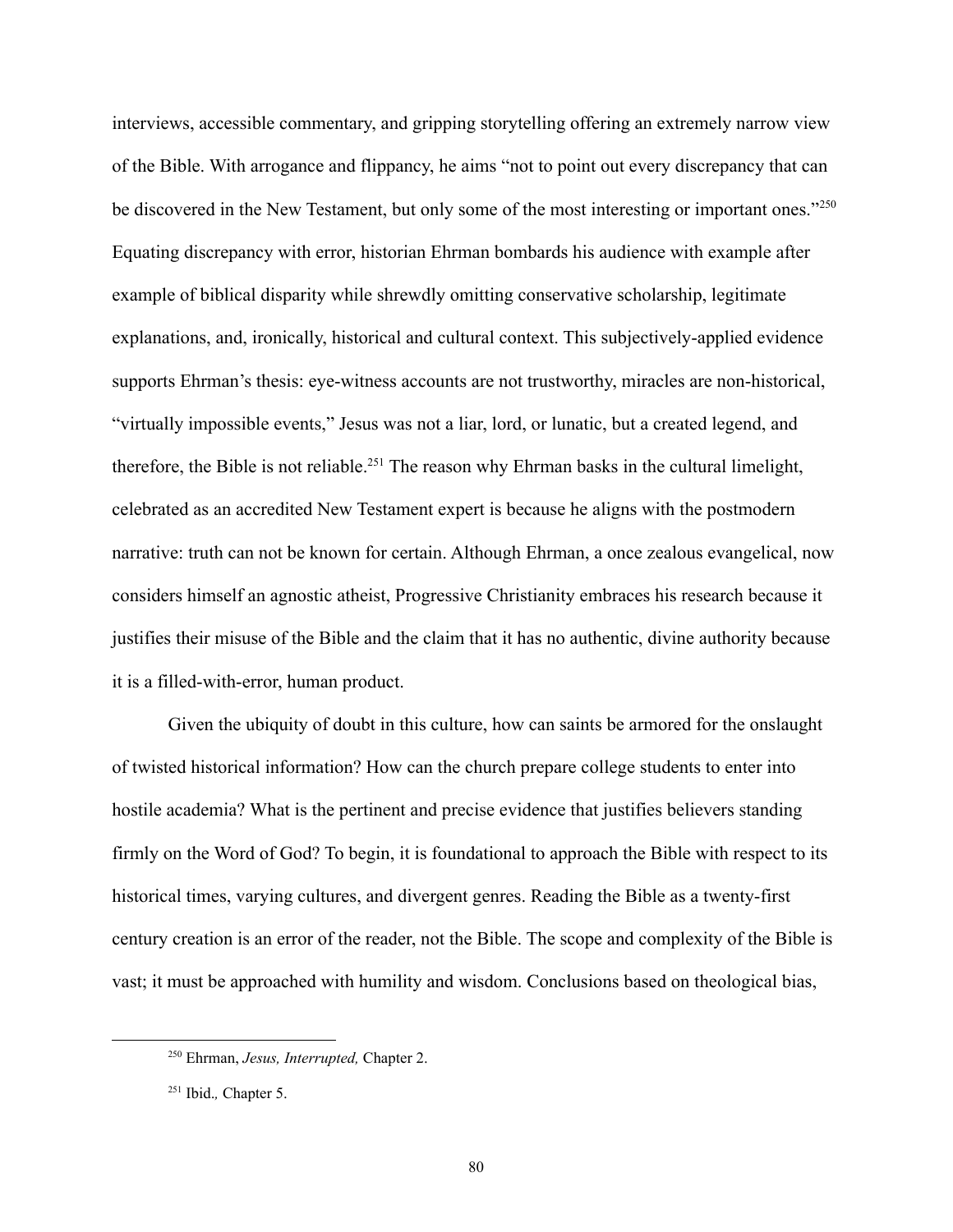even from within the orthodox Christian community, can misrepresent, or worse, malign and manipulate the Word of God. For example, when Ehrman examines the Gospels, trying to find chronological discrepancies to support his presuppositions and conclusions, he willfully neglects that "ancient literature from this time period often did not narrate events in the exact chronological order. Instead, historical events were arranged for thematic and topical reasons."<sup>252</sup> Furthermore, so-called discrepancies are not errors, but different perspectives that legitimize varying accounts. In fact, the historian's role is to harmonize the differing accounts to increase the historical picture. Additionally, diverse points of view verify historical accounts as reliable. Andreas Köstenberger rightly critiques, "To reduce all (or even most) diversity to contradiction is more characteristic of the type of monochrome, black-and-white fundamentalism Ehrman professes to have left behind than of the kind of judicious, nuanced scholarship to which he professes allegiance."<sup>253</sup> Saints must humbly and wisely approach the Bible, trusting that God will be faithful in revealing His truth. There is no need for blind allegiance, which stifles honest curiosity and diminishes the impact of Scripture. Rather, the church should not only welcome questions about the veracity of the Bible, but supply the much needed answers.

Believers who stand firmly on the Word of God must learn and be able to recall facts and evidence that justify their claim. For example, the Bible, which comes from the Greek word *biblia*, meaning "books," is a collection of historical accounts, prophecies, poems, books of wisdom and laws, biographical narratives, and letters, each with its own historical, cultural, and literary context.<sup>254</sup> Written by at least forty different authors over the span of several centuries

<sup>252</sup> Köstenberger, *Truth in a Culture of Doubt,* Chapter 2.

<sup>253</sup> Ibid.

<sup>254</sup> R. Douglas Geivett, "Can and Would God Speak to Us? A Dialogue on Divine Speaking" in *In Defense of the Bible,* ed. Steven Cowan. Geivett offers a mock conversation between a Christian and a skeptic about what the Bible is. Examples of how to discuss theological topics colloquially is an effective and easily differentiated instructional strategy, which is necessary for applied learning.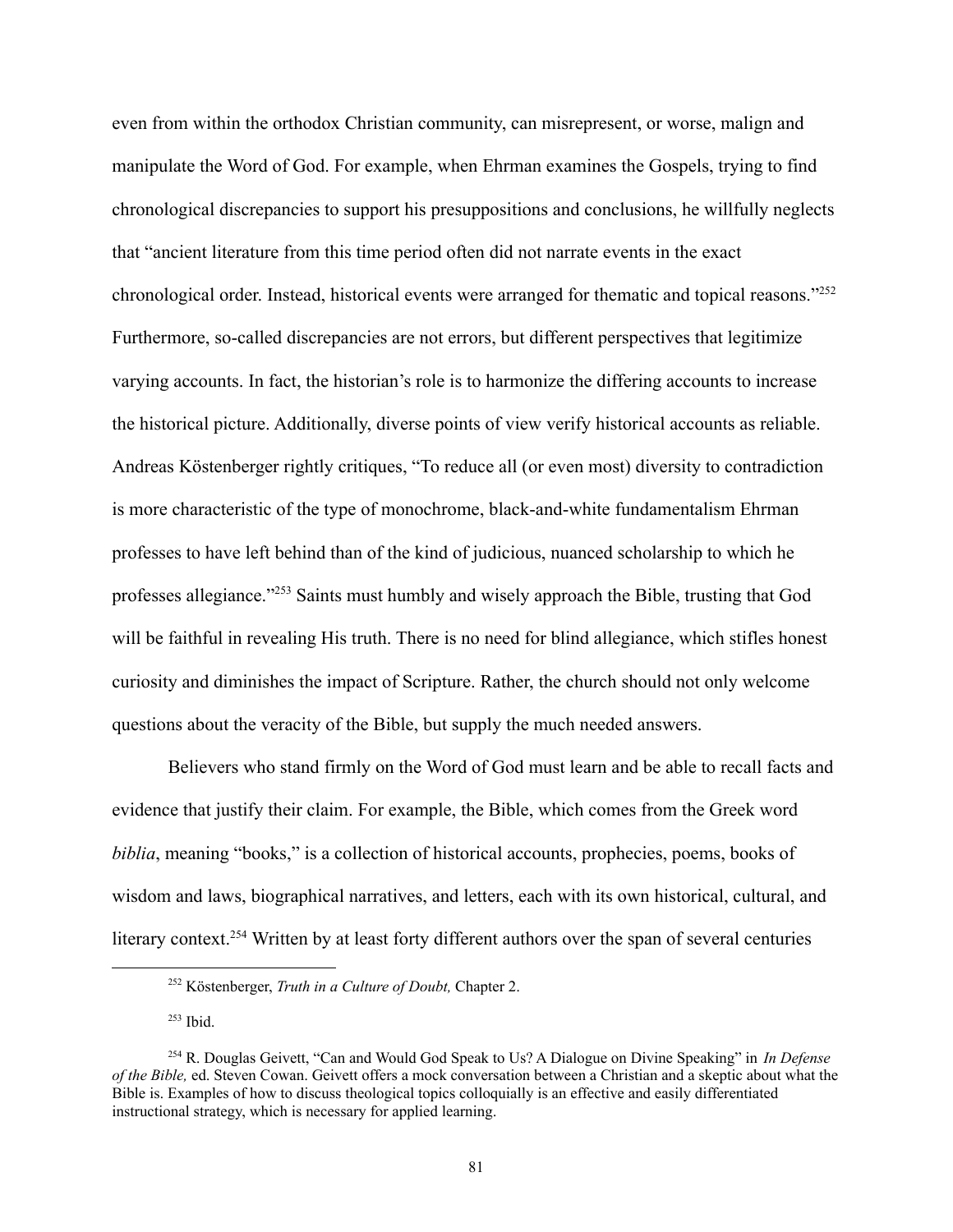makes the Bible's literary and theological continuity a true wonder, as no other book even comes close to such diversity and preservation. Boasting over 5,800 manuscripts with the earliest dating to 125 AD, the Bible was extensively copied and distributed, which allows for intense historical scrutiny.<sup>255</sup> Through this scrutiny along with archaeological and anthropological data, the Bible continues to be historically reliable.<sup>256</sup>

Being equipped with relevant and undisputed facts about the Bible will empower believers to walk amid this culture of doubt. They can confidently engage knowing that the opposition is subjective. In other words, differing points of view, not factual evidence, will not shake them because their *reasoned* faith is grounded in accurate knowledge of the historical origins of the Bible. However, if it is agreed that the Bible is an excellent reliable historical corpus, then the next hurdle is to justify that the claims made are, in fact, true. Specifically, the claim that Jesus died and was raised to life.

#### Evidence for the Resurrection

In the theological liberal playbook, the next strategy after undermining the authority of the Bible is stripping away the power and divinity of Jesus. In order to dismiss Jesus as just a created being, a mere mortal, an every-day Joe, his miracles, specifically the resurrection, must be categorized as metaphorical, legendary, or simply an impossibility. Progressive Christianity

<sup>255</sup> Gould, Dickinson, and Loftin, *Stand Firm,* 83-85. There are only two manuscripts of Tacitus, a second-century reputable Roman historian, and his *Histories and Annals*, from the ninth and eleventh century: 700 years after the autograph. Compared to the New Testament of the first century, there are 2,600 copies beginning a mere 50 years after the original document. This contrast shows the historical supremacy of the Bible.

<sup>256</sup> K. A. Kitchen, *On the Reliability of the Old Testament* (Grand Rapids, MI: Eerdmans Publishing Co., 2003), 137-156. Kitchen cogently examines the archeological record of King David and Solomon. While his book is not intended for a lay audience, salient facts can be gleaned, such as the Tel Dan Inscription, which is available evidence and a useful tool for everyday apologists.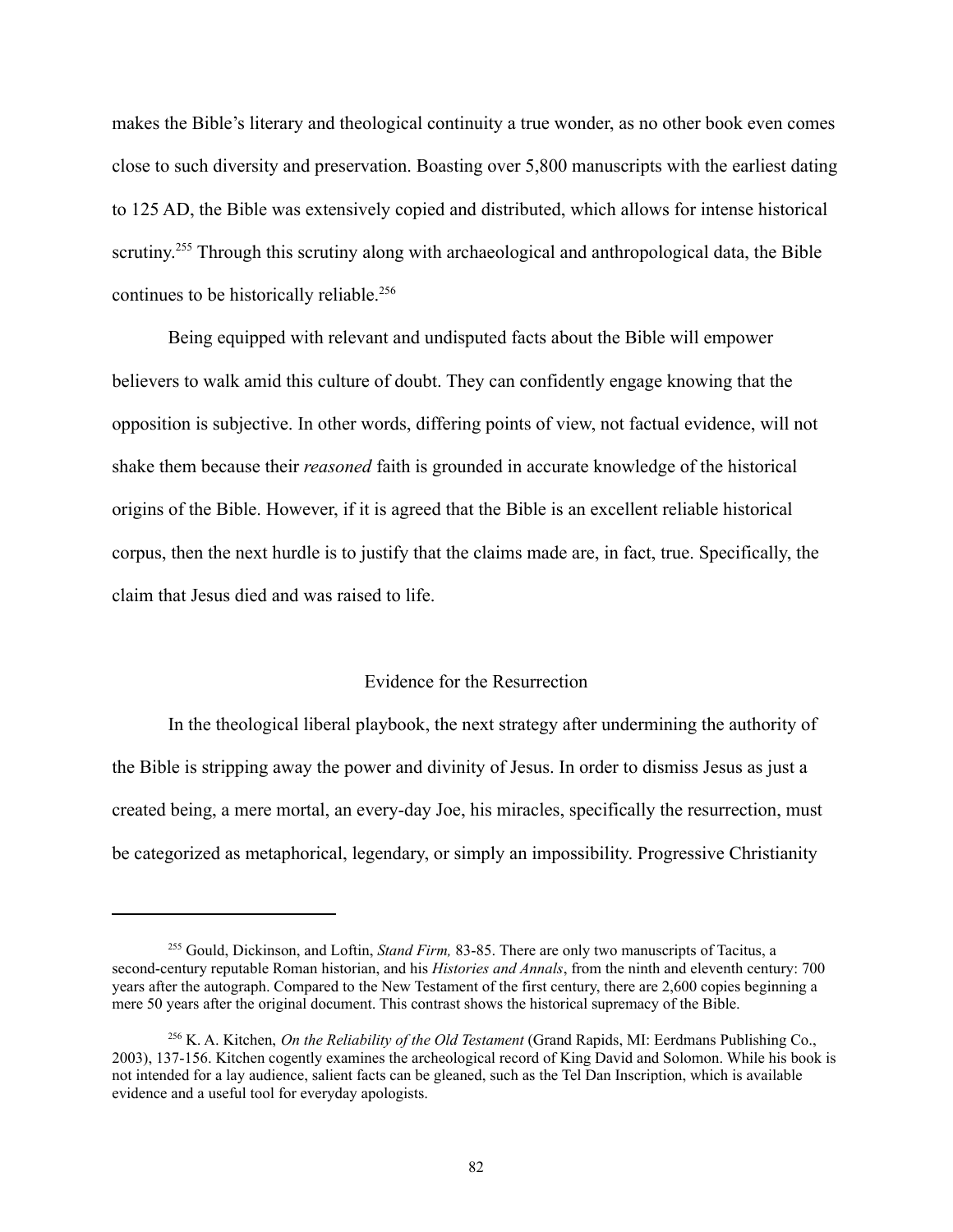fancies the figurative language of coming to life, a theme of self-discovery after deconstruction whereas agnostics like Ehrman advocate that the resurrection of Jesus and his miracles are a legend, gathering bravado after each generational retelling. Finally, hostile skeptics and materialists from David Hume to Anthony Flew to Richard Dawkins consider belief in miracles nonsensical and delusional because miracles can not be empirically proven beyond a shadow of a doubt. Conversely, orthodox Christianity holds tightly to the actualized miracles of the Bible and the literal resurrection: that Jesus died, was buried, and on the third day rose from the dead, fulfilling prophecy (1 Cor. 15:4). So critical is the actual historical event of the resurrection that if there is no bodily resurrection, then there is no Christianity. Paul maintained,

If there is no resurrection of the dead, then not even Christ has been raised. And if Christ has not been raised, *our preaching is useless and so is your faith*. More than that, we are then found to be false witnesses about God, for we have testified about God that he raised Christ from the dead. But he did not raise him if in fact the dead are not raised. For if the dead are not raised, then Christ has not been raised either. And if Christ has not been raised, *your faith is futile; you are still in your sins*. Then those also who have fallen asleep in Christ are lost. If only for this life we have hope in Christ, *we are of all people most to be pitied* (1 Cor. 15: 13-19, added emphasis).

Indeed, Christianity hinges on the actual resurrection of Jesus. Therefore, the question for the everyday apologist is, what evidence of the Resurrection exists that substantiates faith in a risen Lord?

Blind and unreasoned belief is harmful for discipleship and evangelism. Rather, believers have *reason* for the hope within them; they have sought after evidence and reasoned with their God-given faculty that Jesus did rise from the dead. This is a historiographical approach, meaning evidence is gathered, then holistically aligned with an existing hypothesis. There are several competing hypotheses that attempt to explain the resurrection naturalistically, such as the hallucination, swoon, and fraud hypotheses. Yet, no matter how many outlandish hypotheses develop, "bedrock facts" of the Resurrection that are historically and scholarly accepted support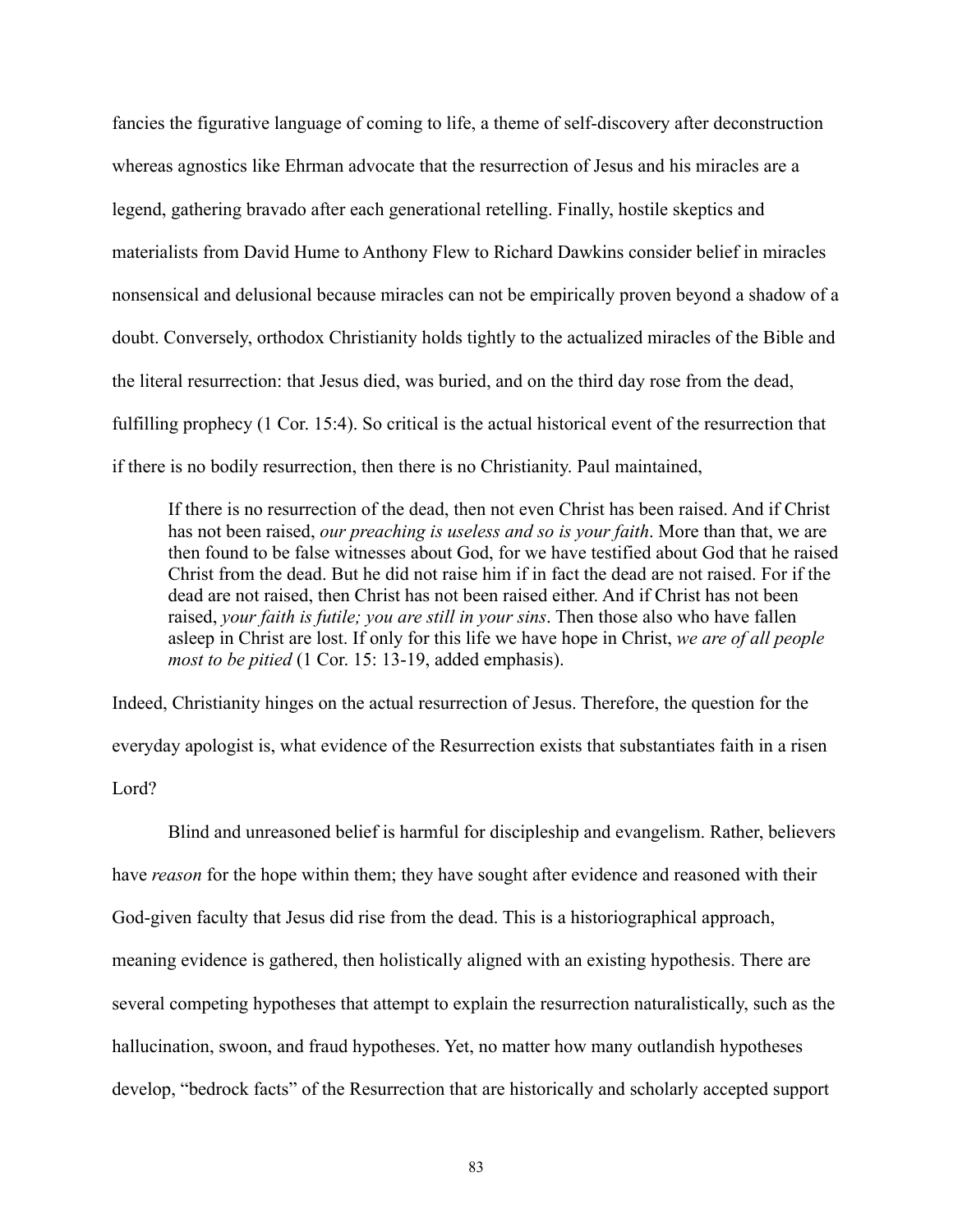the hypothesis that Jesus rose from the dead.<sup>257</sup> Gary Habermas has cogently collected twelve of these "bedrock facts" regarding the resurrection, yet advocates three "minimal facts" to reason for the bodily resurrection: (1) Jesus died by crucifixion, (2) shortly after Jesus's death, the disciples had experiences that led them to believe Jesus had been resurrected, and (3) Paul converted to Christianity after an experience that he interpreted as the risen Lord Jesus.<sup>258</sup>

Saints must be equipped and ready to defend the historical reality of the resurrection with these "minimal facts;" they are readily comprehensible for the laity. That Jesus died by crucifixion is confirmed not only by different historical accounts in the New Testament, but also confirmed in ten extrabiblical sources.<sup>259</sup> Additionally, the actions of the disciples before, during, and after the crucifixion indicate that they experienced something: the disciples before the crucifixion were eager yet faithless, during the crucifixion were cowardly and despondent; whereas the disciples after their experiences were zealous, courageous, and willing to die for the message of the Gospel. Consider that a person may die for a belief they believe is true, but they do not sacrifice themselves for a knowable lie.<sup>260</sup> Finally, the conversion of Paul must be evaluated. What dramatic event could have happened to Paul to transform him from a persecutor of The Way to becoming persecuted for The Way? Habermas notes, "One striking aspect of this argument is the unanimity even among skeptics, who acknowledge that Paul certainly had an experience that he thought was an appearance of the risen Jesus. Accordingly, they regard Paul

<sup>257</sup> Michael R Licona, *The Resurrection of Jesus: A New Historiographical Approach* (Downers Grove, IL: InterVarsity Press, 2018), 19.

<sup>258</sup> Licona, *The Resurrection of Jesus*, 463.

<sup>259</sup> Gary Habermas, *The Rise Jesus and Future Hope* (Lanham, MD: Rowman & Littlefield Publishers, Inc., 2003), 16.

<sup>260</sup> Gould, Dickinson, and Loftin, *Stand Firm,* 119.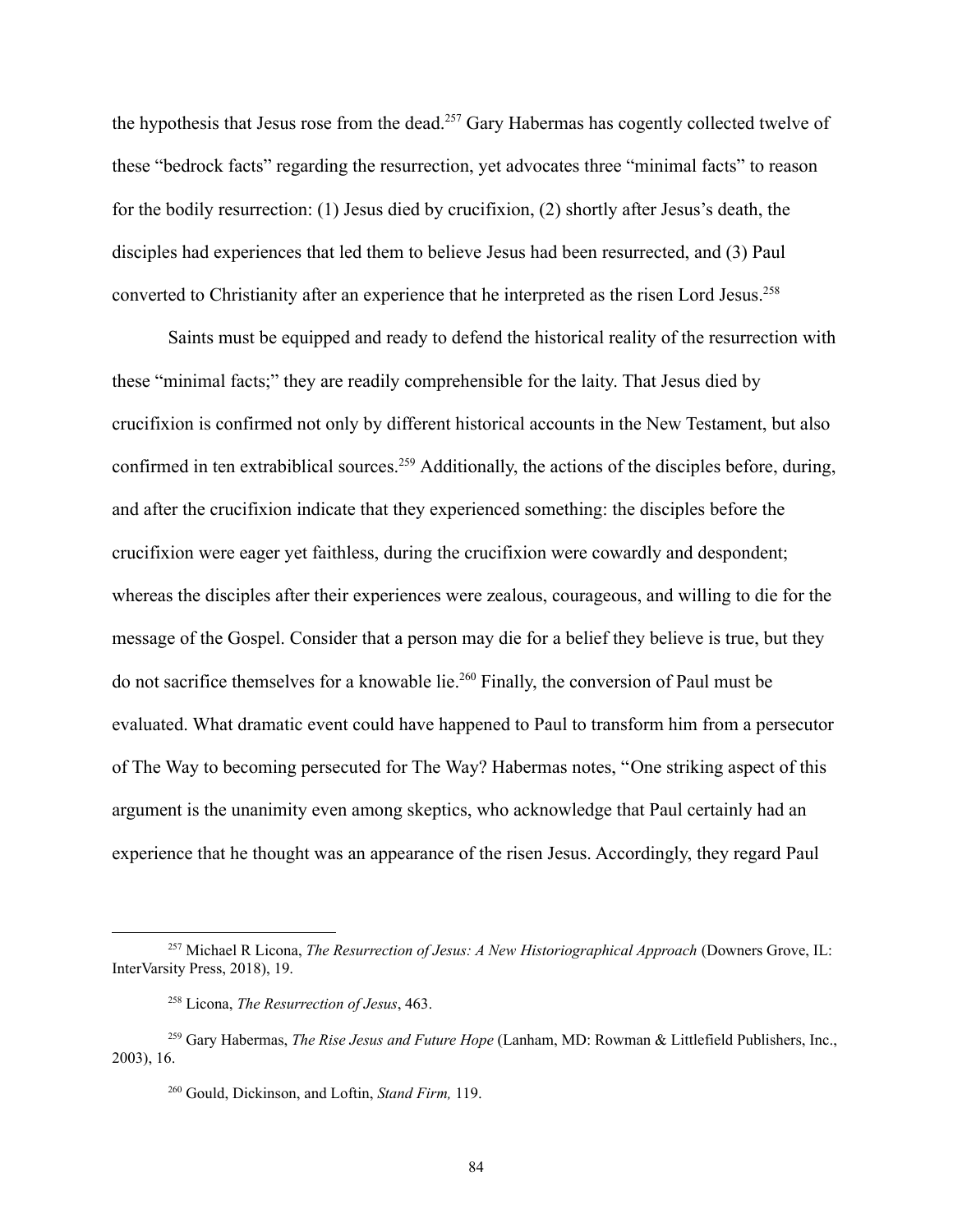as an eyewitness."<sup>261</sup> These "minimal facts" support the conclusion that Jesus rose from the dead. There is, of course, a vast wealth of data and argumentation that bolstered the validity of the Resurrection; however, for the everyday apologist, these "minimal facts" are manageable and profitable for evangelism.

# Conclusion

In order to equip believers to withstand the mire of postmodernism and the deception of Progressive Christianity, intellectual pursuit to advance apologetics is vital not only to survival, but growth. Investing in education, that is exercising the mind to gain knowledge about God and His Creation, may increase the vitality and zeal of the Christian community and inform a new, public representation of Christianity: a reasoned faith that is shared with gentleness and respect. Furthermore, intellectualism and apologetics may unify the church: Christians share not only the same heart of Christ, but the same mind for Christ. The Christian worldview is necessarily singular, meaning social critical theories cannot damage her unity. Political and social issues are viewed through the same Christian lens with the same aim: to share the Good News and worship Jesus. Postmodernism and Progressive Christianity cannot endure the truth, life, and power of the Gospel of Jesus Christ.

<sup>261</sup> Habermas, *The Rise Jesus and Future Hope,* 20.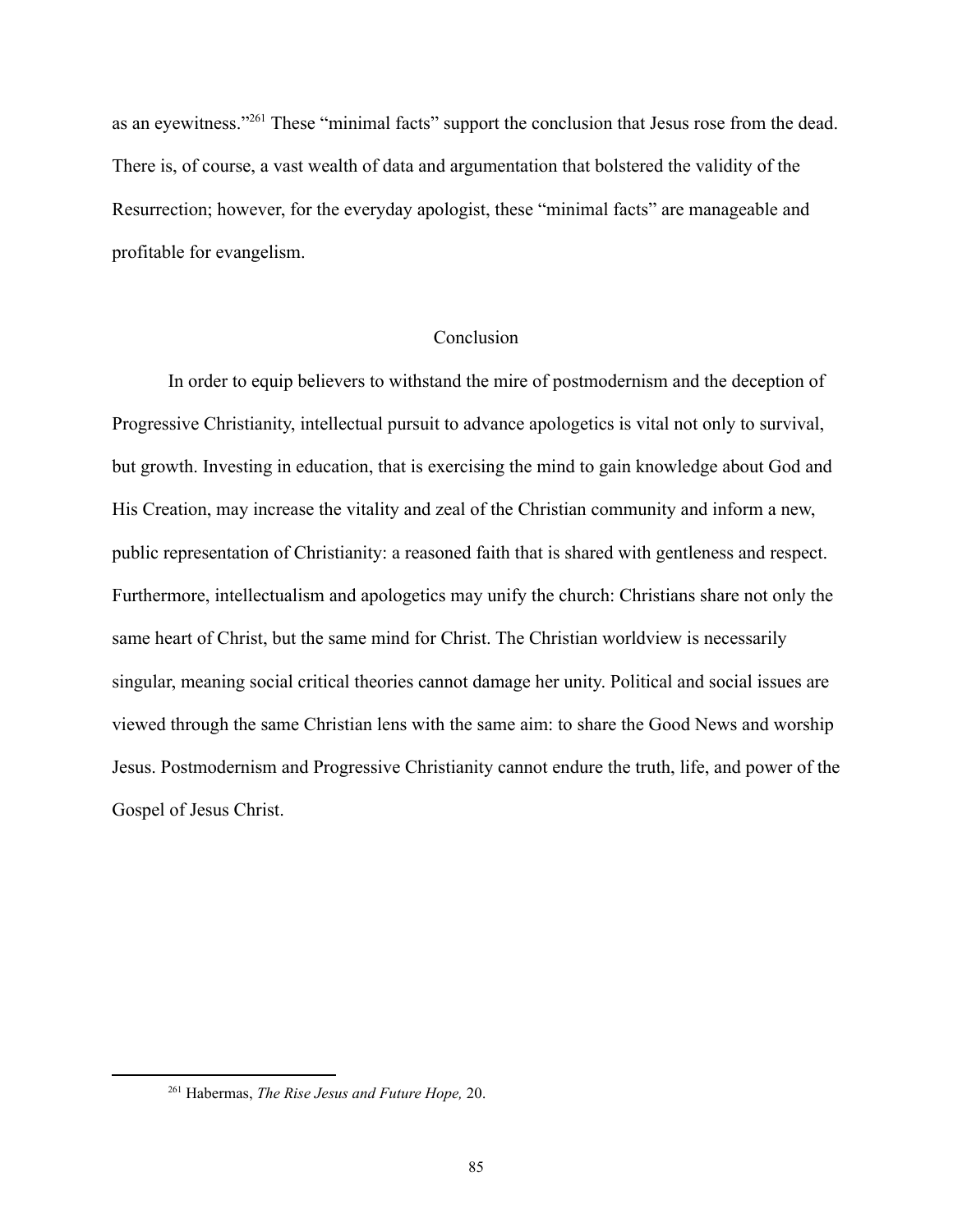# **Bibliography**

- Andrusko, Dave. "Problems Continue to Mount for 'Pro-Choice Catholic' Joe Biden." *National Right to Life News* (May 2020): 7.
- Augustine of Hippo. *Confessions of St. Augustine*. Translated by Albert Outler. WORDsearch, 2013.
- Augustine of Hippo. *On Christian Teaching*. Translated by James Shaw, Revised and Edited by Kevin Knight. Buffalo, NY: Christian Literature Publishing Co., 1887. [http://www.newadvent.org/fathers/12022.htm.](http://www.newadvent.org/fathers/12022.htm)
- Baggett, David and Jerry L. Walls. *God and Cosmos: Moral Truth and Human Meaning*. New York: Oxford Press, 2016).
- Beiner, Ronald. "Taylor, Rawls, and Secularism." I*nterpreting Modernity: Essays on the Work of Charles Taylor,* edited by Jacob Levy, Jocelyn Maclure, and Daniel M. Weinstock. Montreal: McGill-Queen's University Press, 2020.
- Barnett, S. J. *The Enlightenment and Religion: The Myths of Modernity*. Manchester, UK: Manchester University Press, 2018.
- Baucham, Voddie. *Fault Lines: The Social Justice Movement and Evangelicalism's Looming Catastrophe*. Washington, DC: Salem Books, 2021.
- Bauckham, Richard. *Jesus and the God of Israel: God Crucified and Other Essays on the New Testament's Christology of Divine Identity*. Milton Keyes: Paternoster, 2008.
- Bonhoeffer, Dietrich. *Letters and Papers From Prison.* Minneapolis, MN: Fortress Press, 2010.
- Borg, Marcus J. *The Heart of Christianity: Rediscovering a Life of Faith*. First ed. New York, N.Y: Perfectbound, 2003.
- Bowden, Bradley. *Work, Wealthy, and Postmodernism*. Cham, Switzerland: Springer Nature, 2018.
- Bowers, John E. *One Priest's Wondering Beliefs: Progressive Christianity: A Critical Review of Christian Doctrines*. Eugene, OR: Resource Publications, 2016.
- Clark, David Findlay. *Against All Gods*. Chicago, IL: Austin Macauley Publishers, 2020.
- Charles, J. Daryl. *Reading Genesis 1-2: An Evangelical Conversation*. Peabody, MA: Hendrickson Publishers Marketing, LLC, 2017.
- Chatraw, Josh and Mark D. Allen. *Apologetics at the Cross: An Introduction for Christian Witness*. Grand Rapids, MI: HarperCollins Christian Publishing, 2018.

Clayton Crockett, "Surviving Christianity." *Derrida Today* 6, no. 1 (May 2013): 23-35.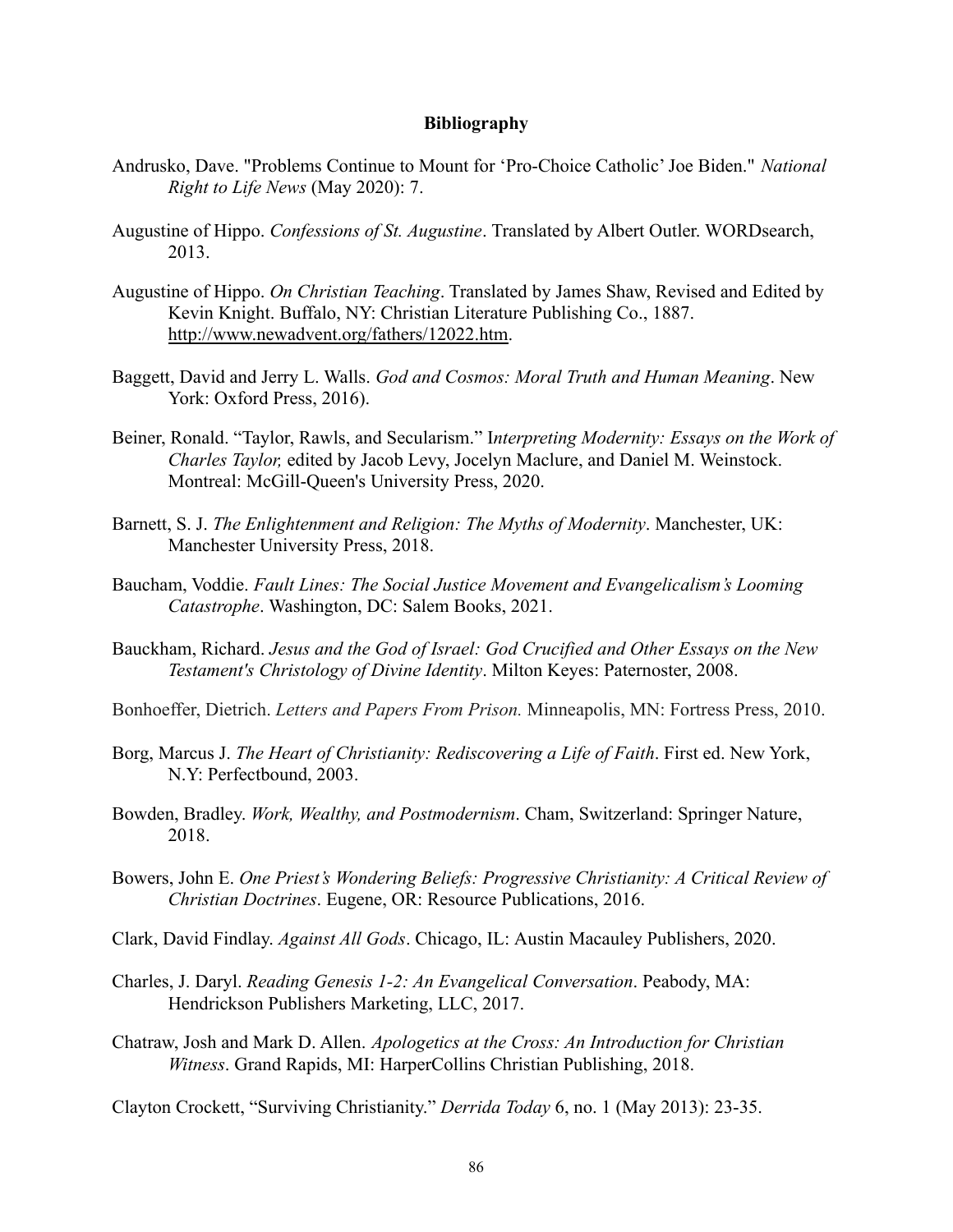- Cowan, Steven B and Terry L. Wilder. *In Defense of the Bible: A Comprehensive Apologetic for the Authority of Scripture*. Nashville, TN: B&H Publishing Group, 2013.
- Cox, Harvey. *The Secular City: Secularization and Urbanization in Theological Perspective*. Princeton, NJ: Princeton University Press, 2013.
- Craig, William Lane and Shelly Kagan, "Is God Necessary for Morality?" The Veritas Forum, June 24, 2012, YouTube video. <https://www.youtube.com/watch?v=Rm2wShHJ2iA&t=4552s>.
- de Gruchy, John. "Christian Humanism, Progressive Christianity, and Social Transformation." *Journal for the Study of Religion 31*, no. 1 (2018): 54-70.
- de Zengotita, Thomas. *Postmodern Theory and Progressive Politics*. New York: Palgrave Macmillian, 2019.
- Delgado, Richard and Jean Stefancic. *Critical Race Theory: An Introduction*. New York: New York University Press, 2017.
- Devine, Sean. "Christianity, Science, and Postmodernism." *Stimulus: The New Zealand Journal of Christian Thought and Practice 15*, no. 1 (February 2007): 28-33.
- Duvall, J. Scott and J. Daniel Hayes. *Grasping God's Word: A Hands-On Approach to Read, Interpreting, and Applying the Bible*. Grand Rapids, MI: Zondervan, 2012.
- Edgar, William and K. Scott Oliphint. *Christian Apologetics Past and Present: Volume 2, From 1500: A Primary Source Reader*. Wheaton, IL: Crossway, 2011.
- Ehrman, Bart D. *Jesus, Interrupted*. HarperCollins ebook, 2009.
- Ford, Mary S. "By Whose Authority? Sexual Ethics, Postmodernism, and Orthodox Christianity." *Christian Bioethics: Non-Ecumenical Studies in Medical Morality 26*, no. 3 (December 2020): 289-324.
- Forrest, Benjamin K., Joshua D. Chatraw, and Alister E. McGrath. *The History of Apologetics: A Biographical and Methodological Introduction*. Grand Rapids, MI: Zondervan, 2020.
- Gould, Paul M., Travis Dickinson, and R. Keith Loftin. *Stand Firm: Apologetics and the Brilliance of the Gospel*. Nashville, NT: B&H Academic, 2018.
- Geivett, Douglas and Gary R. Habermas. *In Defense of Miracles: A Comprehensive Case for God's Action in History*. Downers Grove, IL: InterVarsity, 2018.
- Gully, Philip. *If the Church Were Christain: Rediscovering the Values of Jesus*. San Francisco, CA: HarperOne, 2010.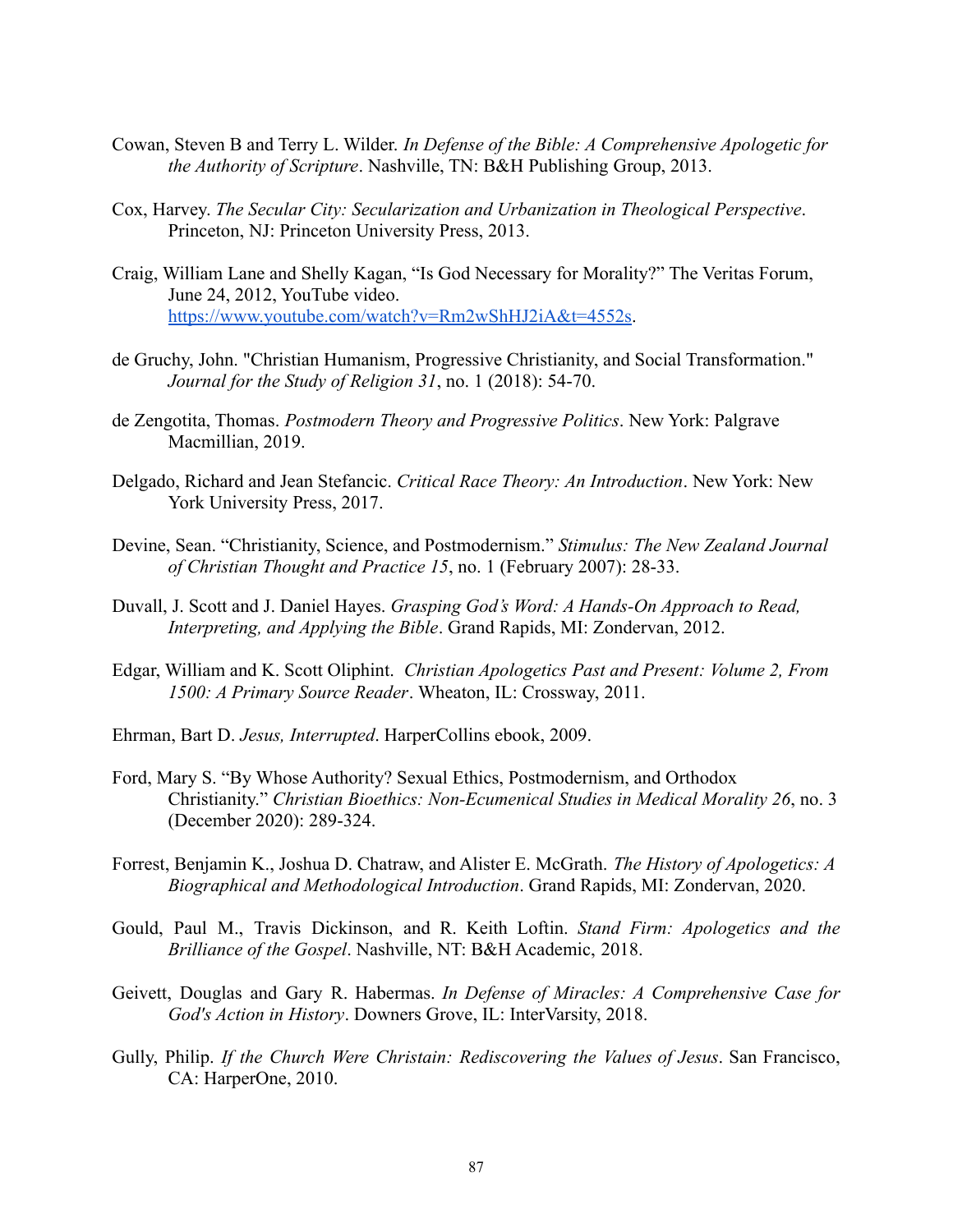- Gulley, Philip. *The Evolution of Faith: How God Is Creating a Better Christianity.* New York, NY: HarperCollins Publisher, 2011.
- Habermas, Gary R. *The Risen Jesus and Future Hope*. Lanham, MD: Rowman & Littlefield Publishers, Inc., 2003.
- Harris, Matthew Edwards. "The Reception of Nietzsche's Announcement of the 'Death of God' in Twentieth-century Theorizing Concerning the Divine." *The Heythrop Journal 59*, No. 2 (2018): 148-162.
- Hecht, Jennifer Michael. *Doubt as History: The Great Doubters and Their Legacy of Innovation, from Socrates and Jesus to Jefferson and Emily Dickinson*. San Francisco, CA: HarperSanFrancisco, 2004.
- Hitchcock, James. "Conservatism and Liberalism (Theological)*.*" *New Catholic Encyclopedia. Ethics and Philosophy* 1. (2013): 307-308.
- Huyghebaert, Paul. "6 Reasons We Are Drawn to Christianity's Deconstruction Stories." Renew.org. Accessed April 21, 2022. [https://renew.org/christianity-deconstruction/.](https://renew.org/christianity-deconstruction/)
- Hobson, Theo. *Reinventing Liberal Christianity.* Grand Rapids, MI: William B. Eerdmans Publishing Company, 2013.
- Jackson, Thomas C. "Take Up Your Cross and Follow: Carrying the Cross of Christ in the 21st Century." *Progressive Preacher By FR. Tom Jackson*. June 25, 2017. Accessed April 22, 2022, [https://cyprainsfsermons.wordpress.com/2017/06/25/take-up-the-cross-and-follow/.](https://cyprainsfsermons.wordpress.com/2017/06/25/take-up-the-cross-and-follow/)
- Israel, Jonathan I. *Radical Enlightenment: Philosophy and the Making of Modernity, 1650-1750*. New York: Oxford University Press, 2001.
- Kearney, Richard. *Anatheism: Returning to God After God*. New York, NY: Colombia University Press, 2010.
- Kengor, Paul. *The Devil and Karl Marx: Communism's Long March of Death, Deception, and Infiltration*. Gastonia, NC: TAN Books, 2020.
- Kruczek-Aaron, Hadley. *Everyday Religion: An Archaeology of Protestant Belief and Practice in the Nineteenth Century.* Florida: University Press of Florida, 2015.
- Kitchen, K. A. *On the Reliability of the Old Testament.* Grand Rapids, MI: Eerdmans Publishing Co., 2003.
- Köstenberger, Andreas J., Darrel L. Bock, and Josh D. Chatraw. *Truth in a Culture of Doubt: Engaging Skeptical Challenges to the Bible*. B&H Publishing Group, 2014.
- Kruger, Michael J. *The Ten Commandments of Progressive Christianity*. Minneapolis, MN: Cruciform Press, 2019.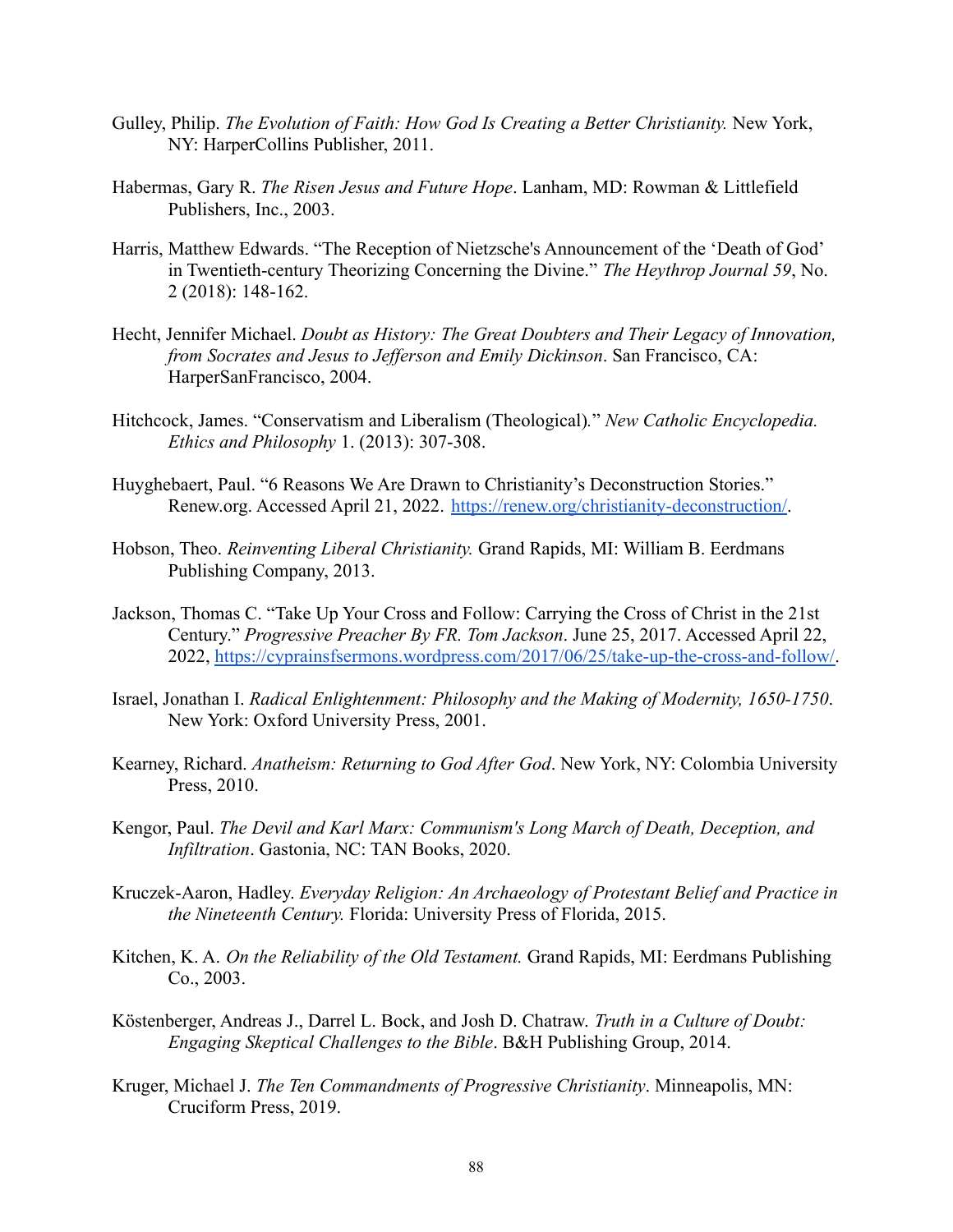- Kruger, Michael J., and Köstenberger, Andreas J. *The Heresy of Orthodoxy: How Contemporary Culture's Fascination with Diversity Has Reshaped Our Understanding of Early Christianity*. Wheaton, IL: Crossway, 2010.
- Levy, Jacob, Jocelyn Maclure, and Daniel M. Weinstock. *Interpreting Modernity: Essays on the Work of Charles Taylor*. Montreal: McGill-Queen's University Press, 2020.
- Licona, Michael R. *The Resurrection of Jesus: A New Historiographical Approach.* Downers Grove, IL: InterVarsity Press, 2018.
- Lockwood, Kimberly. "Creating an Identity and Protecting Inclusivity: The Challenge Facing Progressive Christianity." *International Journal of Diversity in Organizations, Communities and Nations* 10, no. 1 (2010).
- Lewis, C.S. *Mere Christianity*. San Francisco, CA: HarperOne, 2015.
- Lewis, C.S. *The Problem of Pain* in *The C.S. Lewis Collection: Signature Classics and Other Major Works*. HarperCollins e-books, 2017.
- Machen, Gresham. *Christianity and Liberalism*. Grand Rapids, MI: Wm. B. Eerdmans Publishing Co., 2009.
- McGuire, Martin R. P. "Mediaeval Humanism." *The Catholic Historical Review* 38, no. 4 (1953): 397–409.
- Merrigan, Terrence. "Newman and Theological Liberalism." *Theological Studies* 66, no. 3 (2005).
- Moehler, Michael. *Contractarianism*: *Elements in Ethics*. Cambridge: Cambridge University Press, 2020.
- Moreland, J.P. *Love Your God With All Your Mind*. Colorado Springs, CO: NavPress, 2012.
- Moreland, J.P. and William Lane Craig. *Philosophical Foundations for a Christian Worldview.* Downers Grove, IL: InterVarsity Press, 2017.
- Nancy, Jean-Luc, Bettina Bergo, and Gabriel Malenfant. *Dis-Enclosure: The Deconstruction of Christianity*. New York: Fordham University Press, 2008.
- Nadon, Christopher, ed. *Enlightenment and Secularism: Essays on the Mobilization of Reason.* Lanham, MD: Lexington Books, 2013.
- Ney, Stephen. "Teleology and Secular Time in Armah and Ngũgĩ: Augustine, Manichaeism and the African Novel." *Research in African Literatures* 48, no. 2 (Summer, 2017): 37-52.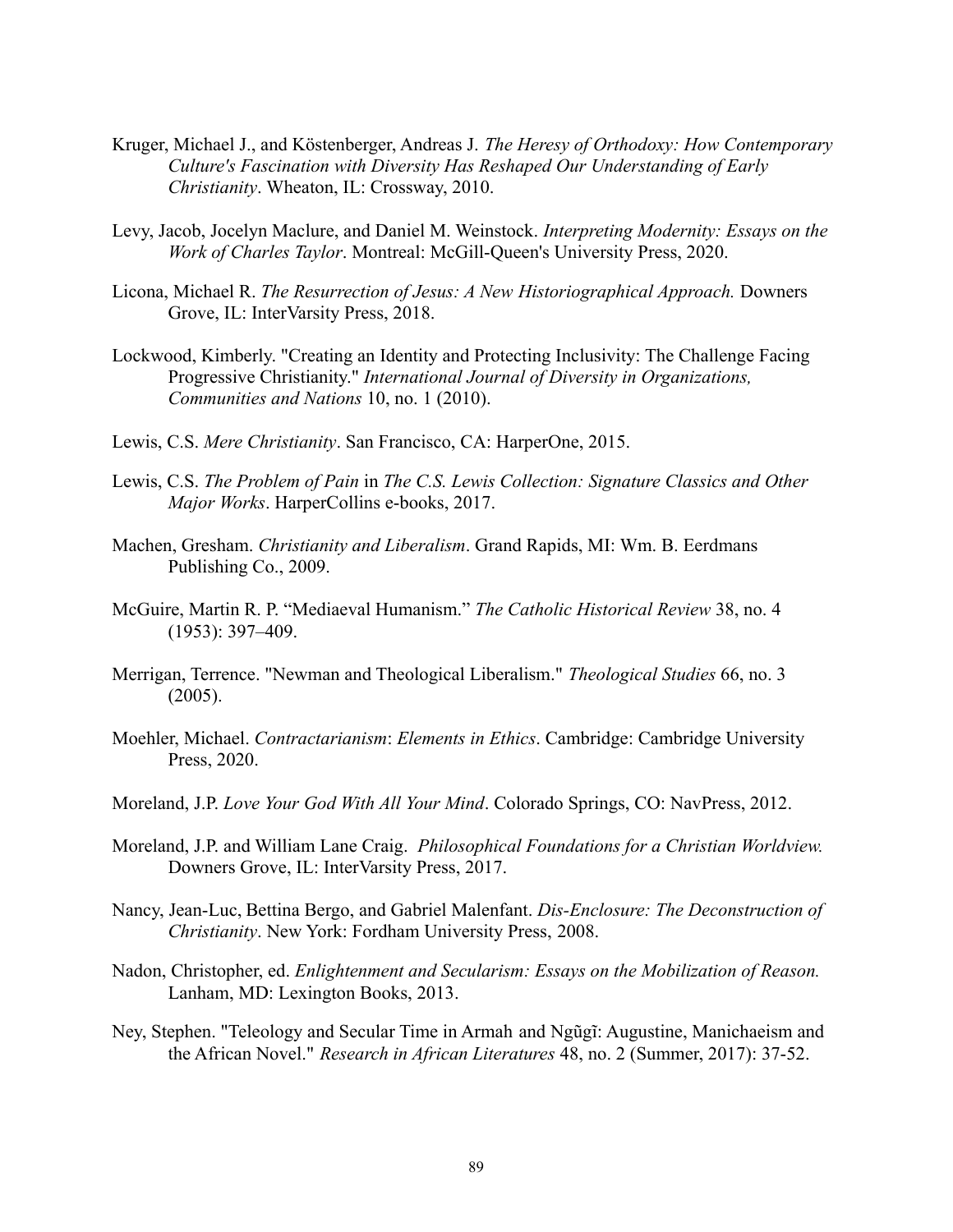- Nietzsche, Friedrich. *The Gay Science*, ed. Bernard Williams. Cambridge: Cambridge University Press, 2001.
- Overman, Dean L. *A Case for the Divinity of Jesus: Examining the Earliest Evidence*. Blue Ridge Summit: Rowman & Littlefield Publishers, 2009.
- Plumer, Fred C. *Study Guide for the 8 Points: By Which We Define Progressive Christianity*. The Center for Progressive Christianity, 2012. [https://www.progressivechristianity.org.](https://www.progressivechristianity.org)
- Rogers, Richard Lee. "The Urban Threshold and the Second Great Awakening: Revivalism in New York State, 1825-1835." *Journal for the Scientific Study of Religion* 49, no. 4 (2010): 694-709.
- Rohr, Richard. "Returning to the Essentials," Center for Action and Contemplation. Assessed February 26, 2022. [https://cac.org/returning-to-essentials-2017-11-30/.](https://cac.org/returning-to-essentials-2017-11-30/)
- Sennett, Richard. "Humanism." *Hedgehog Review 13*, no. 2 (Summer 2011): 22- 30.
- Smith, James K. A. *How (Not) to Be Secular: Reading Charles Taylor*. Grand Rapids, MI: Eerdmans Publishing Co., 2014.
- Speer, William. *The Great Revival of 1800.* Philadelphia, PA: Presbyterian Board of Publishers, 1872.
- Spong, John Shelby. "A Bridge Supreme: Connecting Humanism to a Liberal, Loving Christianity." *The Humanist 76*, no. 6 (2016). [https://link.gale.com/apps/doc/A470463047/BIC?u=vic\\_liberty&sid=summon&xid=3d4a](https://link.gale.com/apps/doc/A470463047/BIC?u=vic_liberty&sid=summon&xid=3d4a9b92) [9b92](https://link.gale.com/apps/doc/A470463047/BIC?u=vic_liberty&sid=summon&xid=3d4a9b92).
- Sweis, Khaldoun A. and Chad V. Meister. *Christian Apologetics: An Anthology of Primary Sources.* Grand Rapids, MI: Zondervan, 2020.
- Taylor, Charles. *A Secular Age*. Vol. 1999. Cambridge, Mass: Belknap Press of Harvard University Press, 2007.
- The Queen James Bible. queenjamesbible.com, 2012.
- Thompson, Sherwood. *Encyclopedia of Diversity and Social Justice*. Lanham, Maryland: Rowman & Littlefield Publishers, 2016.
- Wilkens, Steven. *Spectrum Multiview Book Series: Faith and Reason: Three Views*. Downers Grove, IL: InterVarsity Press, 2018.
- Yancy, George and Ashlee Quosigk. *One Faith No Longer: The Transformation of Christianity in Red and Blue America*. New York: New York University Press, 2021.
- Young, David. *A Grand Illusion: How Progressive Christianity Undermines Biblical Faith*. Renew.org Resource, 2019.